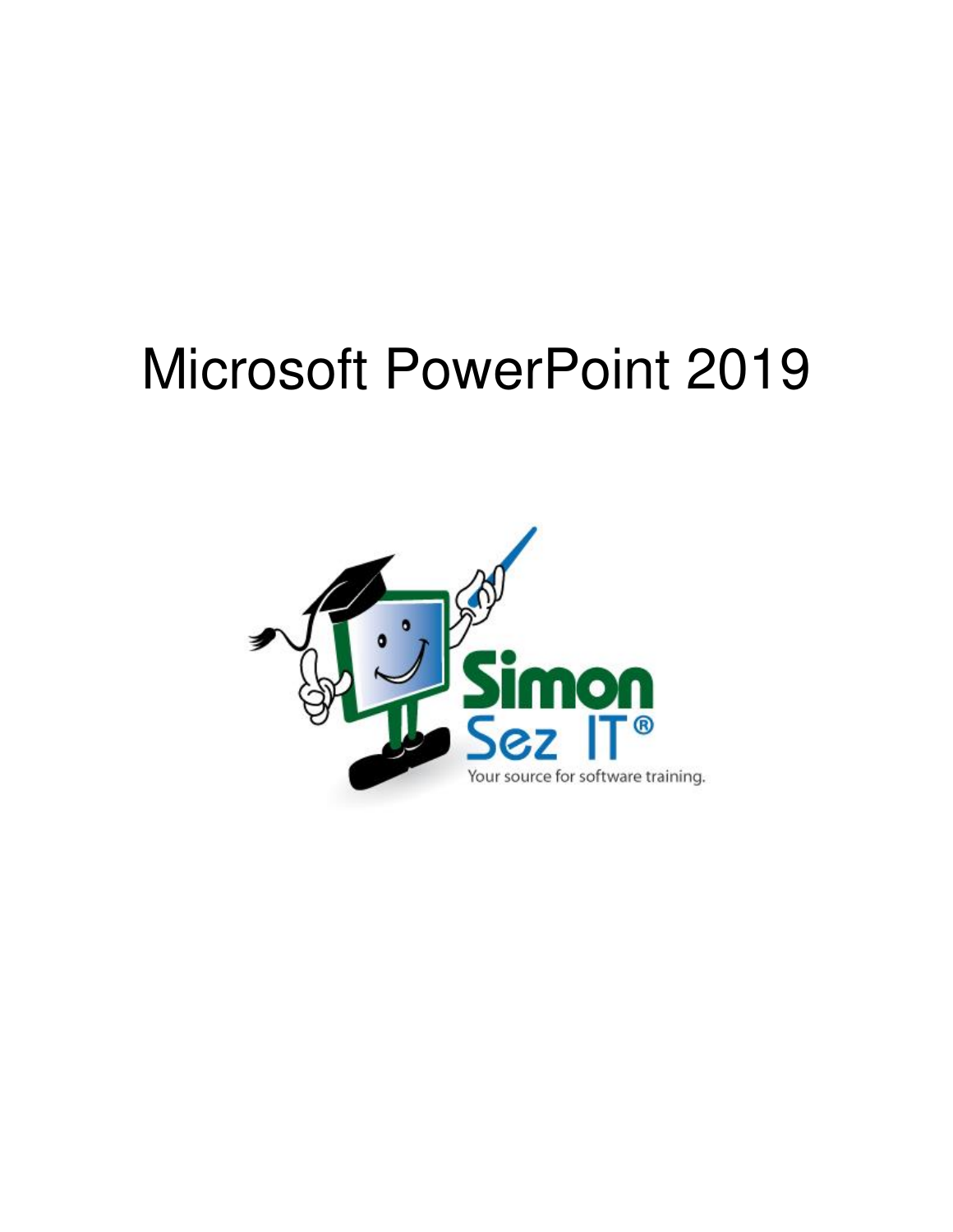## **Table of Contents**

| Section $1$ – Course Introduction           |
|---------------------------------------------|
|                                             |
| Section $2$ – Overview                      |
|                                             |
|                                             |
|                                             |
| Section 3 – Getting Started                 |
|                                             |
|                                             |
|                                             |
|                                             |
|                                             |
| Section 4 – Text and Bullet Editing Options |
|                                             |
|                                             |
|                                             |
| Section $5 -$ Adding Graphics               |
| 35                                          |
|                                             |
|                                             |
|                                             |
|                                             |
| Section $6$ – Working with Objects          |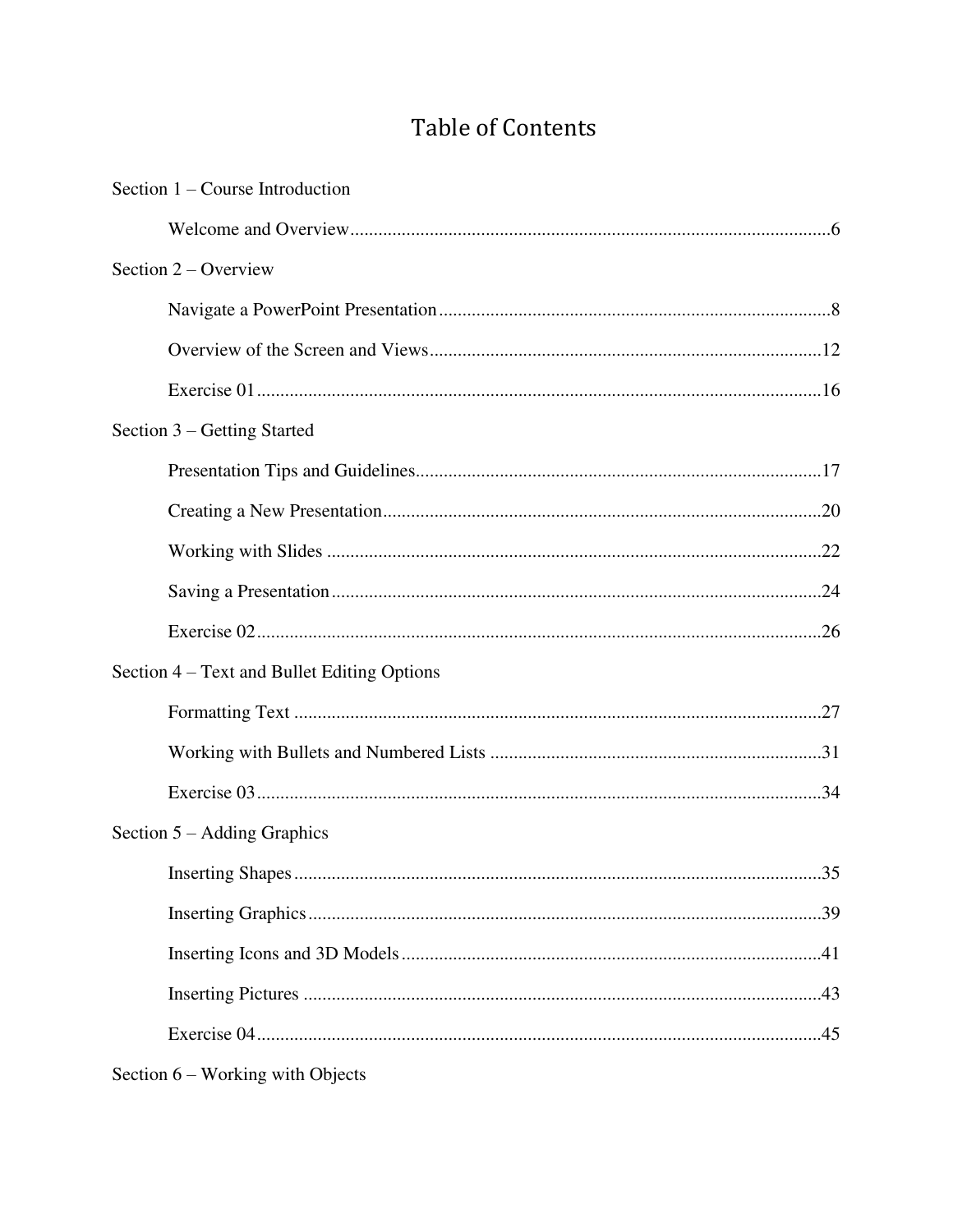| Section 7 – Editing Pictures      |  |
|-----------------------------------|--|
|                                   |  |
|                                   |  |
|                                   |  |
|                                   |  |
|                                   |  |
| Section 8 – Working with SmartArt |  |
|                                   |  |
|                                   |  |
|                                   |  |
|                                   |  |
| Section 9 – Working with Tables   |  |
|                                   |  |
|                                   |  |
|                                   |  |
|                                   |  |
| Section 10 – Working with Charts  |  |
|                                   |  |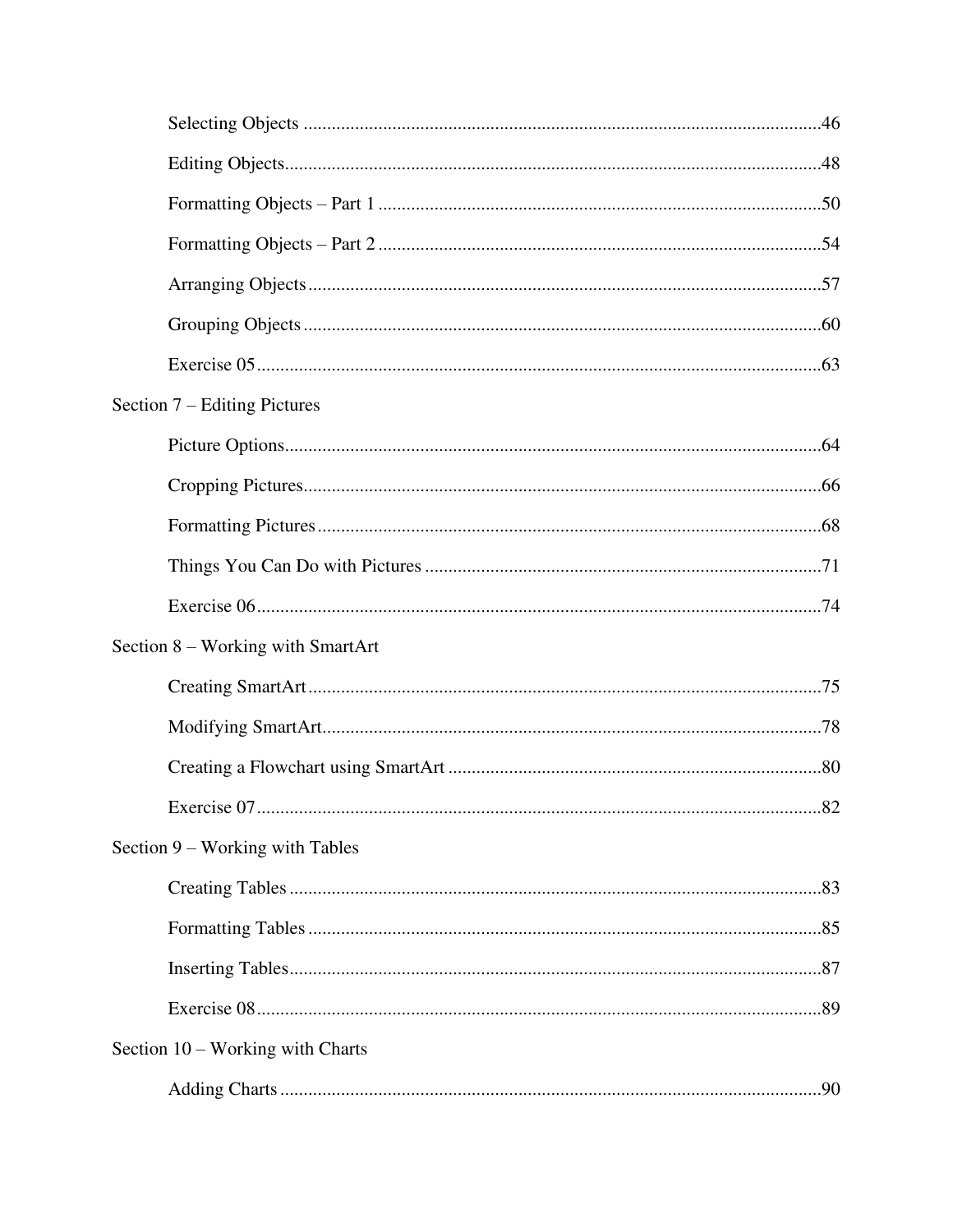| Section 11 – Unlocking the Power of Masters |  |
|---------------------------------------------|--|
|                                             |  |
|                                             |  |
|                                             |  |
|                                             |  |
| Section 12 – Adding Media                   |  |
|                                             |  |
|                                             |  |
|                                             |  |
| Section 13 – Working with Transitions       |  |
|                                             |  |
|                                             |  |
|                                             |  |
| Section $14 -$ Animation                    |  |
|                                             |  |
|                                             |  |
|                                             |  |
|                                             |  |
|                                             |  |
|                                             |  |
| Section 15 – Hyperlinks and Action Buttons  |  |
|                                             |  |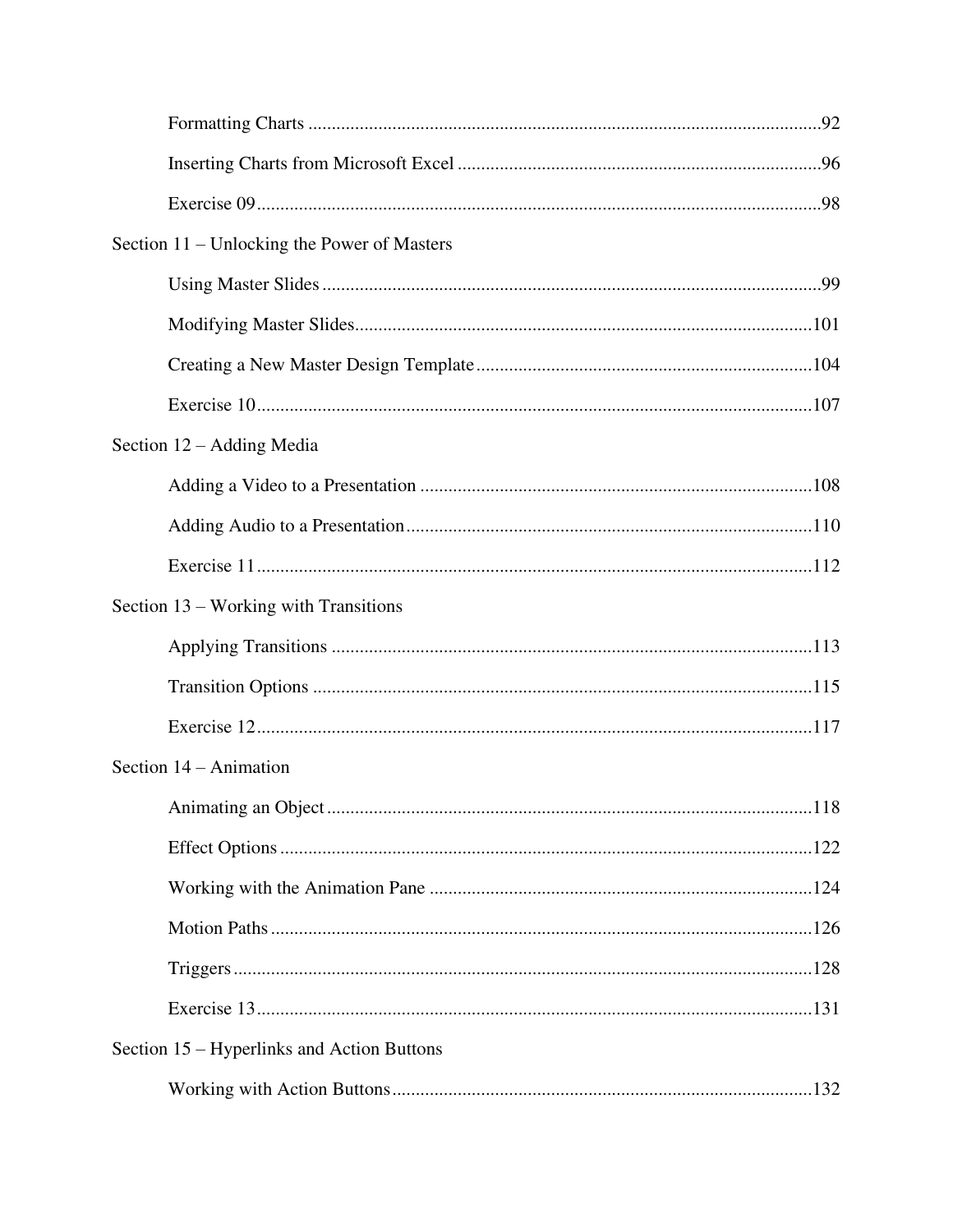| Section 16 – Slideshow Options                     |
|----------------------------------------------------|
|                                                    |
|                                                    |
|                                                    |
|                                                    |
|                                                    |
|                                                    |
| Section 17 – Preparing a Presentation for Delivery |
|                                                    |
|                                                    |
|                                                    |
|                                                    |
|                                                    |
| Section 18 – Exploring the Backstage Area          |
|                                                    |
|                                                    |
|                                                    |
|                                                    |
| Section 19 – Course Close                          |
|                                                    |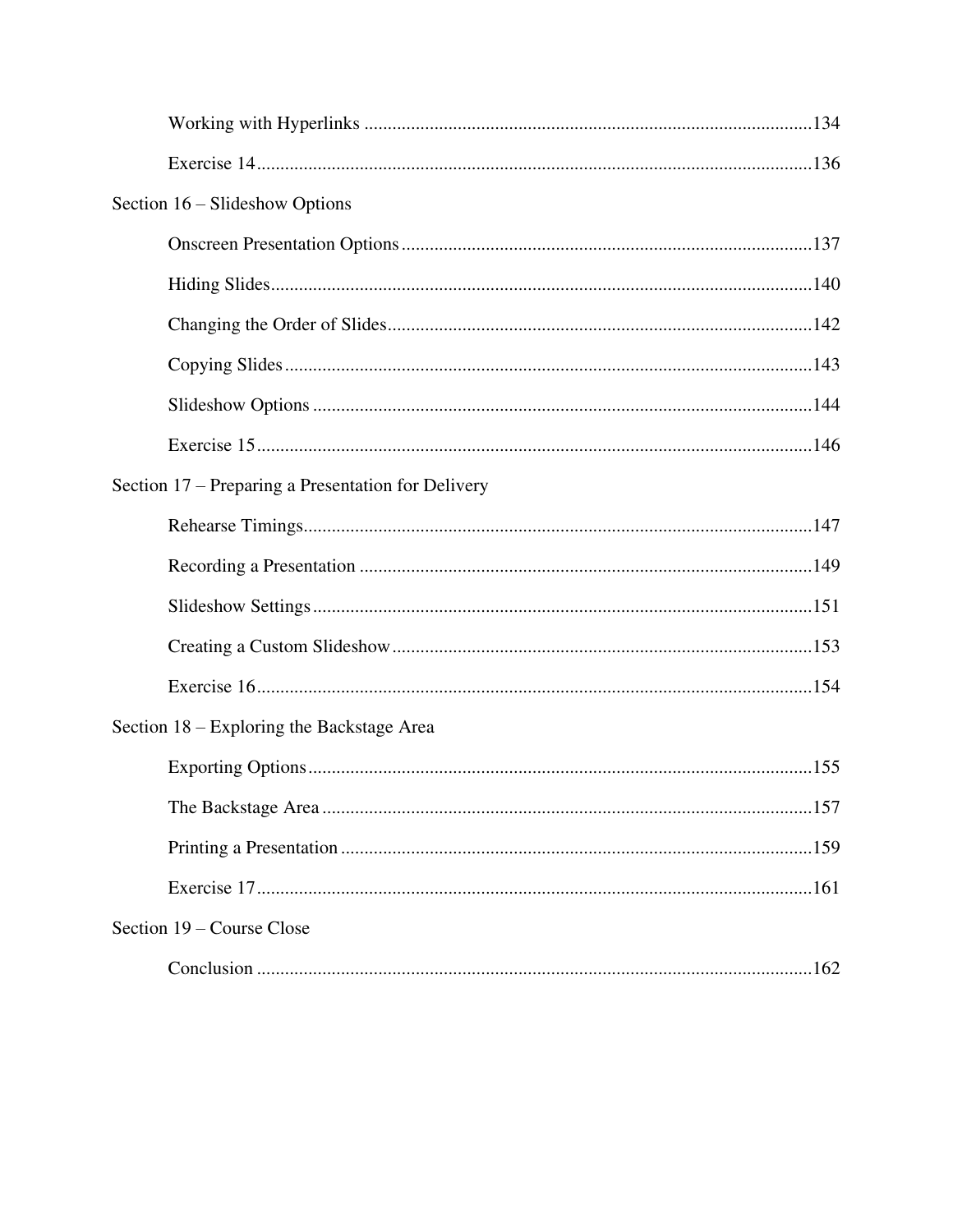## **Section 1 – Course Introduction**

#### **Video: Welcome and Overview**

**Deborah:** Hello there and a very warm welcome to this course on PowerPoint 2019. My name is Deborah Ashby and I'm going to be your host for this course. I'm an IT trainer and a Microsoft subject matter expert so hopefully that qualifies me to be talking through this course with you today. And I'm very excited to be teaching all of the new features and wonderful things that you can do in PowerPoint 2019.

Now just to explain, if you are coming from an earlier version of PowerPoint this course will probably suite you fine if you are using PowerPoint 2013 or 2016. There are some differences in the new version but the differences are very minor. So there is a lot of crossover with the last two versions. So if you do happen to have one of those older versions but you're going through this course then the majority of this course is going to be absolutely fine for you to work through. I will try and highlight as we go through if there is anything that I'm telling you that's specific to PowerPoint 2019. So just be aware of that as we go through.

Now before we jump into the content I just want to give you an idea as to what to expect in this course because you're probably very curious. This might be the first time that you're doing an online course so you might have a bit of trepidation, but trust me. I'm not going to throw you in at the deep end. We are going to start right at the beginning with the basics. We're going to build that skill level up until we're pretty much getting towards those advanced topics. So let me just give you a rundown of what to expect.

Now this isn't by all means a comprehensive list. These are just some high level topics that I've put onto a list. We're going to be covering a lot more than this as you will see when we go through. But we are going to start out with the basics. So the very basics of navigation, creating blank presentations and starting all from scratch. I'm going to talk you through some best practices when it comes to using PowerPoint. So best practice regarding things like colors, animation, bullet points, how much text to use, what kind of imagery you should be using. All really, really important things to consider when you're putting together a PowerPoint presentation.

We're of course going to look at how you can add in new slides and the different layouts you can use and how you can edit those slides and build up a really nice looking presentation. We're going to add some pizzazz with graphics. So we're going to add pictures and icons and 3D models, which are new to 2019. We're going to add animation to make it more engaging and also media files like video and audio. And finally at the end of the course I'm going to show you how you can present your presentation to an audience.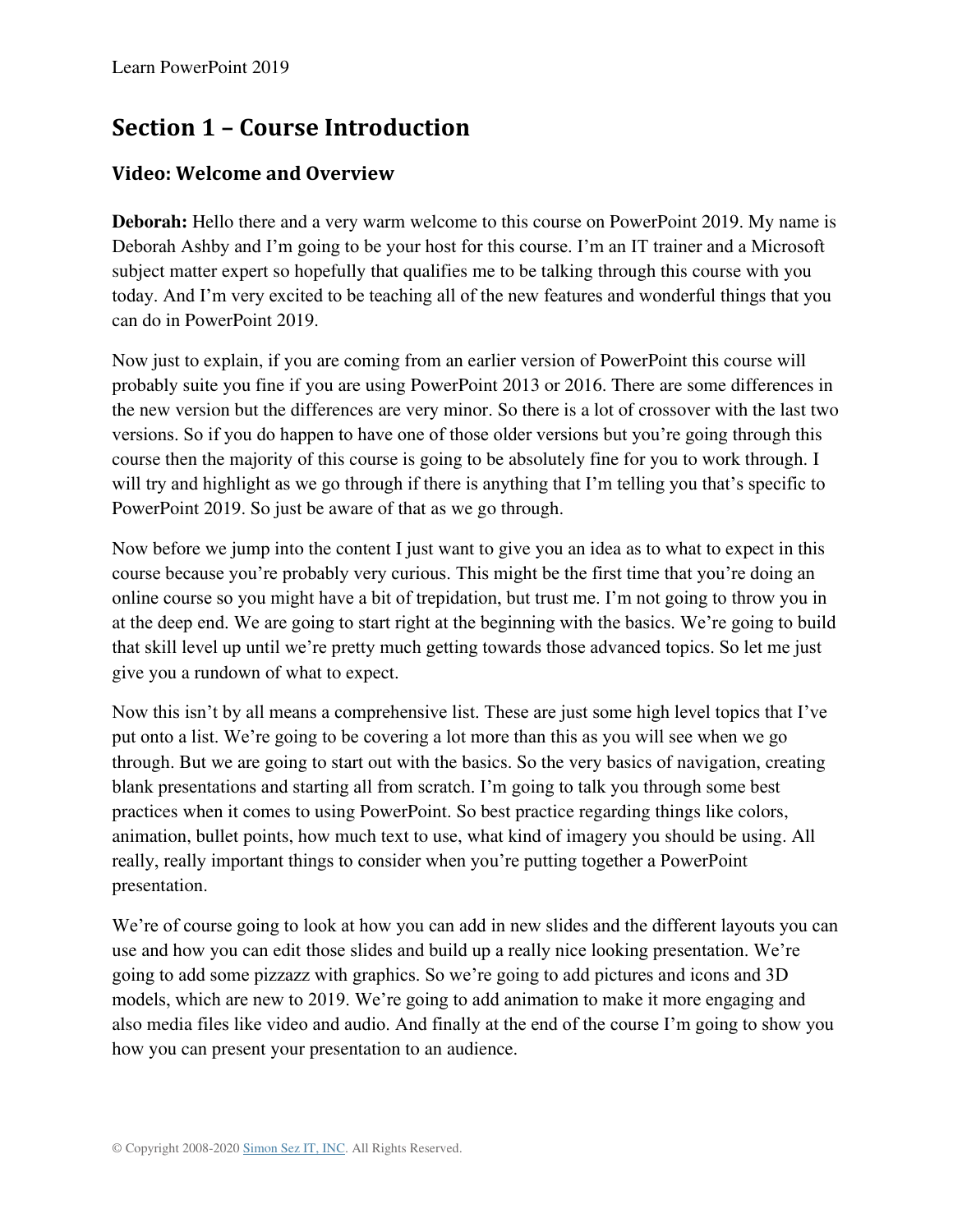So lots of really interesting stuff in here. I am very excited about taking you through this course. I absolutely love PowerPoint and I hope by the end of this course you will too.

So all that remains is for us to jump into the next section where we'll just have a quick word about the exercise files we're going to use in this course and then we'll get started. So I'll see you in the next section.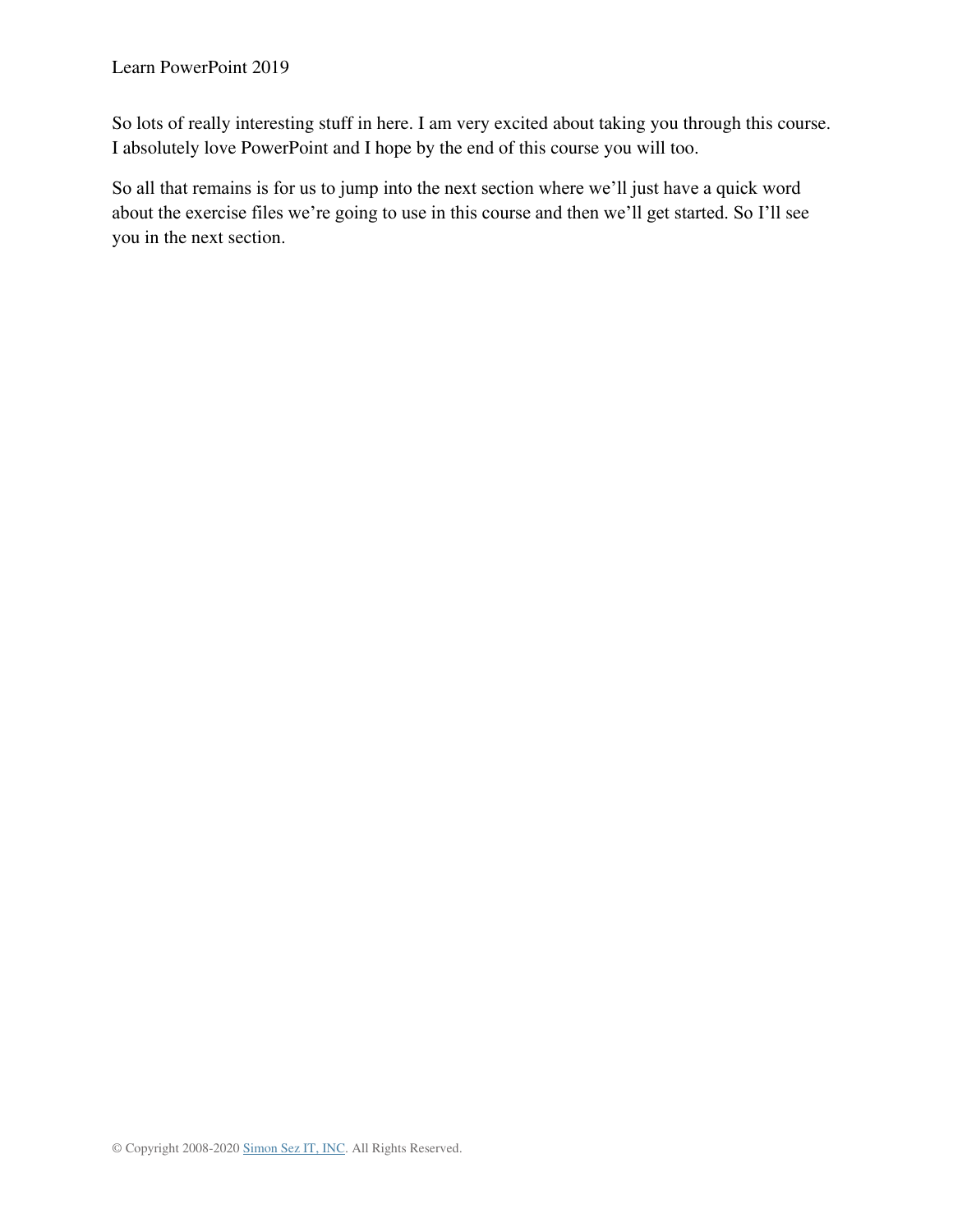## **Section 2 – Overview**

#### **Video: Navigate a PowerPoint Presentation**

**Deborah:** Hello again and welcome back to our course on PowerPoint 2019. In this section we're going to be taking a look at navigating around a PowerPoint presentation and I'm going to just introduce to you some of the main aspects of the screen and some things that can really help improve your efficiency when we're working in PowerPoint.

Now what you can see on the screen here, I currently have what we call Normal view showing on the screen. And in Normal view what you can see are the main slides. This is the slide that I'm currently clicked on. And I can also see in the left hand pane I have little mini previews of the other slides that make up my presentation. Now as I said, this is what we classify as Normal view and this in general is the view that you work in when you're making edits to your PowerPoint presentation. Now obviously with a lot of PowerPoint presentations the end aim is to display those presentations. So either we might be presenting to an audience or we might be wrapping it up in a PowerPoint presentation for somebody else to run. And if you think about it if I was presenting this to an audience I don't really want them to see the view that I currently have. So I really just want them to focus on the current slide. I don't want them to be able to see all of the other slides down the side or the Ribbon or anything along those lines.

Now in order to do that what we do is we switch our PowerPoint presentation into what we call Slideshow view. And again there are a couple of different ways that you can switch between different views. The first one I'm going to show you is probably the simplest. If you cast your eyes down to the bottom righthand corner you'll see down here we have a number of little icons. And as I hover over them you can see that one says Normal, which is the view that we're in now. We have Slide Sorter view, which I'll talk about a bit later. We have Reading view. Again, I'll talk about that a bit later. And then finally we have Slideshow view. So let's click on that one. And now this takes me into what the audience is going to see. I can then easily navigate between my slides. So I can move them on or I can move them back, depending on what I want to show at that particular time.

Now in order to navigate through my presentation, again there are a couple of different ways that I can do this. I can click my mouse to move me on to the next slide or alternatively what I can do is just use the arrow keys on my keyboard, either the one going to the right to move forward or the one going to the left to move back. So it's really up to you which one of those methods you choose.

If I want to jump out of my presentation, so maybe I finished it or maybe I want to make some edits, I can just press the Escape key on my keyboard and that will take me back to that Normal view by using those using those icons in the bottom righthand corner.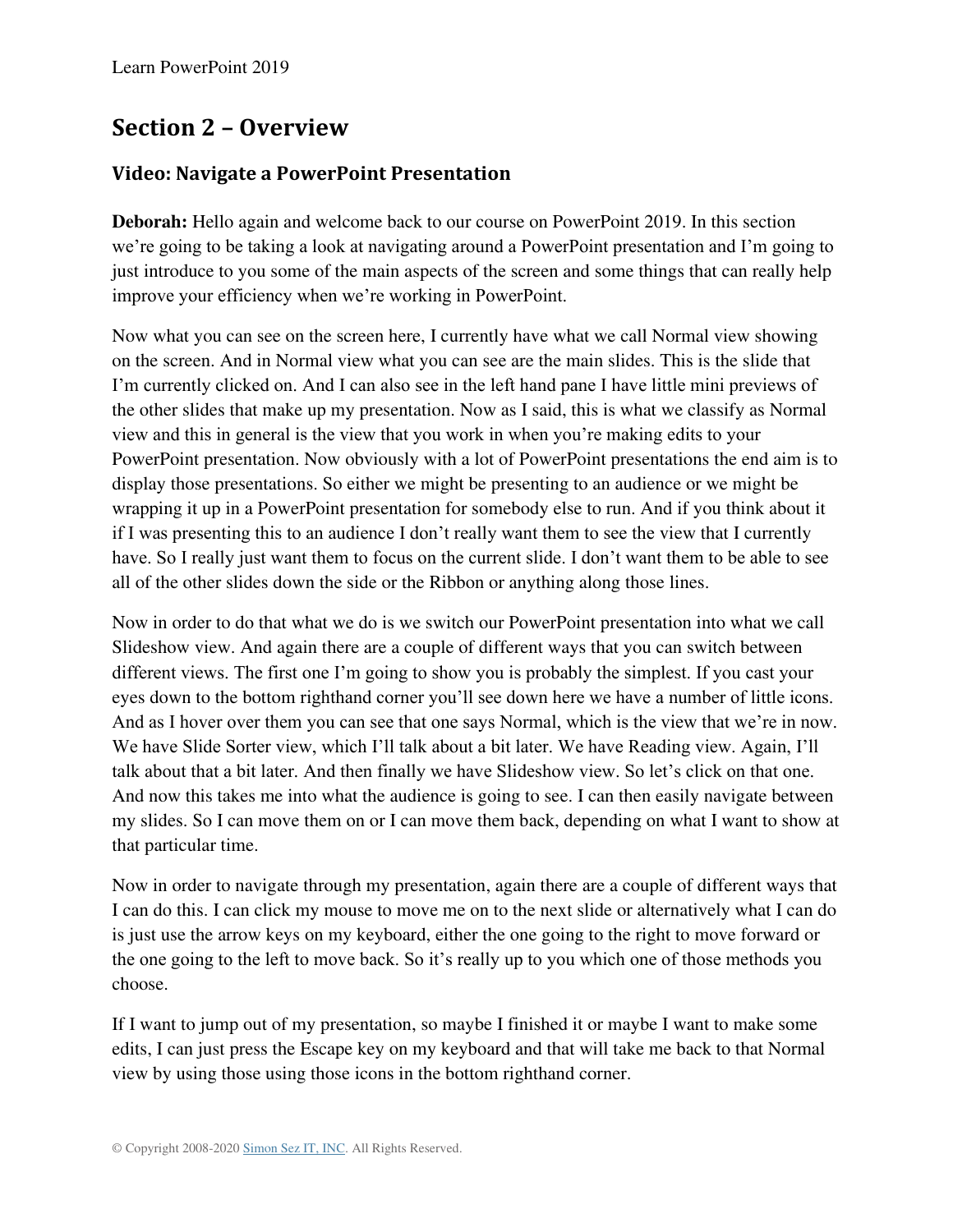There is an alternative way of moving through your views and that is by using the ribbon. So again if I go up to the View ribbon you can see the first group there, Presentation Views, that has Normal, Outline, Slide Sorter, and I have a couple of other views in there as well, Notes, Page and Reading Pane. So I can easily switch between my views from there as well.

Now what you might notice there is that we don't actually have a Slideshow view. You'll find that on a separate tab. So again we have a tab here called Slideshow and you'll see in this first group here called Start Slideshow we have a choice. We can start our slideshow from the beginning. So if I was to click that it starts it from the beginning and remember Escape to come out. And you'll also notice that if I hover over there is a shortcut key to start the slideshow from the beginning. So sometimes that's a little bit easier and more efficient as well. So the shortcut key here would be F5. I can also choose to start my slideshow from the current slide. So what we mean by that is whichever one I'm clicked on. So if I was clicked on slide four and I was to choose From Current Slide it's going to run the slideshow from that particular slide. And Escape to come out. So a couple of different options in there for you when it comes to running your slideshow.

So now I'd just like to talk a little bit about the actual slides that you're using. I would say that when you are creating a presentation it's really important to think about the layout of your presentation. And it's also really important to have a title slide to introduce the topic to the audience. So you can see here in my example we have Wanderlust Travel and then I have a subtitle underneath, Unleash the Explorer Within. And that really just introduces the topic that I'm about to talk about to the audience.

Another thing to watch out for when you're creating PowerPoint presentations is to be consistent with the fonts that you're using. So I would advise against having lots of different types of fonts. You really just want to keep it consistent so that it flows throughout the presentation.

And one of the things we're going to talk about over the next few modules is Slide Layout and I just wanted to show you a little bit about what I mean by that.

If I go to slide two you'll see what I have here is a title, so where it says Where Choose Us and then underneath I have some bullet points. And this slide is actually a completely different layout to the previous slide. So this first one is what we call a Title Slide layout and this second one is a Title and Content, the content being these bullet points down here. And this is something I'm going to delve into in the next few modules to show you exactly all the different types of slide layout that you have.

Now again when it comes to titles I would always recommend that you do put a title at the top of each slide. And the reason for that is if you imagine you're giving a presentation and you have an audience it's fairly common for people to get slightly distracted, maybe they look at their phone, maybe they just zone out for a moment. You want to make sure that whenever they come back to you that they know exactly what you're talking about at any given time and they can quickly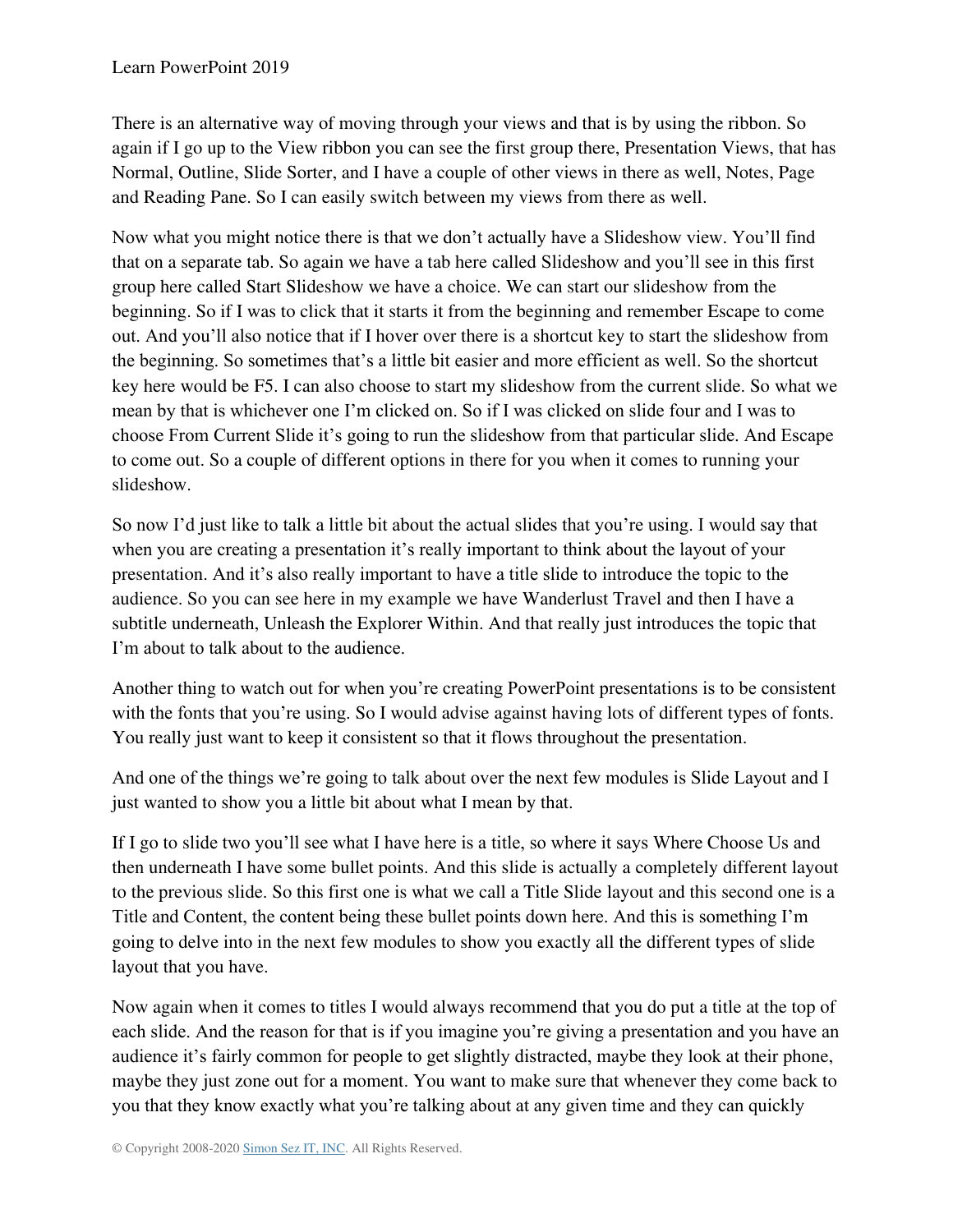pick up again from where they left off. So that's why it's so important to make sure that each slide has some kind of title or something that indicates what that slide is all about.

Now as I said, what we've got here is a title and content slide and I currently have some bullet points in that slide. And it's worth noting that you can have up to five levels of bullets in a slide. So here I have what we call first level bullets. And if I was to move to slide three you'll see I have some first and some second level bullets. In this case they're both the same. You might find with some templates or layouts that the second indented bullet is a slightly different icon but in this case they're the same. But you can distinctly see that there is a difference between those first and second bullets by the indentation. Let's take a look at some other things that we have in this presentation.

If I go to slide four, again I have my title at the top. And what I've got on this slide is something we call SmartArt. And again this is something that I'm going to go through with you a bit later on in the course but this is just a nice way to add some kind of process flow or maybe if you want to add an organizational chart or something along those lines SmartArt is something that's a really good thing to use for doing those kinds of things. So you can see here I've got it illustrating the booking process.

Underneath that I also have some images. Now these are actually a fairly new thing that have been added to PowerPoint 2019. These are called Icons and you'll find them on the Insert ribbon along with all of your drawings and your shapes. And this is a library full of really nice little icons that you can add into your presentation and they're all completely editable. So if I click on one of the icons just there you'll see at the top I now get the Graphics Format contextual ribbon, which will allow me to make any changes I want to that particular icon. You can see there I can change the color, I can do all sorts of things with it. So icons are a really nice way to add a visual element into your presentation.

Let's look at the next slide, slide five. Here again I have that title at the top but this time I've inserted a couple of pictures. And I might have inserted them from the web or I may have had them stored off onto my PC. I'm going to show you how to insert pictures using both of those techniques.

Move onto slide six. Now I have something slightly different on here. And again this is a feature that's relatively new in PowerPoint 2019. And these are what we call 3D models. And they're actually pretty cool. What I can do is if I click on the backpack, for example, you see I get this little icon in the middle which is a rotation and it's actually a 3D image. So I can rotate it any way I like and set it just so. So that's a really, again a really nice way to add a high quality I guess you would call a vector graphic that you can rotate into your PowerPoint presentation. So those are quite fun to explore as well.

Let's move down to the next slide. Again we have something slightly different in this one. We have the title but then we have a chart. So if you're used to using Charts in Excel or in certain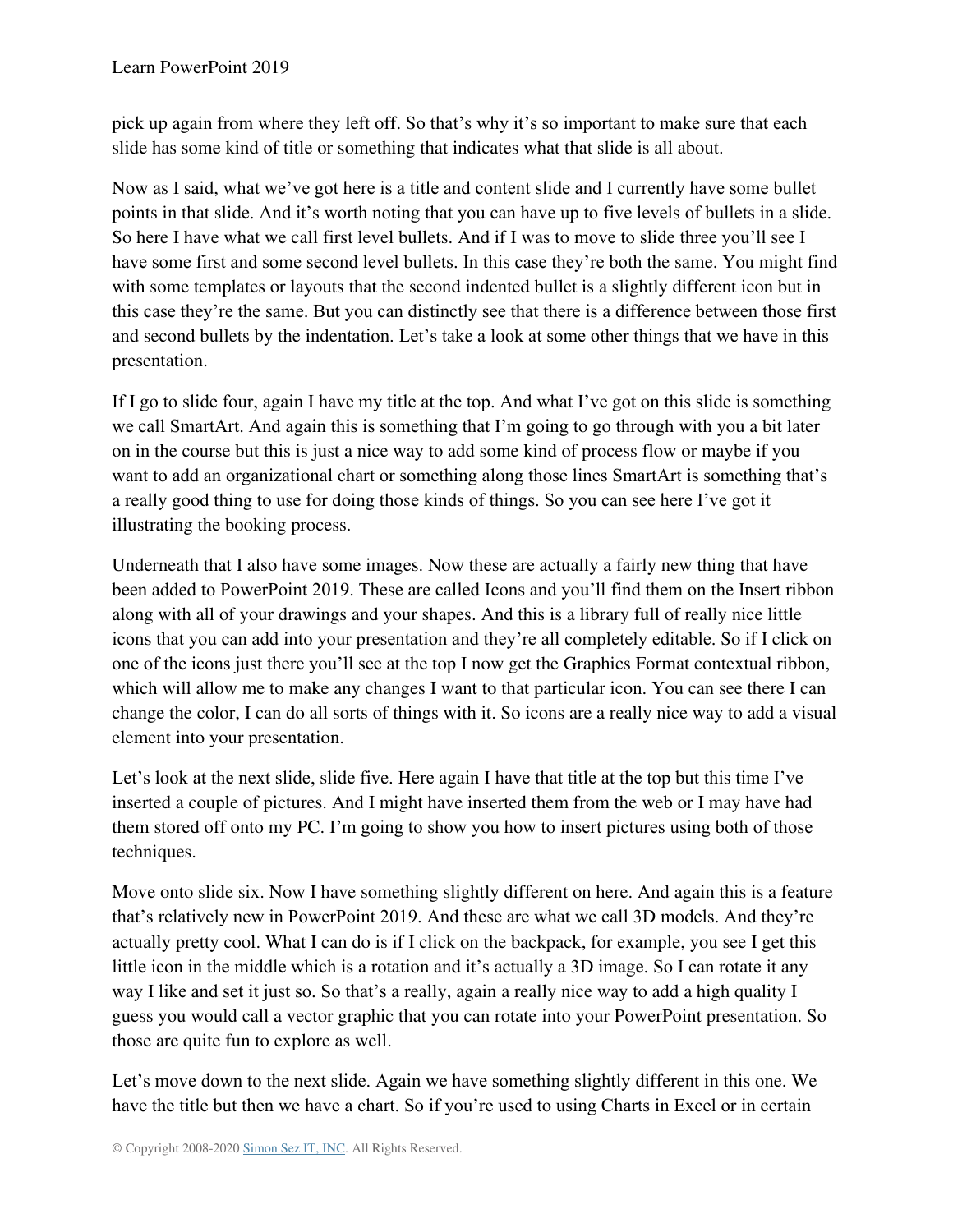charts then this works in a fairly similar way. You'll see when we do start to insert charts you're actually using a kind of preview of an Excel spreadsheet in order to get the figures in to create this chart in PowerPoint. So that's a really nice way of displaying in this case sales figures by country.

Moving down to slide eight. Again, something slightly different. We have our title About Us and then what I have underneath there is just again some SmartArt but I'm using it in a slightly different way than before. I'm using it in combination with a picture. And again you'll see when we go into the SmartArt library you'll see there are a few layouts in there or a few diagrams you can insert which also allow you to insert pictures. So again a really nice way of illustrating that About Us section.

And finally this is just my finish slide. So I'm encouraging them to book now. I'm letting them know that they'll get a 20% discount if they're a new customer. And you can see that's a bullet point. And again I've just inserted a picture directly into my slide.

So lots of different elements that make up my PowerPoint presentation which make it into a really nice visually appealing presentation that flows. It's consistent in its color and in its font.

Now we are going to move into how you edit presentations. And just remember that if you want to edit a particular slide all you need to do is when you're in Normal view, which we are now, just make sure you're clicked on the slide that you want to edit and then you can go to town and do whatever you like within that particular slide.

So that's the basics of navigating around a first PowerPoint presentation. In the next section we're going to move on to looking at the desktop and I will be giving you an overview of the desktop screen so you know exactly what all the buttons do, which will help you navigate and create your PowerPoint presentations slightly more efficiently. So I will see you then.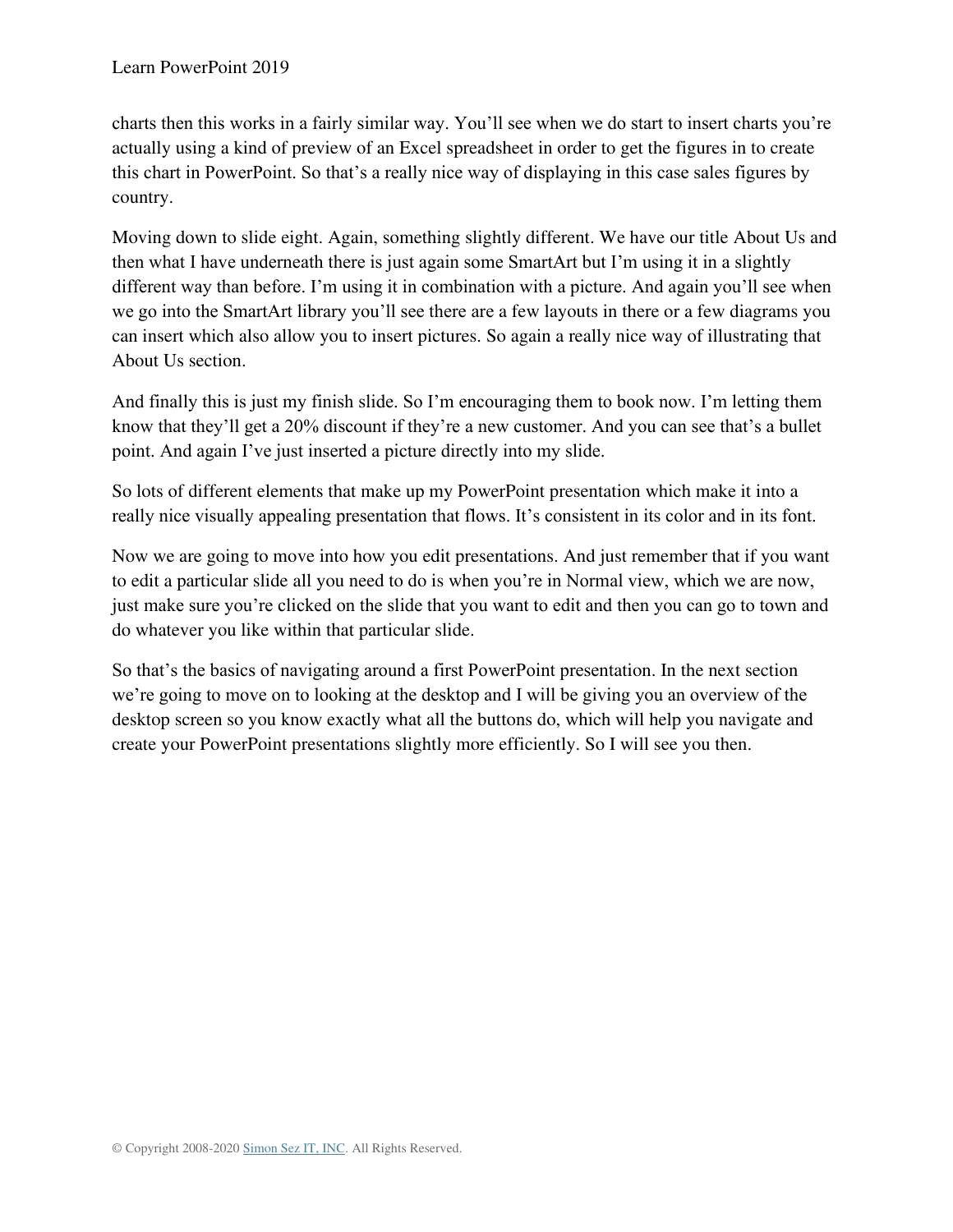#### **Video: Overview of the Screen and Views**

**Deborah:** Hello again and welcome back to our course on PowerPoint 2019. In this section I'm going to give you an overview of the desktop screen and the views.

Now what we're looking at here is that same PowerPoint presentation that we've been looking at in the previous modules, the Wanderlust Travel slide deck. And I just want to start by giving you a quick tour around the desktop screen so you understand what the ribbons and all of the icons do.

So starting right at the top you'll see where we have Wanderlust Travel.pptx. So this is the name of your PowerPoint presentation. It's the name that you've saved this presentation as. And we're going to be looking at how to save presentations in the following modules.

Underneath that we have our menus or our ribbons. So you can see here currently I'm clicked on Home and that gives me different groups, which contain different groups of commands that I can use. You'll see here I have Insert as I move across which will allow me to insert things into my presentation. And then I have all of these different ribbons that I can use. I'm not going to go through all of them right at the moment. Just be aware that there they are located just underneath that title.

Now if we move just below our ribbons you'll see that I have a group of icons just here. Now these icons are actually located on what we call the Quick Access Toolbar. And the Quick Access Toolbar is pretty much what it says on the tin. It allows you to very quickly access commands that you use frequently. And you'll have different commands on this toolbar. There is a default set of commands so you might have Undo, Redo and Save. But you can customize this toolbar to contain any command that's available to you in PowerPoint.

Now if I go across to the little dropdown arrow at the end. When I hover over it says Customize Quick Access Toolbar. If I click on that what you'll see is a dropdown menu which is showing me the ten most frequently used commands that I might want to add to my Quick Access Toolbar. And you can see that some of them have ticks next to them, which means that they're already added onto that toolbar. So for example, if I find myself emailing presentations fairly frequently instead of hunting around for the email button within PowerPoint I could just add it to my Quick Access Toolbar and then I have a quick way of very quickly emailing that presentation.

Now it's worth noting that I'm not only limited to adding these few commands to my Quick Access Toolbar. I can add any command. And again there are a couple of different ways that I can do that. Let's go for the first simpler way. And that is if you find a command on any of the ribbons, so for example, if I jump to the Insert ribbon and maybe I decide that I add quite a lot of pictures into my PowerPoint presentations, if I want to add the Pictures icon or command to my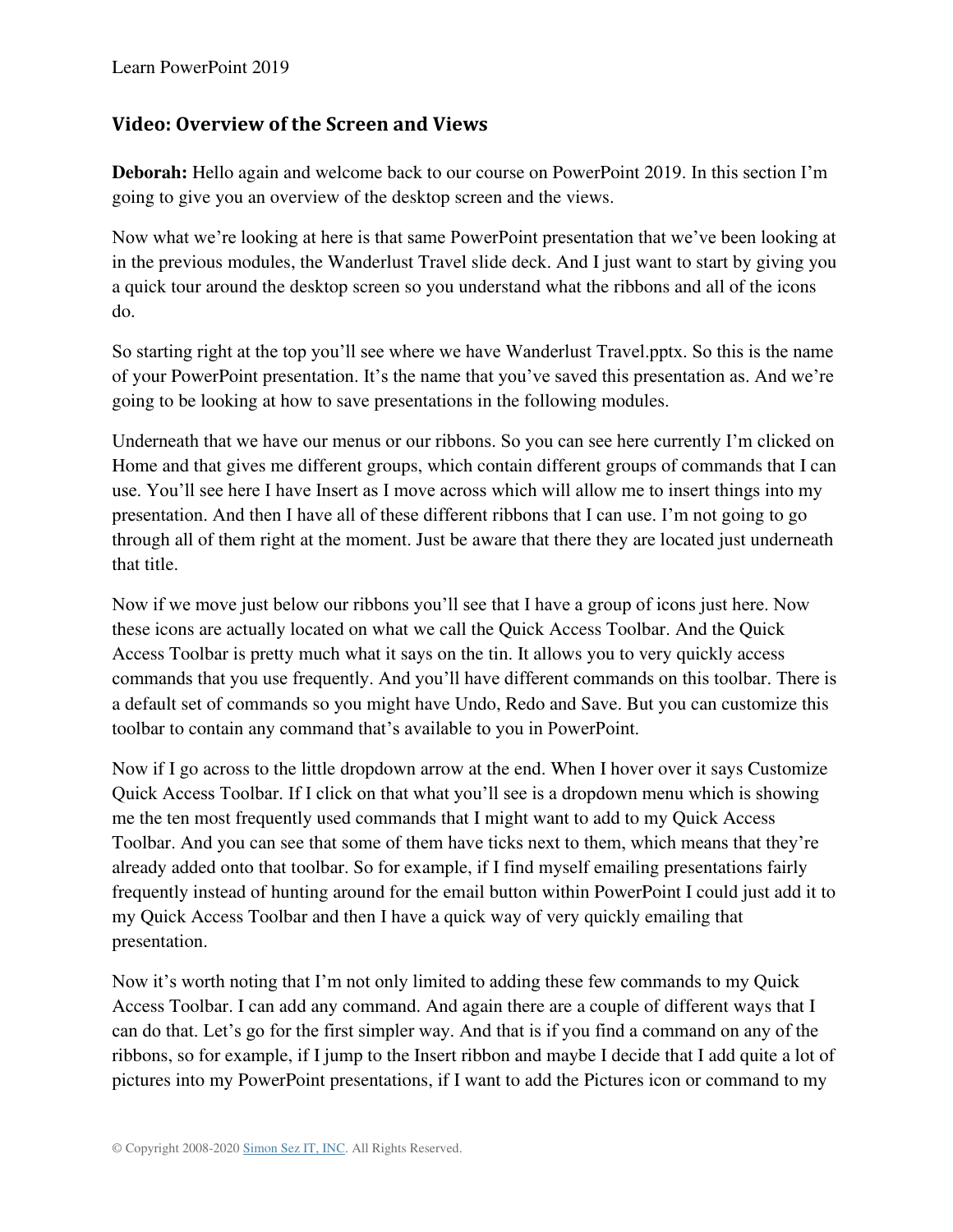Quick Access Toolbar all I need to do is right click and select Add to Quick Access Toolbar and you can see there it is on the end.

Another way that I can add commands to the Quick Access Toolbar is again utilizing that dropdown arrow and going to More Commands. Now this will actually take me into the PowerPoint Options and you can see that I have Quick Access Toolbar highlighted in the list on the left hand side. What I've then got is in this first list where it says Popular Commands I then have all of the commands which belong to that Popular Commands group. So these would be the ones that are used most frequently. If I want a list of all of the commands available in PowerPoint, again I can click the dropdown and I can select All Commands and that will give me a very, very long list of every command available in PowerPoint in alphabetical order. And what I can then do is I can then find the command that I want. So maybe it's this one here, Align Text, and I can add that to my Quick Access Toolbar directly from here. So if you glance over to the righthand side you'll see it says at the top Customize Quick Access Toolbar and then I have listed there all of the commands that are currently on that toolbar. And all I would need to do is to click the Add button in the middle which will move a line text over to the righthand side of the screen, click on OK and you can now see I have that Align Text button on my Quick Access Toolbar. So a couple of different ways that you can customize that to really increase or improve your efficiency when working in PowerPoint.

Now if we move up to the top righthand corner of the screen you can see you've got my name there. So that's telling me the account that I'm currently logged in with. I also have a little Ribbon Display Options button. And if I click it you'll see I get a dropdown with some other options in there. So I can choose to hide the ribbon. And that just gives me more screen real estate with which to work on my PowerPoint presentation. Now I'm not saying that this is something I use all that frequently because obviously you can't see your ribbons or your commands, but it is there if you just need a little bit of extra space.

Now to get those ribbons back if I click the icon on the top for Ribbon Display Options and I can select Show Tabs and Commands. It's worth noting that there is another option in there which will just allow you to show the tab. So I can see those tabs but not the ribbons below until I click on them. Okay? So it's really entirely up to you with regards to how you display those ribbons and tabs.

I then have next to that option I have the Minimize button which will just minimize my presentation down into the system tray. And then alternatively I also have the Restore Down which will just make my screen a little bit smaller. And then of course I always have my Close button in the top corner.

Now moving to the main bulk of our screen, so in the middle obviously I have the slide that I currently have selected and you can see the rest of my slides in the pane on the left hand side. We covered this in the previous module. And right down in the bottom left hand corner I have a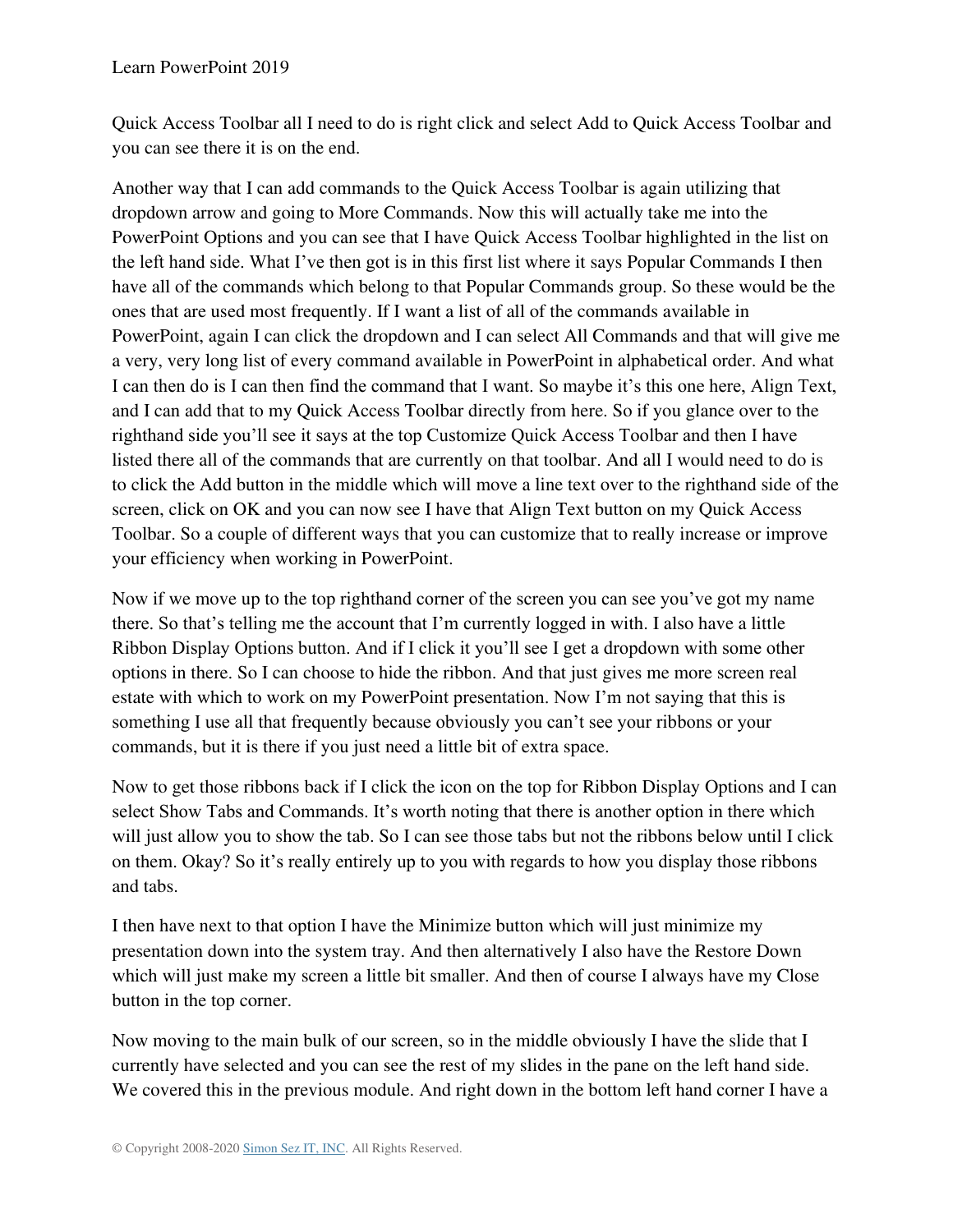little bit of information that I might find useful. So it's telling me that currently I'm clicked on slide one of nine. If I click on number four it's going to change to slide four of nine. It's telling me that there are no spelling errors so far found in this presentation. And it's also telling me my language. So currently I have my language set to English United States.

Now moving across to the righthand side of the screen. The first thing you'll see here is something that says Notes. Now if I click on Notes you will see that I get a Click to Add Notes pane display at the bottom. Now it's not too big at the moment and you'll see if I hover over the border or the line I do get that double-headed arrow. So I can just drag my note section up if I want to. And if you're not familiar with the Note section in PowerPoint, all it means is that you can click in here and you can add any note that you like related to the slide. So I might want to say, let's keep it simple, The booking process.

Now you might be wondering why this is actually useful. And it is worth noting that any notes that you make on your slides don't show when you run the slideshow. So your audience aren't going to see all of your notes. Now the good thing about notes is that you can print them separately to your slides and have them as speaker's notes, which is really helpful if you're giving a presentation. You can also choose to print the slide with the notes below. Not only is that useful for you but also for the people that are attending your presentation. You might want to hand them out your slide and have the notes below so that they've got those notes. Or alternatively what you could do is you could just leave this Notes area blank and print off the slide in the notes and that will give them a space underneath the slide to write any notes that they want. So Notes are a really useful feature for your audience and also for the presenter.

Now if you don't want any notes on your PowerPoint presentation you can get rid of this Notes pane. And the way that I always do it is I just drag it all the way down right to the bottom.

The next button that you have is a Comments button. So if I click Comments I get a pane pop out on the righthand side. And this is where I can add any notes or any comments that I want other people to see. And this is particularly useful if you're collaborating with others on a presentation. I can add my notes in there. Somebody else, my colleague, might go into the presentation and they can see my notes and also add their own comments as well. So Comments can be a really useful little function to add.

Then next to Comments, we're sticking in the bottom righthand corner, this is where we then have our views. And if you remember we went through views in the previous module, but let's take a look at some of the ones that we didn't take a look at earlier.

Now Normal view as we know that's the view we're in now. This is where we would most likely come to make any edits to our slides. The next view we have is Slide Sorter view. And this gives you a completely different way of displaying your slides or looking at your slide deck. And the way that I tend to utilize this is I tend to come into here if I want to do a lot of rearranging of slides. So if I want to maybe move slides around I just find it a lot easier to see in this view. It is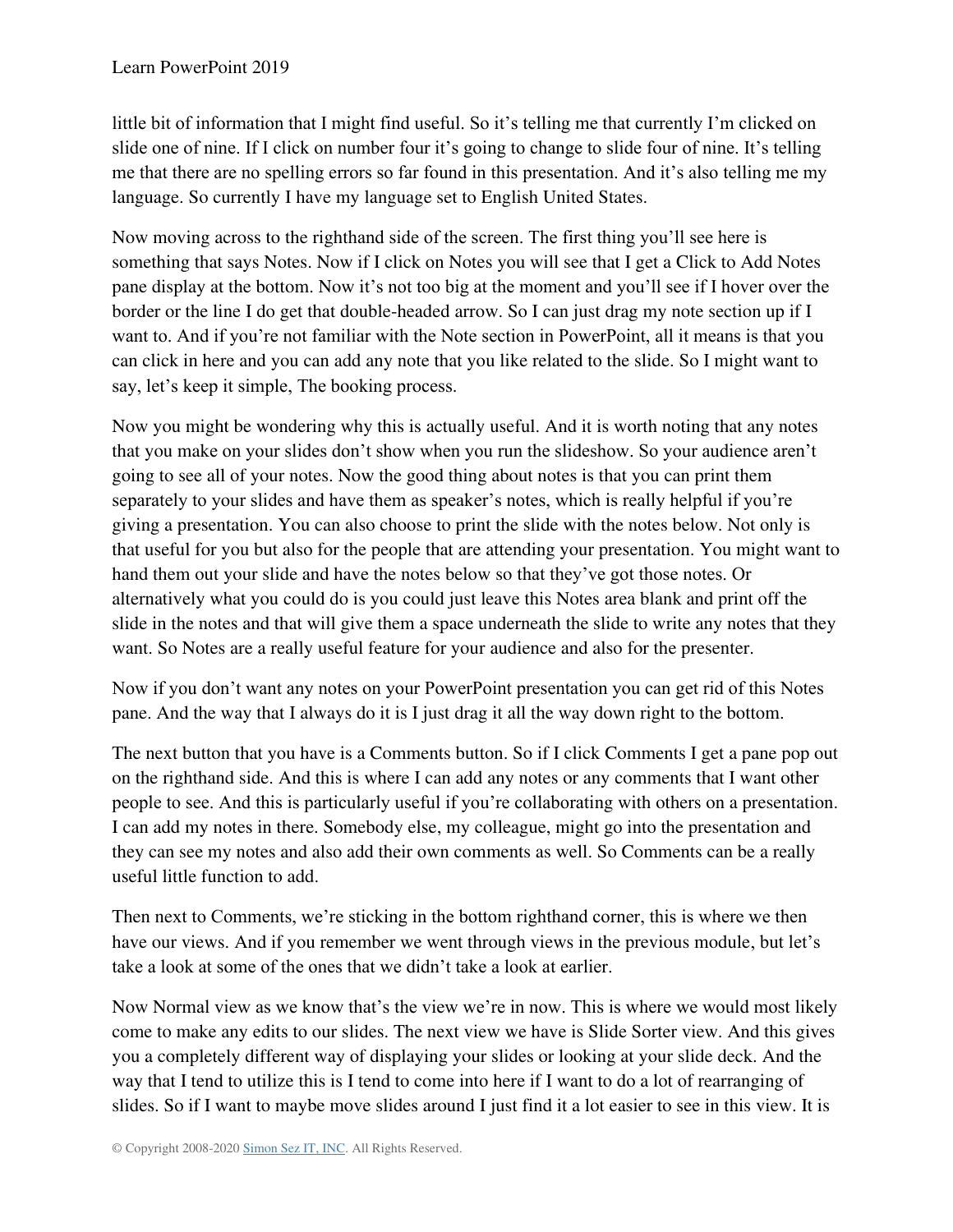worth noting that you can still move slides around when you're in Normal view, again just by dragging and dropping the way you want to be. But I tend to get a better overview if I'm in Slide Sorter view.

Another reason you might come into this view would be when you start adding animations or transitions onto your slides. This is the view where you can see if a slide has any kind of transition on it. And what I mean by transition is the way that the slides move between each other. You might have some kind of effect on there. And you can see the effects when you're in Slide Sorter view. Now I don't have any effects applied at the moment, I will do later on, which is why you can't currently see that. But you'll see what I mean as we move through this course.

The next view that we have is Reading view. And again this is just another way of viewing your slides. So again it makes it nice and big on the screen. I can click my mouse to move through my slides or alternatively I can use my arrows, so my left arrow or my right arrow to move through my slides.

And then finally we have that Slideshow view which again is the view you're most likely to use if you're presenting to an audience. And remember to come out of Slideshow view you just want to press the Escape key on your keyboard.

And then finally what we have on the end here is a Zoom control. So we have plus and minus and it says 100% currently. Let me go back into Normal view for a moment. And I'm just going to use the Zoom slider. And you can see as I zoom in and out it makes my presentation or my slide bigger or smaller. So you can really kind of customize it to what suites you.

And very finally on the end we have this little square which says Fit slide to current window. So if I click on that it's just going to resize my slide to exactly the right fit for the window that I'm using. So again that can be quite a useful thing just to get that sizing perfect.

So that's about it. That's an overview of the desktop and some of the buttons and icons that you'll find on the desktop. In the next section I'm going to set you an exercise and it's a very simple exercise. I just want you to open the file attached and use Slide Sorter and some of the different ways of moving around just to get familiar with it before we move on to the next section. So I will see you then.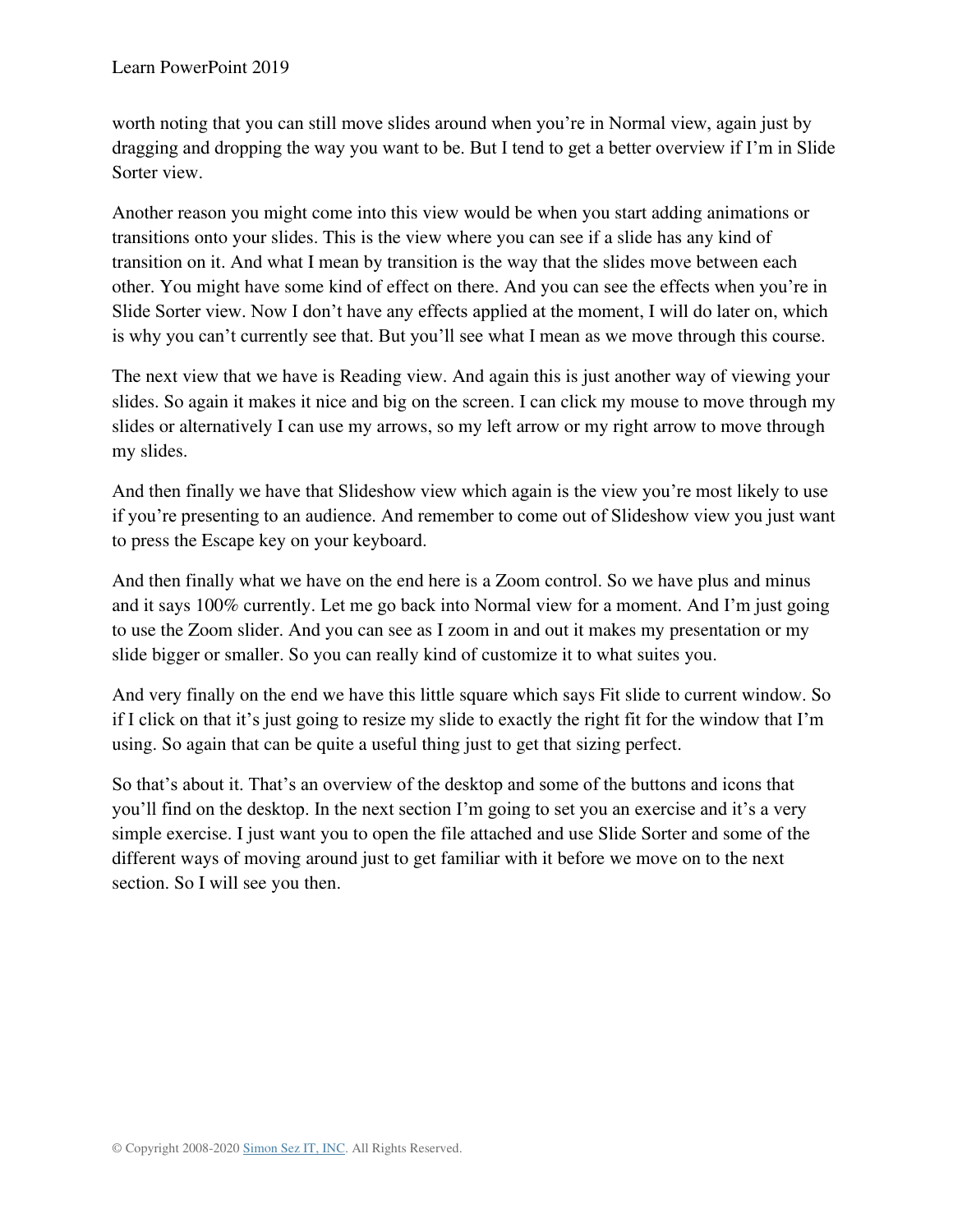#### **Video: Exercise 01**

**Deborah:** Hello again and welcome back to our course on PowerPoint 2019. It's now time for Exercise 01. And this is going to be a very simple exercise.

All I want you to do is to open this file called Wanderlust Travel.pptx and I want you to run the slideshow as I'm doing here. And what I want you to do is just to pay close attention to the slides and the different layouts of the slides. And also close attention to the bulleted items. And really the idea here is just to get a feel of the different slide layouts and how you can add different elements into your slides. And also just to practice some of those navigation techniques. So feel free to run the slideshow, move back and forth, come out of the slideshow, go into Slide Sorter view, all of those types of things. So really just become comfortable with the presentation that you're looking at before we move on into some of the more intermediate modules.

So that's it. Very straightforward. I will see you in the next section.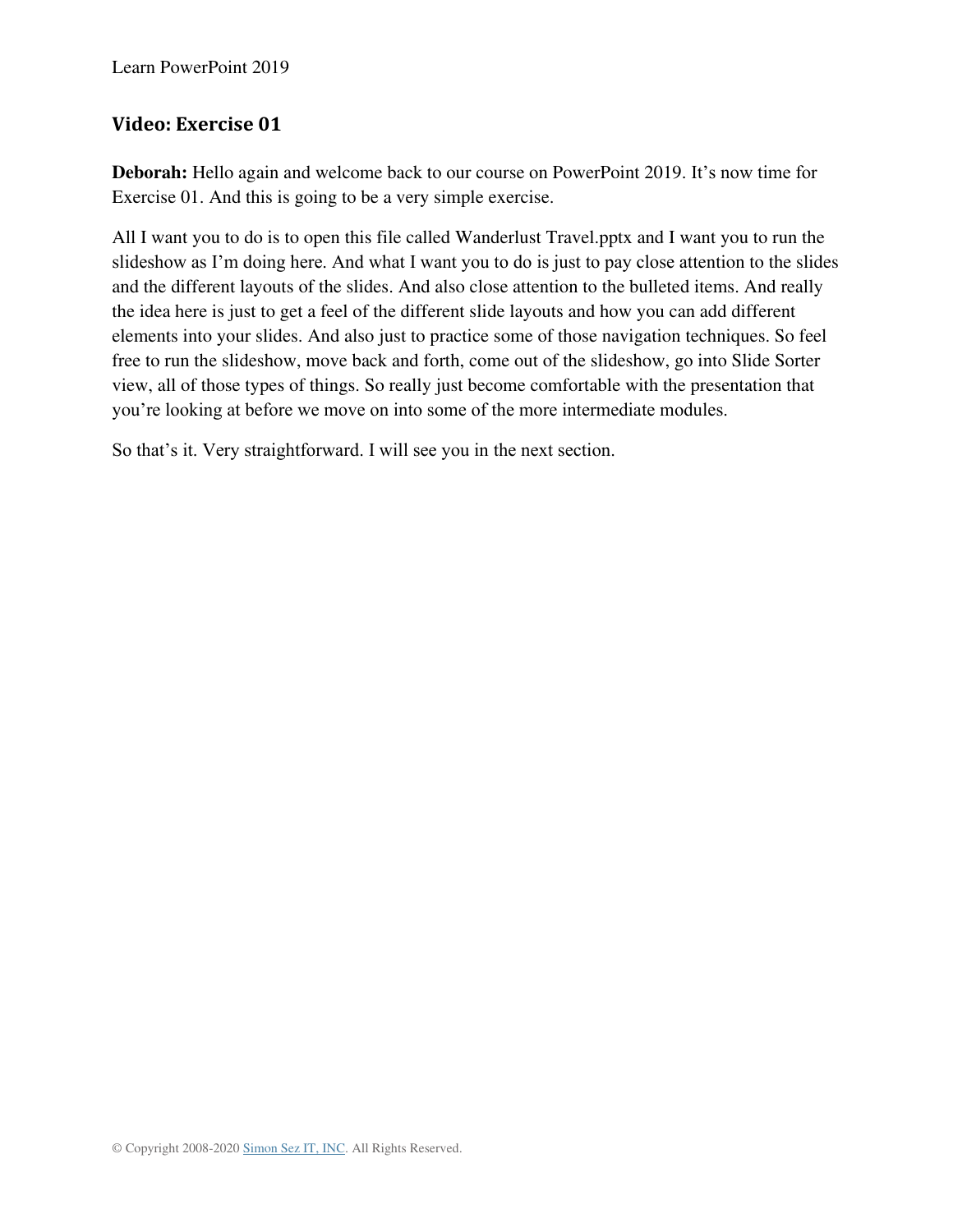## **Section 3 – Getting Started**

#### **Video: Presentation Tips and Guidelines**

**Deborah:** Hello again and welcome back to our course on PowerPoint 2019. Now before we jump into creating a brand new presentation I just want to take a little bit of time to review some presentation tips and guidelines that are really going to help you when it comes to creating that very first PowerPoint presentation. And the thing I'd like to talk to you about first is the use of colors.

Now when it comes to the use of color in you presentation this is something you really need to give some thought to, preferably before you start creating your presentation. It's really important that the color scheme that you go with that everything ties together. So from the headings, the background colors, any bullets that you use, all of the colors should tie together nicely so that it looks like a cohesive presentation. And when it comes to the types of colors that you should be using I would always say that subtle colors create trust with our audience. So we're talking about colors like blues, browns, blacks. Also, bright colors tend to create a dramatic impact. So if you really want something to stand out and draw people's attention then red is always a good color to use for that.

It's also good to consider where you're going to be doing your presentation. So if you're going to be doing this or presenting it to an audience it's worth considering the light in the room. And you want to make sure that you're using colors that can be easily seen by everyone in the audience. So if it's a particularly bright room maybe you want to darken those colors or if it's quite a dark room you might want to use more like a white background and dark text. So it's worth checking out the room first just to see the kinds of colors that you should use in your presentation.

I would also say to use good contrast colors in your presentation as well. And what I mean by that is if you have, for example, a blue background then something like neon green font is not going to look good on a blue background. You want to maybe stick to a light background with dark text. So of course white and black is always good for that. Or other good contrast colors. So really think about that and make sure that the text is clear so that people can see it.

Another important point is to never use red and green next to each other. And this is for people who suffer with color blindness. So red and green can easily be confused and they can also tend to look the same to people who have problems distinguishing red from green. So make sure that you don't put them next to each other on a presentation.

And also as I mentioned at the beginning it's important to keep your colors consistent throughout the presentation. If you don't it just ends up like it's something that you've thrown together without too much thought. So do make sure that everything flows through nicely.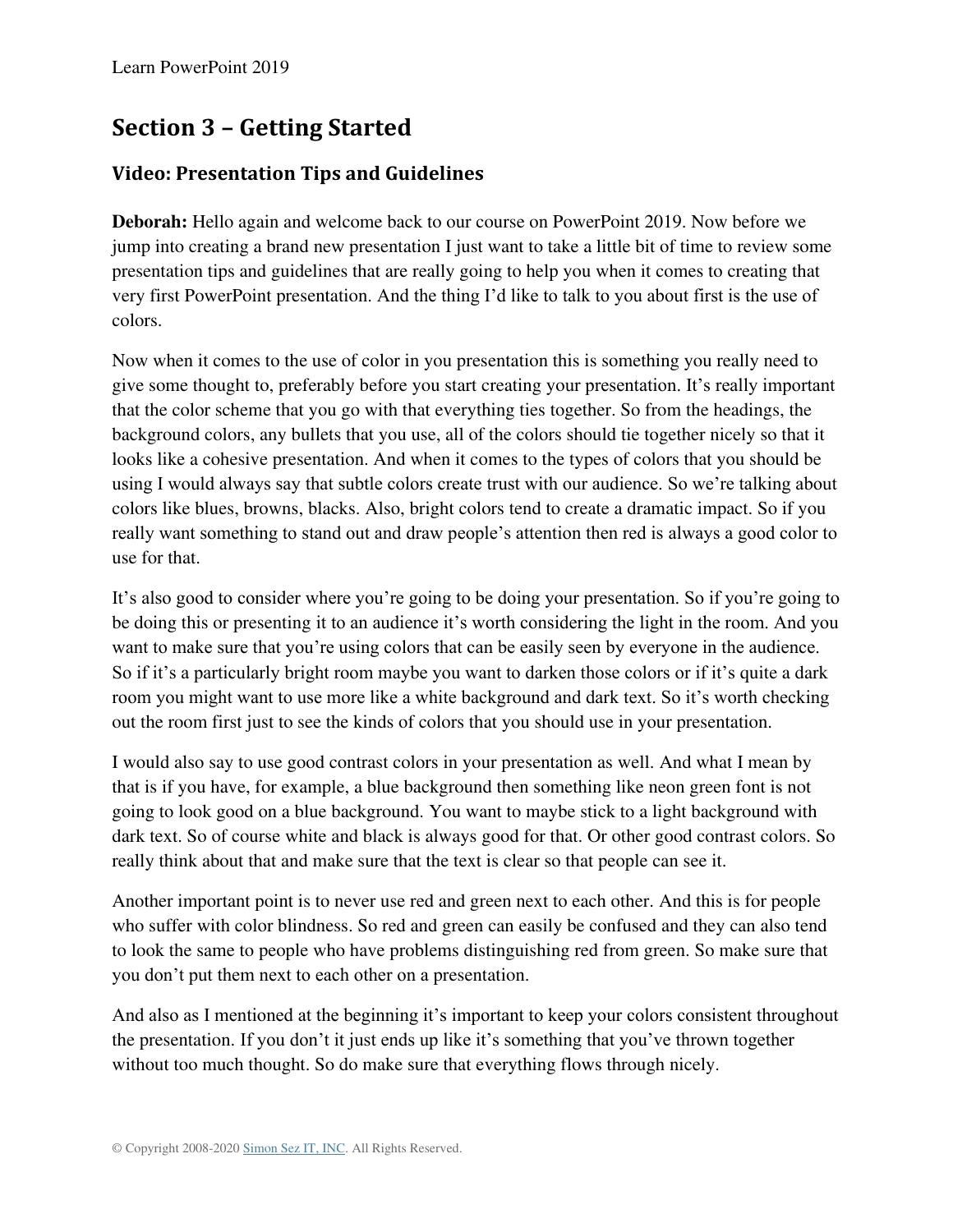So now let's move on to talking about fonts that you use in your presentation. As a general rule your title should be size 44, which might seem quite large to you but again remember if you're presenting this particularly in a large room then you're going to want to make sure that that font is big enough so that people even in the back of the room can see it clearly. So a general guideline would be title size 44 and any subtitles that you have size 32. If you've just got regular text on the screen then size 28 is good. So the text that you can see on my screen right now for these bullet points is all size 28. In general I would steer clear of very small fonts. So for example, if you were working in Word and you were typing a document you might find that font size 10, 11 or 12 is perfectly fine for that. But when it comes to your PowerPoint presentation you want to make it a lot bigger.

I would also say don't use more than three different fonts per presentation. In general when I'm doing a presentation I tend to stick to the same font throughout just because I think that looks better. But if you do require more than one font then try not to go above three. Otherwise, again, it can start to look a little bit messy and a little bit like you've just thrown it together.

Let's now talk about words, so the words that you have on your slides. Again, another general guideline is six to eight words per line. The thing that I've found when I see people's presentations is that people tend to like to put everything they're going to say on the slide. And really that's not the intention of PowerPoint. PowerPoint is really there to serve as a reminder, some bullet points, some notes for you. So keep it short, keep it sweet. It's just there so that you can elaborate on the points that are on the screen. So keep it short.

If you do have a lot of text that you don't necessarily want to put on the slide then it's a good idea to utilize the handout. So you can add more text on there if required and you can hand those out to your audience either before the session or after the session. And I always say that less text is better. You really don't want to confront people with a wall of words. I think we've all heard that phrase, Death by PowerPoint, when you're kind of sitting there in a presentation and all you have is this big screen full of words. It's quite hard to read what's on the screen and concentrate on what the speaker is saying. So less text is better.

And a way that I kind of combat that when I'm doing a presentation is that I tend to use images instead of words. So I might have a nice, big image on the screen that illustrates my point and then I will talk through the image and I will say what I need to say without having it all written on the slide. So just some points there to consider when you're thinking about the placement of your words and what words you're going to put on your slides.

Bullet points. Now you can see here in this slide I have some bullet points. And again in general four to six bulleted items per slide. You don't have to cram as many bulleted items on a slide as possible. If you do have quite a few then please just use another slide. Okay?

And also remember that you can have up to five levels of bullets. Sometimes that's quite nice to use as well because it just gives it a little bit structure. And again to keep things consistent if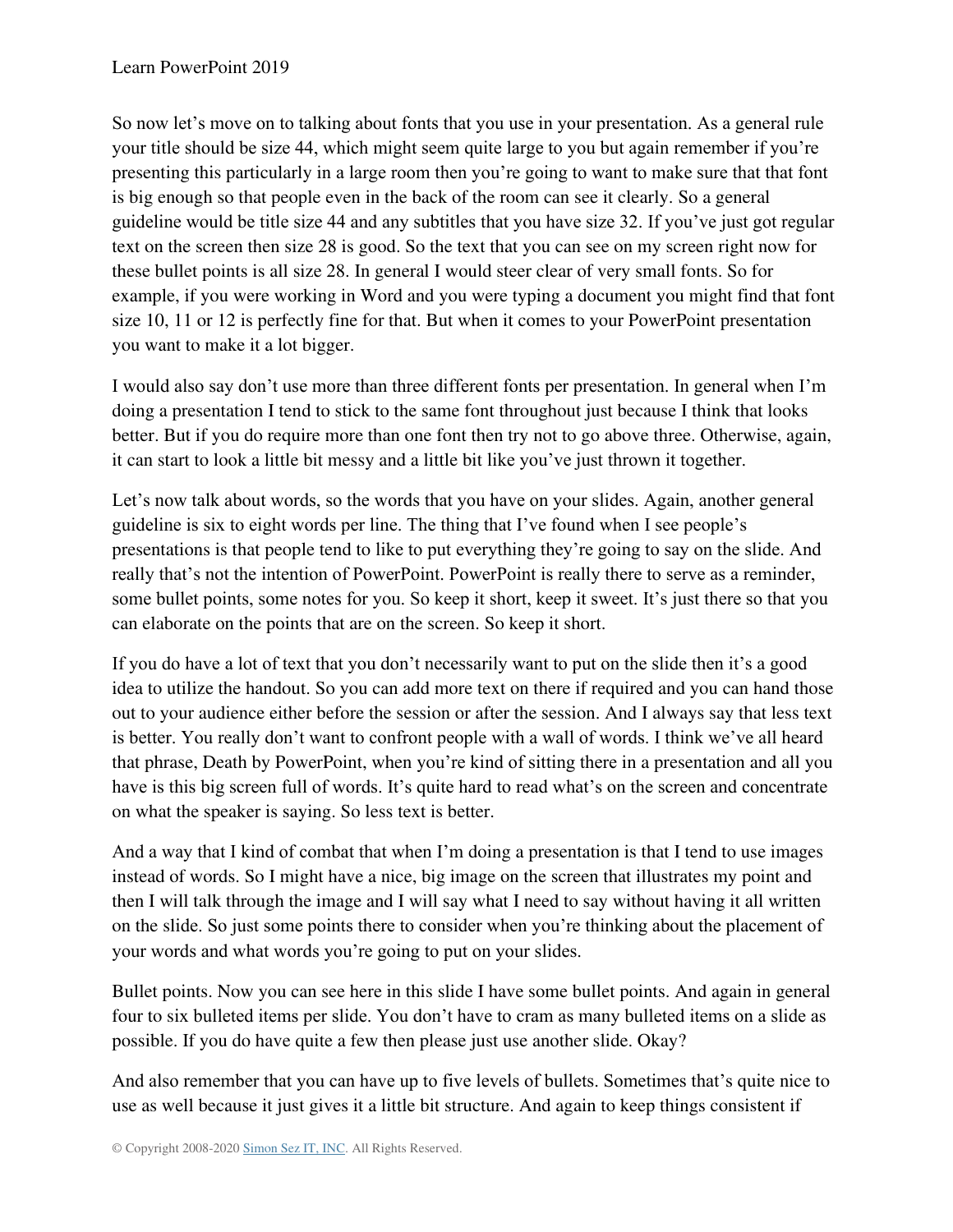you're going to use some kind of picture or even a symbol like I have here make sure you use the same bullet picture per level. Again, just to keep things consistent and flowing through.

Templates. Now again I'm using a template here in this presentation and you may decide to choose one of the ones that are available in PowerPoint or you might have your own, maybe your own company template that you like to use. But in general I tend to keep my templates really, really simple. I don't want too many bells and whistles and things that are going to distract away from my presentation.

I also try to limit the number of lines, textures and other effects. I think there is a little bit of a temptation, particularly when we've just learnt some new cool tricks in PowerPoint to try and add as much into our presentations as possible. And sometimes really the old adage, Less is more. So keep it minimal, keep it simple.

I'm a big fan of using images and graphics in my PowerPoint presentations. As I mentioned, sometimes I just like to have a large image on the screen and then talk through my points. So I would definitely recommend looking at the way that you can use graphics, pictures, those icons, 3D models, and also charts to enhance the template and the presentation.

And again going back to text slides. Try to avoid using more than three in a row. So again don't just have ten slides full of plain text to present to people. Try and break it up with the odd image slide as well just to make it a little bit mor interesting and prevent people from snoozing off when you're in the middle of your presentation.

So that's it. Those are the major tips I have when creating presentations. What we're going to do in the next section is we're going to jump in and we're going to start creating our first PowerPoint presentation, bearing in mind those tips that we've just learnt. So join me for that.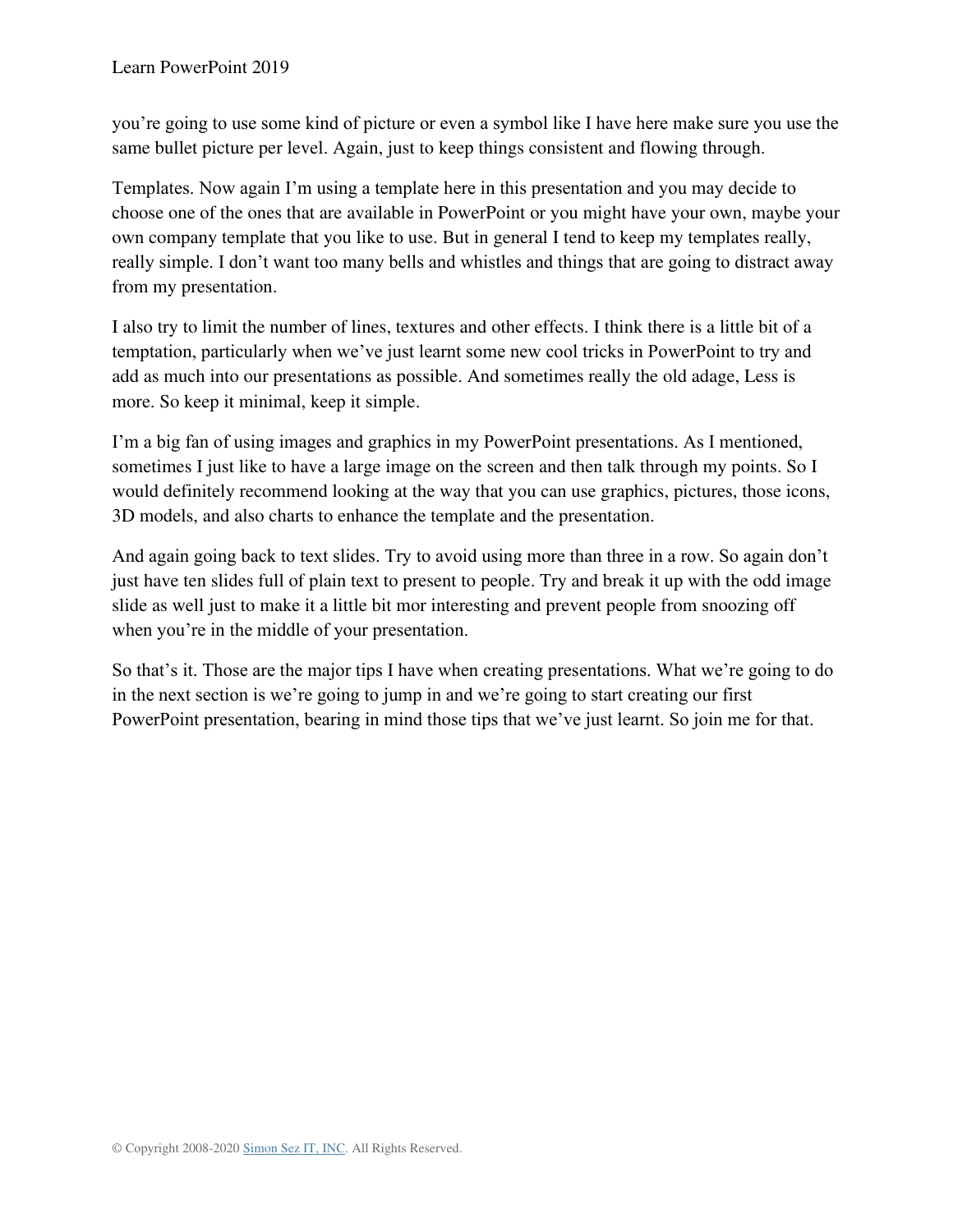#### **Video: Creating a New Presentation**

**Deborah:** Hello again and welcome back to our course on PowerPoint 2019. In this section we're going to take a look at creating a new presentation. Now this might be the first time that you're ever creating a new presentation. It might be that you've edited presentations before. So if someone's sent you a presentation, maybe you've been able to go in and make the required edits, but perhaps you've never created one from scratch. And that's what we're going to cover in this module.

Now there are a couple of different ways that you can create a new presentation and you can see here on the screen I already have a blank presentation open. Now what I can do from this point is I can go one of two ways. I can either apply a design to this blank presentation, make it look a little bit more interesting than it currently does. Or if I was creating from scratch I could go to the File tab which will take me into that backstage area and select the New option. And what you'll see there is a whole bunch of templates that you can select from. And these templates are actually organized into different categories and you can see some suggested searches at the top here. So if I was looking for a template that was business related I could click on Business and it's going to search the database and show me a whole load of presentations that are suitable for business use. And you can see there there are some really, really nice ones in PowerPoint 2019. They seem to get better with every new release of PowerPoint. So it really depends what you're looking for.

Now one thing I would say when you're trying to decide on a template to use is to really give a long, hard think to those rules, those tips and guidelines that we discussed in the previous module. And your template that you choose really should be suitable for your audience. So again if it's a business presentation you don't want to choose a template that's going to be too jokey or too casual or maybe has a font which isn't appropriate. So just bear those tips in mind when you're trying to decide which template to use.

Now at this stage I'm not going to choose one of these templates. I'm just going to click the arrow at the top to go back to my blank presentation. What I'm going to do instead is apply a design to this blank presentation that I have here. So I'm going to go to the Design ribbon. And again you can see I have a whole bunch of themes that I can choose from. And if I click the dropdown arrow this will show me all of the themes that I have access to. And as you hover over them you'll see you get a live preview in the slideshow itself. So you get a really good idea as to what that's going to look like. Now I'm just going to apply this one here which is called Ion. And what you'll notice is that now I have this theme applied what I can do is if I decide that maybe I don't like the background color particularly what you'll see is that when you apply a theme you then get this additional group called Variants. And again if I click the dropdown, I can see for this one there's only actually four variants which we have listed there. I could change it to a blue theme instead. So it's essentially the same theme. I'm just changing that background color scheme to something a little bit different. And of course as with everything you can go in and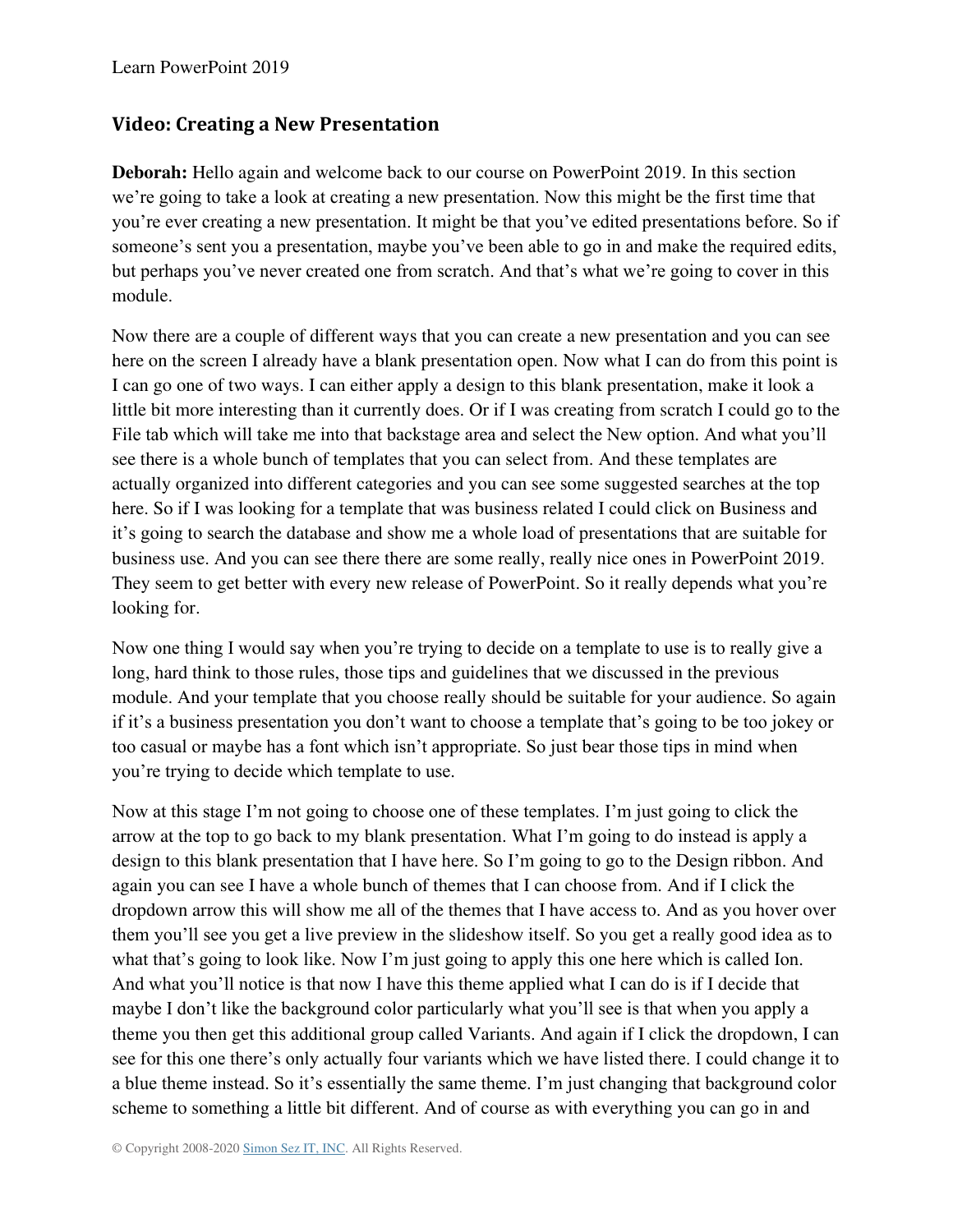customize even further if you wanted to. So again if you didn't particularly like these colors you could go in and define the colors that you want to use. But in this case I'm fairly happy with using the blue one.

Now one thing that's worth remembering is that if you've already put several slides in the presentation and you've maybe changed the fonts, anything you have manually changed applying a design theme may override that. So what I would suggest is that it is really best to pick your theme up front before you start making changes to any slides that you have. So that's a quick tip to bear in mind when you're thinking about applying themes to your presentation.

So that's pretty much it. We have our two ways. We can either start with a new blank presentation. So let me go to File and go to New and the blank presentation is literally what we started out with. So you can either start from this point and apply a design and then choose a variance. Or you can start with a template if you wanted to, a template of your choice by selecting it from the list.

So now we know how to create a new presentation. What we're going to talk about in the next section is how we work with slides so please join me for that.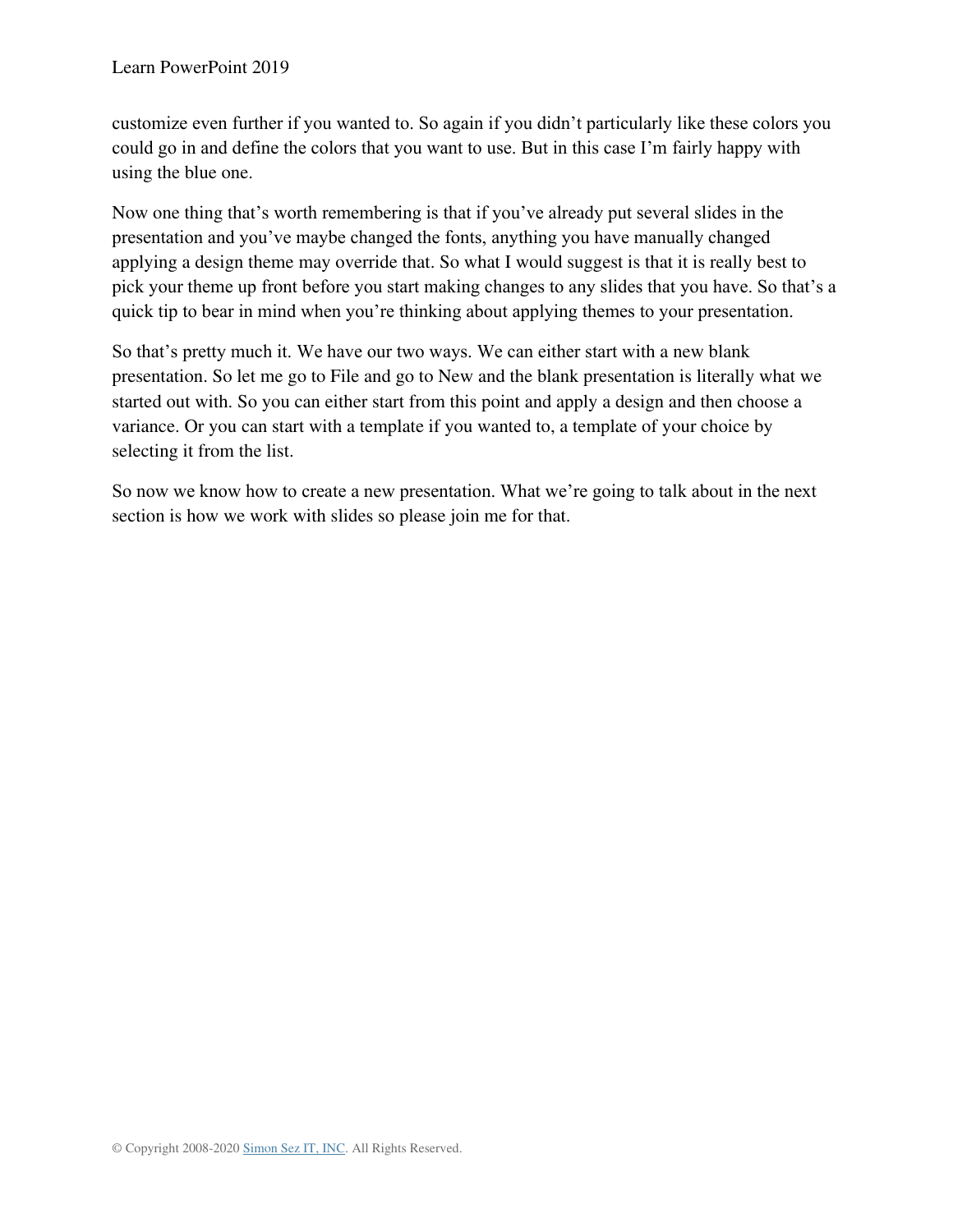#### **Video: Working with Slides**

**Deborah:** Hello again and welcome back to our course on PowerPoint 2019. In the previous section we created a brand new presentation. And you can see it here on the screen. It just has that design template that I applied showing. And what we want to do now in this section is to add some new slides. And the first slide in general in your presentation will always be a title slide. And you really do want to make sure that you don't delete this out. That you always have some kind of title slide. It acts as like a cover to a book I guess you would say. So it gives the audience an idea of what the presentation is going to be about and it's just nice to have up there if you're presenting this presentation just to have it up on the screen behind you, again so the audience so knows exactly what they're in for in the presentation.

Now it's worth noting that you can have multiple title slides in the presentation if you like. So for example, your presentation might be about three different topics and you might want to have a title slide before each new topic begins and that's perfectly fine. And we're going to take a look at that later on in the course. But for now we're going to concentrate on this presentation.

So what we have here is a title slide and I'm just going to start by adding some text into that title slide. So it's a very simple case of clicking in the placeholder and I'm going to say Wanderlust Travel. And you can see underneath it says Click to add a subtitle. So again I'm going to add a quick subtitle in here and just click away. And now I have a very nice looking title slide.

So what I want to do now is I want to expand my presentation. I want to add another slide in. now I've already got a title slide so I don't want to add another one at this stage so I'm going to go up to my Home ribbon and in the Slides group you can see I have a dropdown that says New Slide. And what this is showing me is all of the different slide layouts that I have access to. So you can see the first one there if I hover over is Title Slide and that's what I currently have applied in my presentation. I then have Title and Content. So this will allow me to add a title in. And then I have various different pieces of content that I can add into that slide as well. So that might be a picture, it might be a chart, it might be some kind of diagram. I then have a Section Header slide, a Two Content slide. So again if I want a title running across the top and then two separate pieces of content I might want to use that one. I have a Comparison slide layout, Title Only, I have a completely blank slide if I don't want any of the placeholders on there. I have Content with Caption, Picture with Caption, so on and so forth.

Now it's worth noting that when you go into this new slide dropdown you might not necessarily see all of the slide layouts that I'm showing you right now. Some of these slide layouts are assigned to the different design templates. So depending on which design you've applied will determine which layouts you see down below. But these first ones at the top here are in general the ones that you will see in every single layout that you use.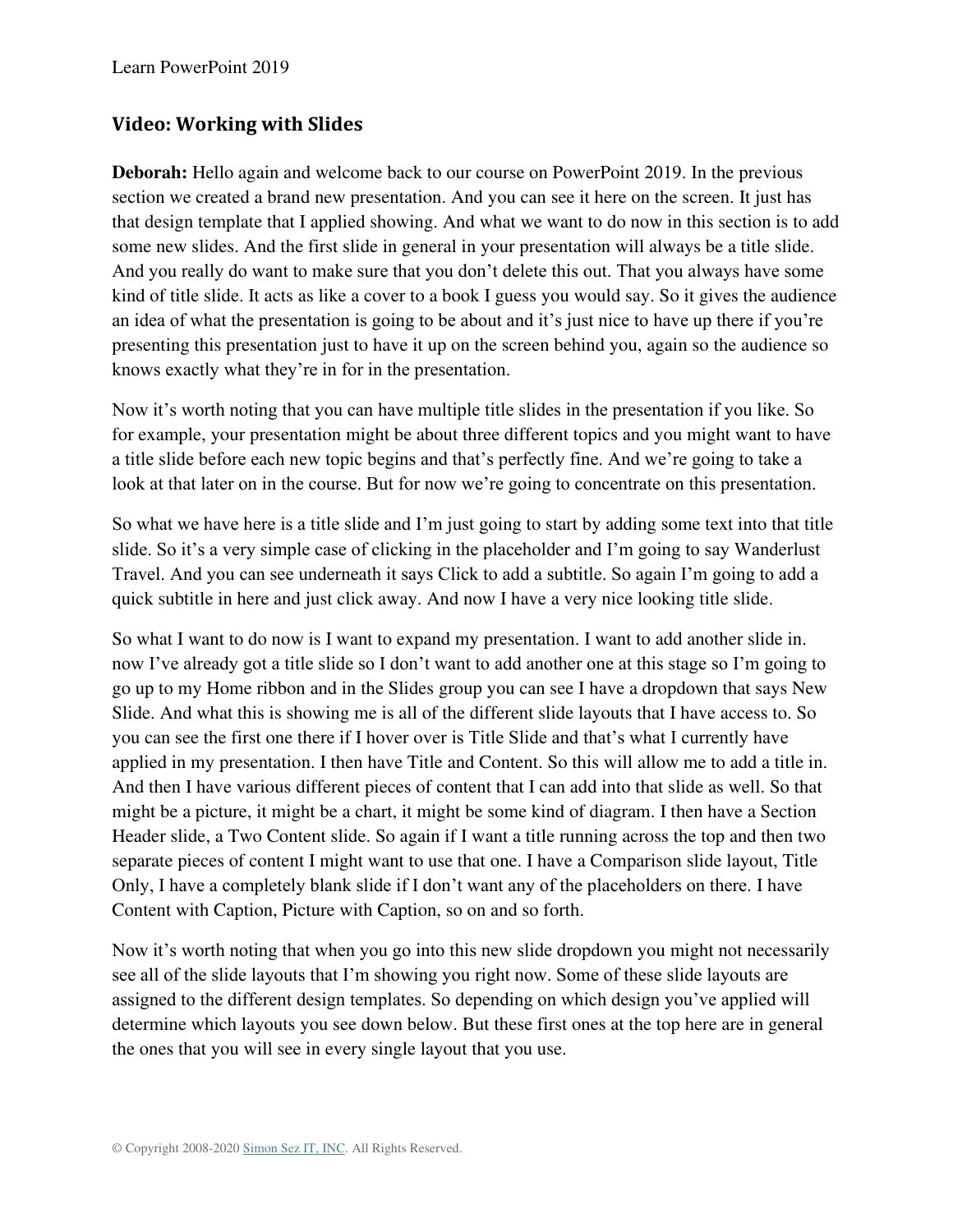So for my next slide I'm going to choose a Title and Content slide. And you can see there it's given me slide two in that left hand pane and I now have two placeholders. So the first one is for my title and the second one is for my content. And it says I can add text. So I could click there and I will have bullet pointed text. Or alternatively I can choose to insert any of these elements into this slide. So it might be a table, a chart, a SmartArt graphic, video, online pictures, or a picture which I can browse to on my PC.

Now I'm going to add a title in here and I'm going to say Why Choose Us. And now what I'm going to do is add in some text. So I'm going to click where it says Click to Add Text and I'm going to say, Over 100 destinations. And it's worth noting that if you don't want this text to be bulleted you can just click and also just turn off those bullets. So if you go up to the Home ribbon and into the Paragraph group you can see currently I have my bullets turned on. If I just click that icon again it will remove that bullet from the slide. But I'm actually quite happy having those bullets in so I'm going to put it back and I'm just going to add another bullet point. So when I hit my Enter key it's automatically going to give me another bullet on the same level as the previous one. So I'm going to say, Dedicated travel team. And as this is just an example I'm going to leave it there and I'm going to insert yet another slide.

So I'm going to go back up to New Slide and again I'm going to select a title and content slide. And I'm going to click and add another title. So this one is going to be Wanderlust Travel Benefits. And my text here is going to be 20% discount for all new customers. Now what I'm going to do here is I'm going to hit the Enter key, which again is going to give me that secondary bullet point. But what if I want a second level bullet? So if I want this one to be indented so it looks like it comes beneath the line of text that I've just typed in. Well it's very simple to do. All you need to do is press the Tab key on your keyboard and that will tab that bullet in, like so.

Now if I've done that and I then think to myself, "Actually I don't want that to be a second level bullet. I'd like it to be a first level bullet." All I need to do is do Shift and Tab and that will move that back and make that a first level bullet. So just remember that. Tab key makes it a second or even a third level bullet and then Shift-Tab to move back through those levels of bullets.

So that's the basics of some slide layouts and also using those bullets and some shortcut keys for indenting your text. Now in the following sections we're going to be doing things like inserting pictures, graphics, SmartArt, icons, all of that fun stuff. But for the time being that's the end of this section. I will see you in the next one.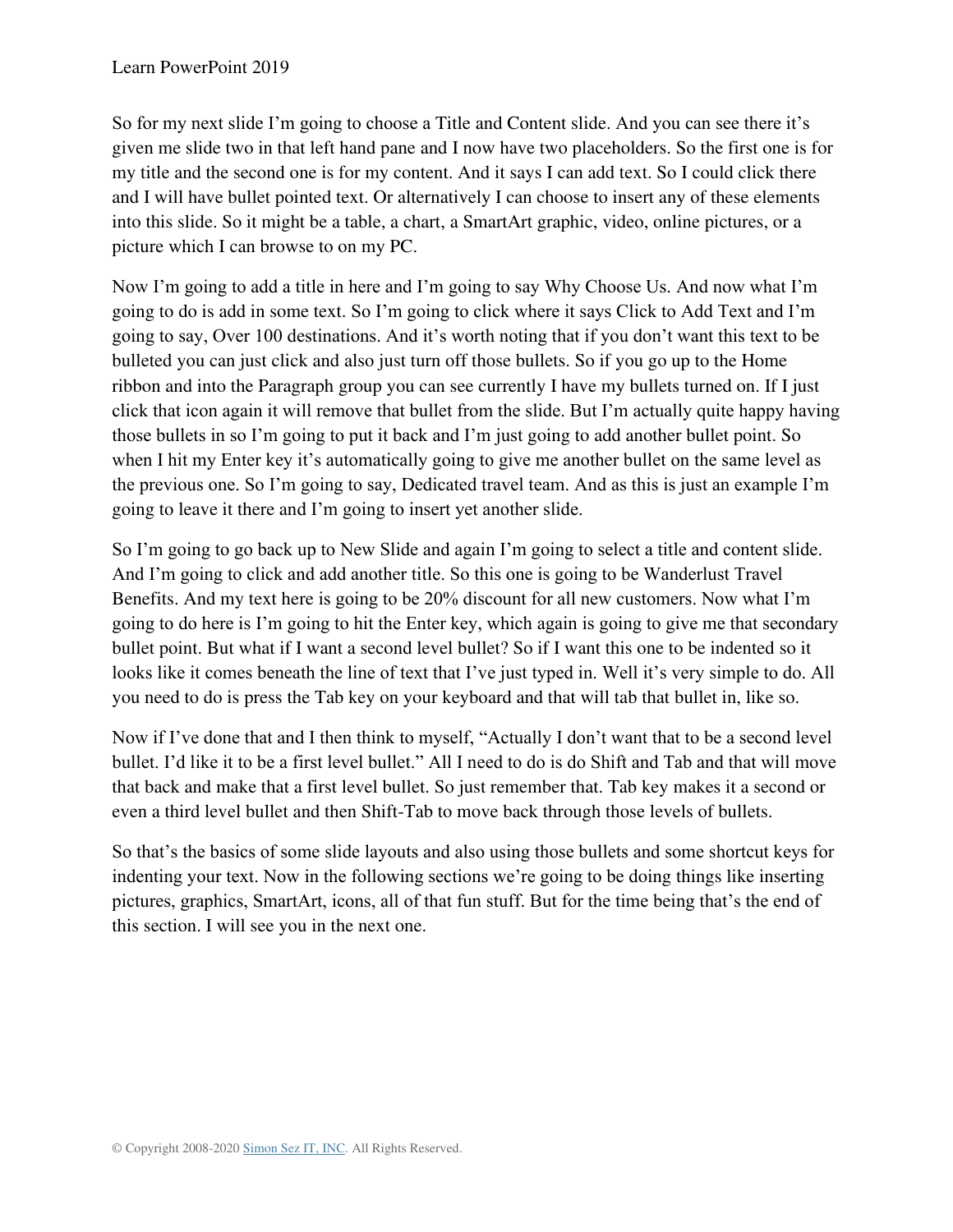#### **Video: Saving a Presentation**

**Deborah:** Hello again and welcome back to our course on PowerPoint 2019. In this section I want to talk to you very quickly about saving a presentation because that is one thing that we haven't done yet. And the thing that you don't want to do is spend a lot of time working on a presentation, forget to save it, and then maybe something happens and you lose all of your hard work. So we want to make sure that we save our presentation at the beginning and then we regularly save it so that we don't lose any of our most recent changes. And I'm going to show you a couple of different ways and a couple of different saving locations.

Now before we get onto that just following on from the previous section I just want to show you a couple of little tips and tricks within these slides before we save. So essentially what I'm going to do is make a change to this presentation and then we're going to save it.

Now where we left off we had these three slides that we've inserted with our different layouts. I just want to show you a really quick way of inserting a slide but almost duplicating the slide layout.

Now as we've seen if we want to insert for example another and content slide I could go up to New Slide and I could select my Title and Content slide, which is perfectly fine but I'm going to show you a different way of doing it. So I'm going to click on the Undo on my Quick Access Toolbar and what I'm going to do this time is that I know that this slide here, slide three, is a Title and Content slide layout. And maybe the next slide is going to be reasonably similar to this one. What I could do if I wanted to is duplicate this slide. And the easiest way of doing that is just by pressing Control-D on your keyboard and it will essentially duplicate that slide and give you an exact copy for you to work on. So it's going to be exactly the same text, if you got any images in there those will be carried over as well, and it's also exactly the same slide layout. So I just wanted to mention that because that's personally something that I find myself doing all the time. I tend to duplicate if I'm going to be using the same slide layout.

Another thing I wanted to quickly show you is now that I've inserted this duplicate copy I actually don't really need this slide so I'm going to delete it out of my presentation. And again there's always a few different ways that you can do these things in Microsoft. I could right click on the slide and in that menu I have a Delete Slide option. You'll also see just above I have Duplicate Slide. So I could select that instead of doing Control-D. Or alternatively probably the easiest way is just to hit the Delete key on your keyboard to get rid of that slide. Nice and simple and straightforward.

So, now let's look at saving this presentation. I'm going to go up to my File tab which takes me into the backstage area. And immediately you'll see in this list I have Save and I have Save As. So I'm going to select Save As and this takes me to my different save locations. And it really is entirely up to you where you save your presentation to. Now what I have up here is you can see I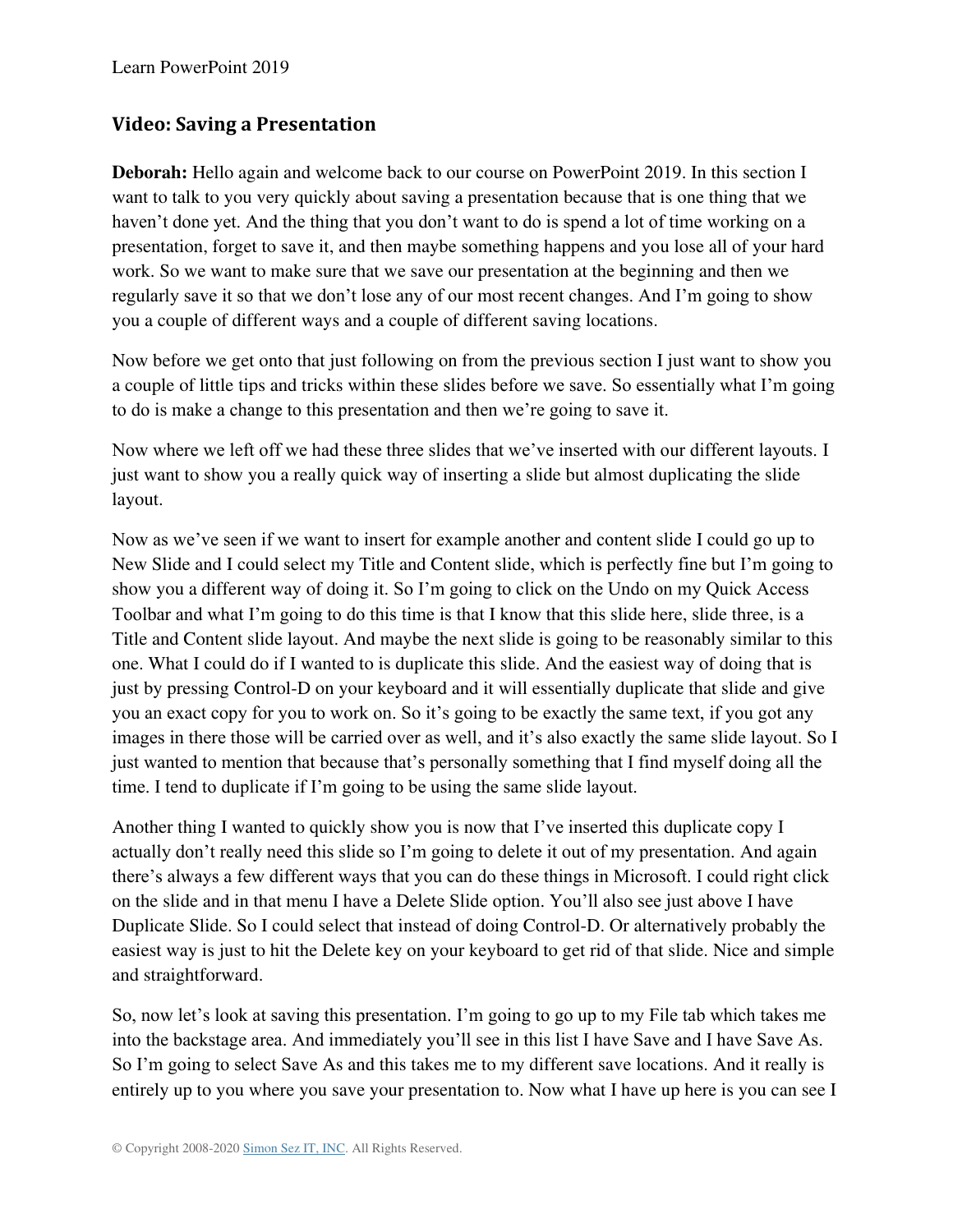have the option of saving into OneDrive. And if you're not familiar with OneDrive that is Microsoft's cloud storage. So if you have an Office 365 account you definitely have access to OneDrive cloud storage. And this tends to be where I save all of my files. I save them up into the cloud so that I can access them wherever I am as long as I've got an internet connection. Alternatively I've got a SharePoint site that I could save into. And I'm not going to go into that too much but it is another place that I could save my file. And then underneath in this Other Locations are I can select to save to this PC. So if you want to save it to a folder that you have on your PC, so maybe to the desktop or My Documents or something like that I could choose to add a place or a different network location if I wanted to. Or I can select Browse if I'm not too sure it will allow me to browse around. So let me click on Browse and this should look fairly familiar to most of you. It pops up that File Explorer and I can then decide on which location I want to save my file into. And I'm actually going to save into OneDrive. So I'm just going to navigate to the correct folder. And this looks good enough for me. I'm going to give my file a name. So I'm just going to call this My Presentation. And you can see the Save As type is defaulted to .pptx. And that is the default file extension for any file that you save into PowerPoint.

Let's just have a quick look at what's in that dropdown. So if I click on the arrow you can see I have lots of different other file formats I could save in. And I'm not going to go through all of these but some of these I might want to highlight would be if you're using a particularly old version of PowerPoint you might want to save it as a 97-2003 presentation. Or if you're saving this as a template, so if you want to reuse it again you might want to save it as a .potx file or a PowerPoint template. But I'm going to stick with the default which is .pptx and I'm going to click on Save.

And what you'll see is that once you've saved your presentation the name that you gave it will now appear in the top bar. So you can see at the top here is says My Presentation.pptx. I'm now fairly safe and fairly confident that I can work on this presentation and as long as I save at regular intervals then I know that I'm not going to lose my work if anything bad was to happen.

So again if you are working away and you want to quickly save to your file you can just do the keyboard shortcut Control-S to save or alternatively you can click on the Save icon which you'll have there on your Quick Access Toolbar. That is one of the default icons that is added onto there. And you can see there it also does show you that keyboard shortcut Contorl-S.

So that wraps up saving a presentation. Very straightforward, very simple. What we're going to do next is an exercise. So let's jump over there now so I can talk you through that.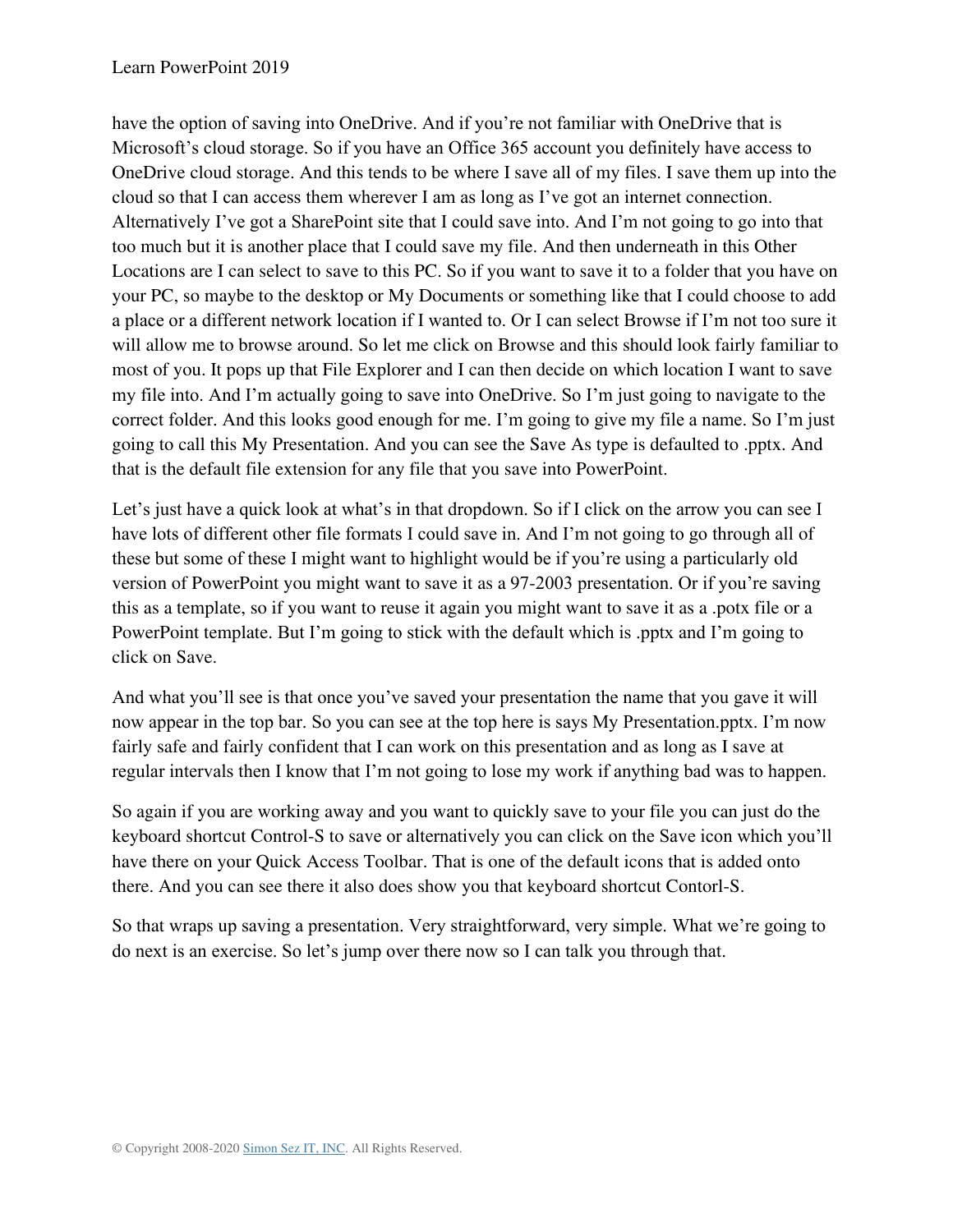#### **Video: Exercise 02**

**Deborah:** Hello again and welcome back to our course on PowerPoint 2019. We've made it down to Exercise 02 and I actually have a few instructions for you in order for you to complete this exercise.

So what I want you to do for me is I want you to create a PowerPoint presentation from scratch. I want you to apply the theme called Berlin to your presentation and I want you to add the title Sales Presentation and the subtitle 2018 Sales and Expenses.

What I then want you to do is to add a second slide and that needs to be a two content layout slide. And what we're going to pretend is that once we've added that slide it's going to be the wrong layout. So I want you to change the layout of that second slide from two content to title and content layout.

What I then want you to do on that slide is to add these three first level bullets. So one for Sales, one for Expenses and then one for Profits. I then want you to add this second level bullet underneath Sales. So I want you to add something that says New Southeastern Region as a second level bullet.

And then finally I just want you to save that file to a location of your choice. So that might be on your desktop, it might be in OneDrive, wherever you want to save. And I want you to call it My Presentation. And we're saving it as just the default, the regular .pptx file.

So a very straightforward exercise incorporating some of the techniques that we've learnt in this section and building you up be able to work on more advanced aspects of your presentation. That's it for now. I will see you in the next section.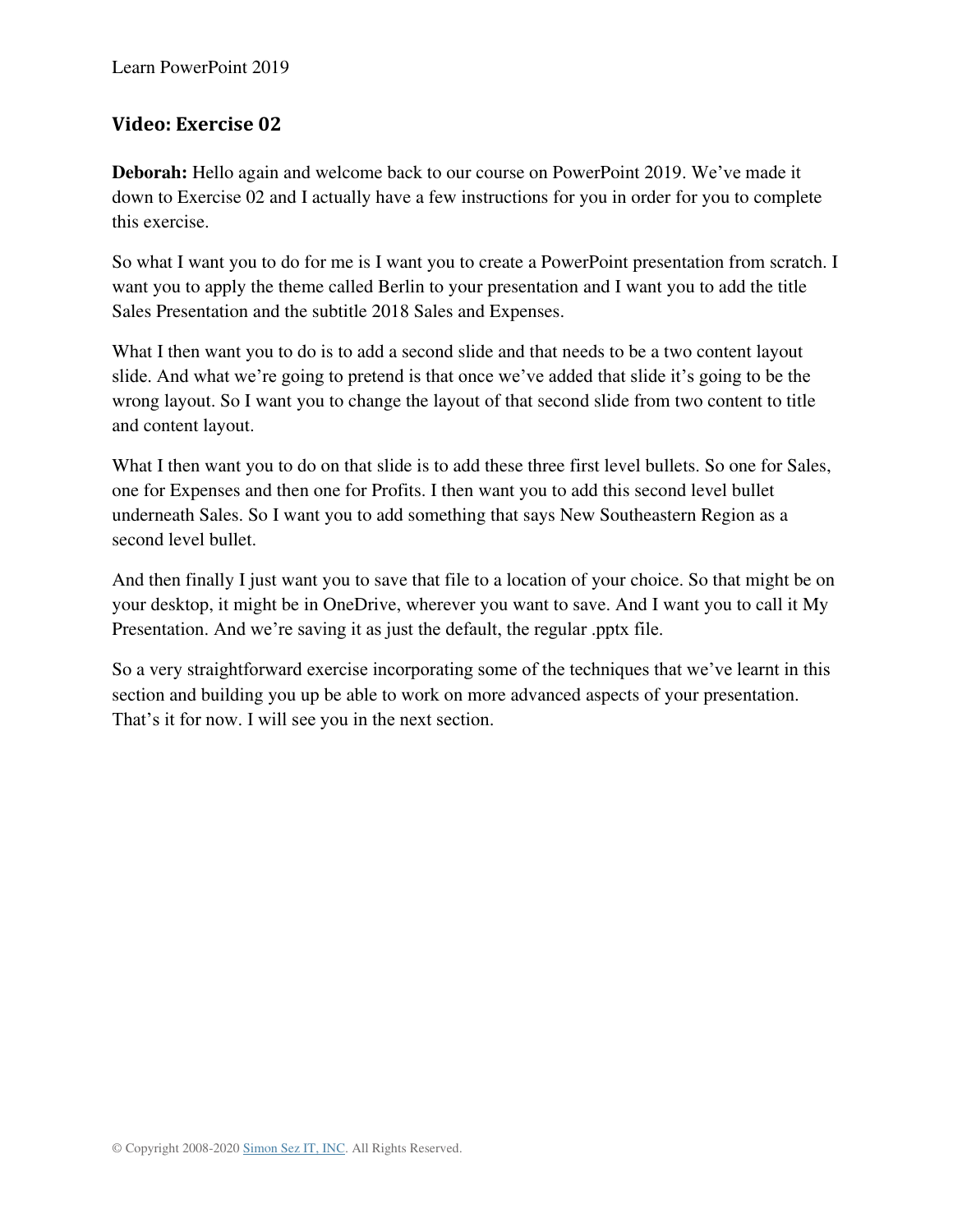## **Section 4 – Text and Bullet Editing Options**

### **Video: Formatting Text**

**Deborah:** Hello again and welcome back to our course on PowerPoint 2019. In this section we're going to start to take a look at how you can format text and also bullet editing options. But in this specific module we're going to stick to formatting text first of all.

So I'm currently on slide one which is our title slide where I have the words Wanderlust Travel. And we're going to make some edits to the text on this slide.

Now I want you to know that when I click on the title here, Wanderlust Travel, what you'll see is that I get a what we call a placeholder around the outside. And you'll see these placeholders all over the place in PowerPoint. And in general what they'll contain is some kind of object. So it could be text, it might be some kind of shape or a picture. And the beauty of the placeholder is that in order to change any formatting on this text I don't actually have to highlight the text. We're probably used to doing that across other Microsoft applications. If I wanted to change the font here or the color of the size I'm used to highlighting and then going and selecting my options. But you don't need to do that in PowerPoint. What you need to do is just click on that placeholder. And you'll know you're clicked on it because you get these resize handles around the outside. So these also help you resize that placeholder. So if I wanted to I could drag this up or down, and I could also drag in or out. Now you're probably noticing there as I'm doing that it's not actually making any sizing changes to the text within the placeholder. It really just resizes that placeholder. So I'm going to make sure I've got my placeholder selected and let's go and explore the different options we have for formatting text.

So I'm currently on my Home ribbon and we're going to focus on this Font group just here.

Now the first one, the dropdown just here, if I click it, again you're probably fairly used to using these across the other Microsoft applications. This is where you'll get a list of all of your fonts that are available to use in your presentation. So I can see at the top any theme fonts that I have applied. And then I have all of my fonts listed in alphabetical order. And as I scroll over them you can see I get a live preview which is really handy. It means that I can see what that's going to look like before I actually commit to applying it. So I might want to go down and apply, let's try this one, Bauhaus 93, like so. And just switch up that font.

Next to that we have our sizing. So again we have lots of different options in here. We can go all the way up to 96. For this one I'm probably going to stick with around 72. It is also worth noting if you don't have exactly the size font that you want in that list, because if you look the numbers aren't all consecutive all the way up from 8 to 96. There are some gaps. So if I wanted, for example, font size 64 I don't actually have that listed here but I can go up into the Font box and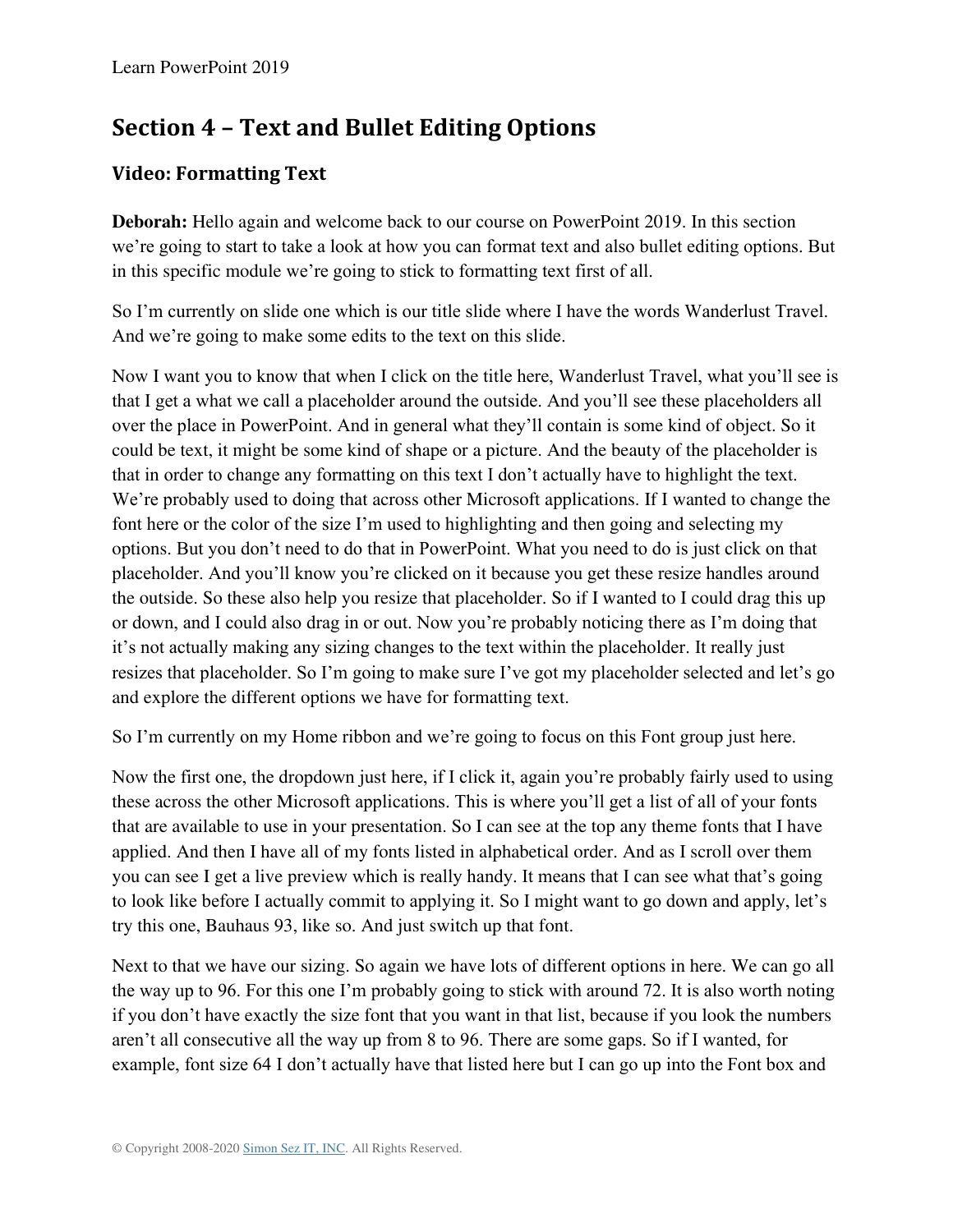just manually change that to 64 and hit Enter and my font will resize. Just be aware that you can do that as well, make manual changes to that font size.

I can then make smaller changes, incremental changes by increasing the font size. So if I click the Increase Font Size button that will jump that up, or I can use the other one to move it down. So little incremental changes if I want to make some minor adjustments.

The row underneath I have Bold. Again probably something you might be familiar with using. Just makes that text a little bit bolder. I have my Italics, I have Underline, and I also have this one here, so Text Shadow. So that will add a shadow behind the selected text which makes it stand out from the background a little bit. And sometimes it's quite subtle, it is quite hard to see but I've actually put a shadow on there, which actually looks quite nice so I'm going to leave that I think.

What we could also do is use a strikethrough. Now in this particular scenario the strikethrough makes no sense whatsoever. I really don't want to put a strikethrough through my title. But you can probably think of scenarios, maybe things that you might want to cross out or show that there's been a change where a strikethrough might possibly be useful.

We then have next to Strikethrough the Character Spacing and we have a little dropdown here. And I'm currently set to Normal but again you'll see if I hover over you'll see that that's very tight spacing, tight is a little bit wider, then we have Normal, Loose, Very Loose, and then we have more spacing options in here as well. And that will take me to some advanced options for my character spacing so I can then set how many points in between my characters I want spaces for. So just remember that that is also there.

The next option along is to change case. So we have Sentence Case which is where you have the first letter capitalized, Lowercase, Uppercase, Capitalize each word, and then Toggle case. Now Toggle case is useful when, and I'm sure you've had this scenario before, where you've typed something and you've accidentally had Caps Lock on so everything comes out the opposite way of what you imagined. That's a good one to use in that particular instance.

Next to that we have our text highlighter color. So again if I wanted to I could select a highlight. So this is much like just having a highlighter pen and running it across. Again not particularly appropriate on this slide but it could be useful to emphasize certain words or certain points or sentences on other slides. And then I have my Font Color. So I could go through and change this to something completely different just by selecting from the palette if I wanted to.

Now another little thing I want to highlight here is this little arrow in the bottom corner of the Font group. If you click that what it will do is it will give you access to some additional options when it comes to formatting your text. So some of these you've already seen on the ribbon, such as the font just here and also things like font color, font size. Font style, again we've got regular, italic, bold, bold italic if you want to use that. We can select an underline style. Now that's quite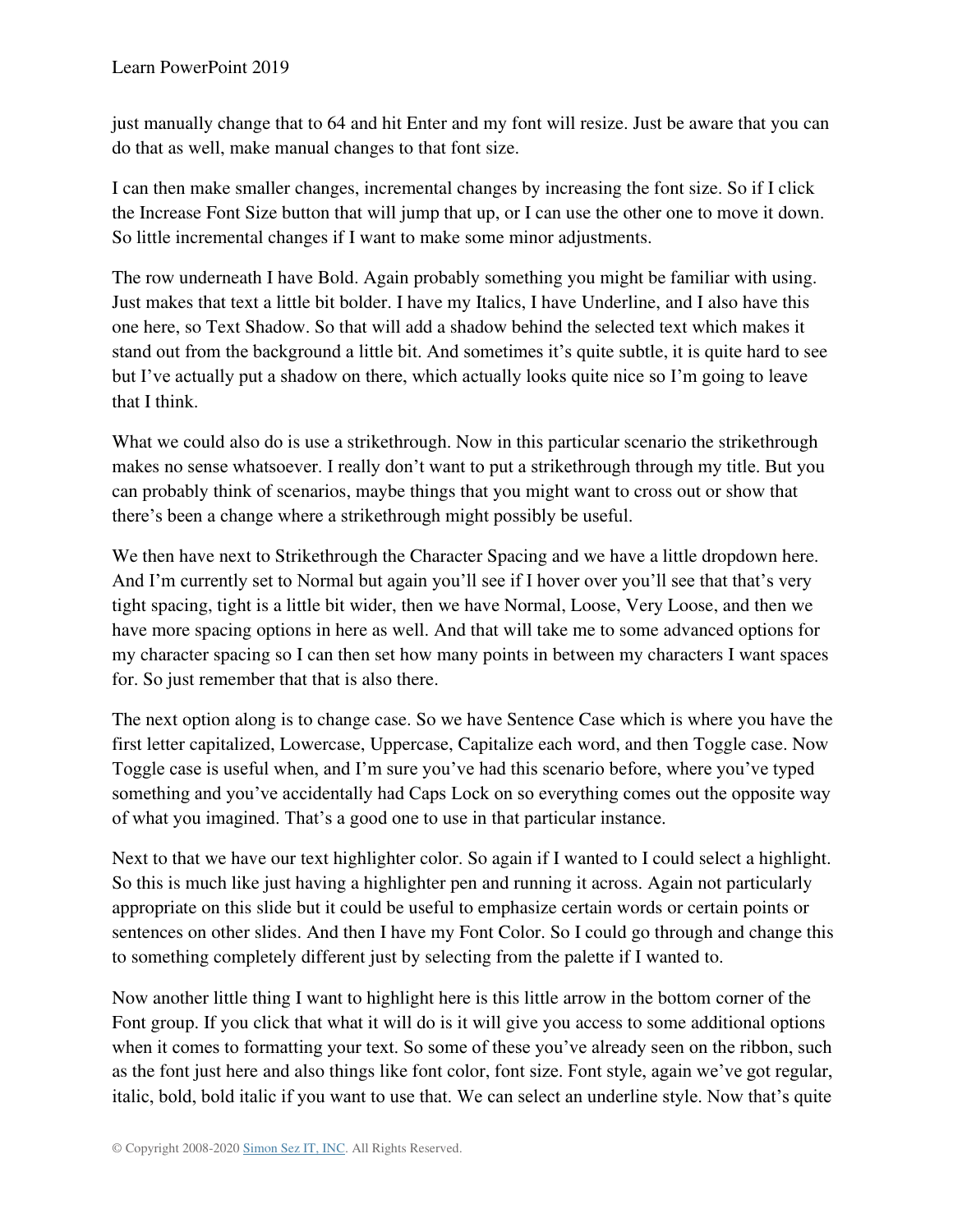interesting. We do have an Underline button in that Font group on the ribbon. But we only have one option for Underline. If we were to select that from the ribbon we'd just get a solid underline under our text. Whereas if we go into the additional options we have lots of different styles of underline that we could use if you wanted a dotted line or a dashed or something like you can definitely find that in those advanced options.

Again underneath Effects we have some things which we found in our ribbon, such as the strikethrough, but we have additional things like double strikethrough, superscript and subscript, small caps, all caps, and we can also equalize character height. Let me just show you that because that's one that you may not have come across.

If you look at my title what will happen when I click this is that all the letters are kind of stretched to become the same height. So that might be something which you find quite useful. I'm going to undo that by clicking the Undo button and just jump back into my advanced options.

And then I have that Character Spacing tab. Now we were in here a moment ago. It jumped us straight to it when we were looking at More Options for character spacing. So again you could select the type of spacing. So normal, expanded, condensed, and here you can actually customize how many points in between. So if you wanted the characters really spaced out you could put quite a large number in here to get that effect. So don't forget that you have those additional options lurking in the background.

Now one other thing I want to show you with regards to formatting text is the Format Painter. This is such a useful utility. What it basically does is it allows you to take all of the properties that you've applied to a piece of text and essentially copy them and paste them or paint them over the top of another piece of text. So it's a really good efficiency tool.

So what I mean by that is I'm currently clicked on the placeholder for Wanderlust Travel and I've changed lots of properties about this text. So we changed the font that we were using, I changed the size, I changed the color of the font, and I also added a background shadow as well. Now if I want the subtitle here, Unleash the Explorer Within, to be exactly the same as the title I want to copy all of those properties over. Now of course I could do it manually. I could select the subtitle, I could go through my different options but the quickest way of doing it is just to use the Format Painter. So again I'm going to highlight my placeholder because it's the properties of this text that I want to copy. I'm going to go up to my Home ribbon and in that first group I have Format Painter, and I'm going to click. Now as soon as I click you'll see that my cursor changes to a little paintbrush icon, which means I'm in Format Painter mode. And all I need to do is go down and click on the placeholder for that subheading. And you can see it applies exactly the same formatting to the subheading. Now currently that doesn't look too great. I might want to go in and make it a bit smaller so it doesn't look like it's overlapping too much but I could definitely do that. And that is so much quicker than copying the properties individually.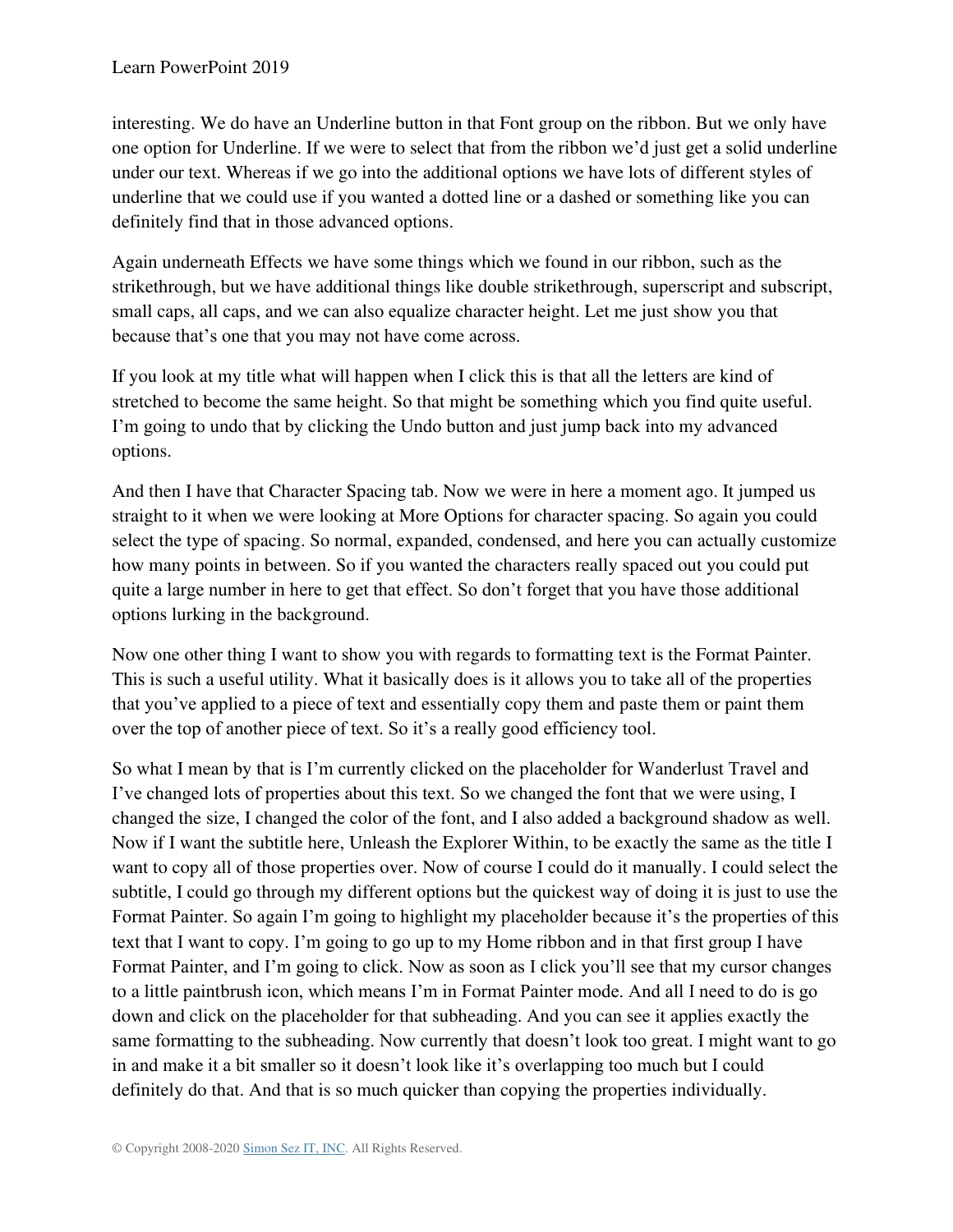#### Learn PowerPoint 2019

It's also worth noting if I just Undo out of there and get it back to how it was, with the Format Painter it's a one-time deal. So when I click on my placeholder and I click Format Painter, as soon as I've painted that formatting the Format Painter deactivates. So if I wanted to apply that same formatting to lots of pieces of text I would have to keep going back to Format Painter in order to do it because it essentially deactivates after you've used it once. The way to stop it from doing that is to double click on Format Painter. So what I could do is I could highlight my placeholder, double click on Format Painter, I can then click on my text below, but you see that my Format Painter is still active. Look at my cursor. I still have the paintbrush icon. So I could then go and carry on painting that format on other pieces of text. To deactivate it all you need to do is click the Format Painter option again or you can press the Escape key on your keyboard.

So that's it. That's all I wanted to show you with regards to formatting text. In the next module we can start to look at bullets and how we can format those. So I will see you over there.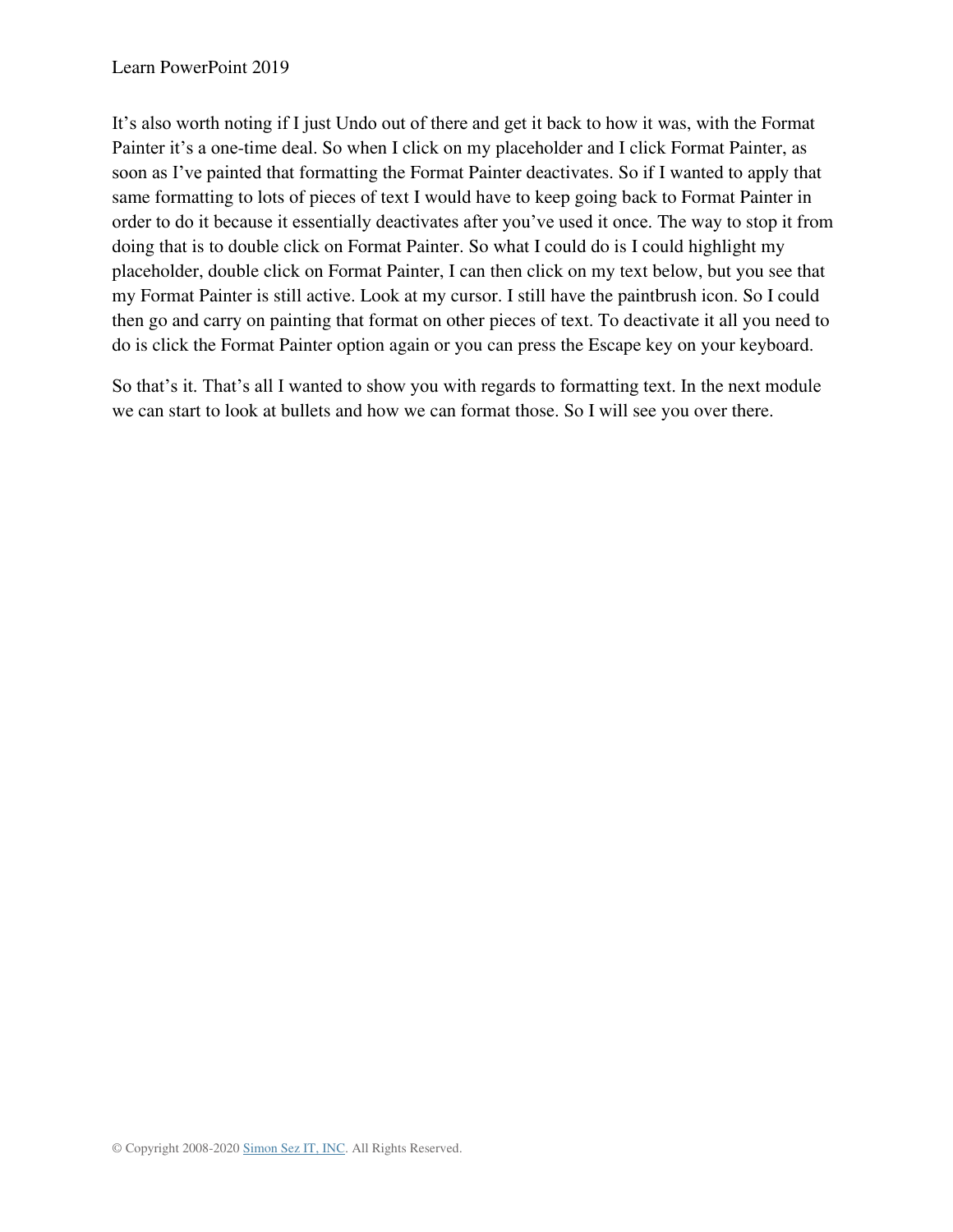#### **Video: Working with Bullets and Numbered Lists**

**Deborah:** Hello again and welcome back to our course on PowerPoint 2019. In this section we're going to focus on working with bullets and I'm back here in the presentation that we've been working on so far in the course. And currently I'm clicked on slide one, the title slide.

Now we don't have any bullets on here so I'm going to jump straight across to slide two. And you can see what we have on this slide is a number of first level bullets. And if we jump across to slide three you'll see we have some first and some second level bullets and we're going to talk a little bit about how you can format these and also how you can customize them. So let's jump back to slide two.

Now just to reiterate some points that I've made previously about bullets, you can have five different levels of bullets. And remember to get another bullet all you need to do is click at the end and hit the Enter key and that will give you another bullet on the same level. And if you want to indent that, so to give yourself a second level bullet, you just need to press the Tab key on your keyboard. If you want to go back or essentially outdent it Shift-Tab will outdent that for you. And again if I wanted to delete it I can just press my Backspace key a couple of times to get me back to where I was.

Now the bullets that you can see here, these little green triangles, the reason why I have green triangles is because these are the bullets which came along with the design template that I'm using. And if we want to we can change those. So remember most things if you do select a design template most things are customizable and you can change pretty much any element. So we're going to focus on changing these bullets. Another thing I could also change is not just the bullets but I can also change the spacing between the text.

Now I want to show you first of all. Let me click inside this first line of text and I want you to cast your eyes up to the ruler just above the slide. What you should be able to see is on the ruler we have these little tabs or these little controls. We've got this first one just here which is sort of like a little down facing arrow. And then we have a second one that's up facing and then directly underneath we have a kind of a block or a square. Now it's these two which are controlling the spacing of your bullets and also of your text on this slide. So for example, if I wanted to change the placement of this bullet, if I grab that first little tab, and you can see I get a line as I click and drag it in, it's going to drag that bullet in. And if I drag it out again it's going to put it back to where it was. The same thing happens if I want more space between the bullets and the actual text. If I grab the up facing tab and drag that, and you should see that dotted line again. That's going to move the placement of that text further away from that bullet. And again I can drag it back to put it back to where it was.

Now you'll notice when I'm doing that it's only moving the first bullet or the first piece of text. It's not actually moving the rest of the text. And why is that? Well, it's because I'm clicked in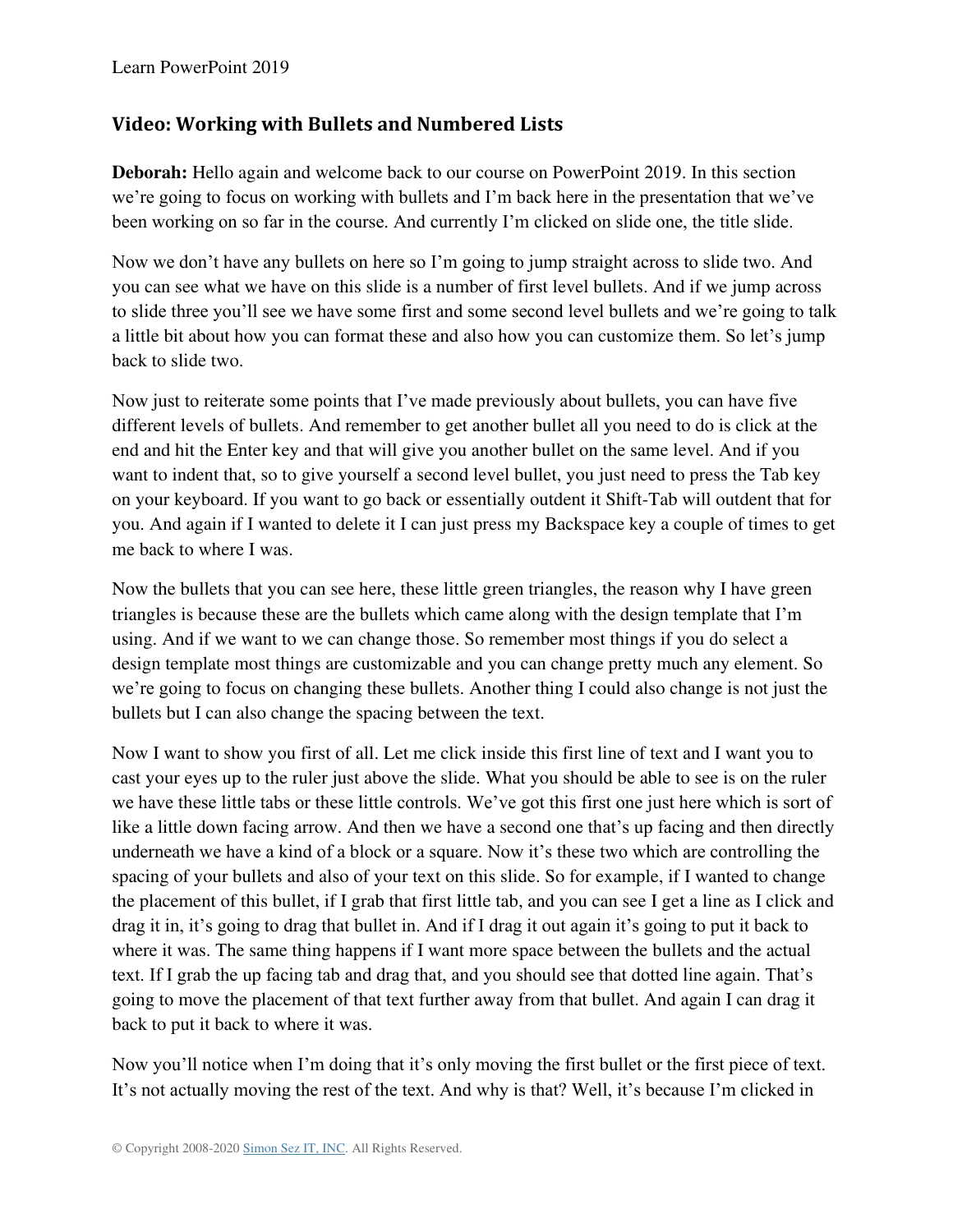that first line of text. So if I wanted to move the entire lot what I'm going to do is I'm going to highlight all of my points and then I can drag that top tab. And you'll see it moves all of those bullet points. And I could do the same if I wanted to drag that text over a little bit as well. So just a point to bear in mind when you are moving these around or adding extra space in.

So now let's talk about the actual bullets themselves. If we jump up to the Home ribbon and in the Paragraphs group you can see I have this little Bullets option just here. So I'm going to click that dropdown arrow and you can see I have a number of different options in here. So I could change the style of the bullets that I have. And you'll see as I hover over I again get that live preview. So if I wanted something a little bit different I could choose any one of these in the list. I also have the option of None if I wanted to remove those bullets all together.

But what if I wanted to do something completely different? Maybe I didn't want to use any of these options that we have in this dropdown menu. Well, I do have more options for this. Let me jump down into Bullets and Numbering and that will open the little Bullets and Numbering dialog box. And again I have a few options in here. So these are the ones that I was just looking at. I can change the size of the bullet. Now when it comes to sizing what you need to remember here is that 100% or 100 in this box means that the bullet is going to be exactly the same size as the text. So you can adjust accordingly. And I could also change the color of my bullet. So if I wanted to make them, let's make them orange and click on OK I now have orange bullet points.

Let's jump back into that Bullets and Numbering again. Now again if I didn't want any of these particular styles of bullet I have two additional options that I can choose from. So I could choose to use a picture that I've got saved off to my PC as a bullet or I could customize the current bullets.

Let's jump into Customize first of all. And this will open up the Symbols box. And this gives me access to all of the symbols and I can use any of these as a bullet. Now when you click the dropdown here you see you have lots and lots of different font types and each one of these contains slightly different characters or symbols that you can use. And sometimes it is quite hard to kind of find the particular one that you're looking for. Now I'm going to scroll down to Wingdings. There's normally some good ones in there. And you can see I have lots and lots of different options. So I am going to choose a plane as this is all about travel. And I'm going to click on OK. And I'm going to change the color of these. I'm going to make them stand out a little bit more. Let's make it a slightly brighter color orange and click on OK. And I now have those plane bullet points. So that looks quite nice actually for this presentation.

So I do have another choice. I can choose to use a picture that I've got saved off on my PC. So let's jump back into Bullets and Numbering and this time I'm going to select Picture. And I have the option of choosing from a file, I can browse the web for a picture, or, and this is new for 2019, I can choose an icon. And the icon sets, we haven't covered them yet in this course but they are really good. And they're particularly good to use as bullet points. So in this case I'm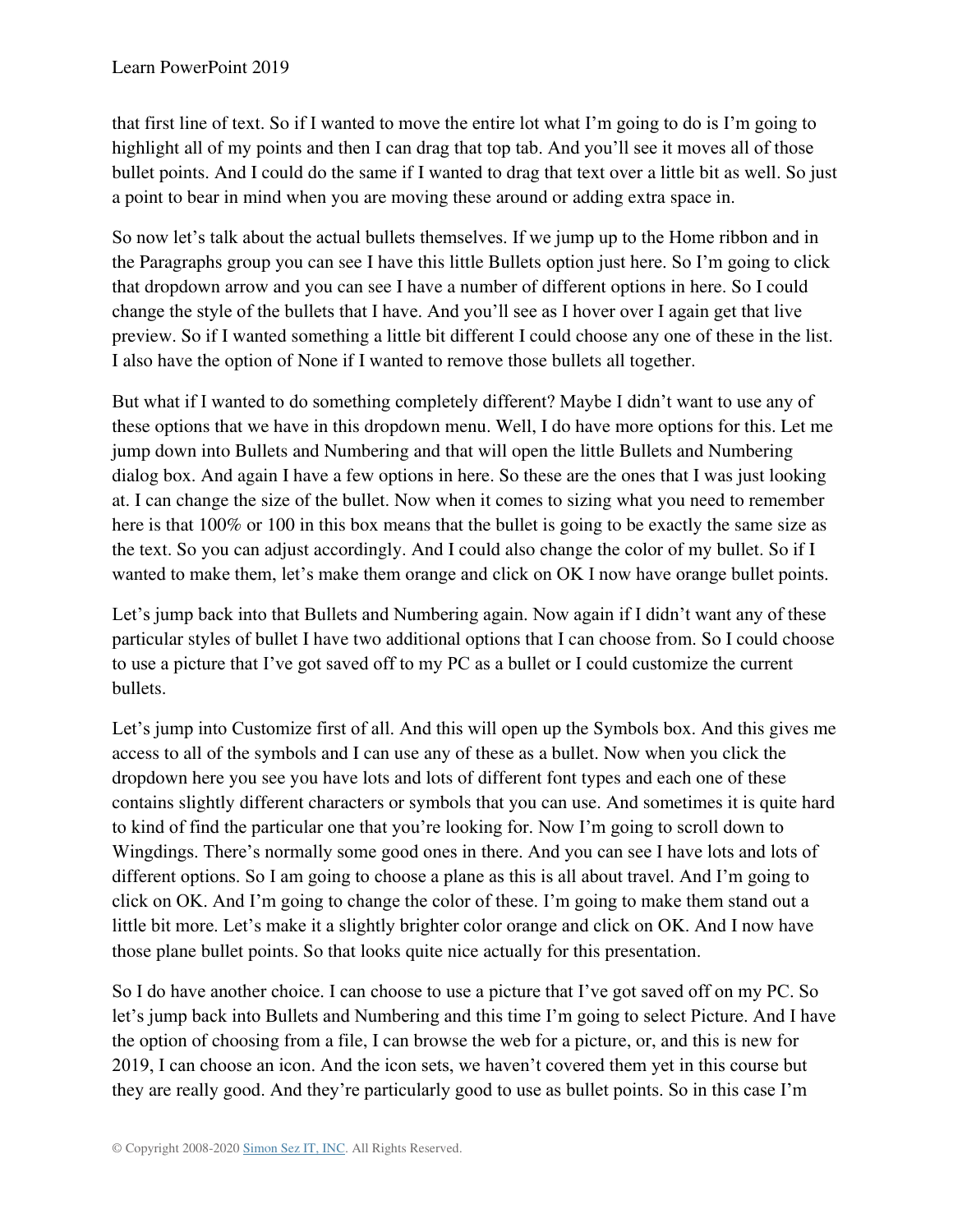going to select From Icons. And what it will do is it will load all of the icons that are available within PowerPoint. And if you've never used these before these are completely customizable icons which can be resized, recolored, all of that good stuff. And they're organized into different categories. So if I scroll down, I can't remember if there is a travel one. I can't see one so let's just scroll through and have a look at something that might be appropriate for our use. So you can see here we've got arrows, lots and lots of different things. So here we go. In the Location section I might want to choose the globe. So I'm going to select this and select Insert and you can see now I have my icons. Now I don't particularly like the way that they look so I might want to customize them. So again up to Bullets and Numbering and I'm going to say I want these 100% of the text and I'm going to click on OK and that makes those a little bit bigger.

And just to show you another way that you can add a bullet. This time I'm going to use a picture that I've got saved off to my PC. So you've probably guessed it, up to Bullets and Numbering and this time I'm going to select Picture. And I'm going to say From a File. Now I'm just going to select a random picture. So I'm going to choose this one down here because that looks like it might possibly be related to travel. And I'm going to select Insert. And there we go. Now I'm not saying that's the best way of using a bullet. You might be able to find some pictures which look a little bit better but just to show you the technique and how you can use icons and pictures as bullets if you want to.

Now I'm going to jump across to slide three because in this slide we have two levels of bullets. And in this case both of these levels are the same. Now what I'm going to do is I'm going to click on the placeholder again and what if I wanted to use numbers as opposed to bullets? Well again if we jump up to our Paragraph group next to our Bullets we have Numbered Lists or Numbering. So if I click the dropdown there's all these different styles of numbering that I could choose. So I'm going to select let's say this one just here and you can see now that that's how it's organized it. So if I was clicking on the end of Balance and I hit Enter you'll see it gives me a B. Okay? So it follows through.

And let's go back into Numbering and go into Bullets and Numbering. And again these are my advanced options. So again I have the same options. I can choose to change the size, I can choose to change the color, I can even choose to start a different number if I wanted to. So it's entirely up to you how you customize these. But just be aware you have the bullets and you also have the numbering available as well.

Now I'm going to put that back to let's say 1, 2, 3 and click on OK. And there we go.

So that about wraps it up on Bullets and Numbering. Now in the next section I have an exercise that I want you to do just to make sure that you're okay with everything that we've covered so far in relation to formatting, bullets, and numbers. So I will see you then.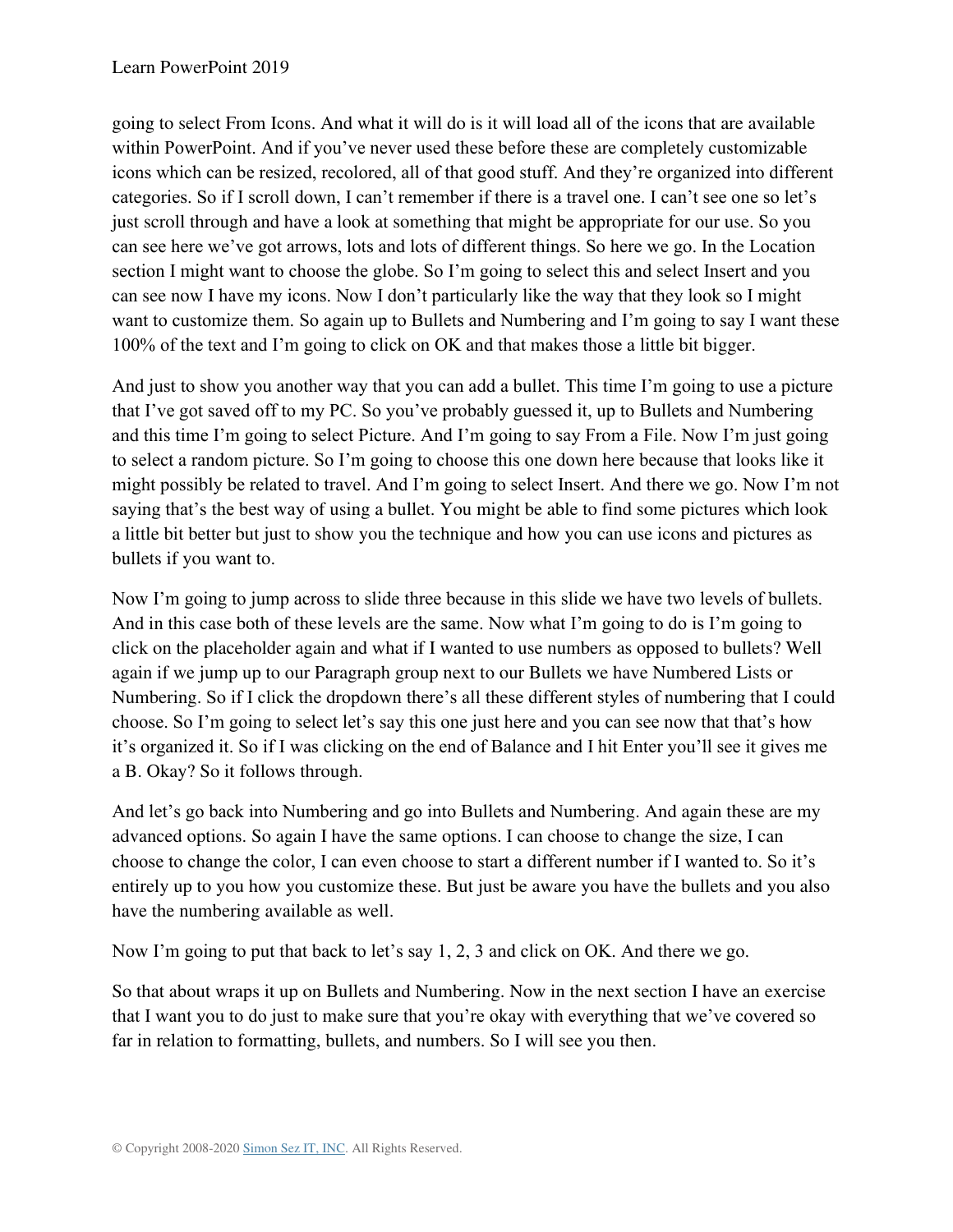#### **Video: Exercise 03**

**Deborah:** Hello again and welcome back to our course on PowerPoint 2019. It's now time for Exercise 03. We've made it all the way through. And the idea of this exercise is really just to practice the skills that you've learned over the course of this section.

So what I want you to do, I have some instructions up here. Is I want you to open the file called Practice Presentation 04 and what I want you to do within this presentation is to change the bullets on slide two to the numbers 1, 2 and 3. I then want you to jump across to slide three and change the bullets to second level bullets. And I've listed out there what I want you to change them to. So I want you to change them to Recently renovated, Design to cultivate your dining experience, and No car needed.

I then want you to change those bullets to whichever picture you like. So you can grab an icon, you can maybe use an image that you have saved off to your PC, or you can browse online for an image that you'd like to use. So entirely up to you.

Once you've done that I want you to save and then I want you to close the file.

And that's pretty much it. A very straightforward exercise so see how you get on with that and I will see you in the next section.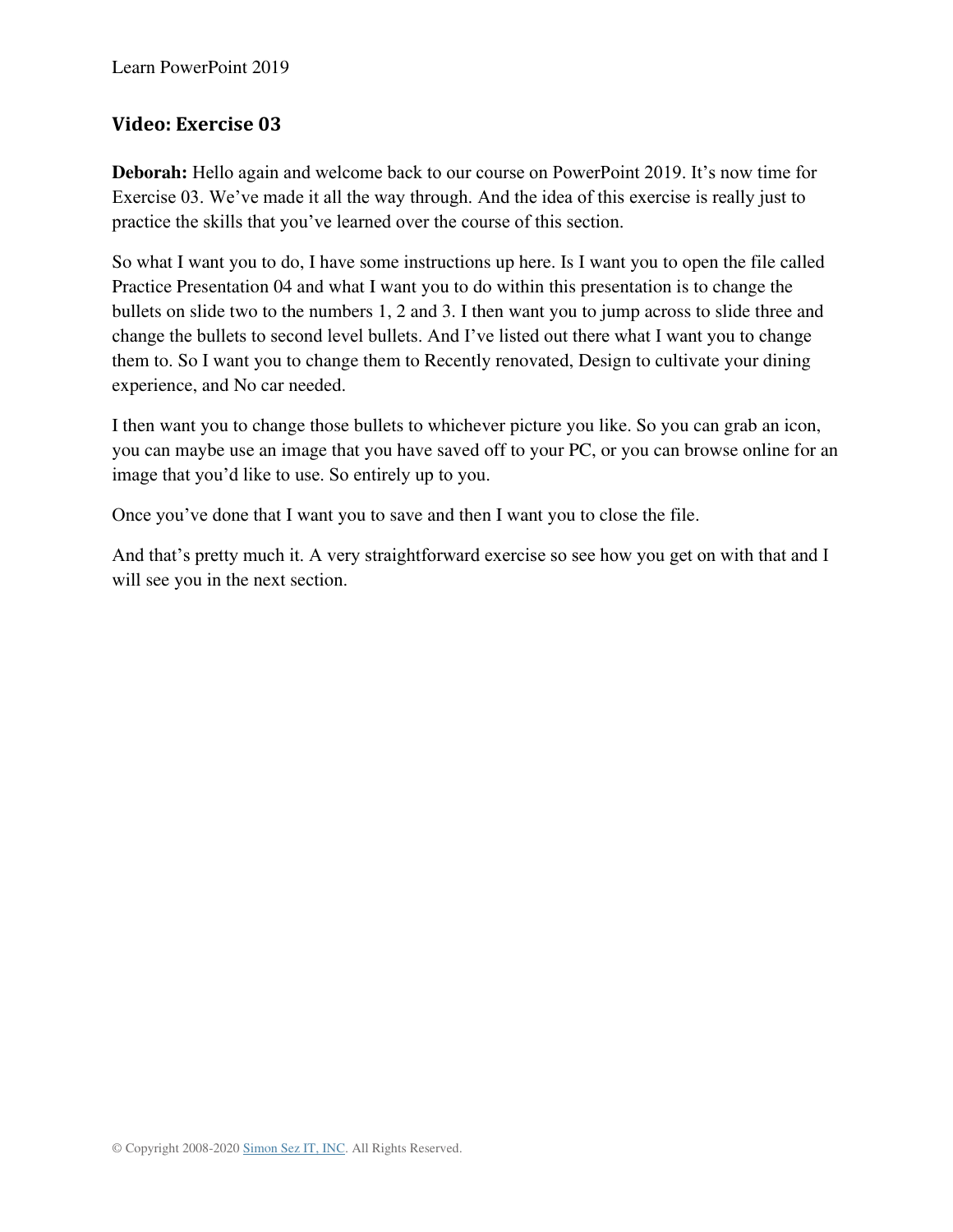## **Section 5 – Adding Graphics**

#### **Video: Inserting Shapes**

**Deborah:** Hello again and welcome back to our course on PowerPoint 2019. In this section we're going to be focusing on adding graphics and some more visual elements into our slides. And specifically in this module we're going to be working with shapes.

Now to do this I'm going to want to have a new blank slide. So I'm currently clicked on slide three and I'm going to jump up to my Home ribbon. I'm going to go to New Slide and this time I'm just going to select a blank to add one of those in. So you can see here there's absolutely nothing on here. There's no placeholders, there's no text, there's nothing. But what I do have is that design template. So I still have the blue background with that green rectangle tab at the top. Now sometimes when you're working with these templates, particularly if you're adding graphics in if you start to add too many graphics it might clash a little bit or overlap with the design template. Now the one I'm using here is fairly basic. We don't really have too much on it other than this green rectangle in the corner. But just be aware of that. If you do have a rather busy looking background and then you start to add more graphics and shapes on it can tend to look a little bit chaotic. Now I'm going to show you a little trick which will enable you to essentially remove or hide all of the background images on either the slide that you're currently using or across the entire template. So I'm going to go up to the Design ribbon and you'll see all the way across on the righthand side we have an option that says Format Background. And this will just allow you to fine tune that formatting of your background. Now in this first group here where it says Fill I currently have picture or texture fill selected but what I do have is an option to Hide background graphics. and you'll see as soon as I click that that green rectangle has disappeared just leaving me with that very plain blue background, which is essentially what I want for this exercise. Now it's only going to remove it from one slide. If I did however want to remove it from all of my slides all I would need to do is click the Apply to All button at the bottom. If I don't click that, and I'm not going to do that, if I just close down this pane then it would just remove it from the slide that I'm currently on. So that's a nice little trick.

So now what we're going to do is we're just going to play around with some shapes. I'm going to insert some on to this blank slide so you really just get a feel of how you can use them.

Now you can access Shapes from a few different tabs. And you'll see as we go through I think it's sort of three or four tabs that you have access Shapes on. So if we jump across to the Home ribbon you'll see in this Drawing group we have this little dropdown here which has all of the shapes that I have access to. And they are organized into different categories or groups. And the first group up there is my recently used shapes. So you normally find the ones that you use most often will be listed up here. We then have a selection of lines, some rectangles, some basic shapes, that's where you'll find things like triangles, circles, squares, all things like that. The smiley face. Some people love to add that one in to their presentations. We then have block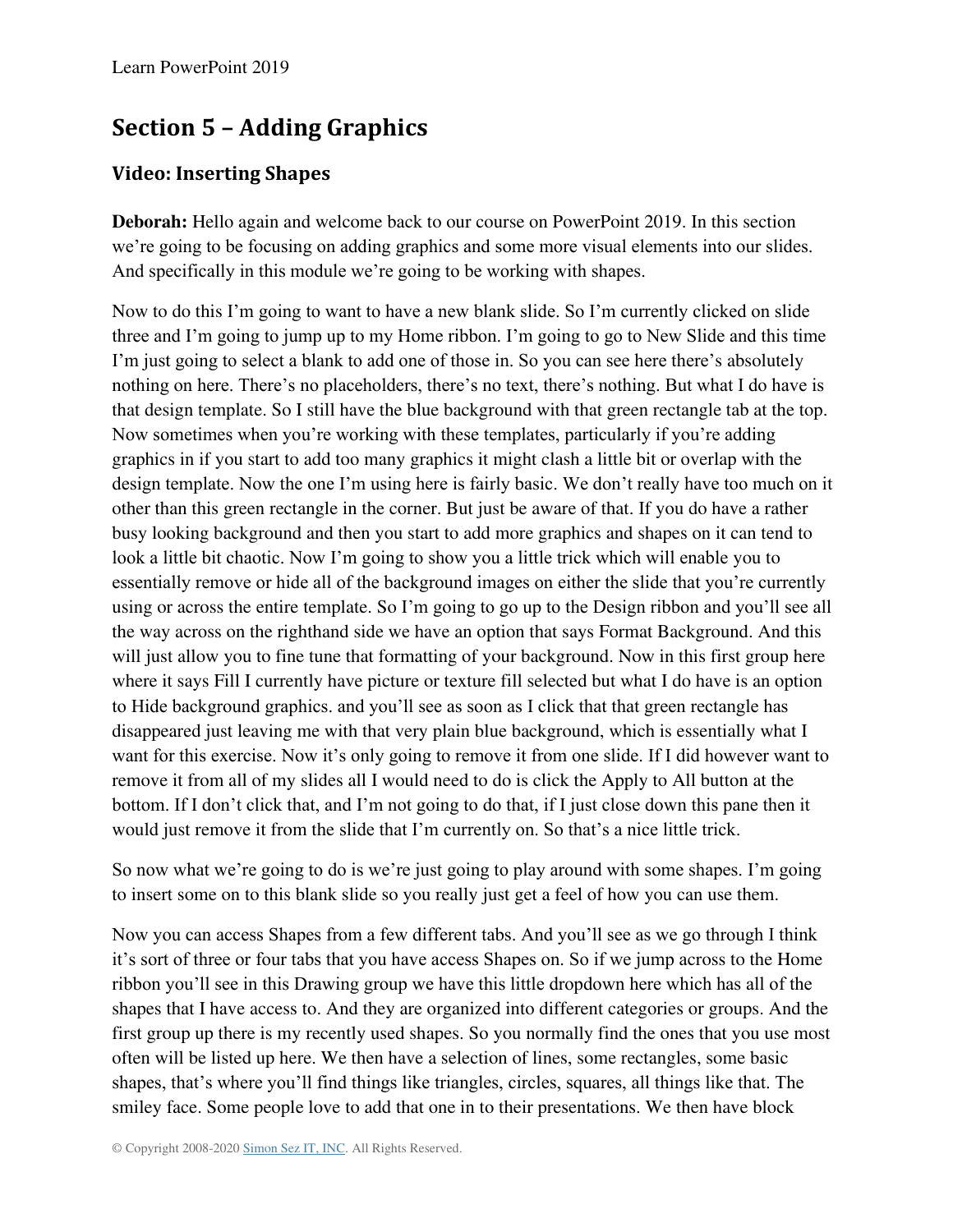arrows. Equation shapes, so if you're doing some kind of math on your slide. We have flowchart icons which can be very useful. Stars and banners, callouts, and then finally we have action buttons. Now we're not going to cover action buttons in this module. We're going to do that later on in the course because these are a little bit more functional than some of the other shapes. So essentially what these action buttons are, are hyperlinks. So you can, for example, add an action button so that when it's clicked on it will maybe open an Excel spreadsheet or maybe jump to a different slide, something like that. So they're shapes that have a bit more to them, that allow you to perform an action. And as I said, we're going to come back to that a little bit later on.

So let's just draw a basic shape. I'm going to go up to my Lines group and I'm just going to select this first one here, the basic line. And you'll see now my cursor changes to a crosshair. And what I can do is literally just click and if I drag, and I can drag it up or down, I get a very basic line. Now because this is an object you'll see when I let go I do get those control handles at the end which will allow me to resize that line or move it around and just make some minor adjustments if I want to.

What you'll also see is because it is an object now I'm clicked on it I get my Shape Format contextual ribbon up here. Remember, in any of the Microsoft applications every time you're clicked on an object you will get a contextual menu appear and that will contain all of the formatting options which are related to the particular object that you're clicked on. So I can see in here I can go in and change the shape style, the shape outline, I can add effects, so on and so forth. So just be aware of that additional ribbon that appears.

Now as I mentioned before there are a few different ribbons where you can access shapes. And this is another one of them. So this is the Shape Format contextual ribbon and the first group is the Insert Shapes group. So if I wanted to add another shape I could click my dropdown and I have access to my Shapes library again.

I'm going to go back to these lines and I'm just going to add this one here. So I'm going to do a squiggly line, which is this one on the end. And you'll see here it says Freeform. So if I click it and then I get a pencil tool this time or a pencil cursor. And that just allows me to really kind of free draw whatever I want. And obviously this doesn't look particularly great and you do have to be quite careful with it. This is a lot easier I would say if you're using a tablet which has a pen. It's a lot more accurate. I'm using a mouse and it's a little bit hard to get the accuracy level when you're doing freehand drawing. But hopefully you get the idea.

You can see again once I let go of my mouse I have those control handles. So I can then use those to resize my squiggle. And I can always pick it up and move it around. And you can see I can drop objects on top of objects. And we're going to discuss this a bit later on in the course and that is positioning objects, moving them, aligning them, so on and so forth. But you can place them on top of each other.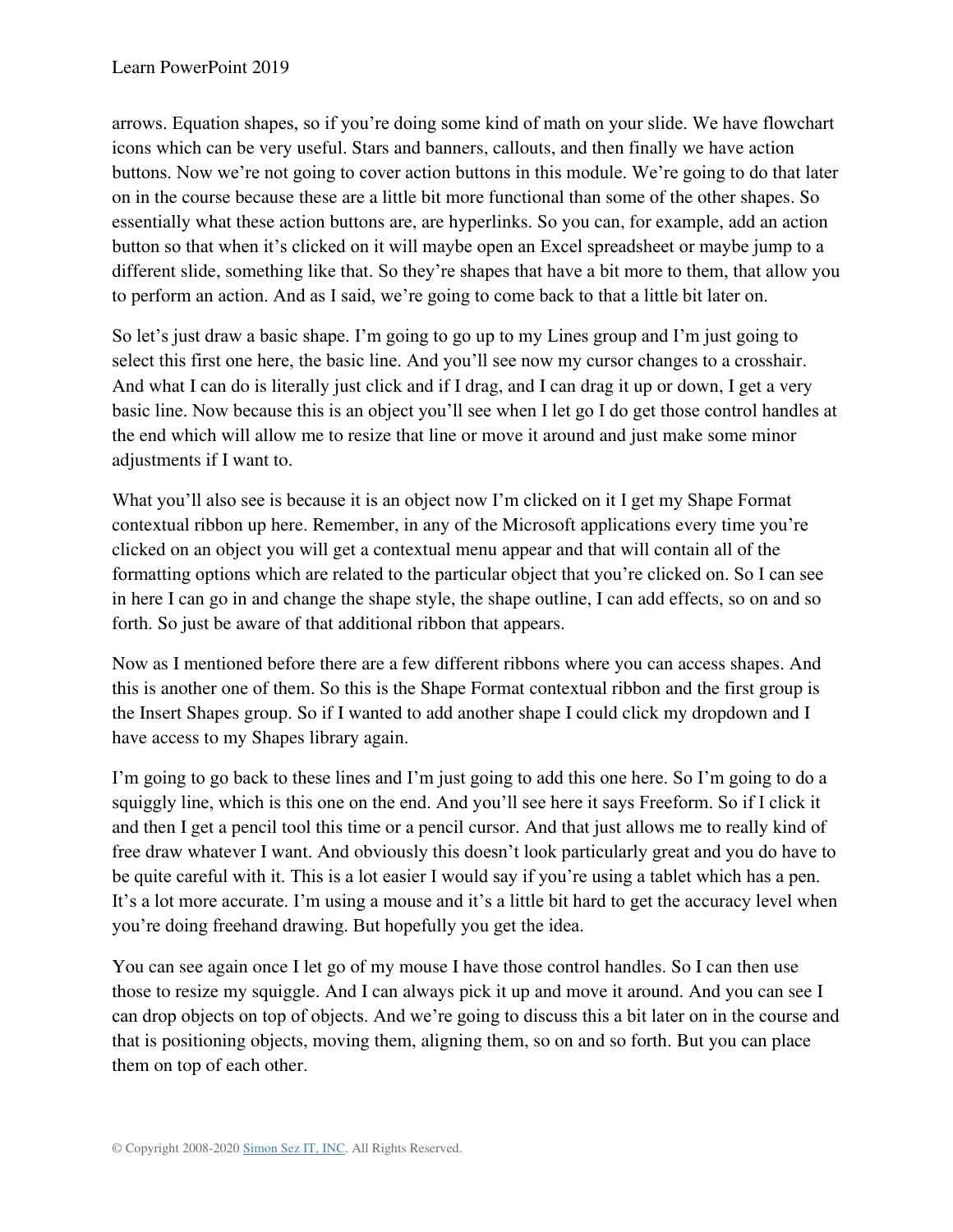Now I actually don't want this squiggle. So while I've got it selected I'm just going to press the Delete key on my keyboard just to get rid of that.

Now I'm going to show you yet another ribbon where you can access your Shapes. And that is on the Insert ribbon. And you'll see in the Illustrations group we have a Shapes dropdown. And again we get that same Shapes library. I'm going to pick something slightly different this time. So I'm going to do a rectangle. So let's just click this first one. I get a crosshair and I can drag and draw a rectangle on the screen. And again I get those control handles. I can move it around. I can change the color, I can do whatever I like with this particular shape.

Now I'm not going to go through all of the shapes but let's just add a couple more. Let's go down to our basic shapes and for this one I'm going to draw a smiley face. I'm just going to draw that underneath here.

Now one thing I will point out, you can see it's kind of like quite free and easy how you can size that. It's not a constrained sizing when you're dragging and dropping. So if I wanted to make sure that this smiley face was completely circular what I could do is as I'm dragging if I hold down my Shift key and drag the corner it will resize it proportionally. So it will essentially constrain the limit. So that's quite nice if you want to make sure you're getting an exact circle on your shape.

And what you'll also see when you add some of the shapes is that they'll have a control handle inside the shape. So with this smiley face you can see that on the smile we have another control handle. And this is pretty cool. What this means is that I can manipulate just the smile. So if I drag this control handle up I can turn him into a frowny man instead of a smiley man. So look out for those control handles within the shapes as well. And just to make this all match I'm going to change the color of my sad face man.

Let's go back to our Shapes dropdown and just do a couple more. I could use the block arrows. Again these are particularly useful if you're doing some kind of chart. And remember to constrain hold down the Shift key and I can draw my arrow like so. And again I'm just going to change the color by clicking.

Back up to my Shapes. And I want to show you something quite interesting. We're going to go down to Stars and Banners and I'm going to pick this 16-point star. And again I'm going to hold my Shift key and I'm just going to draw this star. Now again remember what I said. This particular shape has that control handle within it. So if I grab this little red control and just drag it down you can see I can change the way that that shape looks simply by dragging out or dragging in. So it's another point to remember.

And the final one I'm going to show you is just the callout. So let's select one of these callouts. Let's do this one. I'm going to hold down my Shift key and I'm going to drag and I'm just going to change the color of that one. And again this is another one of those shapes that has an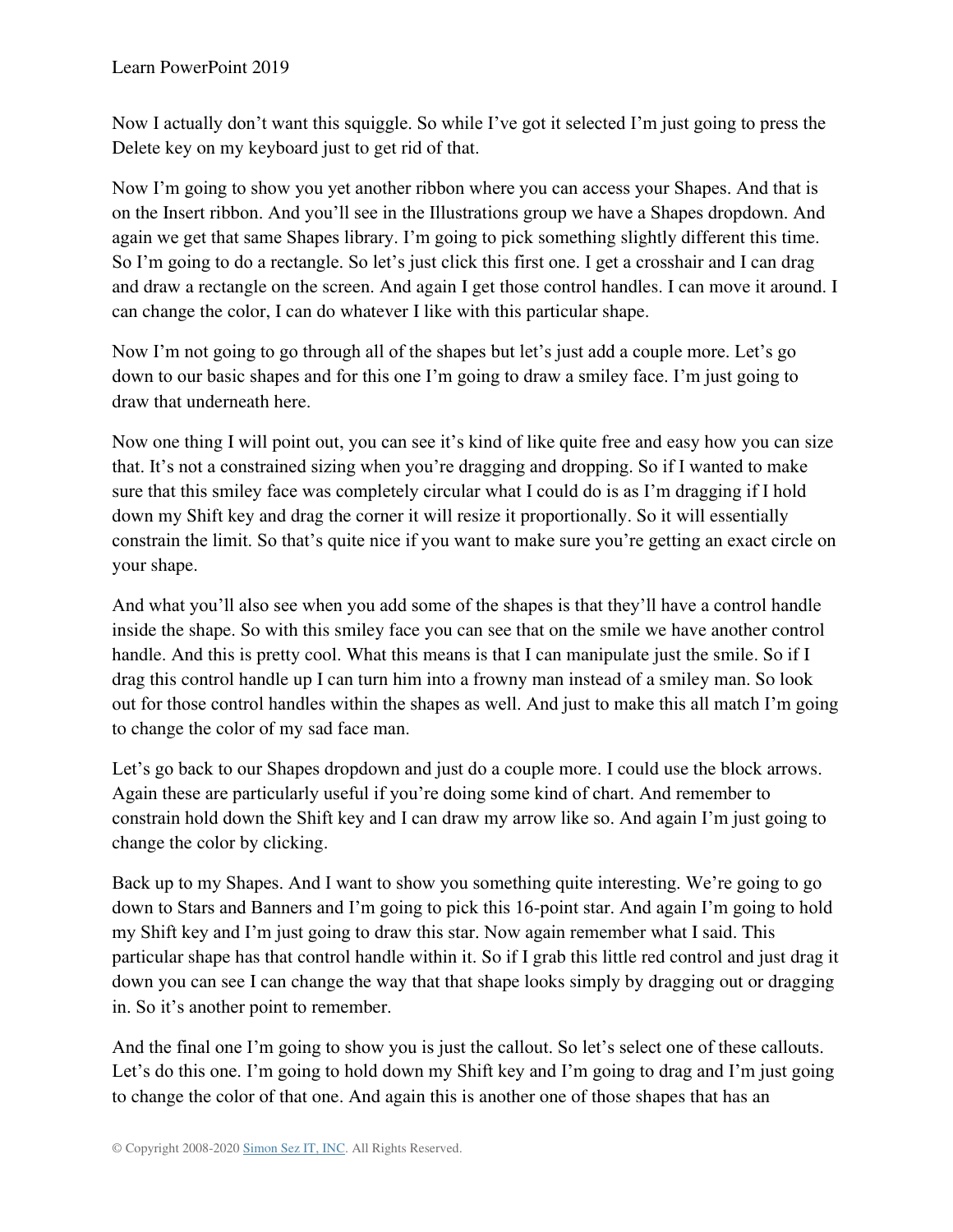additional control handle. So that means that I can change the direction of this callout, depending on where my other objects are. So if the sad man was saying something I could really direct it in that direction. And then I could add some text into the shape. I can do that in a couple of ways. I could just start typing. Alternatively if I right click my mouse you'll see I have an Edit Text option. And I can type something in here. I'm so sad. And again I could change the font, I could modify the size if I wanted to just by highlighting, going to my Home ribbon and I'm going to make that text a little bit bigger, like so.

Now another one that's worth pointing out before I forget is if we go back to Insert and go to Shapes. Underneath Basic Shapes the first one there is a text box. So let's click that and I'm just going to click somewhere on the screen and you can see it automatically adds a little textbox. So I can just start typing any text that I want to add. So I'm going to say, This is how to add a textbox. And if I click off you can see it just looks like regular text that I've added. And if I click on again I can drag and drop that and position it how I want.

If I did want to add some kind of background to that just to make it stand out a little bit, remember when you're clicked on an object you have that Shape Format contextual ribbon. And I could choose to fill my background if I wanted to. So I'm going to select just a gray background like so. And then I can drag and drop.

So that's the basics of adding shapes into your PowerPoint presentation. They really can add a nice visual element. And they're also particularly useful when you're doing things like diagrams or process flows or anything along those lines. So really just have a play around with them, resize them, move them about, change the color, use the different options on that Shape Format contextual ribbon, and see how you get along with that.

So that's it for this section. In the next section we're going to look at how you can add different kinds of graphics into your PowerPoint presentation. So please join me for that.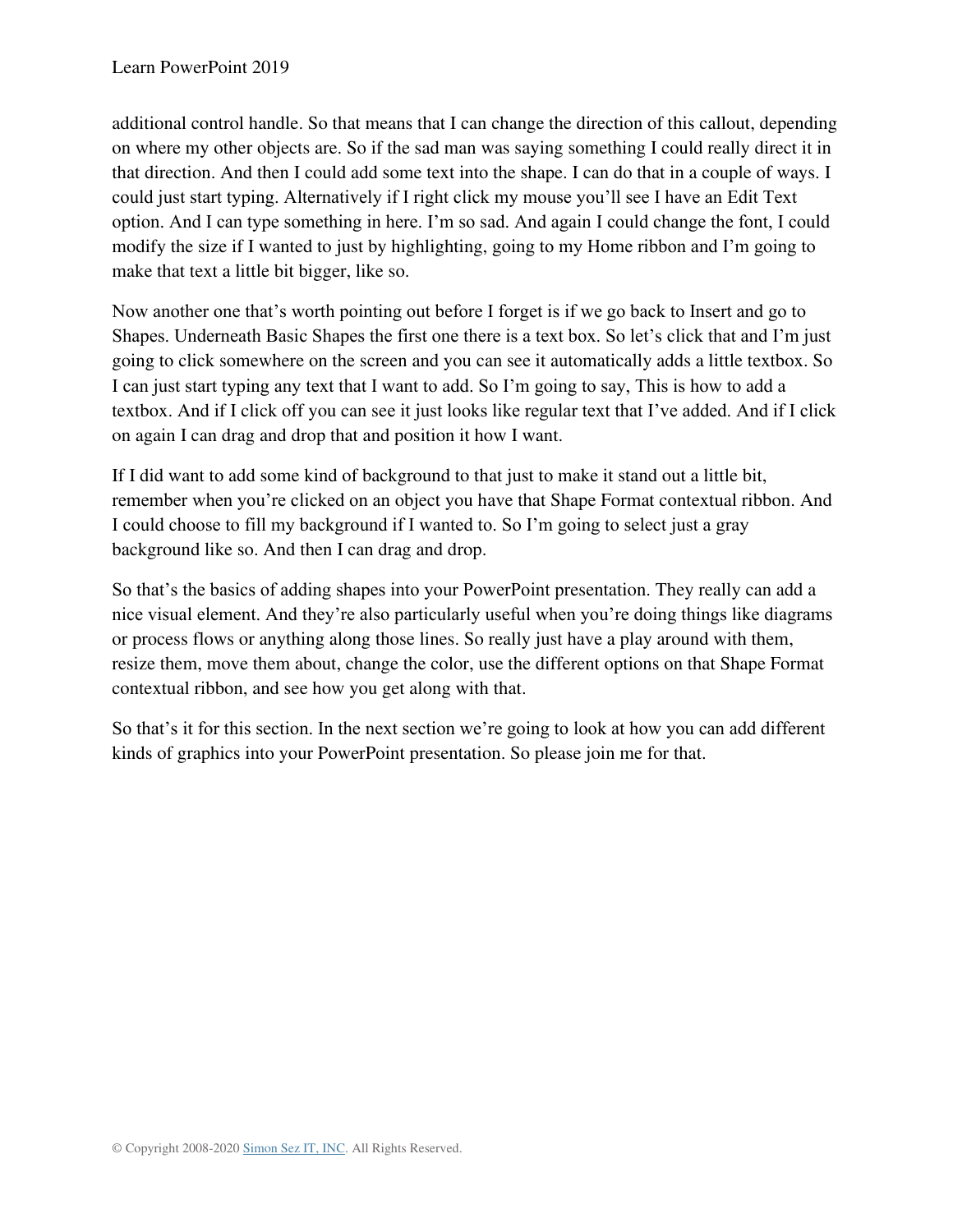# **Video: Inserting Graphics**

**Deborah:** Hello again and welcome back to our course on PowerPoint 2019. In this section we're going to take a look at inserting graphics into our slides. And the reason why you might want to do this is because slides can tend to get a little bit boring if you just have bullet points and text on them. So you might want to add something which makes them a little bit more visual, a little bit more interesting for your audience to look at. And we've already seen how we can add some shapes to give it a little bit more pizazz but we're going to take that up a notch now and we're going to start adding in some graphics.

Now I'm working on slide three and I've got quite a lot of text on here. And I want to add an image on the righthand side. So the first thing I'm going to do is I'm actually just going to resize this placeholder very slightly and just move it over a little bit to give myself some room in order to place an image. So I'm now going to jump up to my Insert ribbon and you'll see that I have an Images group just here. And I'm going to select Online Pictures.

Now you can see here automatically we have lots of really high quality images that we can add. And they are organized again into different categories. So you could choose to go into a category. So if I click on Airplane, for example, and you can see I get lots of nice images of airplanes. I'm just going to click the arrow to go back because what I can also do is if I'm searching for something very specific is I can use the Search bar at the top here. And you can see that it says Search Bing. So that's essentially what you're doing when you're adding an online picture is that you're essentially doing a search as if you were in a Bing browser. So I might want to click in Search here and I might want to type in Travel and hit my Enter key.

And one important thing to note is you can see at the top here I have a little checkbox that says Creative Commons Only. So essentially I have a filter applied to my search results, which is only showing me images which have a creative commons license. Now the way the creative commons license works is that if for example somebody decides to upload a picture or maybe a video to the internet automatically that person owns that picture or that video. So you can't just jump on there, grab that picture and use it. However, when they upload they do have the ability to give that image or that video a creative commons license which means that you do have permission to take those pictures or those videos and use them in your presentation. So essentially what I've got here is I'm only filtering for images that have a creative commons license which means that I'm okay to use them.

So now I have my list. I could scroll through and I can select one of these if I wanted to. So I'm just going to select this travel or this luggage or suitcase and select Insert. And there we go. Now I'm going to drag that over. It's a little bit big so I'm just going to resize it like so and put that into my presentation. So that's one way that I can insert a graphic onto my slide. I can go up to Insert, I can search online and I can add it in.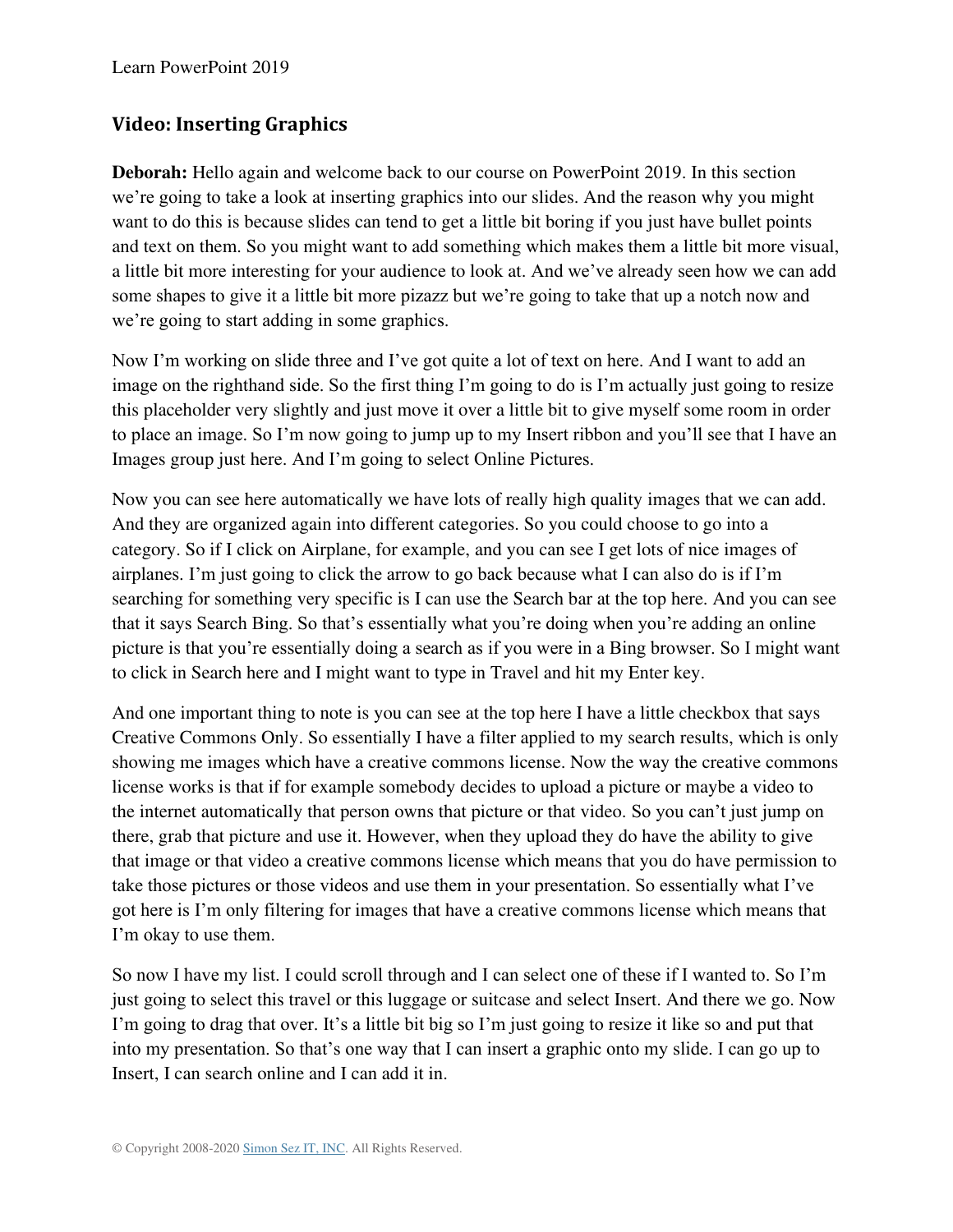Let's jump back to slide two because I wanted to show you a slightly different way of utilizing this. So this might be if you want to add an animated image into your presentation. So again I'm going to go up to the Insert ribbon, I'm going to go down to Online Pictures, but this time in the Search bar I'm going to type in Animated GIF Travel and hit Enter. Now when it comes to animated GIFs you can see here none of these look like they're animated particularly. And the thing with this is that you don't tend to see the animation until you've added it onto your slide and then you've run the slideshow. So just to show you an example I'm going to just click on this one and select Insert. And this one is quite small. I'm just going to drag him over here and you can see here it's got the license underneath. Now that is just a textbox so if I don't want it there because I know that I can use this picture I can just highlight the textbox and delete it. And I'm going to make this a little bit bigger. I'm going to put him down in the corner. Now you'll see that this won't show as animated until I run this slideshow. So I'm going to click my Slideshow button which if you remember is right down in that bottom righthand corner. And you can see there you go. He's slightly swaying from side to side. Now that's not the best image. It is a little bit pixelated but hopefully that gives you an idea of how you can search for those animated GIFs in order to add them into your presentation. I'm going to press Escape to come out of my slideshow.

Both of these images that I've added into these slides are kind of in the Clipart variety shall we say. Now one thing I will say, when you are selecting images for your presentation, again be very aware of the audience that is going to see this presentation. I would say that Clipart a lot of the time is not particularly good to add to slides which are going to be used in a business context. It doesn't really have that much of a professional feel. So you might want to add a more professional high quality picture as opposed to clipart.

So now we've talked about adding those basic graphics into our presentation we're going to move on and talk about adding pictures into our slides. So that's what we're going to cover in the next section. I will see you then.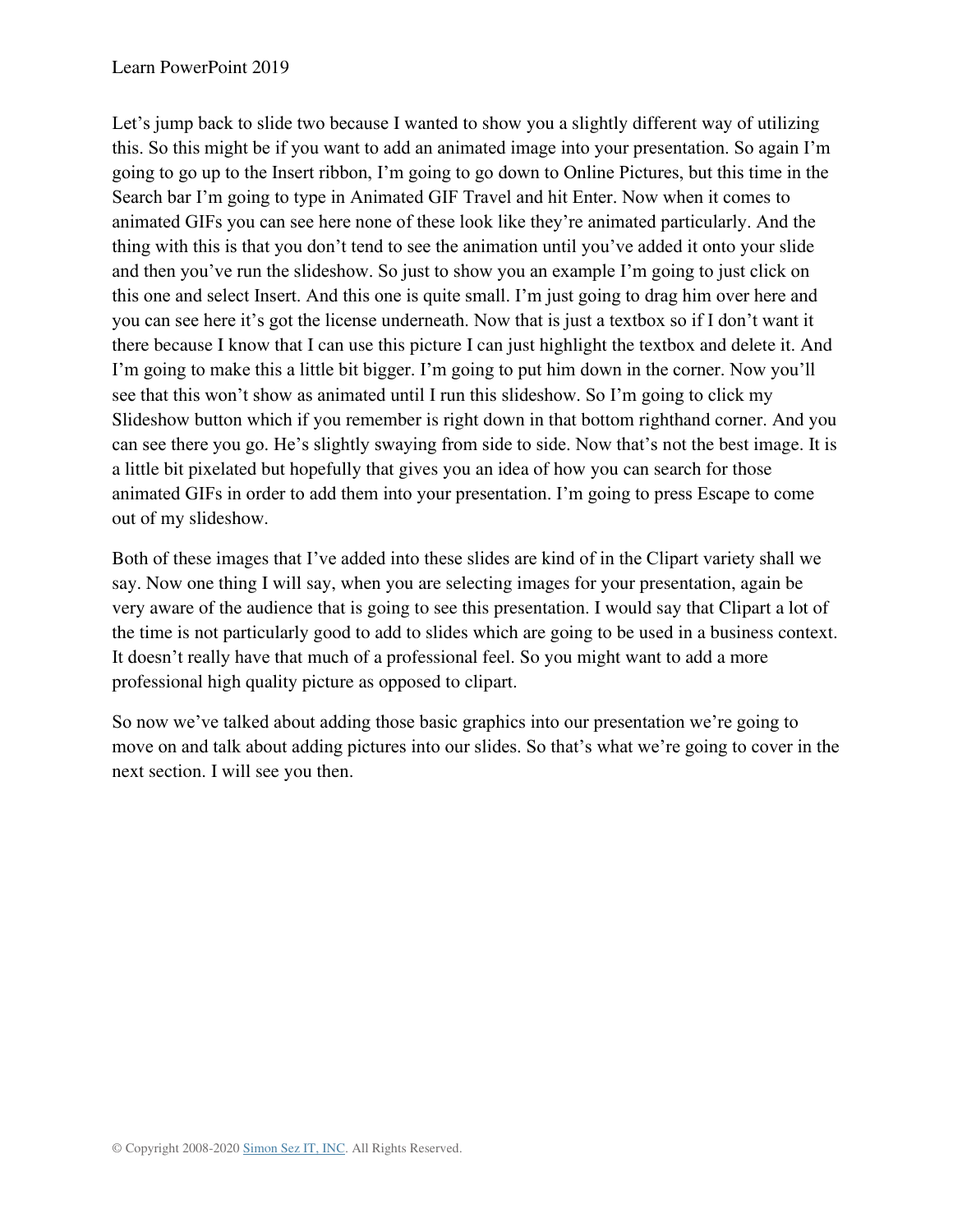#### **Video: Inserting Icons and 3D Models**

**Deborah:** Hello again and welcome back to our course on PowerPoint 2019. So far in this section we've looked at how you can add shapes and also how you can add pictures and animated GIFs into your slides. In this module we're going to take a look at how you can add in icons and 3D models. And both of these are fairly new items that have been added into PowerPoint.

So I'm currently clicked on slide two and what I'm going to do is I'm going to delete out this image that I have just here by clicking on it and pressing the Delete key on my keyboard. Now what we're going to replace it with is an icon. And you'll find icons on the Insert ribbon in the Illustrations group. So you can see here we have this Icons button just there. As I said, these are fairly new and you should have them if you have PowerPoint 2019 then you definitely will have these on your ribbon. And I actually really love these. I think they're really, really nice. So let's click on Icons and take a look at the library.

Now we saw this briefly earlier when we were dealing with bullet points but just to recap, these are all the icons that you have access to. And again as with everything they are organized by category in alphabetical order. So it really depends what kind of icon you're looking for. So I can just scroll through and it's worth noting that all of these icons are completely customizable. So whilst they're showing in this library as being black you can change the color, you can resize them which makes them really nice and versatile. So I'm going to scroll down and look for something that's related to travel. And if I stick with the same one that I used for the bullet points, which was the icon of the world which I think is towards the bottom, yep, there it is. I'm going to use this one by selecting it and clicking on Insert. And there we go. I have my icon. So I'm going to put this down in the corner and I find with icons they're actually quite nice to add to master slides. So they're quite a nice thing to have in the bottom corner of every slide. But that's just how I like to use them. It is entirely up to you. So I'm just going to put this down in the bottom corner.

And again when I'm clicked on it because it's an object, if you look up on your ribbons you'll see that you now have that Graphics Format contextual ribbon. So this means I can edit any element of this particular icon. So I don't think it looks particularly good in black so I'm going to change the fill by selecting another color from the palette. So I am going to go with, in fact lets use something that we used previously, and that is my favorite eye dropper utility because I'm going to make this the same green as we have up here. And there we go. So very simple. And I can just use those handles to drag, to resize. And as I said you have all of these other options in order to format that particular icon. So icons are a really nice thing to utilize on your slides to add a bit of pizzazz and a bit of interest.

So now lets have a look at adding 3D models. And again these are new and they're particularly cool. So let's jump across to slide three and again I'm just going to delete out this image that I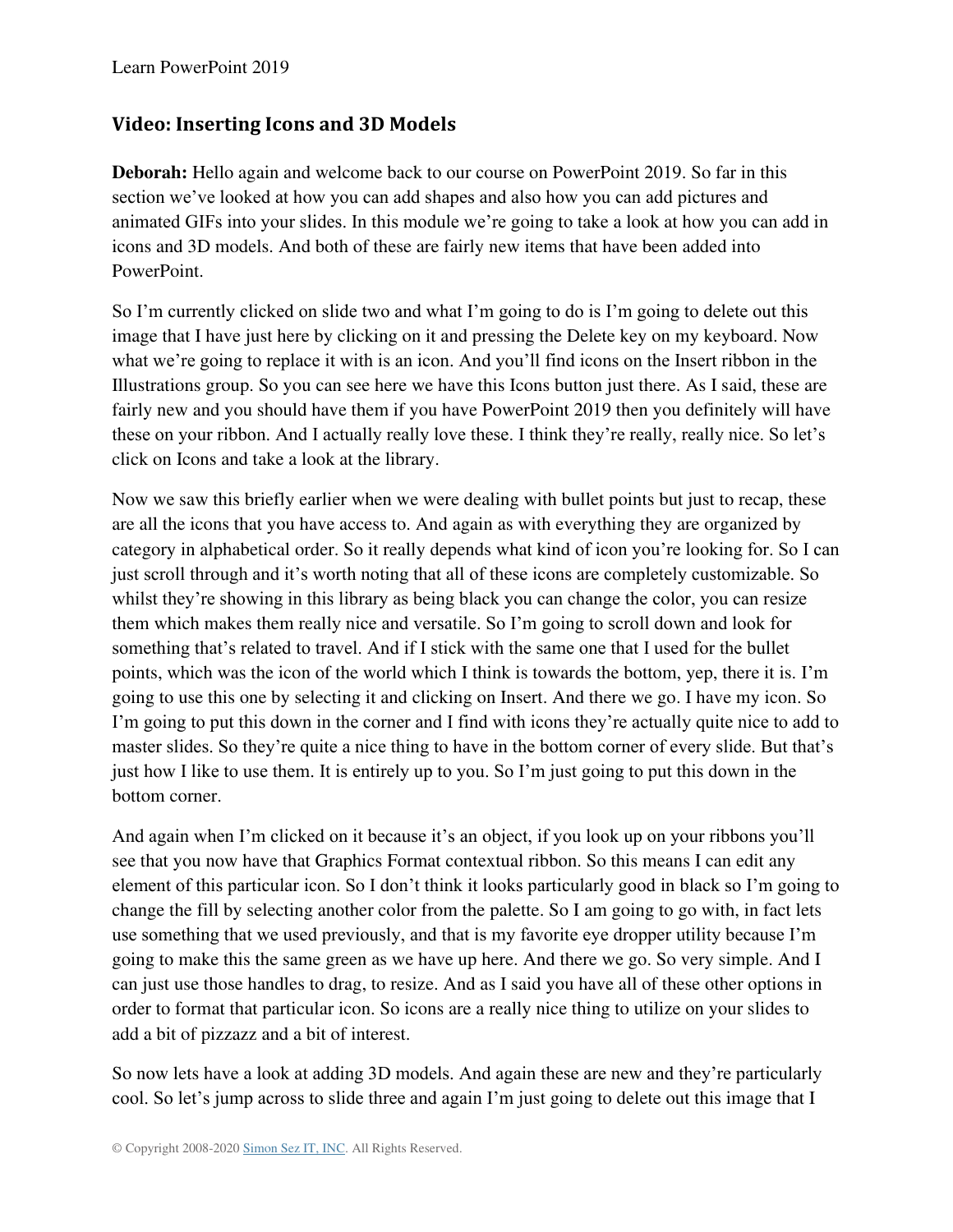currently have in there by pressing my Delete key. I'm going to go up the Insert ribbon and in that Illustrations group I have an option for 3D Models. So I can select from a file or from online sources. Now in this case I'm going to select from online sources because I don't have a 3D image saved off onto my PC.

Now this should look fairly familiar. Again it's bringing up the 3D Model library. So I can scroll through the different categories or if I'm looking for something very specific I can search for it in the top here. So let me just scroll down and see if there is a travel section. And, yes, there is a traveler section just here. So let's click on Traveler and I have now all of my images. And you can see immediately that these are a lot higher quality vector images. And you'll see how cool they are when I added them in.

So let's select this passport 3D model and select Insert. And sometimes you'll find with these 3D models they are quite large file sizes so they do take a few seconds to load. Now I've got my passport there I'm just going to resize that slightly, make it a little bit smaller and add that in. Now the image is really nice but the cool thing about 3D models is that you can rotate them. So if you look in the middle of this model I have this little round control handle. And if I click and drag it allows me to rotate that all the way round because it is 3D. So I think that's pretty cool. And you can really get some nice effects by doing that. So I'm just going to rotate it so it's kind of like that.

And again if I'm clicked on it you can see I get the 3D Model contextual ribbon which allows me to do things like select the model view. So I can choose any of these. So maybe I want to change it to above front right and I can alt text, I can change my 3D model, I can do whatever I like with it.

So those are really nice. I would say don't go crazy adding 3D models into your presentation. As I said, they are quite hefty on space so you might find if you do have like loads of them in your presentation the presentation does start to slow down and lag a little bit.

So those are another couple of different types of image that you can add into your presentation to really give it that wow factor. So have a little play around with those, investigate and see what you think.

So that's about it for this module. In the next module we're going to be taking a look at inserting pictures. So I will see you then.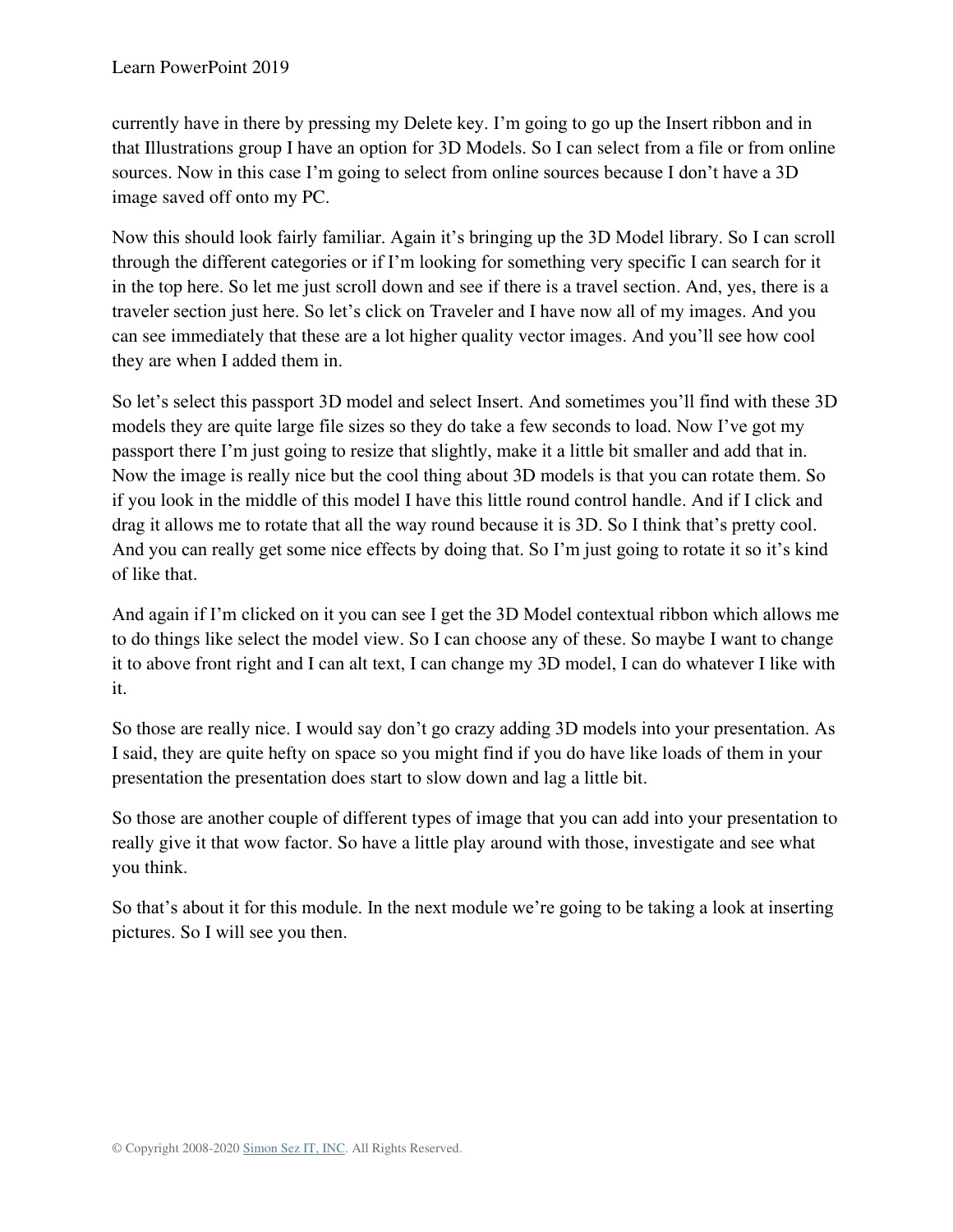## **Video: Inserting Pictures**

**Deborah:** Hello again and welcome back to our course on PowerPoint 2019. In this section we're going to continue on adding images into our presentation. And in this module we're going to focus on adding pictures. So images which are more like a photograph as opposed to the ones that we've added before. So already we've already into our presentation shapes, we've added in some sort of clipart-style graphics and animated clipart, we've added in icons, and we've also added in 3D models. So I'm just going to show you a couple of techniques and things you can do with photos and putting those into your presentation.

So I'm going to jump across to slide two and what I'm going to do here is I'm actually going to change the slide layout. So currently this is a title and content slide and I'm going to change it just by clicking this Layout dropdown and you can see there it's telling me which one that is currently in use. It's highlighted in gray. And I'm going to change it to a two content layout. And you can see automatically what it's done. It's put my text content on the left hand side and it's given me an additional box here or an additional placeholder which will allow me to add another piece of content.

And these icons we've seen before. The one that we're going to use is this one just here. The one that says Picture. So that's not to be confused with the one next to it which is Online Pictures. I'm going to choose a picture from my desktop. So I'm going to select Pictures.

Now I've got a couple of images here which I might like to use and I think I'm going to just select this one and click on Insert. And as you can see the picture is inserted the same size as that placeholder. And of course I do have the freedom to move that around and I can make it a little bit bigger if I want to. So I think that one actually looks quite nice.

Now there's something really important I want to mention here. When you do insert a picture it's essentially sitting on top of your slide. If you have a presentation that has a lot of pictures in it and you're inserting them in this way where they're sitting on top of the slide you'll find that the file size of your overall presentation starts to get very, very large. So I'm going to show you a way that you can combat this.

I'm going to jump across to slide four and we're going to insert a blank slide. So let's jump up to a new slide and go down to Blank. And you might be thinking, "Well I don't have a layout or a placeholder here and I don't have an icon to click on to insert the image. So how do I do that?" Well very simply we go up to the Insert ribbon and in the Images group we have a Pictures option. And that's going to take me back to my same folder that I was in previously. And this time what I'm going to do is I'm going to select this image of an airplane above the clouds, a very nice image, and click on Insert. And that's inserted it. And it's quite a nice image. It doesn't quite take up that whole slide. I can still see a bit of blue lurking in the background. And I guess I could pick it up, I could drag it and move it and I could use the Resize handles. Now the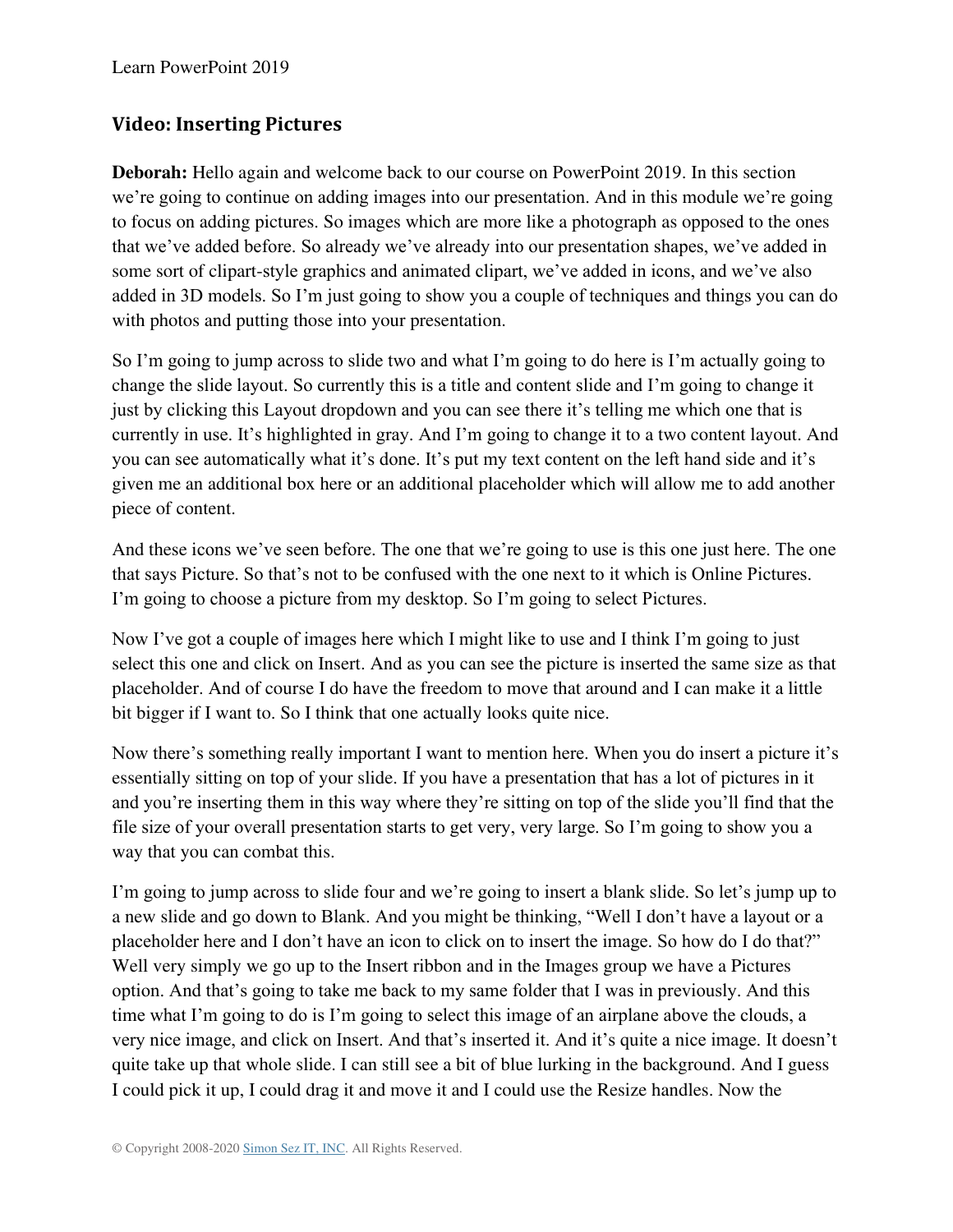problem with stretching some images is it can distort them. It can sort of like flatten them very slightly. This ones not too bad but that is just something to watch out for if you are doing this.

Now I might want this image to take up the entire screen or the entire slide like it is right now. But as I said, if I had a lot of images like this and I am someone who does like to use very large images in my PowerPoint presentations. I think they look really effective. But there is a way that you can keep your file size down and still have these larger images in your presentation. So I'm going to show you how to do it in a slightly different way.

I'm going to delete this image out. So I'm clicked on it, press Delete, I'm going to go up to the Design ribbon and again I'm going to go all the way across to the righthand side and select Format Background. Now I have quite a few different options here with underneath Fill. So I have solid fill where I could choose a different color if I wanted to. Gradient fill allows me to have a gradient background and I can make various different adjustments to that. Picture or texture fill. Now what you get in here as the default is very much determined by the theme that you used or the design that you used. But the one that I'm actually interested in, I'm going to stay clicked on Picture or texture fill because I do want to fill the background with a picture but I'm going to say Insert picture from file. And I'm going to select that same image and click Insert. And you can see now that that image is still taking up the whole slide but instead of sitting on top of the slide it's made it into a background. And that means it keeps your file size really, really low. So that's a much better way of utilizing a large image as a background and keeping your file size down.

Now you can see that I still have that green sort of rectangle poking through. I actually don't think that looks too bad in this case but remember if you want to you can hide background pictures.

And finally I'm just going to jump back up to slide one, the title slide, and I'm going to close down that pane. And I'm going to insert another picture. So up to Insert and down to Pictures. And I'm going to choose this one just here and click on Insert. And this is a bit too large. I might want to have this just at the top so I'm going to resize that just by dragging the corner in and I'm going to put it at the top in the middle there. And remember you can move any of your placeholders around. So maybe I want my title to be in the middle and my subtitle to be underneath. You really can just position these however you like. And this will change as we go through the presentation but I think for now I'm just going to leave it like that.

So you've seen a few different techniques of inserting photographs into your presentation. All that's left to do now is to do Exercise 04, which we're going to do in the next section so I will see you then.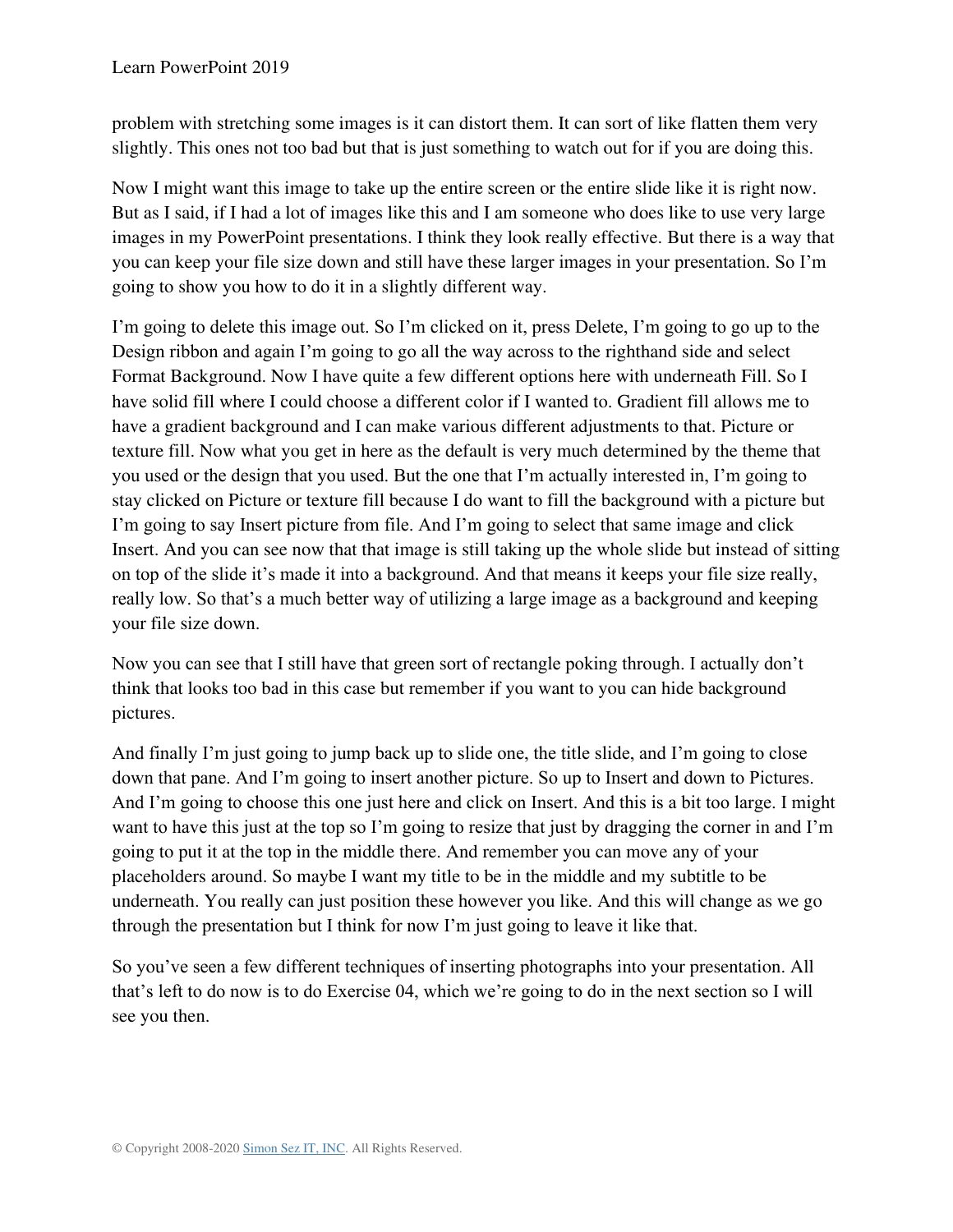#### **Video: Exercise 04**

**Deborah:** Hello again and welcome back to our course on PowerPoint 2019. We've made it to Exercise 04 and in this exercise we're going to practice some of the techniques that we've learnt in the preceding section.

Now as always I have some instructions on the screen for you to follow. So what I first want you to do is open up the file called Practice Presentation 05 and then on slide two in that file I want you to change the layout to two columns and add a clipart picture using the Online Pictures option. I then want you to jump across to slide three and just add a regular picture. So not a clipart picture necessarily but just a picture using the Online Pictures option.

I then want you to go to the end of the presentation and add a new slide and then make a picture that you have saved to your computer as the background for the slide.

Finally I just want you to save and close the file down.

So again very simple instructions. Give it a go and I will see you in the next section.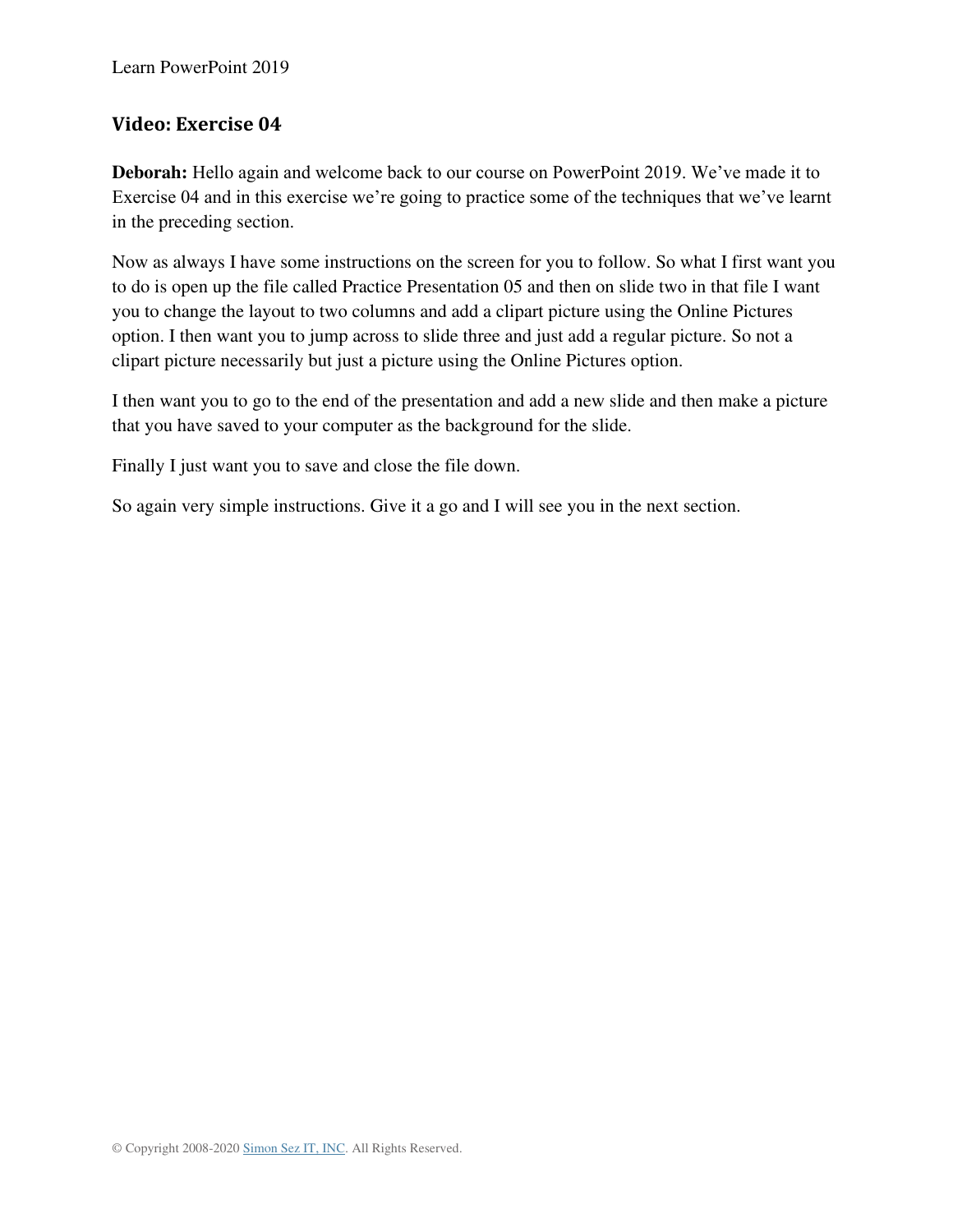# **Section 6 – Working with Objects**

# **Video: Selecting Objects**

**Deborah:** Hello again and welcome back to our course on PowerPoint 2019. In this module we're going to talk about selecting objects. And we've discussed objects in some of the previous modules. So objects can be a number of different things. So they might be shapes as we have on the slide right now. They might be text, they might be graphics. And it's important that you know how you can select one or multiple objects on the slide. It's going to help you increase your efficiency dramatically.

So, let's talk about just some single object selection. So I'm currently clicked on slide four and if you remember this was the slide where we added in all those different shapes and we weren't too careful when we added them. We just kind of put them on the slide.

So if I want to select any of these shape objects it's a very simple case of just clicking on the object. And you'll see then I get that placeholder around the outside with those control handles and I can make any formatting changes I need to to that particular shape.

But what if I want to select multiple shapes? So maybe I want to change this star and also this arrow. Maybe I want to change the color of both of them at the same time. So you can select multiple objects by holding down your Control key and clicking on that second object. And you'll now see that I have both of those selected. And I could continue with that. So if I wanted to select the rectangle as well hold down Control again and click to select that object. And I can then go in and I can make any changes I need to to those particular objects.

To deselect everything just click away onto a blank part of the slide and those objects will become deselected.

Now another way that you can select objects is by drawing what we call a net around those objects. So for example if I just click anywhere on this blank slide and I just drag my mouse to include some of these objects, so I'm just going to include these ones just here. When I let go you'll see that everything that's contained within that net is going to be selected. Now you can see that I kind of have part of, a very small part of that rectangle is covered by the net. But because the entire object isn't covered then the rectangle won't be selected. So I'm just hoping that the arrow, the star, the callout, and also that textbox are going to be selected when I let go. So let me let go of my mouse and there we go. I have all of those objects selected again. So very simple to make multiple selections. And to click off to deselect.

The final thing I want to show you is sometimes you might want to select all objects on a slide. And a good example of this would be if you'd maybe done quite a complex organizational chart and you've got lots of different shapes and pictures, if you wanted to move it all as one object as opposed to moving the individual elements you might want to select all objects on the slide. And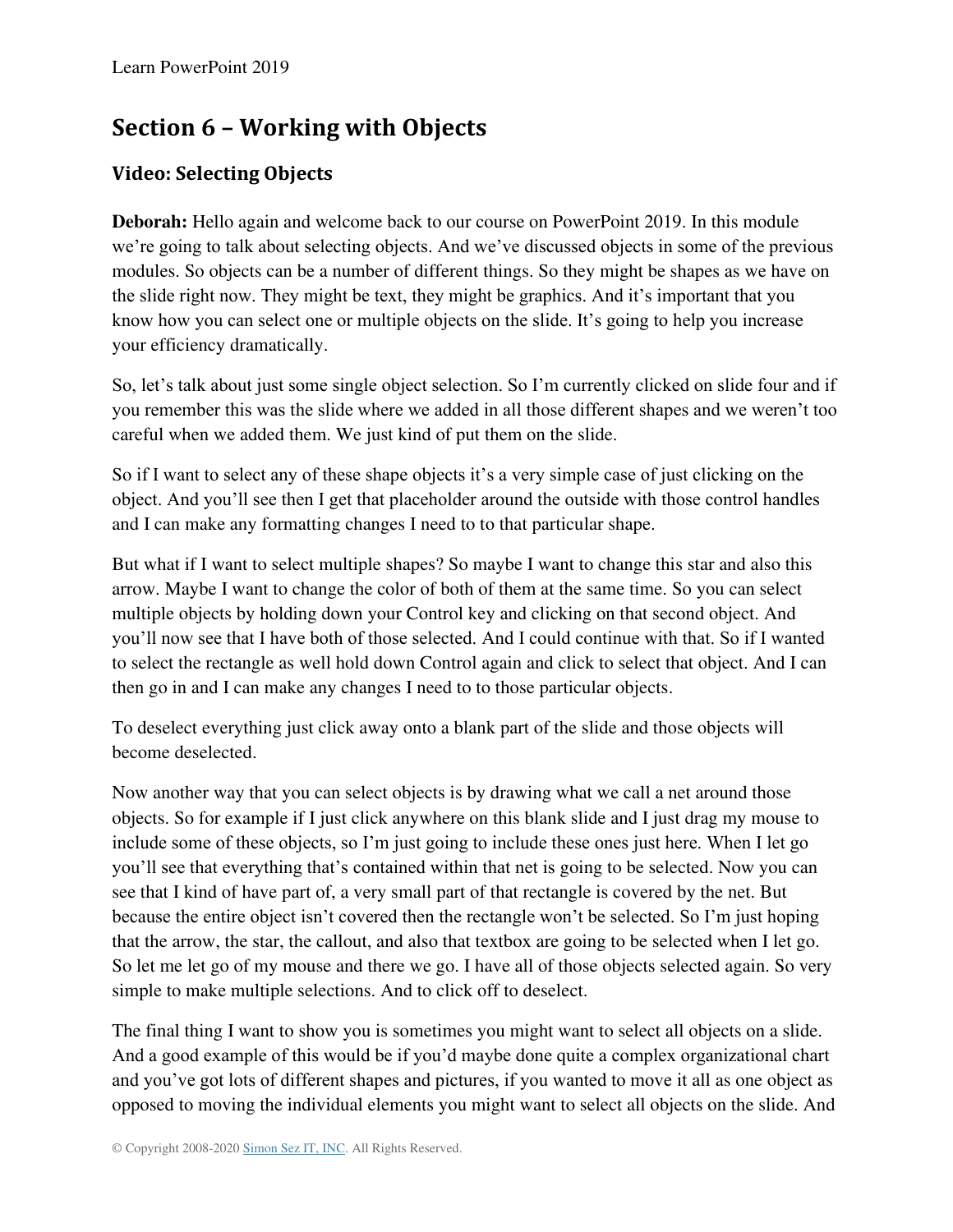the easiest way to do that is by using a shortcut key, Control-A, and that will highlight or select all of the objects on the slide and you can then drag them as one and reposition them.

So those are just a few techniques when it comes to selecting objects and we will be using those as we go throughout the course. In the next module we're going to talk about how to edit objects so please join me for that.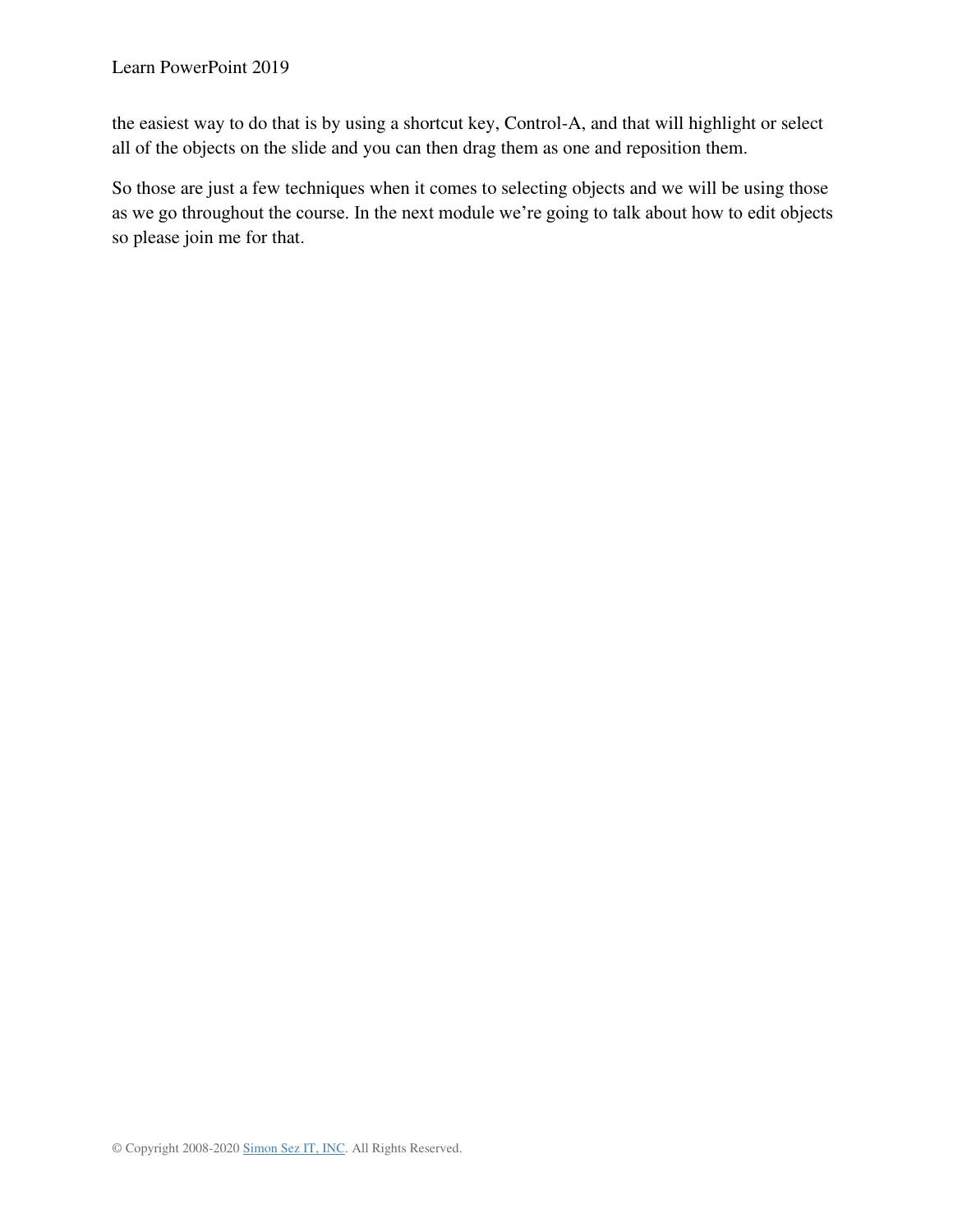# **Video: Editing Objects**

**Deborah:** Hello again and welcome back to our course on PowerPoint 2019. In this module we're going to start to talk a little bit about editing objects. So previously we've seen how we can select objects but now we're going to look at the different ways that we can edit them. And when we're talking about editing what we mean is doing things like changing the size, rotating the object, copying it, deleting it, so on and so forth.

So let's start with deleting objects first of all. Now I have quite a few shapes on my slide here and I'm just going to make it a little bit less chaotic and delete out a few of these. So I'm going to first of all delete out this callout. So all I need to do is click on the callout to select it and the easiest way is to press the Delete key on my keyboard. And I'm also going to delete out this textbox. So I'm going to click on it to select it and press the Delete key and that's gone as well. and finally I'm just going to delete the little sad face man because he is a little bit depressing. So again click and press the Delete key. So now I have just three objects left on my slide which is a little bit easier to work with.

So first of all it's worth noting if you want to move an object it's a very simple case of clicking and just dragging those objects around like so. So very nice and easy. And when you are clicked on an object one thing you might have noticed is that aside from these control handles which control the size, so if I was to drag in this one in the corner it drags it in diagonally. Alternatively if I wanted to decrease the height of the of the object I can do that. And the same on the bottom. We also have a rotation handle at the top here. So you'll see as I hover over that little circular arrow I get my cursor changes again to something similar, a little black circular arrow. And this will allow me to rotate that object. So I can just click my mouse and drag it round in order to rotate that particular object. So again very simple, nice and easy.

Remember that if you do have multiple objects selected, so let's select this arrow as well by holding down the Control key and clicking, if you then use your rotation handle you're going to rotate both of those objects at the same time. So again that's worth bearing in mind.

So let's talk now about copying objects. Now most of the time when it comes to copying people are very used to right clicking and selecting Copy or using the shortcut key Control-C to copy and Control-V to paste. And that's perfectly fine. If I wanted to copy this rectangle I could do Control-C, I could click somewhere else on my slide and do Control-V to paste a copy of that. That's perfectly fine. But a better way of doing it or an easier way is to just duplicate that object. So again if I click on this object and do Control-D that's going to give me an exact duplicate. So that's something that I use all the time as opposed to Control-C, Control-V. It's just less keyboard shortcuts to use. So it's a little bit more efficient.

Another cool thing is if we select the star, and I'm going to do Control-D. I'm going to duplicate this object multiple times. So I'm just going to carry on pressing Control-D so I get lots of stars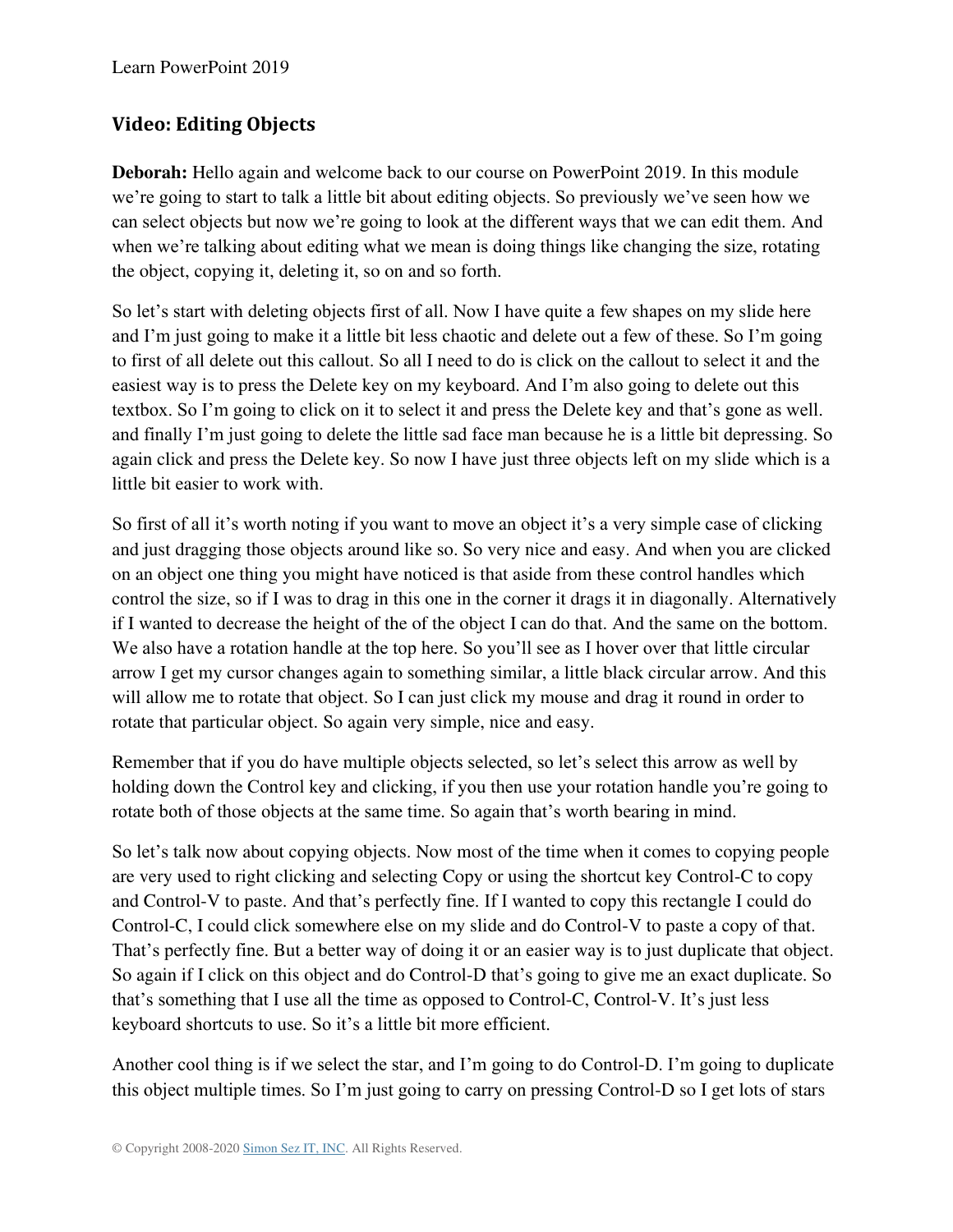just there. Now this goes back to selecting. I might want to do something with these stars. I might want to maybe move them all in one block and it's going to be very difficult for me to go in and hold down my Control key and select every single one of those stars because there's so many of them and they overlap. So again this is where we use our net to select. If you remember from the previous module if we just click and drag round all of those stars and let go it's going to select the whole lot. And then I can then pick them up, move them by dragging and dropping to wherever I want to place them. So just bear that in mind as we're going to be using some of these techniques as we go through the rest of the course.

So that's a little bit about editing. We're now going to move on and talk about formatting those objects. So I will see you in the next module.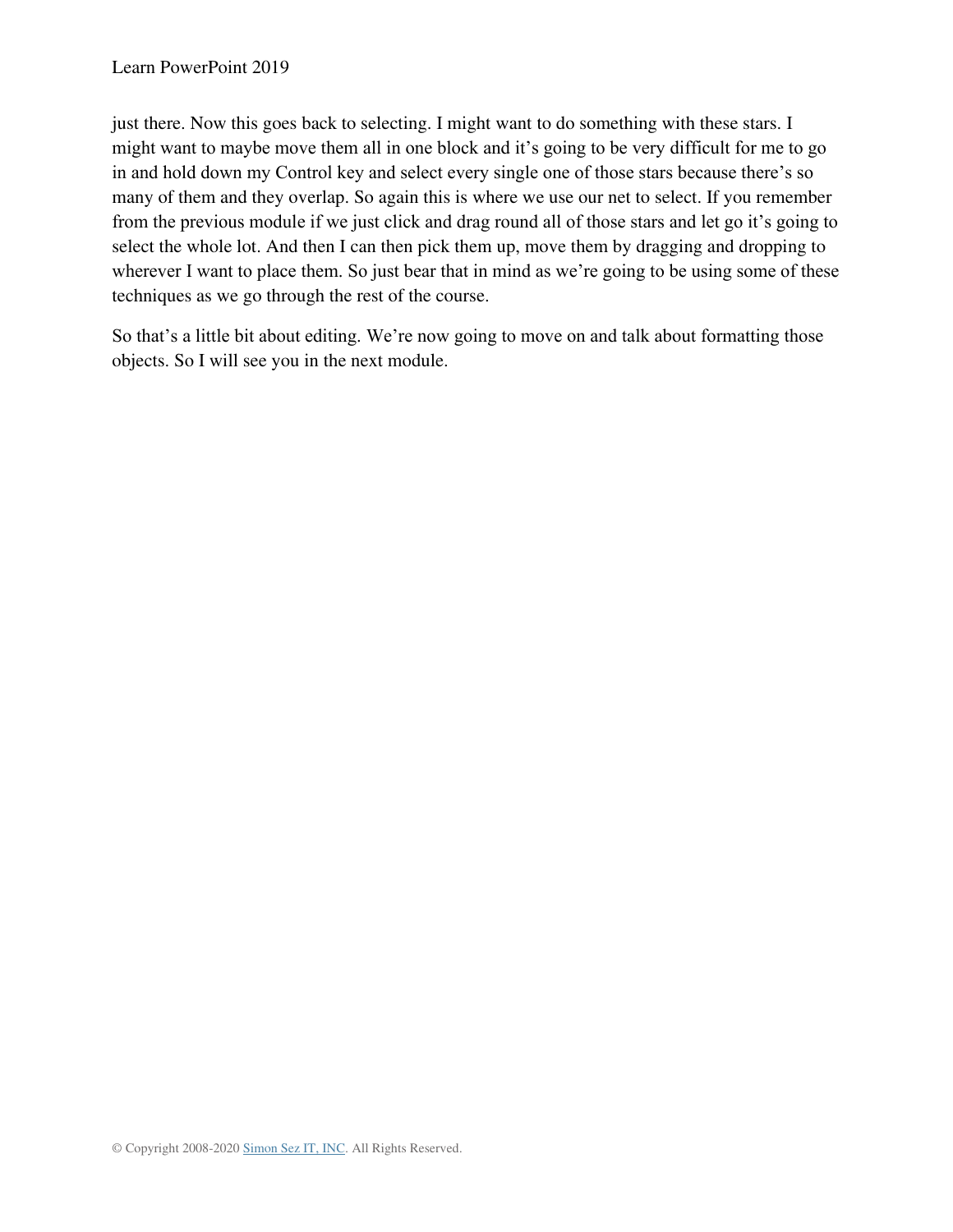## **Video: Formatting Objects – Part 1**

**Deborah:** Hello again and welcome back to our course on PowerPoint 2019. In this module we're going to talk about formatting objects. And when we say formatting all we mean is just taking the properties of an object and changing them. So for example, the color or maybe the shadow effect or the outline style.

Now there are two parts to this section so make sure that you do watch both parts. There's Formatting – Part 1 and Formatting – Part 2. And you'll see that there are a lot of different options when it comes to formatting your objects and it can get a little bit overwhelming, but we're going to try and step through these at a reasonably slow pace.

Now I'm currently clicked on slide four and I've already taken the liberty of deleting off of this slide all of the objects that we had on there. And what I'm going to do is I'm going to draw some new objects. So I'm going to go up to Insert, I'm going to go to Shapes and I'm just going to select one of these rectangles. So I'm just going to drag that like so. And what I'm going to do is I'm going to copy this three times so I have three of them on here. And we've seen a couple of different techniques. We could do Control-C/Control-V to copy/paste. Alternatively we could do Control-D to duplicate that object. But another way that I didn't show you was you can use your keyboard and mouse control. So if you hold down the Control key and click on the object and drag it you'll see that I get an exact duplicate. And I'm going to do that again. So I'm going to hold down Control, click, drag, and let go. And you can see that my objects aren't particularly aligned at this time, which is absolutely fine. We're going to sort that out in a moment.

I'm going to add some more objects. I'm going to grab a block arrow. Now I'm currently on the Shape Format tab and I can access my shapes from here as well. So let me click the dropdown and I'm just going to add this block arrow. And I'm just going to draw a little block arrow in between these. And again I'm going to duplicate this so I have two of them. I'm going to hold down my Control key and I'm going to drag and drop like so. And I'm going to add more shapes. So I'm going to go to Insert, I'm going to go to Shapes, and this time I'm going to add a sun. So I'm going to select it and then I'm going to drag like so. And finally I'm just going to add a call out. So let's do this little bubble callout just here. So we have quite a few objects on our slide right now.

Now as I mentioned previously you can add text inside any of these objects. And you just click on the object and start typing. So in this first one I'm going to say, Welcome. In the second one it's going to be About and the third one is going to say Benefits. And remember if I want to change the size or resize any of these objects if I'm clicked on one of them I can just use those control handles to drag in and drag out. But if I wanted to make sure that they were all resized in exactly the same way, again if I select all of them, so if I hold down my Control key and select all three of them you'll see that when I drag out to resize one of them it also resizes the others as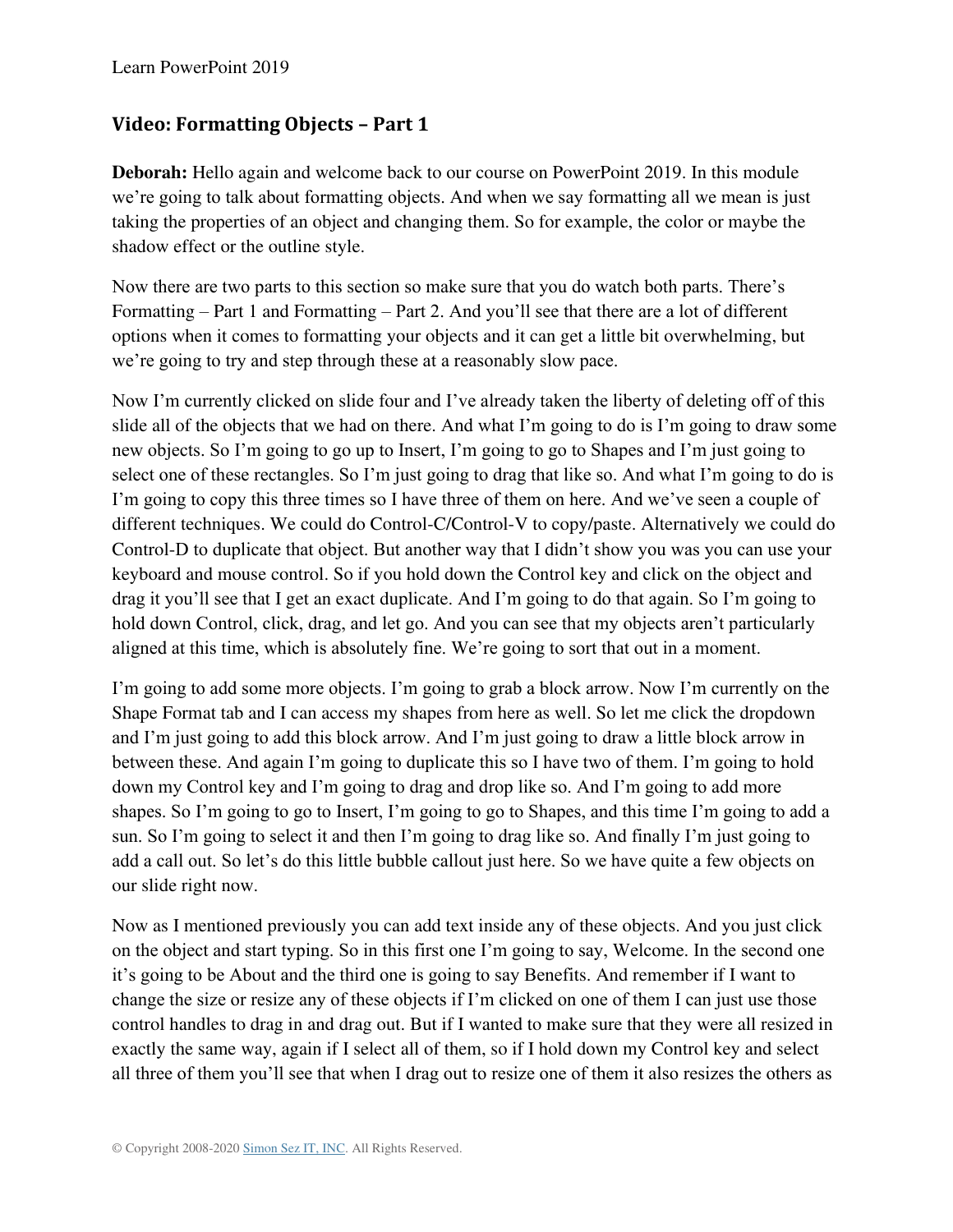well. So that just ensures that you keep your sizing consistent across all of the objects that you have selected. So that's a cool little trick.

So what else can do I with regards to formatting? Well, I can change the font color. So remember if you're clicked on the placeholder you don't necessarily have to highlight the text. I can go to the Home ribbon and I can choose to change the font color. So I'm just going to make that a light gray color.

Another thing you might want to do is that if you have a shape, for example this one here which is kind of a rectangle with the corner cut off, you might decide at a later stage that you want to actually change the shape. And you can do that. If you click on the object or the shape, go up to the Shape Format contextual ribbon and go to Edit Shape. You then have an option that says Change Shape. And as I hover over it pops out that very familiar list of shapes. So maybe I just want to change this into a rectangle. And you can see there we go. We now have a rectangle. It's a very small change. It just doesn't have that corner cut off. So very simple to change the shape after the fact.

Now I'm going to come out of there. I'm going to undo that just by clicking on my Undo button. You can also press Control-Z. And what I want to talk about now is the Shape Styles just here on the Shape Format ribbon. So these are somewhat predetermined by the theme that you've chosen. And you can see that they have, some of them have solid background fill, some of them have more gradient, some of them have outlines, and then we have some presets listed at the bottom as well. So if you just want a really quick way of applying some formatting and you quite like the look of these you can just click to apply that style. So that's a really quick way of applying formatting.

Now it might be that when you're looking in the Shape Styles gallery that you don't particularly like any of the colors in there or they're not suitable for the presentation that you're doing. So this is where you can go in and refine by using these buttons to the right. So Shape Fill, Shape Outline and Shape Effects. So let's take this second one, let's highlight it. If I want to change the fill, and when we say Fill we're talking about the background color of the shape. And I can see it's currently set to this lime green color. I can click Shape Fill, and again I get a palette of all of the colors that come with this theme. I then have a palette of standard colors that are in PowerPoint and I can choose any of those if I want to. So if I wanted to I could make this orange.

Let's click Shape Fill again. Now again if I don't want to be limited to the theme colors and the standard colors you really can customize this at a very granular level. So I could go down to More Fill Colors. And this will pop up this little palette. And I have two tabs, Standard and Custom. So if we click on Standard you'll see I have a whole host of colors that I can choose from. So I could select any of these if I wanted to. So I could do a nice purple and select OK and the shape will be filled in that color. But what if I want to get even more granular and customize this color? Let's jump back into Shape Fill, go down to More Fill Colors, and this time we're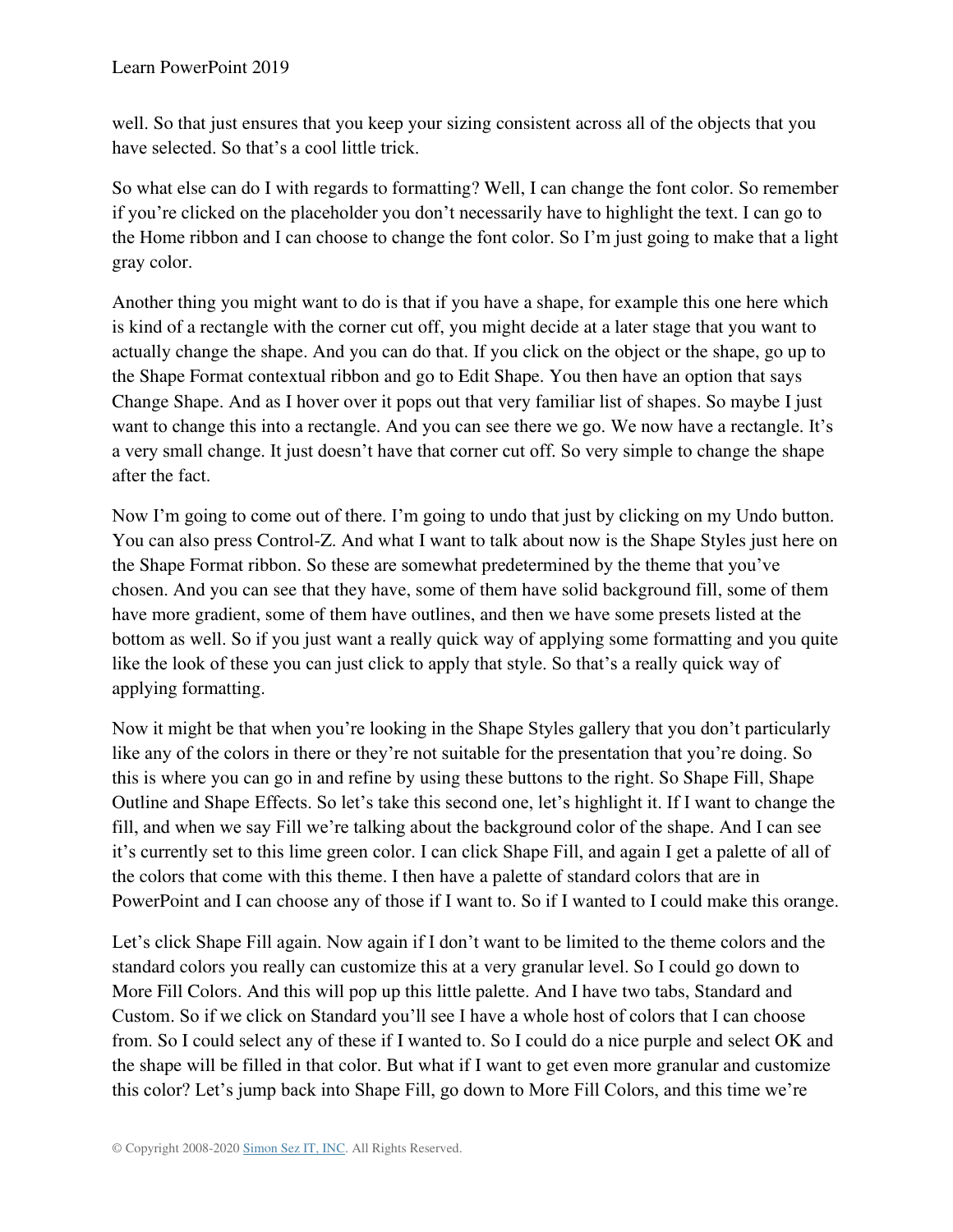going to go across to Custom. And this is where you can drag over the palette and really kind of choose the color that you want. Most of the time you probably have the kind of color in your mind that you want to use. So maybe I want a, let's say a yellow kind of color. In fact lets make it a bit darker because our text is white. Let's do, let's do a yellow. But then I can use this to adjust the shade of that yellow. So if I want to make it darker I can drag it down or lighter I can drag it up. So I'm just going to make it, that's not a particularly nice color. Let's choose something a bit better, a dark purple. And click on OK. And there we go. So you can really get into customizing the types of colors that you use for your shape fill.

Now the one below, Shape Outline, if I just click away, sometimes this is quite hard to see. It actually stands out quite a bit on the shape that we're currently looking at. Every object by default, every shape has a very small outline. And you can see here it's kind of in a greeny color. And again you can customize this outline. So if I click Shape Outline, I might want to choose something that's a bit brighter so I'm going to select this light blue like so, which looks quite nice. And I can also adjust the thickness of that shape outline as well. So again back into Shape Outline and this time I'm going to go down to Weight. And I'm going to make this a little bit thicker, three points. And there we go. And I can even go as far as to customize the type of outline. So currently I have a solid outline but I could go into Shape Outline, go down to Dashes and I could choose any one of these. So I'm going to say let's try the rounded dot and you can see I have a completely different effect now on that shape.

And finally we have Shape Effects underneath. And this is where you can do things like add shadows, add reflections, and I'll just show you a reflection so you can see. You kind of now have a little bit of a reflection effect, which is actually quite a nice effect, but I'm going to take that off. So let's go back to Shape Effects, go back to Reflection and I'm going to say No Reflection. So it's worth having a little play around with those shape effects as well because there are some really good visual elements in there.

Now with this final shape I want to show you one more thing and we did touch on this earlier on in the course, and that is using the eyedropper utility, which you'll find underneath Shape Fill just here, to fill the background. And what the eyedropper does, just as a reminder, is it will allow you to select any color that you have on your slide and use that as the fill. So it might be that you want to use this background color or it might be that you want to use a color that's in a different object. Even if you have something like a piece of clipart or a picture you can use eyedropper to kind of suck up the color that you want to use from that picture and use it as a fill. And that's what we're going to do now. I'm going to very quickly just insert a picture into this slide. So up to Insert, down to Pictures, and I'm just going to select one that I have on my PC. So let's do this one again, the coconut trees. And it's quite a large picture so I'm just going to resize that down and put it over here in the corner. So now what I can do is I can click on my shape, I can go to my Shape Format ribbon, I can click on Shape Fill, and I can use the eyedropper. And now you'll see that as I scroll over this picture it's showing or it's picking up all of the colors in that picture and I can choose any of these colors, so let's go for this dark green, and it will fill the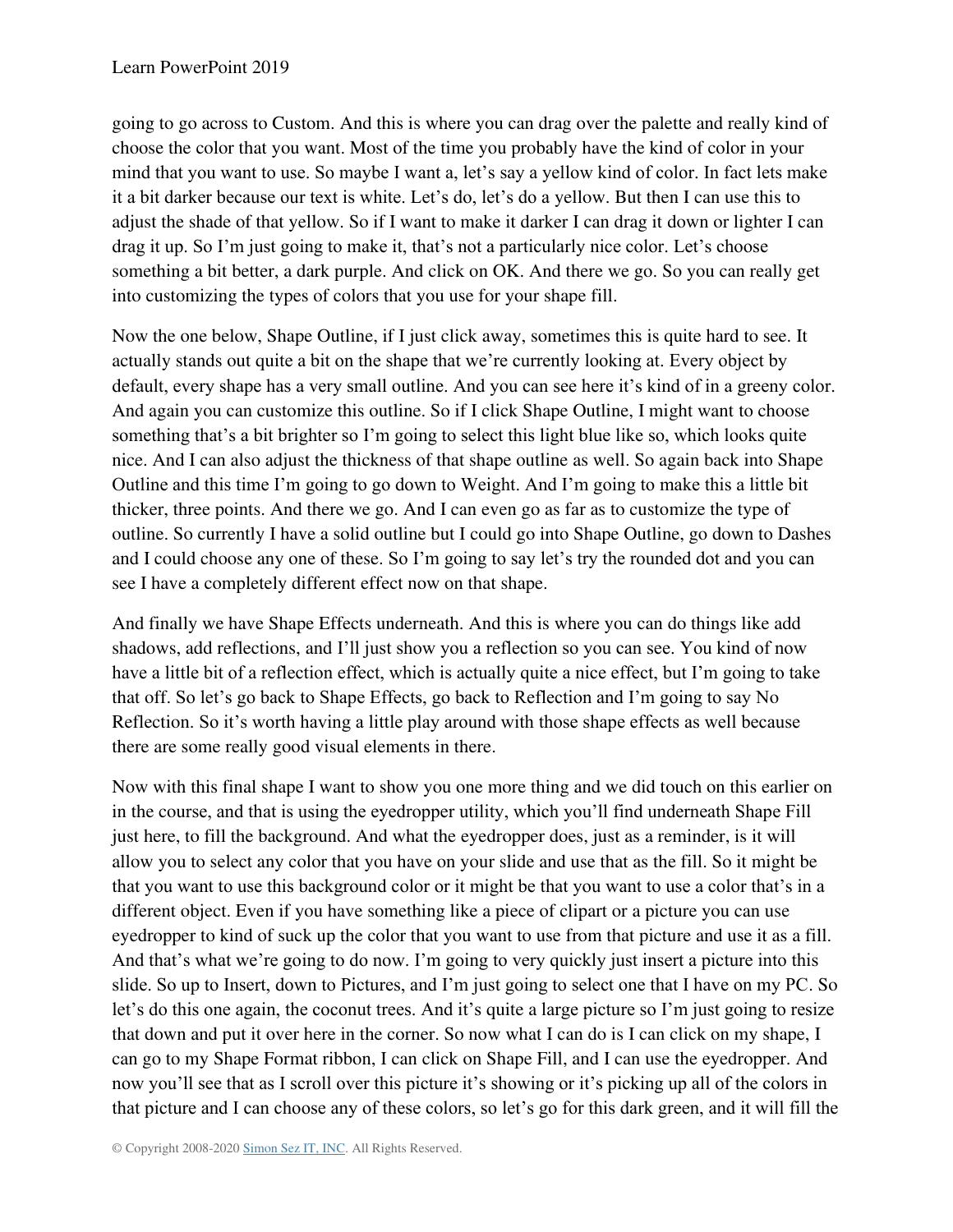shape with that particular color. I love that utility. It is fairly new in PowerPoint. I think it came in in 2016, but it's really nice just to get a cohesive look to all of the colors on your presentation.

And the final thing I want to mention is if you want to use a picture as the fill here. So with this picture just here if I was to drag it on top of here and try and fit it in, I mean maybe I could with a lot of fiddling around. It's not going to look too great. And it's not really fitting exactly into that shape. So we can do it a slightly different way. Let me just delete out this picture and I'm going to click on my object. I'm going to go to Shape Format. And again I'm going to go down to Shape Fill but this time I'm going to select Picture. I then get a choice. I can choose something from a file or online picture. So I'm going to stick with the picture we were just using so I'm going to say From a File. I'm going to select the picture and click Insert. And you'll now see that that picture is exactly inside that shape. And I could go in and change that shape outline as well just so it looks a bit nicer. And that gives a really, really nice effect. So it's worth knowing all those different techniques of how you can fill shapes and objects.

So hopefully that gives you more of an idea of how to work with fill. Let's go over to the second part and continue with some of these formatting options. So I will see you over there.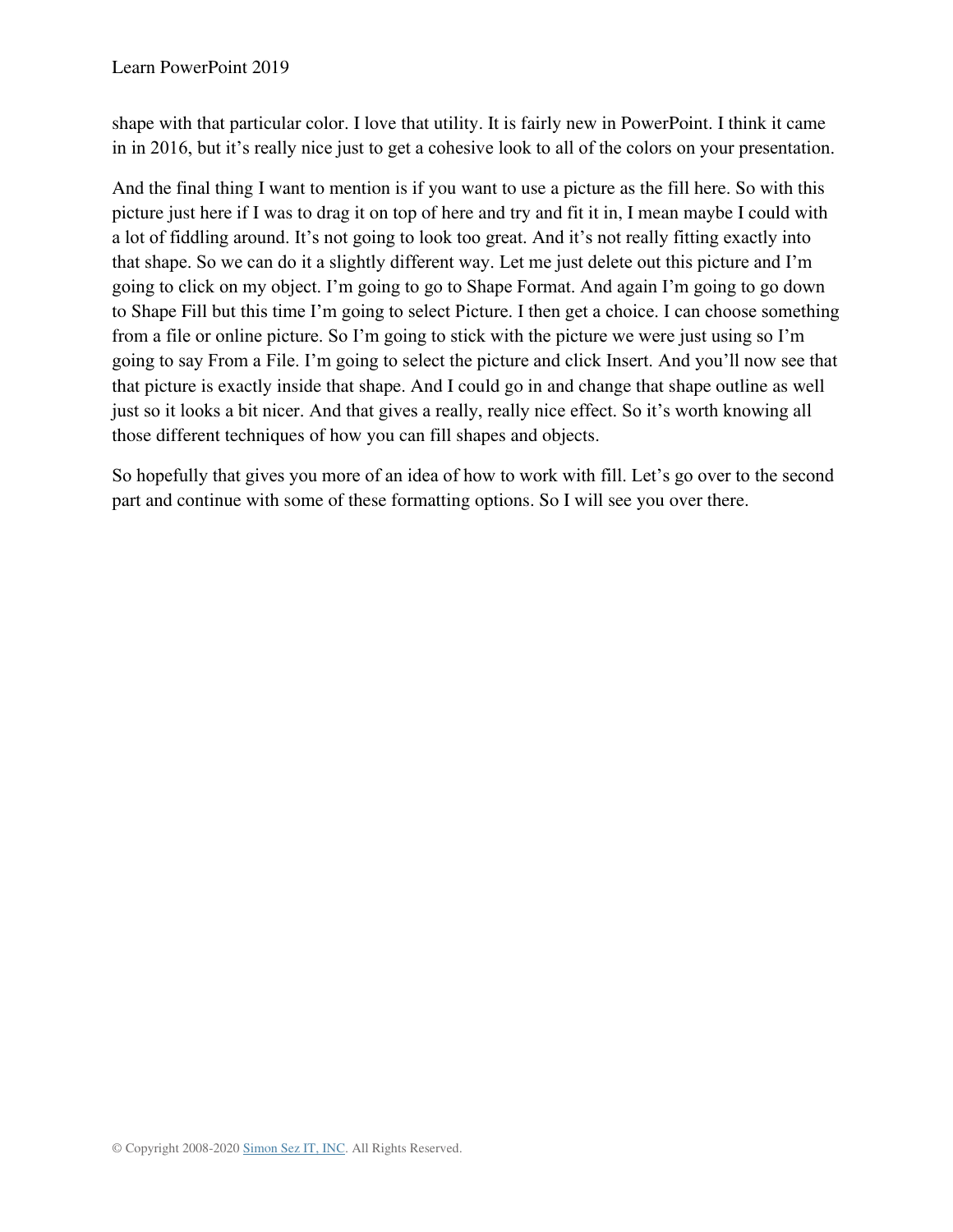## **Video: Formatting Objects – Part 2**

**Deborah:** Hello again and welcome back to our course on PowerPoint 2019. In this section we're going to take a look at formatting objects. And we already began this exercise in the previous module and now we're going to focus on some of the more advanced objects, particularly again related to fills.

So when we left off in the last module we'd just put this picture inside this shape which looks very nice. And we're going to highlight this second shape that we have here, the one that has the word About inside. And I'm going to jump up to my Shape Format ribbon and we're going to go down to Shape Fill again and we're going to concentrate on some of these options that we haven't looked at very thoroughly so far.

So I'm going to jump down to Gradient and this is where you can add a gradient fill. And you can see you have different variations of it. So light variations and also darker variations as well. So you can always choose one of these and that just gives a nice gradient effect to the fill within the shape.

Let's jump back up to Shape Fill again and the option underneath that is Texture. And this gives us some tiles with some various different textures inside. And I don't tent to use these too often because a lot of the time I've got text within my object and these sometimes make it quite hard to read that text. But just so you can see we're going to select, let's select this one here, the green marble. And that one's not actually too bad. It's quite dark so you can still see the text through.

So those are pretty much all of the options that you have within that Shape Fill dropdown. Let's move down to looking at some of the options that we have within Shape Effects. And before I do that I'm just going to click on the sun shape that I have down here, go to Shape Effects and let's look at what we've got in here.

So the top one are some presets which are inbuilt into PowerPoint. And again if you hover over each one you can see those different effects applying to that sun shape. And some of these are really quite nice. And it is worth having a little play around with them to see if there's any that you think would work in your presentation.

The next one down is Shadow. So this is if you want to add some kind of shadow effect to your shape. And again as I scroll over some of these are fairly similar but you should be able to see that you get a kind of a very slight shadow on your object. And of course if you don't want a shadow at all you can make sure that you have no shadow clicked.

Now Reflection is quite a nice one. We did look at this a little bit earlier, but you can see here I can if I select this one, for example, you can see that I now have that reflection effect. And that can sometimes look really nice on your pictures as well.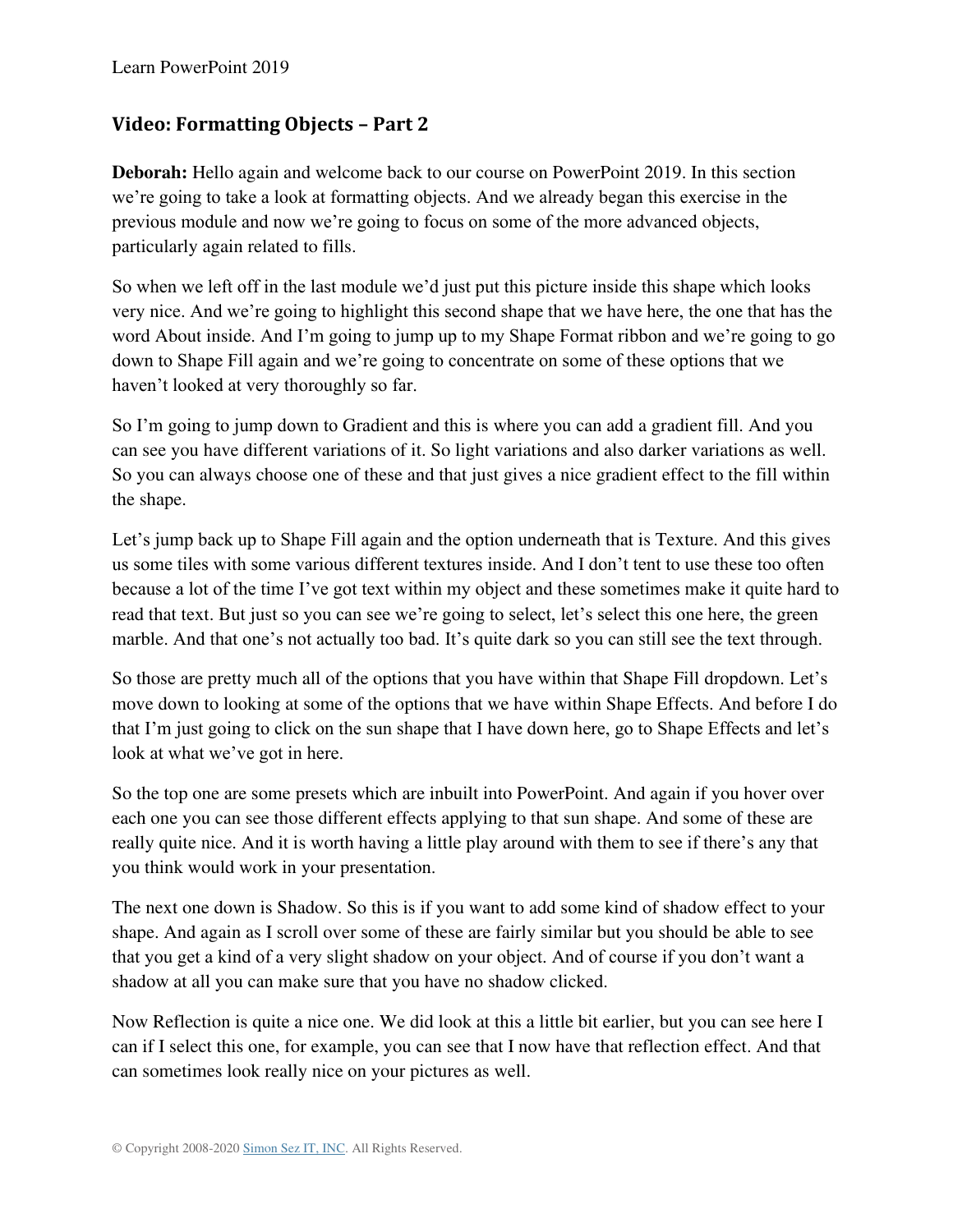We then also have below that Glow. And this will allow you to put kind of like a nice glowy area around your object. And again if I hover over you can see the different ones as I go through the live preview. So these are definitely worth having a play around with. Now again if you don't like these Glow variations you do have the option for more glow colors and you can select any color from the palette or more colors if you want to. And then finally at the bottom you also have Glow Options. And this will open up the pane at the side and it will just allow you to make some further more granular customizations to your glow option. So I can change, for example, the size of that glow if I want to increase it or decrease it. And I can also change the transparency. So I can make it quite opaque or very transparent. So those are your more advanced Glow options.

We have an option for Soft Edges. So again you can see very slightly as I hover over. Some of these are more dramatic than others. In fact that one it disappears entirely. And you may decide that you have a use for these. So it's worth having a little look and a little play around with them as well.

The next one is Bevel. So as I hover over the live preview you can see that some of these actually make the shape look quite nice. In fact I quite like that first one so I'm going to select Round.

And then the final option that we have in here is 3D Rotation. So that will allow you to rotate your shape or your object around through 360°. And we also have some Perspective options as well. So loads of ways that you can really apply some really nice effects to your shapes and to your objects in your presentation.

Now it's also worth noting that these aren't the only options that you have. You do have a whole host of advanced options as well. And as always you can access your advanced options by clicking on the little arrow in the corner of that Shape Styles group. And you'll see as I hover over it does say Format Shape and it says Make fine tuned adjustments to the look of your shape using the Format Shape Task pane. So when I click on this I get that helpful pane pop out to the side. And currently I'm clicked on Shape Options. So we've got Shape Options and Text Options. Now because I am clicked on a shape it's taken me straight to the Shape Options.

And the first one that's highlighted is this Fill, so the little bucket icon just there. And again this is where I can choose what kind of fill I have in my particular shape. So I've got no fill, I could have solid fill, gradient fill, so on and so forth. And we've seen some of these already.

I'm just going to stop on gradient fill for the moment because you'll see now that underneath I get a whole host of other options which are really going to help me customize the way that my gradient looks. So I can get it really, really specific.

So I have some preset gradients in here and I can also choose the gradient type. So linear, radial, rectangular, so on and so forth. And each of these just differ very, very slightly. I can also change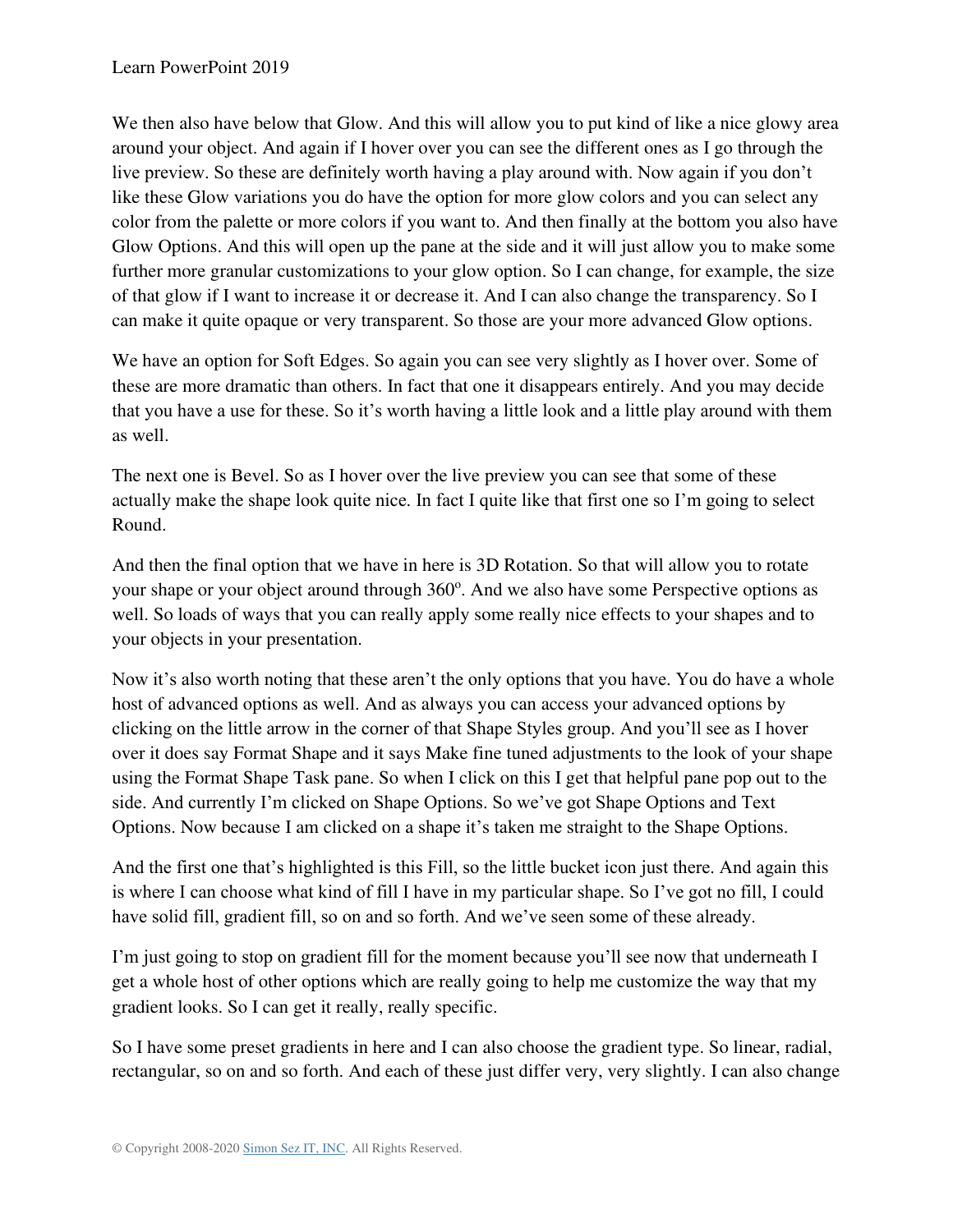the direction of the gradient. So if I want it coming out from the center I could choose that one, from bottom left corner, so on and so forth.

And then underneath here I can change the color of my gradient. So maybe I want it to be a purple. And I can choose my gradient stop. So you'll see as I drag and drop this it either gives me more or less of the gradient. And I can also drag the yellow one to give me more or less of the yellow as well. So really highly customizable. So I'm going to put it about halfway because I think that that looks quite nice.

You then have some additional options at the bottom, so things like transparency if you want to take the transparency up or down you can. And also the brightness of your fill. So let's scroll all the way back up to the top. So you can see that there are quite a lot of options in there, which can get a little bit overwhelming. So the best thing I would advise is to just jump in there and have a little play around with all of them so you get comfortable and familiar with what each one does.

So the next icon here is Effect. So if you remember we were in Shape Effects before. So this is your advanced options for your effects. And again it really does depend on what effects you have added. So I have glow added to mine, which is why Glow is expanded. So again I could go in and I can change the color of the glow if I wanted to. So I could change it to black. And I can also change the size of that glow. So I'm actually going to take it down because that's actually quite big at the moment, to four points. And again if I wanted to I could increase or decrease the transparency on that. Now I'm not going to go through all of these. You'll find you have very similar options for each of these effects. So whether it be shadow, reflection, soft edges, so on and so forth. So just have a little experiment and a little play around.

And the final point I want to make here is in regards to pictures again. So say you have a situation where you have a picture that you want to work with but not necessarily in PowerPoint. So maybe you have a picture that you want to add on to a website or a webpage that you have. Maybe it's a blog. What you can do is you can copy and paste that picture into PowerPoint and you can utilize PowerPoint's tools. So you can utilize the effects, the outlines, the fills, all of the options. You can edit that picture and then you can save it off or cut and paste it back into your webpage or the other application that you're using. So it's a really nice way of being able to edit your picture before you use it in another application as well. So I just wanted to highlight that because I've done that quite a lot of times and I actually find it really useful.

So speaking of pictures, we are going to be talking more about pictures in later modules but first of all we're going to be talking about arranging objects. That's in the next module. I will see you then.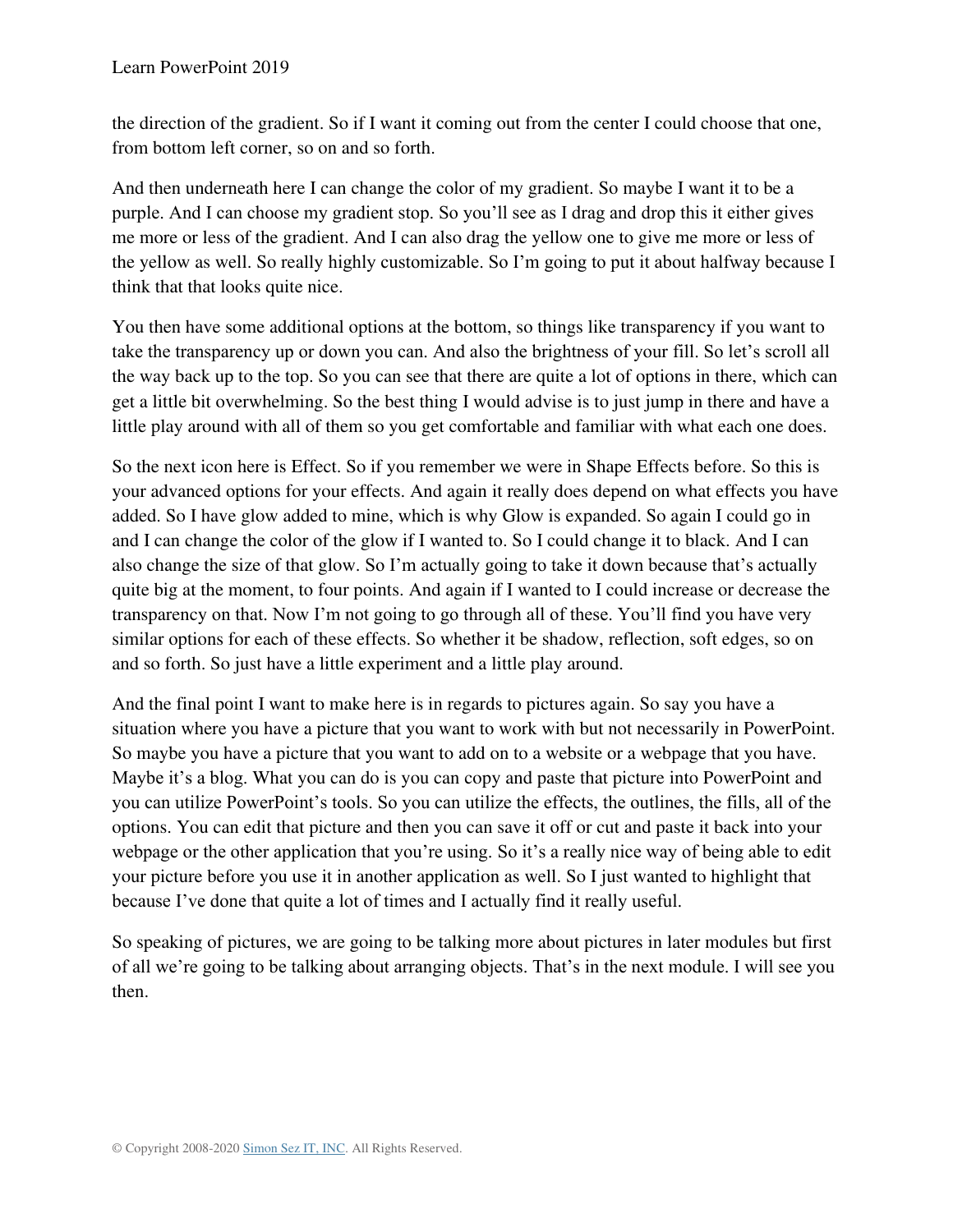## **Video: Arranging Objects**

**Deborah:** Hello again and welcome back to our course on PowerPoint 2019. In this section we're going to be talking about arranging objects. And what we mean when we say arranging objects is really just making them look neat on the slide.

So once again I'm clicked on slide four and I've just removed a couple of the additional objects that were on there to just leave me with these three standard objects. And we're going to take a look at how we can align these objects both on the slide and also against each other.

Now essentially on this slide I have five objects and that's because I include these arrows as well. So each of these three shapes are one object and then the arrows are objects as well. So essentially I have five on this slide.

Now what I'm going to do here is really just tidy up the way that this looks and make everything look consistent, cohesive and all aligned.

So the first thing I'm going to do is I'm going to copy the formatting from this first object across to these others two objects. And we've seen how to do this already previously. We can use the Format Painter utility. Now if you remember what I said in one of the previous modules is that if you just click the Format Painter once it will allow you to paint the format to another object just one time. So if you have more objects to paint, in this instance I do because I need to pain three times, then you can double click that Format Painter. So first of all make sure that you're clicked on the object which contains the formatting that you want to copy, so Welcome in this case, double click on Format Painter, and then click on your second object. And you can see the Format Painter is still active so I can just go and click on the third object to copy that formatting across.

Now currently I'm still in Format Painter mode. I can see that because I have the little paintbrush icon. So to come out of there I can click the Format Painter icon again or alternatively I can just press the Escape key on my keyboard. And that will take me back to a normal cursor.

So they look a bit nicer now. They're a little bit neater and they all are the same. But what I really want to do now is to line up these three rectangles. Now what I'm going to do is I'm going to select them all. And again if you remember from a previous module we can draw our net and that will select every single object within that net. Now it's also selected the two arrows and I actually don't want to line those up, not in the same way that I'm going to be doing the rectangles anyway. So to deselect just these two arrows if I hold down my Control key and just click on the objects that will deselect. So now I just have the selection that I need.

Now there are a few different ways that you can align objects. And as we're already on the Home ribbon we may as well use the options on this ribbon. So you'll see in the Drawing group we have an Arrange dropdown. And all the way at the bottom we have a Position Objects and we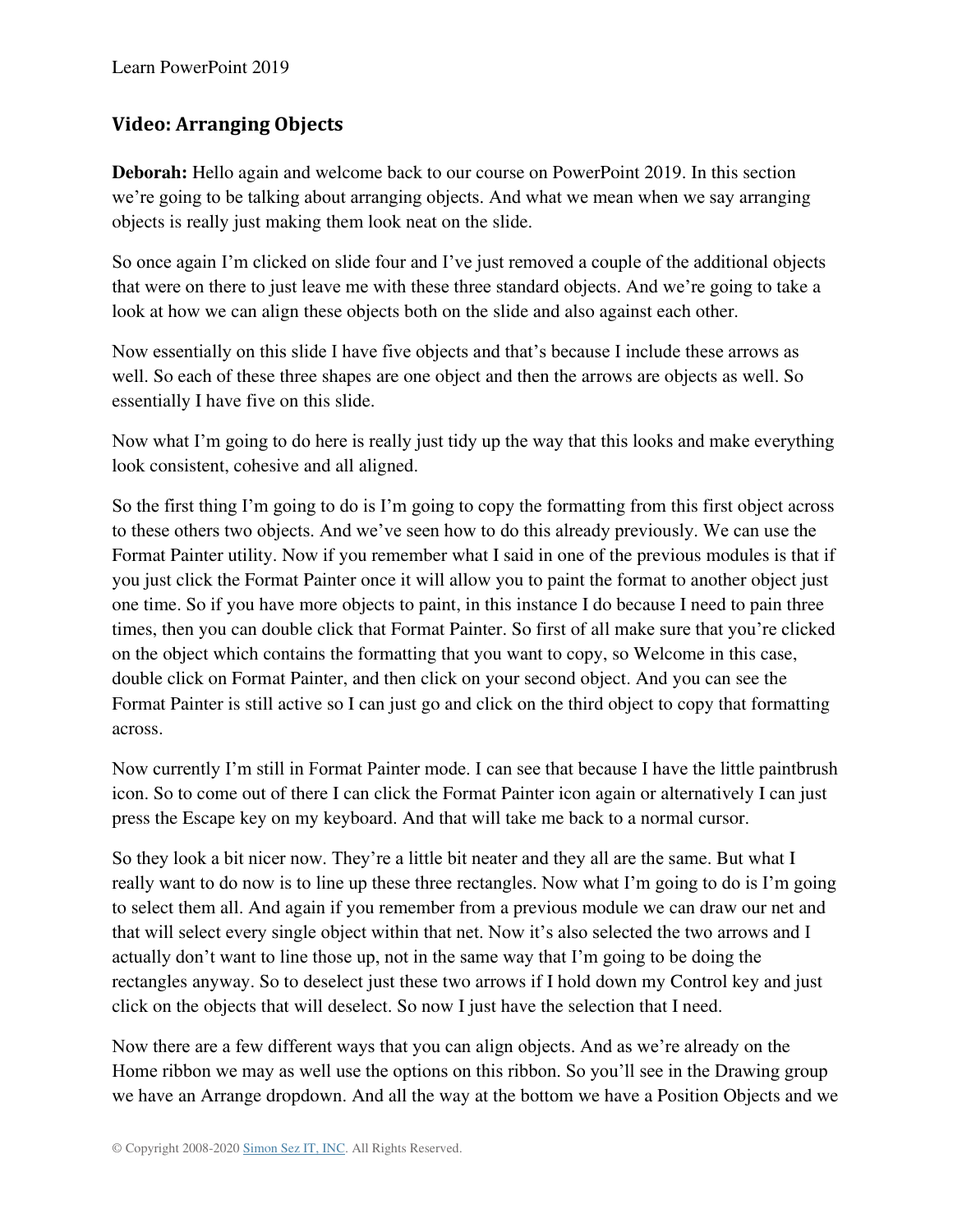have an Align option. And this shows you all the different alignment options that you have. And it has very little useful icons next to them so you can see how your shapes are going to align. So I could choose to align them to the left, to align them to the center or to the right. And these top three will align your objects up and down. These three align top, align middle and align bottom will align your objects across. So for this I'm going to say align them to the top of the highest object. So I can see here the About rectangle is the one that's highest. It's above the other two. So if I select align top the other two are going to jump up to align with the top of the tallest object. So let's do align top and there we go.

So now I really want to deal with the two arrows. So I'm going to select those arrows by clicking, holding down my Control key and clicking again. I'm going to go back to Arrange, down to Align and this time I'm going to select align middle. And that aligns both of my arrows to the middle.

Now one other problem you might come across, and it's not actually too bad in this slide that we have here, is the spacing. So you might find that you have bigger spaces in between your objects which aren't consistent and you just want to make sure that everything is distributed evenly. So once again I'm going to draw in there to round my objects to select all of them. I'm going to go up to Arrange, I'm going to go down to Align and this time I'm going to use this option here, Distribute Horizontally. And I don't know if you saw there, there was a very slight movement with those arrows just to make sure the spacing is exactly the same for each of them. And I can now click off.

So now I've aligned the individual objects what I might want to do is just align all of the objects on the slide. So at the moment it's kind of in the top towards the left hand corner and I want this to actually be centered on my slide. Now there's a couple of little useful utilities in here which will help you with that and you'll find them on the View ribbon.

And the first thing I'm going to do is say turn on guides and you'll find guides in the Show group. And when you click it what you'll ordinarily get are these two guidelines and those guidelines will be positioned at zero. So essentially this is going to help me align all of my objects. I'm going to draw my net and really if I want to align this what I'm aiming for is to move this center one, so the center control handle in the About, that's the center of this object, of this grouped object. So I really want to align that and place it on this guideline. So I can pick up my objects and I can try and roughly position them in the right place. If I let go. Yep, I'm not too far off. But if you do need to make some minor adjustments, so I can see that this group of objects needs to go a little bit to the left, make sure it's exactly on that guideline, you can do what we call nudge the objects. If you hold down your Control key and then use your right or left arrow, so in this case I'm going to use left, and I can just nudge that along and place it exactly over the top of that guideline. I can then do the same but for the other way. So if I want grab my objects again, when I drag it down I'm really going to want to align with the center control handle just here. So I'm going to grab my objects and I'm going to move them down and let's let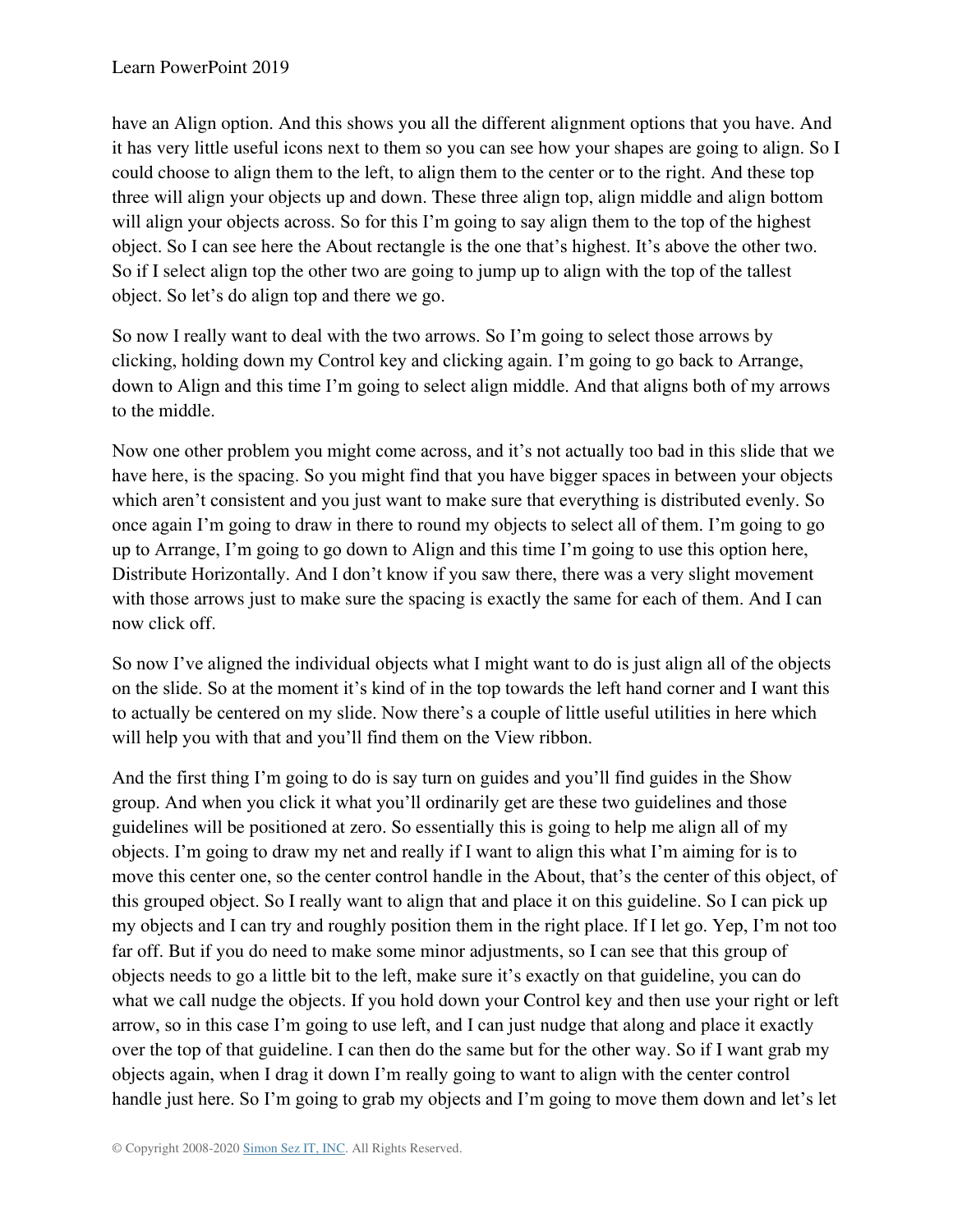go and see where we're at. And wow that looks pretty good to me. So again remember if you haven't got that quite correct you could use your nudge, the Control and your arrow keys. And when I click off that's pretty much my objects aligned in the center of my slide.

I'm just going to turn off guidelines. So I'm just going to click in that checkbox again. And just direct your attention to the option above which is Gridlines. And there is a shortcut key for this. It's Shift-F9. But we're going to select the checkbox and this will turn on your gridlines. Now what I tend to use this for is if I have some other smaller images, so maybe some clipart or a picture and I want to make sure that I've got those lined up with other objects on the screen. And these can be quite useful for doing that. So remember that you have those gridline options in there, which will just assist you when you're trying to line up objects on your slide. And I'm going to turn my gridlines off.

Now let's talk about one other thing. Say I want to put a background picture behind the objects that I have. So the first thing I'm going to do is I'm going to insert a picture into my slide. And you should be used to doing this by now. We go up to Insert, I'm going to go down to Pictures, and I'm just going to use this picture here and click Insert. Now that's quite a large image so I'm just going to drag the corner handles in and resize it slightly. And I'm going to move it over the top of my object. So you currently can't see those objects behind.

Now the way that you have to think about this is that PowerPoint works in layers. So the layer at the front here is the picture and then there's a layer behind which contains the objects. And you can essentially move the layers backwards and forwards to either show or hide the objects. So again up on our Picture Format ribbon you'll see in the Arrange group we have options for Bring Forward and also Send Backward. So I have my image selected at the moment and I'm going to say Send to Back. And you can see immediately what that does is it moves that layer, that picture layer behind the object layer. So I can now see those objects in front.

In the next section we're going to talk about playing with transparencies just so that you can make the object stand out a little bit more. And I'm also going to show you how to do things like lighten up the picture. And we're also going to talk about things like grouping. So all of that is in the next section. I will see you then.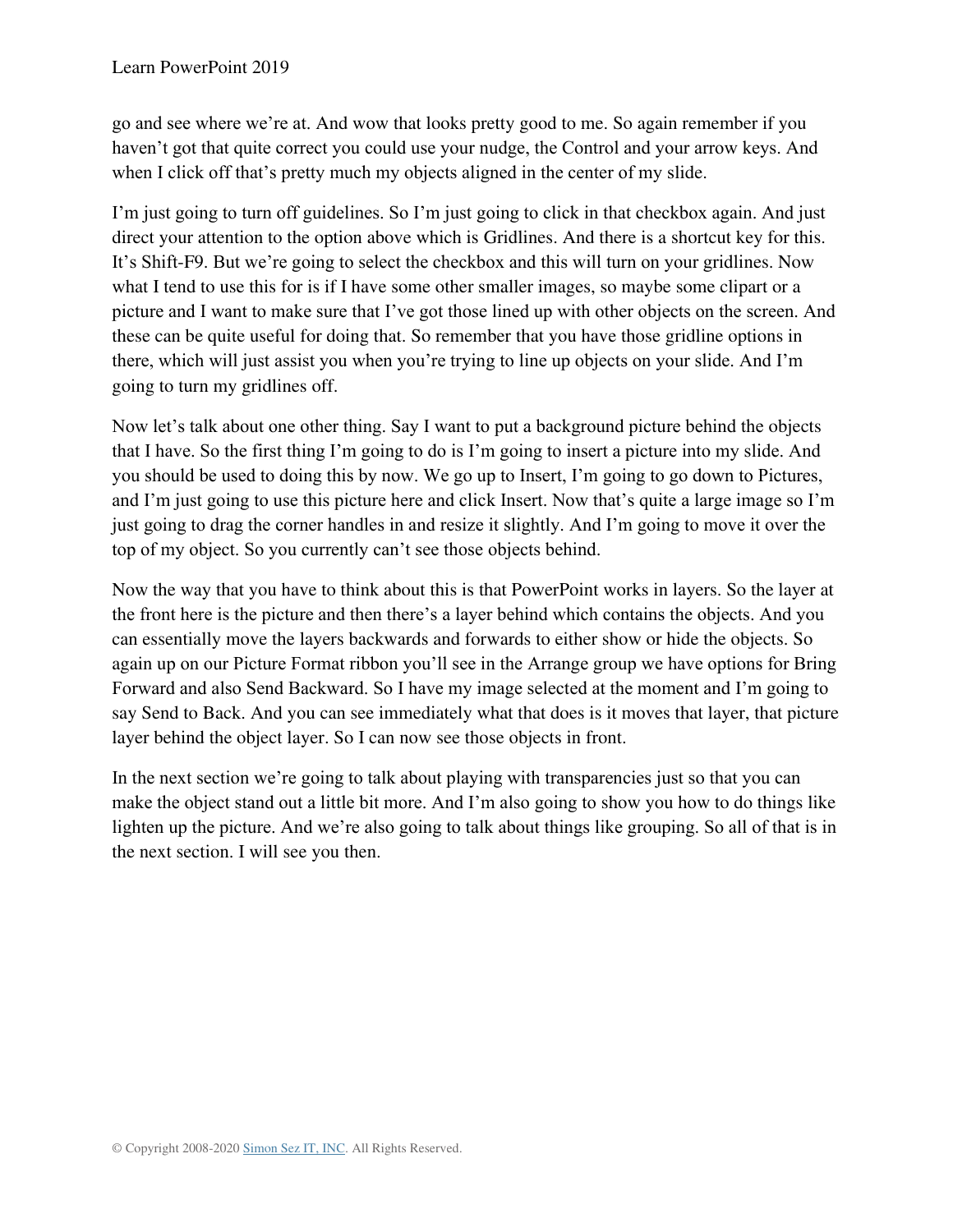# **Video: Grouping Objects**

**Deborah:** Hello again and welcome back to our course on PowerPoint 2019. In this module we're going to be talking about grouping objects, which is really going to help you when it comes to working with lots of different objects that you have on your slide.

In the previous module we left off that we had a picture behind these five objects that you can see here on slide four. And I've actually just removed that picture in order to show you a little bit clearer how grouping works.

Now before we get onto grouping just something which I want to let you know about. In the previous module we were talking about aligning objects on the screen and we aligned our objects in the center of this slide. Now one thing you might notice is that those two green arrows are not actually aligned to the center of the rectangles. We literally when we aligned them we aligned them to the middle. So that's really in relation to each other so that they were both along the same kind of plane shall we say. But now I want to align them so that they move up slightly, so they're in the middle of those rectangles.

So again all I need to do is to select all of my objects. So not just the arrows. I'm going to select the whole lot by drawing my net. I'm going to go up to the Arrange group and down to Align and I'm going to select Align Middle. And you'll see immediately that both of those arrows jump up. Because I've got all of the objects selected it knows that those arrows need to be aligned in relation to the other objects on the slide. And now I have them perfectly in the middle.

So now let's move on to talking about grouping objects together because it's sometimes easier to work when things on your screen are grouped together and you can move them and edit them in a uniform way.

So I'm going to start out by grouping all of these objects. So currently they're all individual. So if I click on them it just selects that particular object. And I want to group them all together. I'm going to draw my net again around all of my objects. I'm going to go back up to that Arrange group and this time I'm going to select Group. And what you'll see immediately happens is that I now have a placeholder around the entire group of objects. And it means that if I click and drag I'm now moving them as one.

And another useful thing here which is a fairly recent addition to PowerPoint is that if I want to make sure that I place this exactly back in the center again, if I move across slightly until I get that red dotted line running down the middle and then start to go down until I get a horizontal line I can see that that is exactly in the middle when I let go. So that's a really nice way of moving things as one object.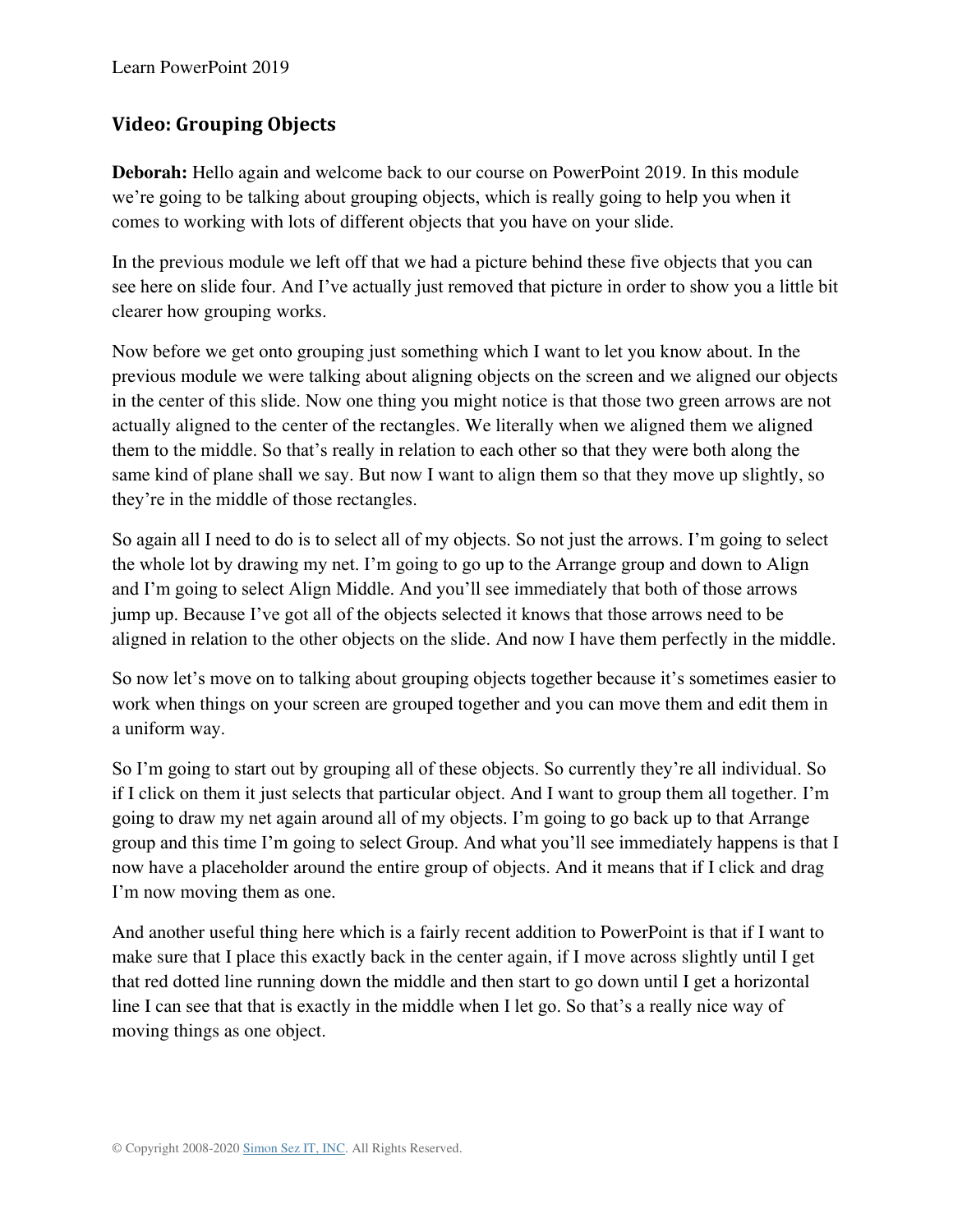If you want to ungroup again just go back up to Arrange and you see that now I have the Ungroup option available. I can click it and then now back to being individual objects that I can move around independently.

Now it's worth noting that when you're grouping objects they don't have to be lined up. So these ones are all in line but maybe I have a couple of other objects on my slide which aren't necessarily in line. So let's draw some more objects. So I'm going to do, let's just do this twelve here and I'm just going to draw that down here. And let's add another one. I'm going to add, let's add cross. I'm going to add that in the top corner.

Now these two objects you can see here in green aren't aligned. They're not together. But that doesn't mean that I can't group them. All I would need to do is to select both of the objects. So I have the cross selected already. I'm going to hold down my Control key and click on the other green object. I'm going to go to Arrange and I'm going to Group. And now these two objects are grouped and I can move them together as one. So just remember that you don't have to have them next to each other in order to be able to group them. Now I'm going to quickly ungroup those two and I'm going to delete them.

Now let's take a look at another example. I'm going to add another object and this time I'm going to add a star. So let's add the 16-point star. And I'm going to draw a fairly small star down in the corner. And I'm just going to modify that by dragging that handle in like so. Now if you remember we previously discussed how you can duplicate objects. We press Control-D on our keyboard and now we have a duplicate of that star. So maybe I want to drag this star all the way over to the other corner. And again you can see I get those useful red guidelines which show me that I'm exactly lined up. And I'm going to drop it.

And if I wanted to say group these and then move them to the top of the slide I can do that in the same way. So hold down Control and select the other object, up to the Arrange dropdown and go to Group, and I can now move these as one to the top of the screen. And I'm quickly going to ungroup those.

One final thing I want to show you is again if we make some duplicates of this star, and I'm going to do quite a few so I'm just going to carry on pressing Control-D until I get quite a few stars, it might be that I want to line these stars up in some way. So I'm going to draw a net around them because that is by far the easiest option to select them all. I'm going to go to Arrange. I'm going to go down to Align and this time I'm going to say Align Center. And now I have those stars running down.

I could then group them. So back to Arrange, go to Group and I can now move them as one to wherever I want to on the slide. I could even if I wanted to rotate them and make them look slightly different.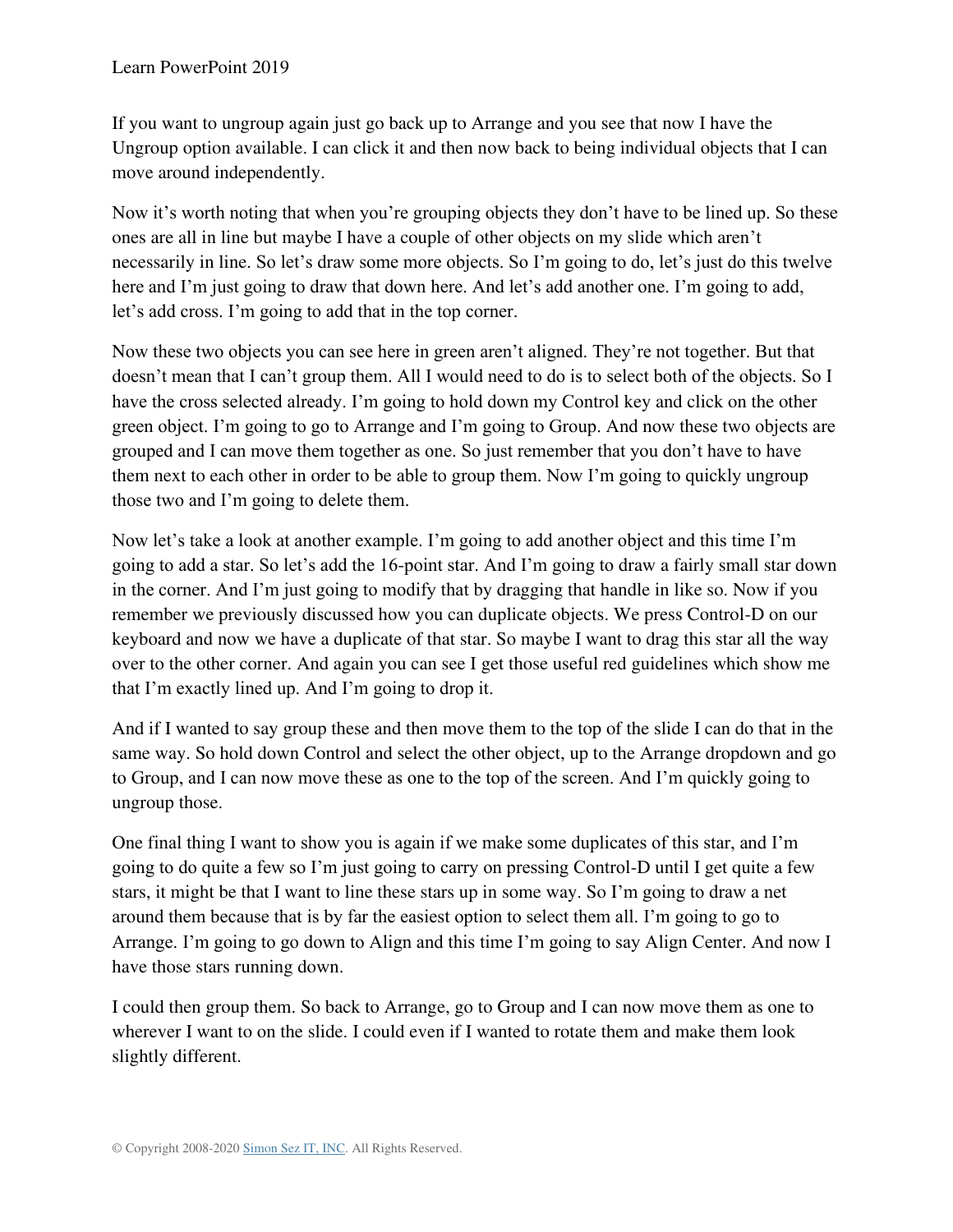So that's how you can group together multiple objects and move them in one go. Now that's a really good efficiency tip. It's really helpful when you're moving lots of things around on a slide.

So that's it for this module. In the next module we're going to be doing an exercise so I will see you then.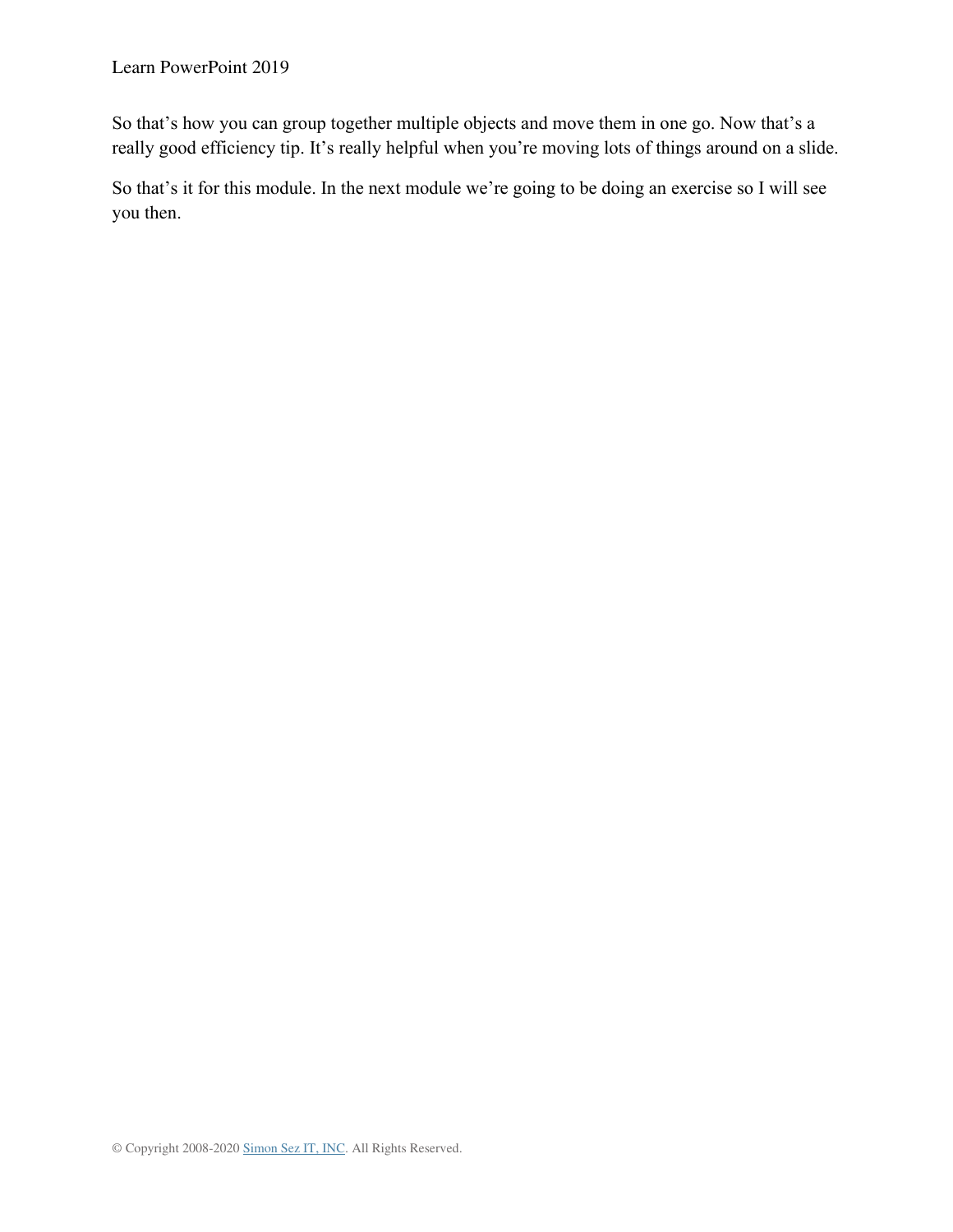## **Video: Exercise 05**

**Deborah:** Hello again and welcome back to our course on PowerPoint 2019. We've made it all the way down to Exercise 05 and in this exercise there's a few different things that I'd like you to do for me. And as always we have some very clear instructions.

So first of all what I'd like you to do is open the file called Practice Presentation 06. I'd like you to add a new slide using the blank layout. And the first thing I want you to do is to take all of the background graphics off of the slide. I then want you to draw a few objects, so those objects of your choice. It doesn't matter which ones you choose. And I'd like you to go over the formatting options that we've discussed and get familiar with them and where they're located. Make sure that you do play with the fill and the line and effect options.

I then want you to take a few of your objects that you've drawn and practice grouping them and also ungrouping them.

And then finally I'd like you to add a picture of your choice inside one of the objects that you drew. I then want you just to save and close that file down.

So that's it. Give it a go, see how you feel, and I will see you in the next section.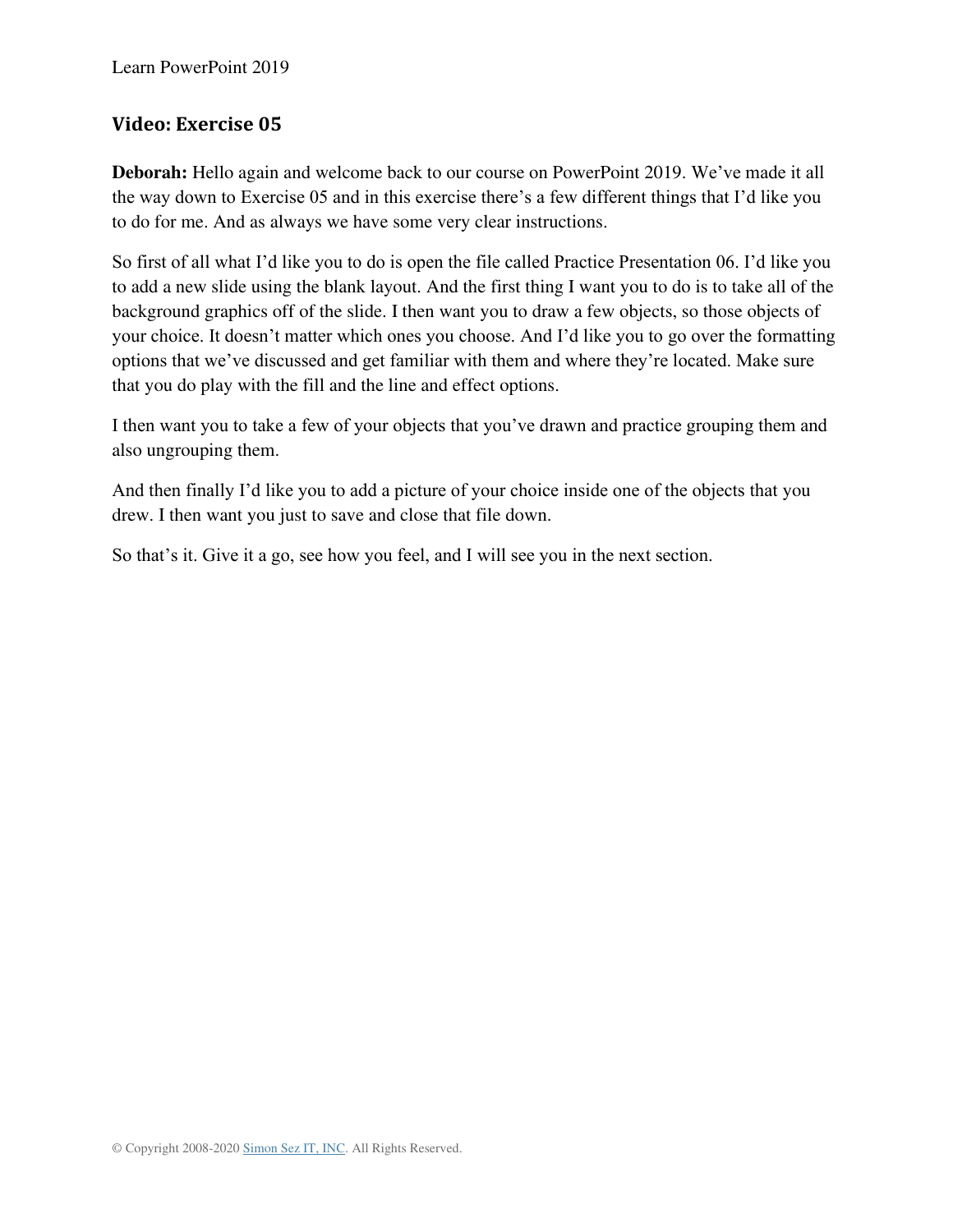# **Section 7 – Editing Pictures**

# **Video: Picture Options**

**Deborah:** Hello again and welcome back to our course on PowerPoint 2019. So far in this course we've looked at a number of different options when it comes to pictures, inserting them and also manipulating them very slightly.

And I'm back on slide two where we have a picture and I'm currently clicked on it so it's selected. But some of the things that we haven't worked with with regards to pictures are things like changing the colors or cropping. And we're going to look at some of these basic utilities just to change the look of the picture.

Now this picture that I have here on slide two it's okay. It's not great but I could make some changes just to make it stand out very slightly from the rest of the slide. This picture has quite a blue background and because my slide background is also blue it doesn't really have the impact that I'm looking for. So I want to apply some formatting to this picture really to enhance it and make it jump out at the audience.

Now you'll notice that when you're clicked on a picture, as always in any of the Microsoft applications you get a contextual ribbon. And if you glance up to the top of the screen you can see we have this Picture Format ribbon. Now if you're not really sure what I mean when I say Contextual Ribbons they're ribbons that only appear when they're needed. So you'll notice that if I click on something else on here, so maybe if I click on the text I now get a Shape Format contextual ribbon because that relates to the object I'm currently clicked on. If I click back on the picture I get my Picture Format ribbon and this contains all of the options related to formatting this picture. So maybe something I want to do with this picture just to make it stand out a little bit better is put a border around the outside. And if you look in the big group in the middle, the Picture Styles group, you see I have three options just here, Picture Border, Picture Effects, and Picture Layout.

So let's jump up into Picture Border and what you'll notice immediately is that this is pretty much the same as the options that we got when we were working with shapes. I have my theme color so I can change the color, I have standard colors, and I can also do things like use my eye dropper utility, change the weight, so on and so forth. So I'm going to select a color for my border. And just to make this stand out I'm going to make my border white.

Now you can see that it has put a very thin border around the outside. And remember you can play around with the thickness of that border. If we go back up to Picture Border and down to Weight I can choose something that's maybe slightly thicker just to make that stand out even more. So I'm going to go for three points. And you could also if you wanted to change the way that that border looks. So currently I have a solid line but I could have a dotted line or rounded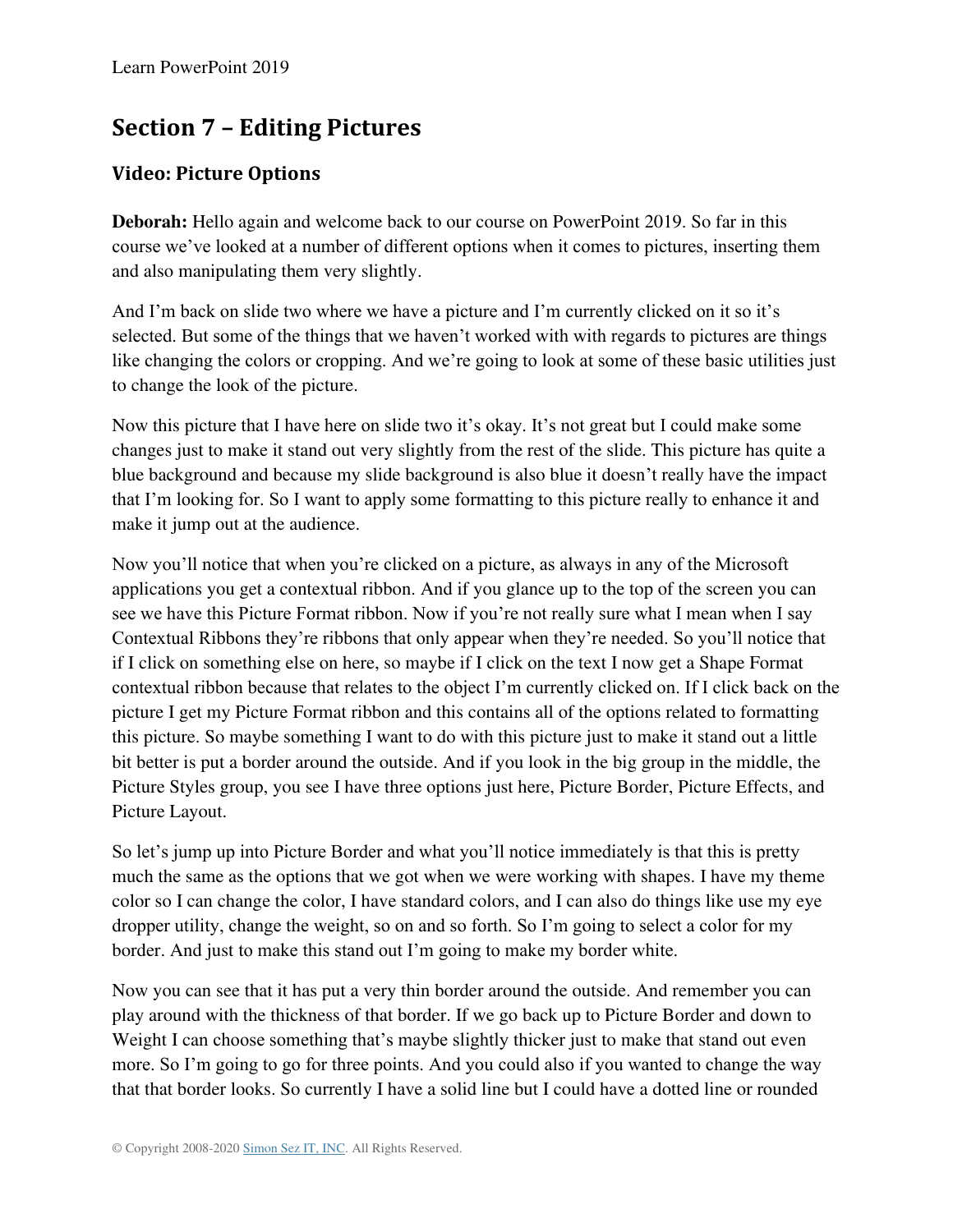dot, I could have squares, so on and so forth. Now I quite like the solid border so I'm just going to select that one. And now you can see that that picture kind of jumps out from the background. It's not blending in as much.

Something else I might want to apply are Picture Effects. And again we've seen these when we were dealing with shapes. So I could do things like add a shadow, and you can see we have an outer shadow, we have inner shadows and we also have perspective shadows as well. So if I look at these at the bottom because they are the most dramatic I can add a perspective shadow which just gives me a little shadow in the corner there, which can sometimes look quite nice.

Let's go back to Picture Effects. I could add a reflection if I wanted to. So why not? Let's do that. I could add a glow around the outside. I could add some soft edges if I wanted to. And I could also make the picture slightly beveled. So I'm going to add a round bevel.

And then the final option in that menu is 3D rotation which allows me to rotate that picture around. Now I don't particularly want to do that but just be aware that those options are there if you need them.

Now when you do start adding formatting to pictures sometimes you might add so much formatting and you just think to yourself, "Uh, you know what? I just want to reset it back to how it was originally." And fortunately there is an option in PowerPoint in order to reset it back to its default settings. So I've got my picture selected, I'm going to stay on my Picture Format ribbon and in the Adjust group you have a Reset Picture option. And I can choose just to reset the picture but I can also choose to reset the picture and the size. So if I'd made some sizing changes, if I've made it bigger or smaller I can choose to reset that back to the default as well. Now I'm happy with the size. I just want to remove all that formatting that I've applied so I'm going to say Reset Picture. And it takes me back to how it originally was.

One other thing to notice is that you don't just have these options here when it comes to applying formatting to your picture. You do also have some helpful picture styles, which you can select from the gallery. And again if I roll over some of these you'll see them apply in the live preview. And some of them are really nice. That's quite a nice one, Reflective Rounded Rectangle. So it's worth having a look in here and just having a little play around and seeing which ones you want to apply. I could even make it circular if I wanted to. Now I quite like the rounded rectangle with the reflection so I'm going to select that one.

So many of those options for the picture are the same as what we've already looked at when it comes to formatting shapes. So really jump in there and have a little play around.

In the next module we're going to be looking at cropping pictures, so I will see you then.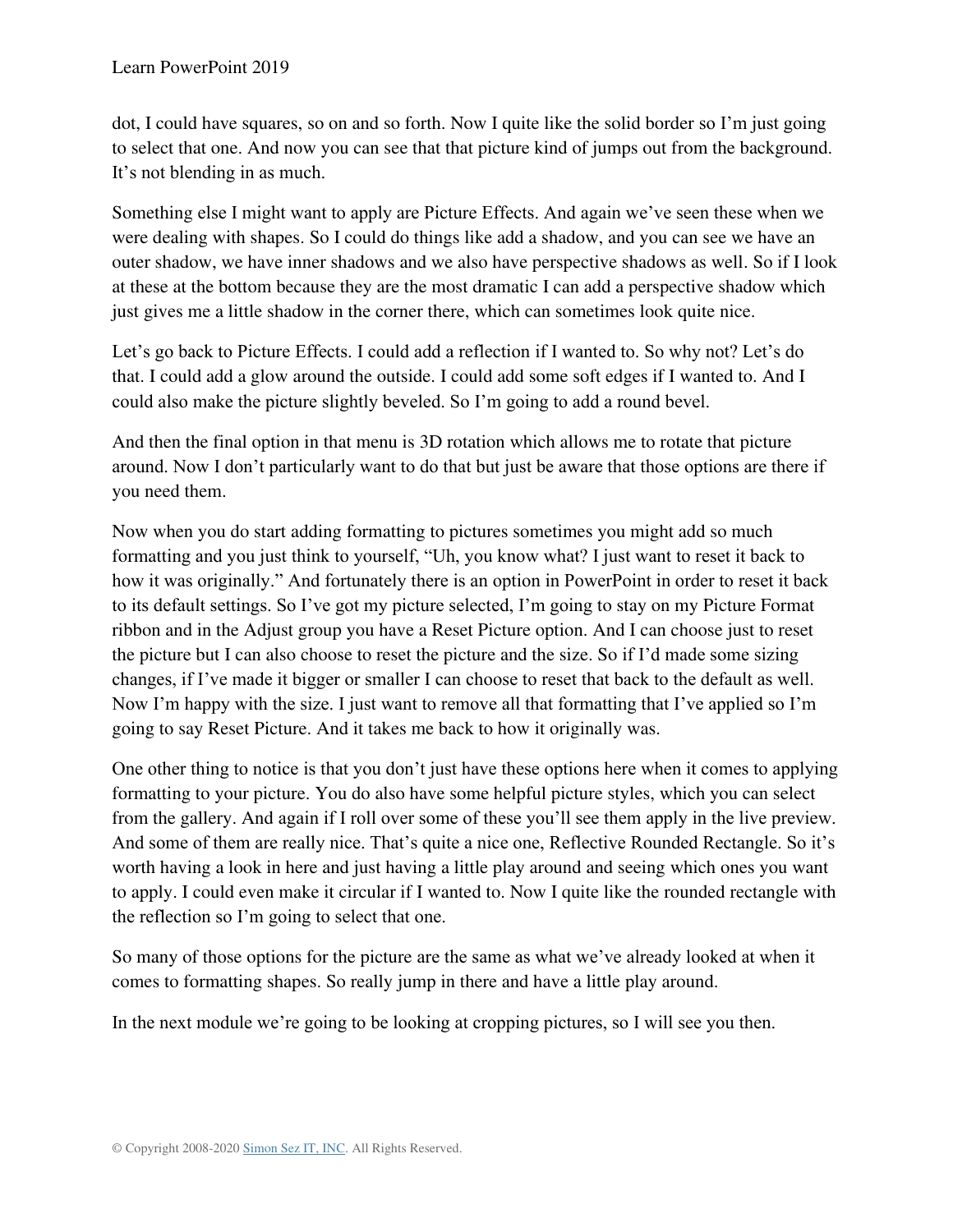# **Video: Cropping Pictures**

**Deborah:** Hello again and welcome back to our course on PowerPoint 2019. In this section I'd like to discuss cropping pictures. And if you've never come across that word before, Cropping, all that means is that sometimes there are areas of a picture that you want to keep and areas that you want to discard.

So we're back in our presentation and we're clicked on slide two and I'm clicked on the picture that I have in here. So I have a man standing on what looks to be a cliff edge looking out across the horizon. Now this is quite a nice picture but it might be that I want to crop out some areas of the picture and there are a few different ways that you can utilize the crop utilities in PowerPoint. So let's take a look at all of them.

So I'm going to jump up to the Picture Format ribbon and right in the group on the end in the Size group you'll see we have an option for cropping. Now I'm going to select this first one here, Crop, and what you'll see is it puts these black markers on my picture. And what I can do is if I wanted to crop some of this background out I could drag this in and maybe drag this down so there's less sky. And if I click away onto the slide it's going to crop that picture to those specified dimensions.

Now it's worth noting when you do crop you haven't actually deleted anything. The picture that you've cropped out is still there. It's just essentially hidden. Let me show you what I mean. If I click on the picture again and click on Crop you'll see that the picture is still there in the background. So if I wanted to pull it back I could, like so, click away and I've changed my crop. So when you're cropping you're not actually affecting the size of the file. If you think that by cropping out large portions of your image that's going to decrease your file size that isn't the case. So that is definitely worth bearing in mind.

So I'm actually going to put this picture back to how it was. So I'm going to go back to Crop, I'm going to go to Crop and I'm just going to drag that handle back up again.

Now another option that we have when it comes to cropping is we have the option to crop to shape. And this is quite a nice option. It just means that you can select any shape from your Shapes library, so I'm going to select this oval, and PowerPoint will crop it to that particular shape. So you can see there that actually gives quite a nice effect in this presentation. But again remember you haven't actually deleted anything. I could put it back rectangle if I wanted to.

Now that's all well and good. Those are a couple of really nice cropping options but what if I wanted to go a step further and actually remove all of the background from this picture? So maybe I just want to have this picture where I have the guy standing on this mountain but I don't want any of the sky or the horizon. How can I specify parts of a picture to crop out? Well we have a couple of ways of doing this. Again if we jump up to the Picture Format ribbon you'll see the first option that we have is Remove Background. And if I just hover over that for one second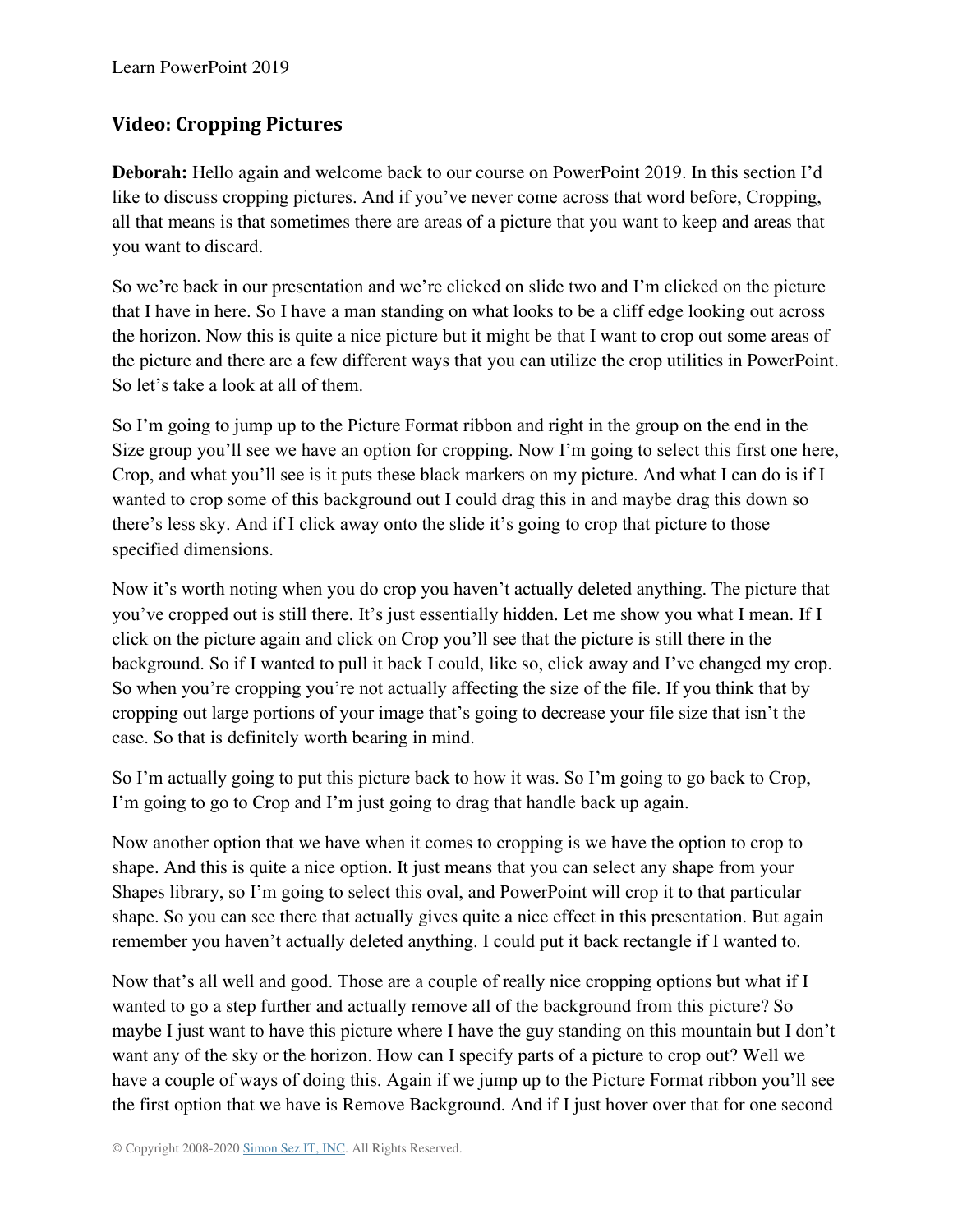so you can read the screen tip. It says, Automatically remove unwanted portions of the picture. If needed use marks to indicate areas to keep or remove from the picture. Now the success of this really depends on the type of picture that you have. Some pictures are a lot better to use than others. Now the picture I've got here is actually quite a complicated picture to use, which is quite good for this example because I'm just going to show how you can get around the difficulties that this picture presents.

Now the first thing I'm going to do is I am going to click Remove Background. And what PowerPoint will do is it will make a kind of guess as to what I want to remove. Now as I said, this is quite a complex picture. If this was a clipart or something that was a lot simpler then it would probably get it right the first time. So when I clicked Remove Background it would probably exactly select the background that I want to remove. Now in this case it hasn't. You can see here everything that's showing in purple is currently what's going to be removed from the picture. And everything that isn't in purple is going to be kept. Now this isn't quite right in this instance. I don't want any of the sky. I just want to keep the guy and the mountain that he's standing on. So this is where I can then utilize these refinement options.

If I look up on my Background Removal ribbon that I now have I can go in and mark areas to keep. So this basically allows me to draw lines and tell PowerPoint which parts of the picture to keep. So I'm going to select that and this is a bit of trial and error. Sometimes it can be a bit tricky but there we go. I've selected the guy. And let's try and select this mountain as well. And as I said, sometimes you have to play around with this a little bit to get it exactly how you want it. So I'm going to carry on drawing my lines. And now I want to remove the sky. So I'm going to go to Mark areas to remove and we're just going to draw a line down the middle here and up here and also down here. And let's see if we can get this little bit in between there. There we go. So now I've pretty much isolated the man on the mountain from the background. And all I need to do now is click away and I've completely cropped out that background. So that's a really nice way of doing it. And now it kind of looks like he's sort of floating in midair. If I wanted to I could then move the placement of this to make it look a little bit better, like he's coming in from the corner if I wanted to. So let's do that and let's just move this over very slightly. So that's a great way of just being able to crop out that entire background and make your pictures a little bit more interesting. As I said, it is a little bit of trial and error sometimes with this.

Now I'm actually going to move him back over here so we can use him in the next section. I'm just going to replace my objects around. I'm going to move him just here. And I might decide to make him a little bit bigger as well. And there we go. Those are the three different ways that you can crop a picture.

In the next section we're going to discuss some formatting options that we can use now that we've cropped our picture so I will see you then.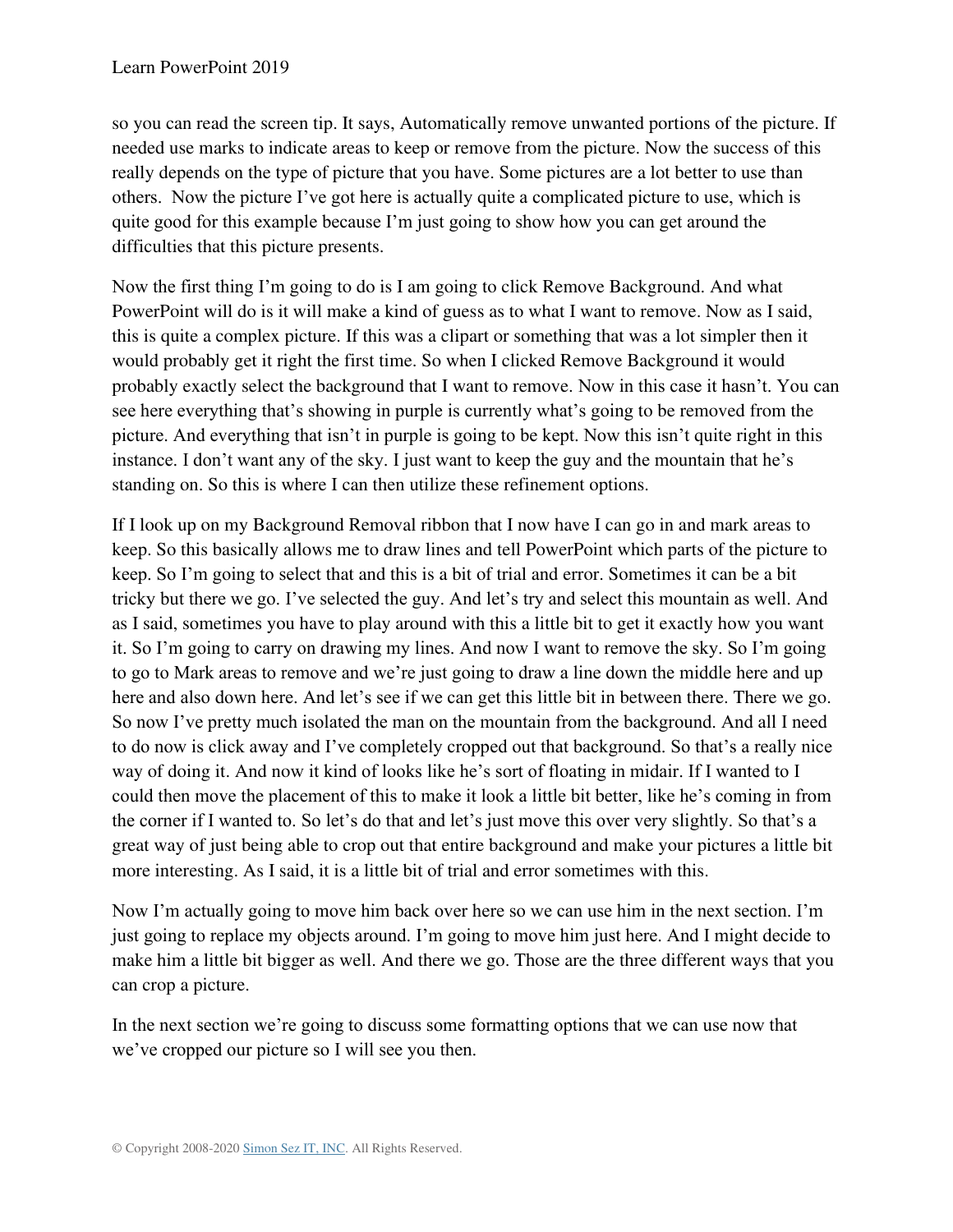## **Video: Formatting Pictures**

**Deborah:** Hello again and welcome back to our course on PowerPoint 2019. So far in this section we've looked at lots of different ways that we can manipulate and format pictures. So we've looked at basic ways that you can enhance pictures and we've also looked at cropping. So now we're going to move on to some more formatting options. And what I want to do here is I want to put in a new slide and add a completely new image or picture.

So I want this slide to be slide five. So I'm going to jump down and select slide four, I'm going to go up to New Slide and I'm going to choose the Title Only layout. And you can see that that is now slide five. I'm then going to insert a new picture onto this slide. So up to the Insert ribbon and I'm just going to insert one that I already have saved off. So I'm going to jump down into Pictures and I'm going to select this boat image and click Insert. And let's just drag that down.

Now I'm going to add a quick title. So let's call this Optional Activities. And I have my boat picture here, but again I have all of that white background which I don't particularly want. It doesn't look great. So just as a bit of a recap let's remove that background. I'm going to go back to Picture Format and I'm going to select the Remove Background option. Now as I said, some images are simpler to use than others and this is a fairly simple one because it's a plain white background and it's a reasonably simple image. I can see though that I need to make some small adjustments because currently it's going to crop out the sides of this boat. Remember everything in purple is what's going to be cropped out. So all I need to do is mark areas to keep and I'm just going to say this little area just here and also this one just here. And that looks pretty much exact to me. And I'm going to click away and there I have my image. And I'm just going to resize that ever so slightly and just move it up. So that looks pretty good.

Now there are some additional options you have when it comes to working with images. Let me click back on my picture and up to the Picture Format ribbon. And you'll see in the Adjust group we've already looked at Remove Background but we have some other options in here that we can utilize. So let's click the dropdown underneath Corrections and this is where you can make some other minor changes. And you'll see as I hover over those changes apply in the live preview. Some are more obvious than others. So these ones I can sharpen or soften the image. I can change the brightness, like so, and the contrast as well. So really go through, have a little look at those, and pick the one that best suits your image.

I also have at the bottom here some further picture correction options. So if I click on this it's going to open up that pane on the righthand side where I can go in and make some more adjustments if I want to. So I can make the image sharper, I could adjust the brightness up and down, and I can also adjust the contrast if I want to. You also have in there that reset option which will allow you to reset the image back to how it originally was. I'm just going to close down that pane.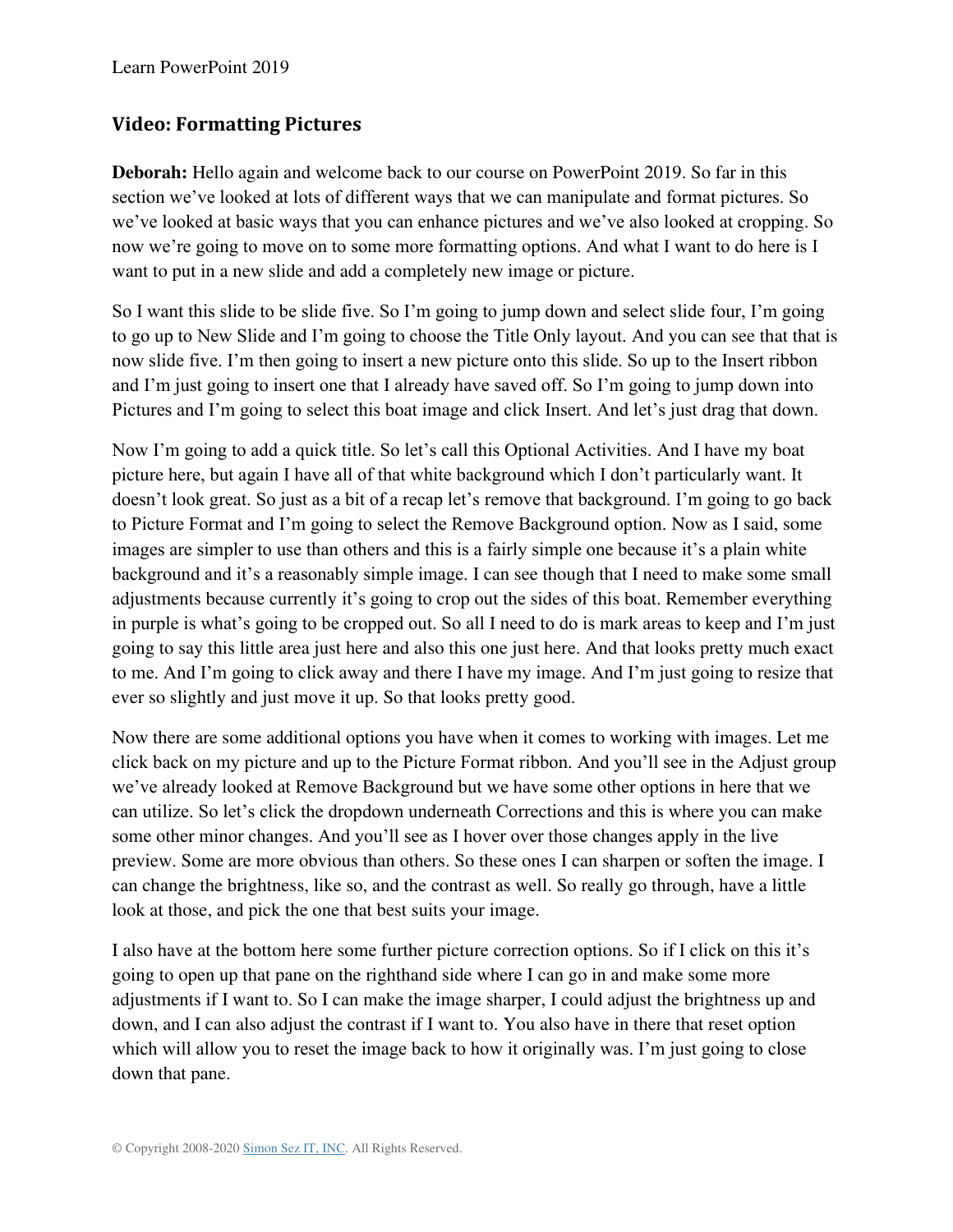The next one on here is Color. So this is going to allow you to change things like the color saturation, and let me just move this picture so you can see it as I'm doing this. So back to Color. So I can change the color saturation, different levels of saturation. I can change the tone, and I can also do things like recolor it if I want to. So if I hover over, that blue one actually looks quite nice so I'm going to select that.

Again within Color I have three more advanced options at the bottom. So I have More Variations if I want to select a completely different color that isn't already available in the list above. I can set transparent color and I can also open up my Picture Color options which as we just saw allows you to go in and refine some of these settings. So really you could edit this to your hearts content.

What we also have is some artistic effects. So again I don't tend to use these too often but you might find a use for these. So I can make it look like it's been drawn in pencil or maybe a pencil sketch. I could select any of these that I want to. So I'm going to say let's just add a line drawing like so.

Now before we move on I just want to highlight these three options as well. This first one here, Compress Pictures. Now remember every time you add a picture into your PowerPoint presentation you greatly increase the size of your presentation. So if you plan to email this presentation or you have a lot of pictures in it then the file size is going to be quite large. So it's a good idea to go through and compress any pictures that you have just to try and keep that file size as low as possible.

So I have some compression options in here. So I can say compress this picture only. If I wanted to compress all of the pictures in my presentation I could just untick this checkbox. The one below is actually quite an interesting one. If you remember when we were cropping pictures I said to you that it doesn't actually remove the background that you've cropped. It's still there and so therefore the file size doesn't decrease. If you did want to permanently remove any cropped areas of picture to keep that file size down you could make sure that you've got that option selected. Now I don't want to do either of those in this instance so I'm just going to click Cancel, but just make a note that that option is there.

I could also change the picture. So if I change my mind and I want to replace the picture I currently have I could just go in and select a picture from a file or from an online source. So let's quickly do that. Let's go to online sources and I'm going to search for a boat and hit Enter. And I have lots of different pictures of boats down here. So let's switch it out for a speed boat and click Insert. And there we go.

And again I could go in and do exactly the same as what I did with the previous image. I could delete out this background. So let's go to Picture Format, Remove Background and that's pretty much perfect. So I'm going to click away and there we have our speed boat.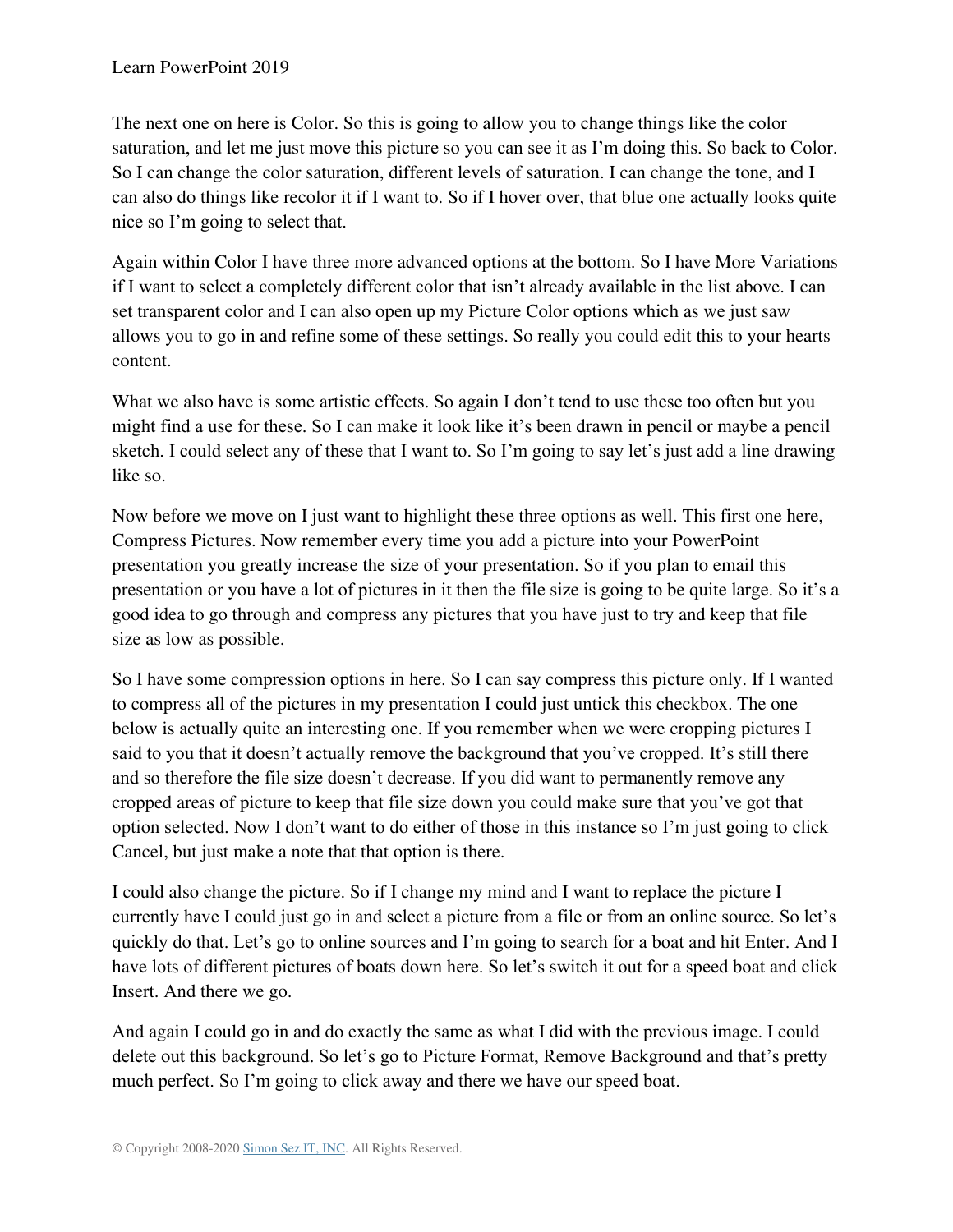And that last option in this group is Reset Picture which as we've seen before will just reset the picture back to the original settings and discard any formatting changes that you've made.

So that's it for your additional picture formatting options. In the next section I want to really make use of some of the things we've talked about and start working through how you can layer pictures and also some other cool things that you can do. So I will see you then.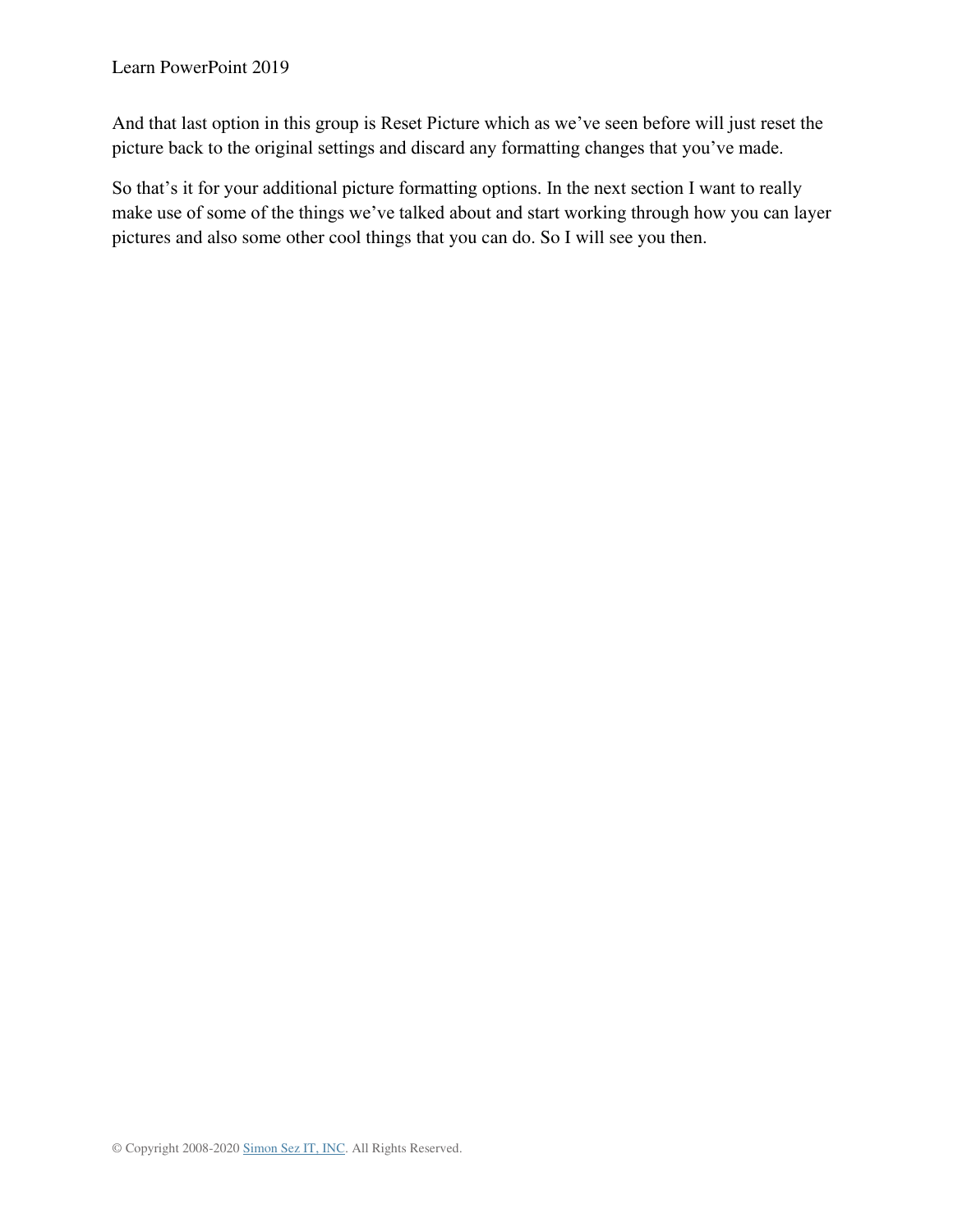## **Video: Things You Can Do with Pictures**

**Deborah:** Hello again and welcome back to our course on PowerPoint 2019. In this section we're going to be talking about some additional things that you can do with pictures. So we've already done some formatting and some cropping but now I want to show you some cool things you can do when you mix and match pictures and use pieces or parts of pictures to create entirely new images.

So the first thing I'm going to do is I'm going to add a new slide and this is going to be slide number six. So I'm clicked on slide five, I'm going to go up to New Slide and I'm just going to add a new blank slide. And what I'm going to do is I'm going to add a couple of images onto this slide. So let's go up to Insert and to Pictures and I'm just going to select some that I have saved off. So the first one I'm going to select is this camera image. And I'm going to click Insert.

So once again this camera, it's a pretty nice image but it has that white background that I want to remove. So I've clicked on the image and I'm going to select Remove Background. So this is something we've done quite a lot already. Now I can see that PowerPoint hasn't picked up exactly what I want to remove so I'm going to mark areas to keep just by dragging a line down here and all the way down here and hopefully we'll get towards something that looks like the image that we want. And let's draw a diagonal there. And that looks a little bit better. So I'm going to click away and there I have my camera image.

Now one cool thing that you can do is to combine images together to make a really effective image. So what I'm essentially going to do here is I'm going to insert another picture and I'm going to put it inside the camera lens. So let's go back up to Insert and down to Pictures and I'm going to grab my old favorite, the coconut trees image, and click Insert. Now let's just resize that down by using the control handles and move it over there. Now currently this image is rectangular. It's not going to look too good if I put it inside. So what I want to do is I want to make this into a circle so it's going to fit nicely inside this image. And if you remember we spoke before about that option of crop to shape. So we jump up to the Picture Format ribbon, go all the way across to crop we have that Crop to Shape option. And I'm going to go to my basic shapes and select the oval, which crops my picture down. Now it's still not quite the right shape but what I can do is just move it across and I can start to make some adjustments. So I might want to drag it is to make it more circular. And I can really just start to refine that down so that I get it so that it fits exactly inside that camera lens. And click away. And there you go. That looks so much more impressive than just having the two individual images.

I could also if I wanted to add something like a textbox. So let's jump to the Home ribbon, click our drawing tools and select the textbox shape from our basic shapes. And I might want to say in here that this is a picture of Sri Lanka. And I'm going to drag and drop that on top of my image. I could then go in and do some formatting changes. So maybe I want the word Sri Lanka in all caps. So I could go up to my Font group, click on the arrow in the corner to bring up my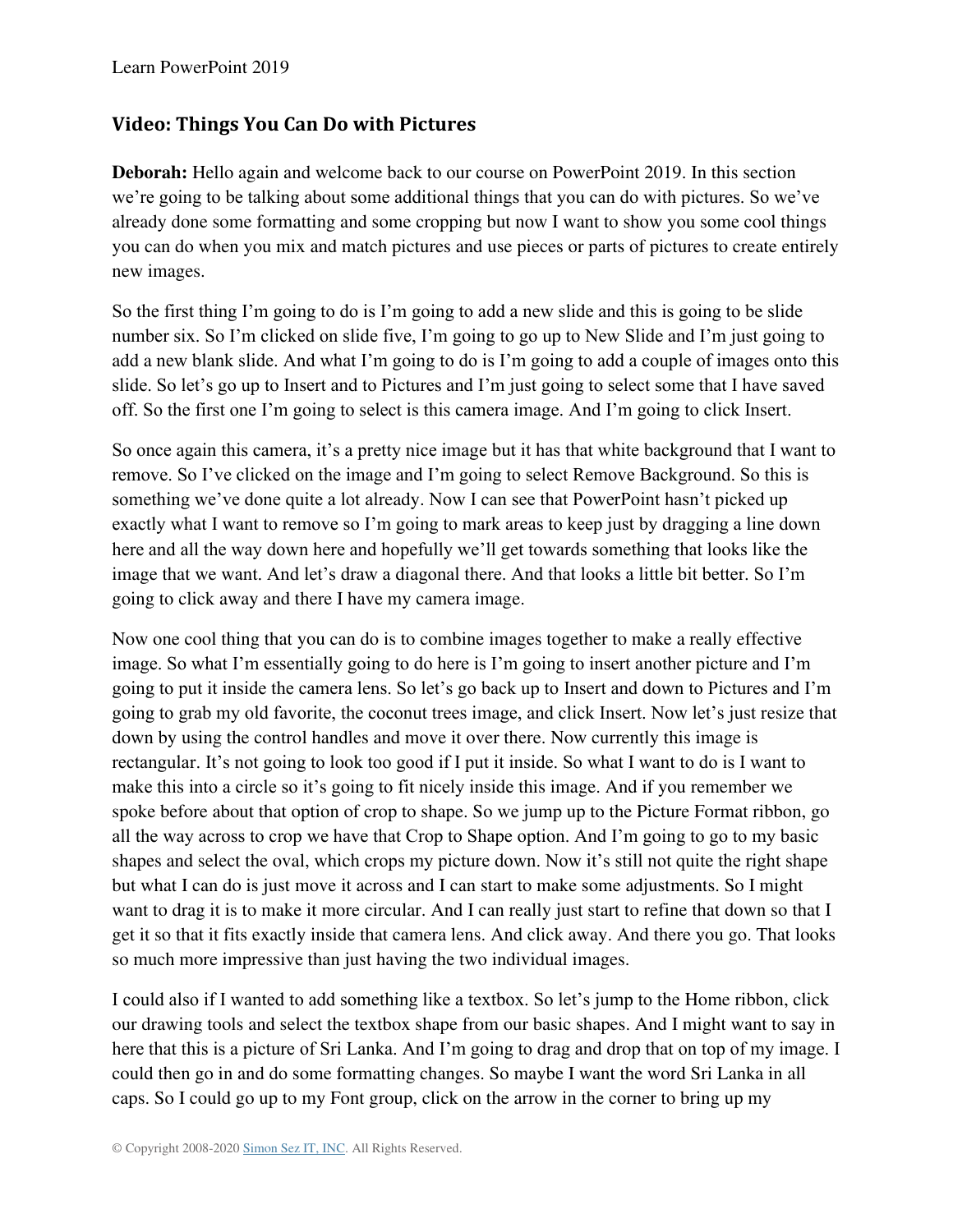advanced options and one of them is All Caps, and click on OK. And I also might want to make that bold. And there we go. Very quickly I've utilized some of the techniques that we've already seen, combined them, and made an entirely new image.

Let's look at another way of doing this. I'm going to add another blank new slide. So up to New Slide and down to Blank. And I'm going to insert two images this time. So up to Insert, down to Pictures, and I'm going to insert this hot air balloon. And if I scroll down I'm also going to insert this travel frame. So I'm going to hold down my Control key so that I can select both of them, and click Insert. And again these are quite large so I'm going just going to drag them down and reposition them so I can see them both.

Now let's deal with this frame first of all. Now I want to get rid of a lot of this background. Not all of it but a lot of it. So I'm going to select it and click on the Remove Background button. And it's done not too bad of a job. I'm going to mark a few areas to keep. So I want to make sure I keep the top of the Eiffel Tower and I want to keep Big Ben. And the rest of this looks pretty good. I'm not too concerned about the planes flying around the outside. I really just want this central image. So I'm going to click away and there I have quite a nice frame. And what I want to do is I want to place this hot air balloon inside this frame. Now I'm going to make it slightly smaller and I'm going to move it across to this image like so. Now what I want to do is I want to remove the white background from this hot air balloon and I can do it whilst it's placed inside this other image. So once again let's click Remove Background, Mark areas to complete, and I'm just going to make or refine my selection to make sure I get all of that hot air balloon in. And I think we have some pieces down the side we need to include. And I think there's another little bit of the side there, like so. And the basket at the bottom and click away. And there we go. So once again I've made a really, really nice looking image by combining two images together.

Let's look at one final option. So let's insert another new blank slide and this time I'm going to insert an image of a person. And I'm going to use this image just here and click Insert. And let's make it a little bit smaller. And we're going to pretend that this lady doesn't know which trip she should book. So again I'm going to crop out this background by clicking Remove Background and I'm going to mark my areas to complete to refine this. And I think there's also an area at the top of her head that I need to include. And that's good enough for me at the moment so I'm going to click away and we have her there. So she's looking pretty good. And what we can do is combine our image here with some shapes that we used earlier. So maybe I want to have a callout or a thought bubble I should say and I'm going to change the color of this in a moment but remember that you can adjust where this callout is coming from. So I might want it to look something like that. And then I'm going to add some text into here. So she might be saying, "I just don't know which trip to book." And I'm going to make some changes to this text. So I'm going to make it a bit bigger by using my increase font size. And I'm also going to change the color of this speech bubble. So up to Shape Format and I could use any of these shape fills but I might also want to use my eyedropper utility and hover over the image. So I'm going to pick up this sort of slight gray-lilac or lavender color and there we go. Now once I've done that I might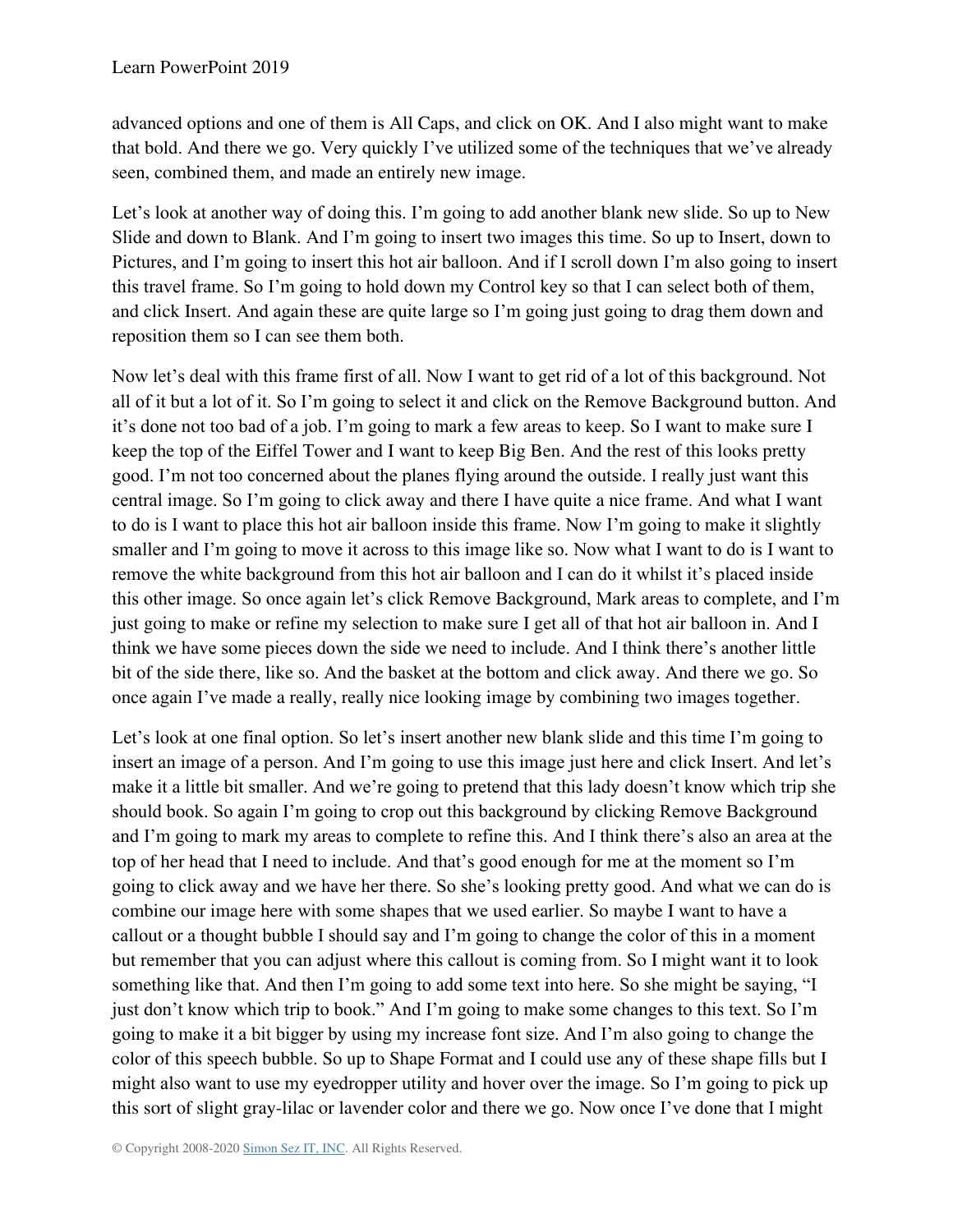decide that I want to change that font as well, make it a bit darker. So I'm going to go back into my font and I'm going to make the font a dark purple. And I can also see that I have an outline around my speech bubble that doesn't particularly match so I'm going to go to Shape Format, Shape Outline and I'm going to do a dark purple there as well.

So very quickly I've been able to make some really nice looking slides just by mixing and matching and combining some of the techniques in relation to shapes and pictures together. So it's definitely worth having a little experiment and a little play around with those. You can really unleash your creativity in this type of thing.

So that's it for this module. All that's left for us to do now is our exercise, so I will see you then.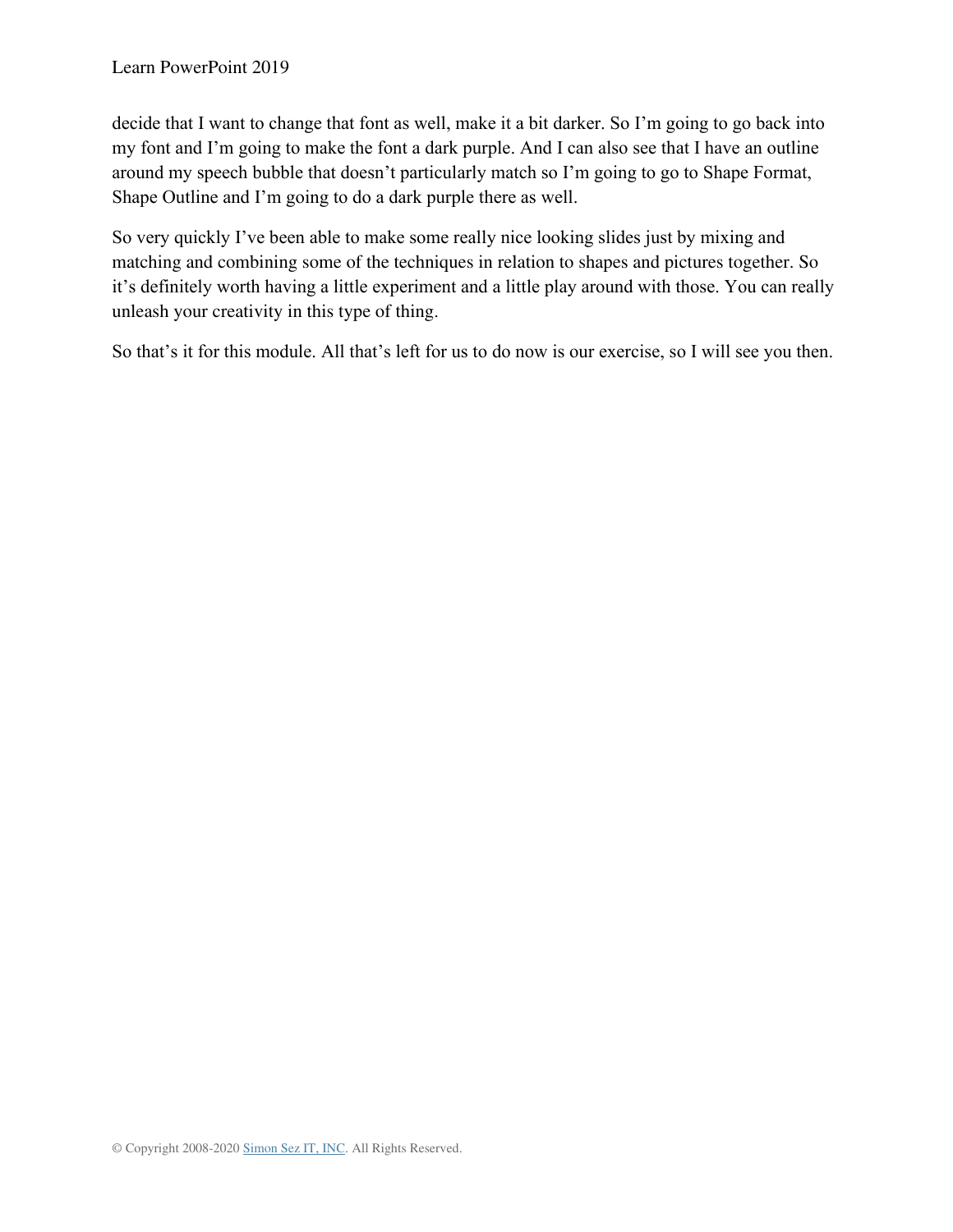### **Video: Exercise 06**

**Deborah:** Hello again and welcome back to our course on PowerPoint 2019. We've made it through to Exercise 06 and as usual I have some instructions that I want you to do.

So first of all I'd like you to open the file called Practice Presentation 07. I'd then like you to add a new slide using the blank layout and I want you to add a picture of your choice from the internet. And I would recommend finding one that you think you can easily crop. I want you to crop out the pieces of the picture that you don't want. And I want you to practice formatting the picture. I then want you to get creative. I want you to try adding one or more additional pictures and combining them and using them together to make a visually appealing slide. Once you've done that I'd like you to save and close the file. And that's it.

I hope you get on okay with that and I will see you across in the next section.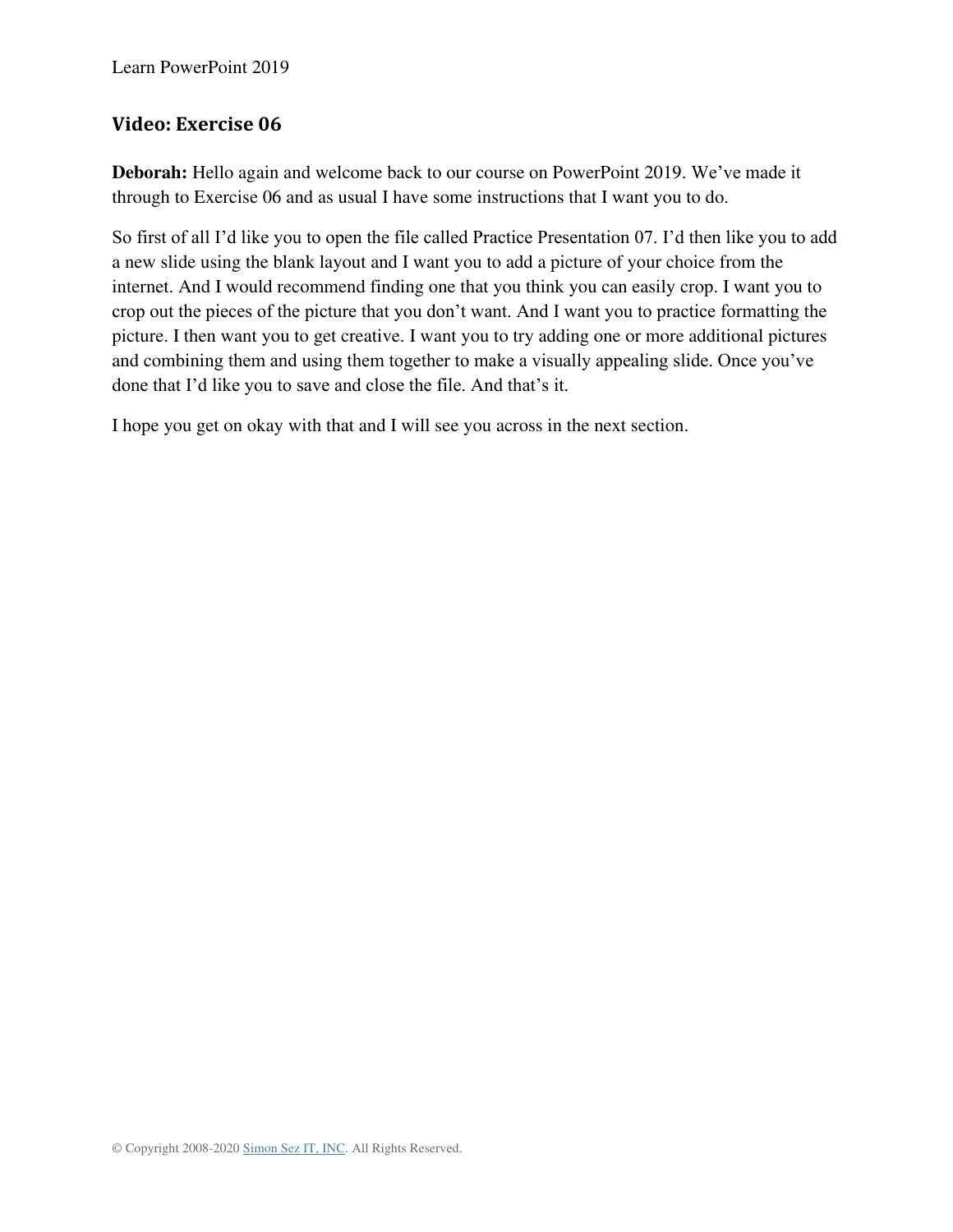# **Section 8 – Working with SmartArt**

## **Video: Creating SmartArt**

**Deborah:** Hello again and welcome back to our course on PowerPoint 2019. In this section we're going to be talking about SmartArt. And SmartArt might be something that you've never used before or in fact never even heard of. So I'm just going to start out first of all just talking a little bit about exactly what it is and how you can use it.

So I've added a slide into my presentation, slide ten. It's the one you're currently looking at. That shows the board of directors for Wanderlust Travel. And this is a really good example of how you can utilize SmartArt in your presentations. You can see here I've got a very nice kind of organizational chart or diagram which shows the pictures of the directors, it has their title and their name underneath. And this is really simple to create. You'll see when we go in there's a whole host of different types of SmartArt diagram that you can insert into your presentations. And it's a really nice way of representing information in a visual way with very little effort.

Now when you're using SmartArt there are two ways that you can use it. You can either directly add it to a blank slide or you can already have some generic info typed out on your slide and then convert that to a SmartArt object. So we're going to look at how you can utilize both of those methods.

So the first thing I'm going to do is I'm going to add a new slide. So let's jump up to New Slide and I'm going to select Title and Content. And I'm going to add a title in here and we're going to say this is going to show the team members. And then you'll see underneath in my content slide I have all these different pieces of content that I can add and one of them is insert a SmartArt graphic. And this will take me into my SmartArt graphics library. And as with everything in PowerPoint they're all categorized. So it really depends on the type of SmartArt that you're looking for.

So currently I'm showing all of them and there's a whole heap of them in there. If I'm looking for something or maybe I want to display information in some kind of list I have my options for that. Process, this is good for showing sort of process flows. So in this presentation maybe something like the booking process. I have cycle, hierarchy. So that's good for organizational diagrams. Relationship, matrix, pyramid, and this one contains all of the SmartArt diagrams where you can have a picture. And that's basically what I want to use in this example. I want to add in my team members and I want to show their picture as well. So it's really just a case of going in and selecting which one of these is going to be appropriate. So I think I'm going to choose this one down here, which is a vertical picture accent list and I'm going to click on OK. And that gives me the basic bones of my SmartArt diagram.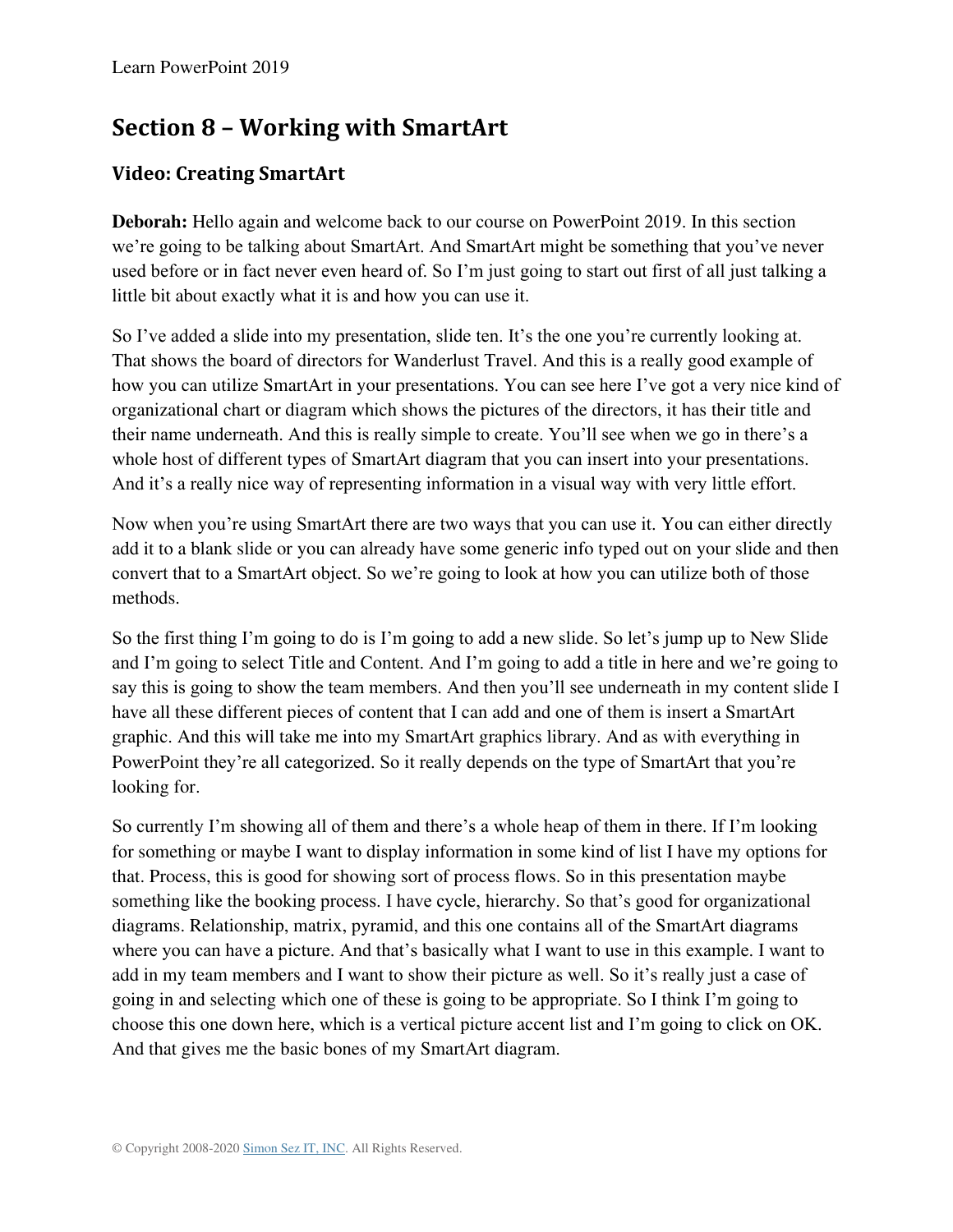So I can come into here and I can type my text. So I'm going to list out my team members. So we have Brian Fosling, we have Heather Gannistan, and we have Stacey Hu. So I have the names listed but now I want to add their pictures. And it's worth noting if you are going to add pictures you can search for online pictures, but if this is a real world situation most likely you're going to want to save off your team member's pictures in order to add them into the presentation. So I've already done that so I'm just going to click on this icon in the middle here and this is where I can select from a file or online. So I'm going to jump straight to From a File and the first one is Brian Fosling so I'm going to select Insert. I'm going to do the same for Heather Gannistan and then finally Stacey Hu. Like so.

Now it's worth noting that these have come across fairly good, but if you wanted to adjust these pictures, so maybe they weren't quite centered or maybe you were chopping off too much of their head you can go in and crop these images. So if I wanted to crop this one, if I click on the image and jump up to my Picture Format ribbon and go into Crop it's going to allow me just to drag that image in and out. So I can make it a little bit wider, I can move it up and down, just to make sure it's exactly centered in that frame. And very quickly I've been able to create something that looks really, really effective.

So that's how you can create a SmartArt graphic from scratch. You can insert your title and content slide and select SmartArt from there. Incidentally if you did have a blank slide, so let me just insert a blank slide so you can see what I mean, where I didn't have those icons to insert SmartArt I could just go up to the Insert ribbon and I have the option to insert a SmartArt diagram from there. So I can build it up from a blank slide as well.

Now I'm just going to delete that out and I'm actually going to insert another title and content slide because I want to show you a slightly different way of doing this.

So this one is going to be Testimonials. So we're going to have some customers listed in here. Now it's worth noting that not all SmartArt has to contain a picture. There are many SmartArt diagrams where it's just purely text. And what I want to show you now is how you can take some text that you already have on a slide and then convert that to a SmartArt object.

So I'm going to add on some testimonials from different people. So I'm going to say the first one here is Adam Lacey. And I'm going to put their job title underneath as well. So I'm going to say Sales Director. I'm going to do Shift-Tab to get my first level bullet. And the next one I'm going to put is Meesh Nah and we're going to say that she is a creative director. Shift-Tab to take me back. We're going to say James Wan and he is the marketing director. And I think we'll just have three on there for the time being.

So if I had a list that looks something like this and I wanted to convert it into a SmartArt object all I would need to do would be to highlight the text and you'll see on the Home ribbon in the Paragraph group we have a Convert to SmartArt button. So let's click that. And I can then go in and select whichever one I want. And I can't actually see the one that I want to use in here so I'm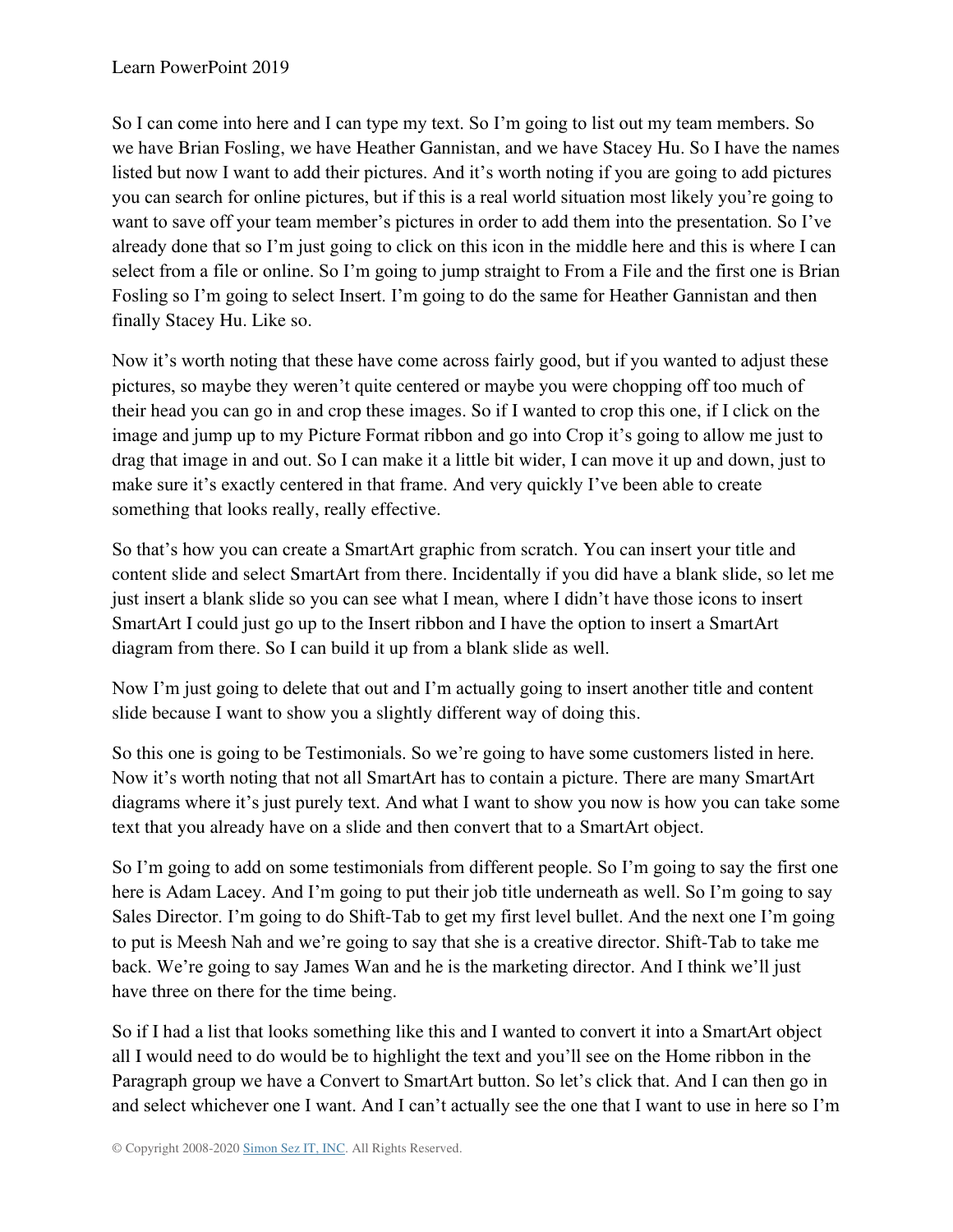going to jump down to More SmartArt Graphics and I'm going to go to List and I'm actually just going to choose this very plain one here, the lined list, and click on OK. And there you go. You can see now that it's added those in for me.

So hopefully that gives you an idea of how you can utilize those SmartArt diagrams to really give some pizzazz to your presentation. They're so simple and such a quick way of putting in charts, process flows, lists. And you can see how you can start from a blank SmartArt graphic and also convert things that you already have on your slide into SmartArt graphics.

In the next section we're going to be furthering this idea and we're going to take a look at how you can modify your SmartArt graphics. So that's what's up next and I will see you then.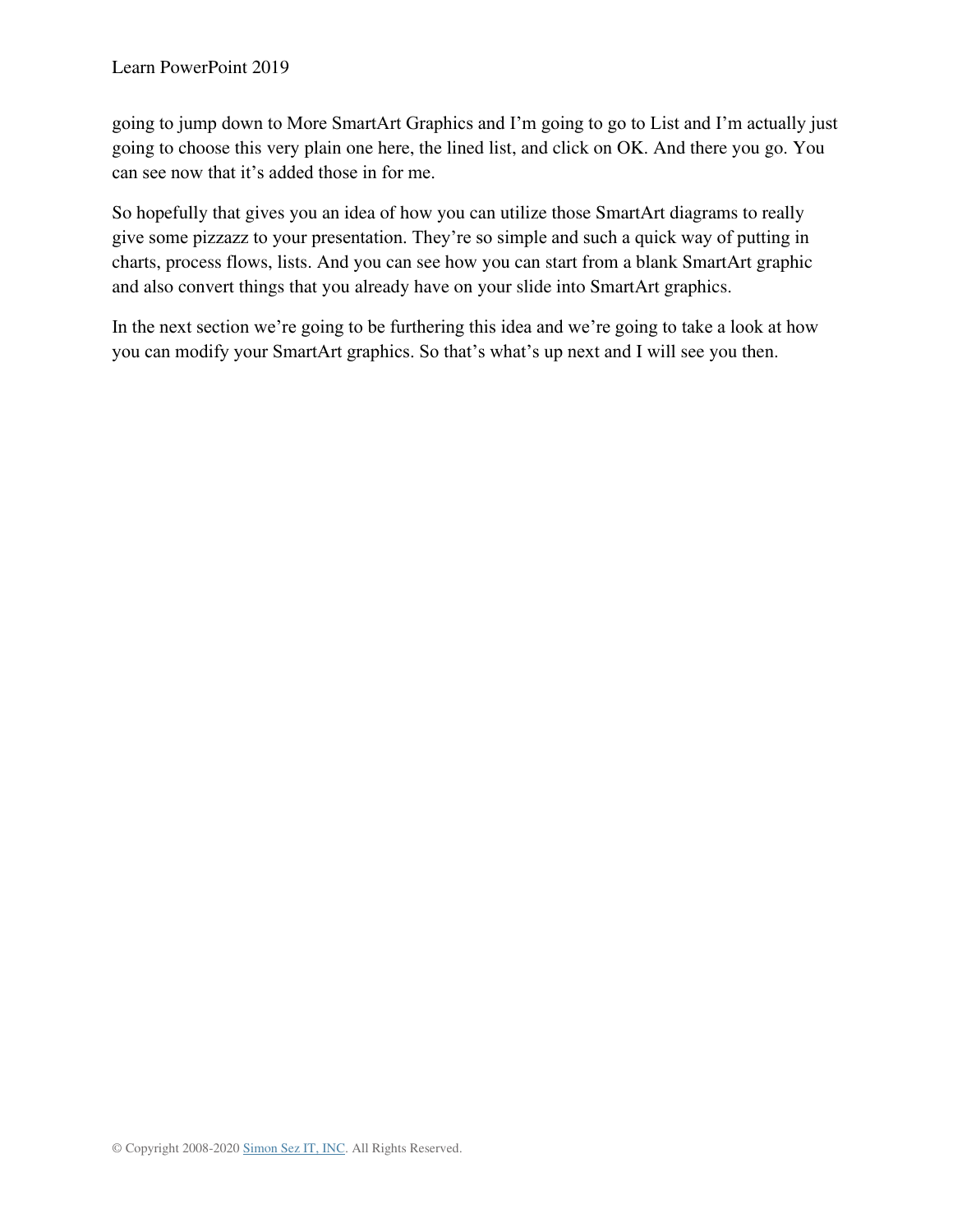## **Video: Modifying SmartArt**

**Deborah:** Hello again and welcome back to our course on PowerPoint 2019. In this section we're going to start to take a look at modifying SmartArt. So this really carries on from the previous module where we added some SmartArt in. I'm now going to show you some of the options that you have when it comes to changing elements of your SmartArt and editing it.

So I'm currently clicked on slide twelve and this is the line object or line SmartArt diagram that we added in the previous section. So I'm going to click on it and just show you a couple of other options that we have.

The first one I want to show you is if you look down on the left hand side of where I'm currently clicked you'll see that there is an arrow pointing out to the side. Now if you click this what you'll get is a little pop out which is showing you the text that you have in your SmartArt diagram. Now you'll see this on some SmartArt objects that you place into your slides and this is quite useful because sometimes depending on the layout of the SmartArt diagram it can be quite hard to edit some of the pieces of text. So if you have this little pop out it makes it a lot easier. So I could come in here and I can make some changes if I wanted to. And it will update in my SmartArt diagram. So don't forget that you have that little text pop out to make any changes that you need to.

Now one of the things that you might want to do is that if you've added a piece of SmartArt like I have here it might be that at a later time you change your mind and you maybe want to change the layout of that piece of SmartArt. Well it's okay. You can still do that even if you've got another piece of SmartArt already in the slide.

So let's jump up to the SmartArt Design ribbon. And you'll see that in the middle there we have a Layouts group. And if I just click that More dropdown, this allows me to switch to any of these different layouts. And you'll see as I roll over I'm getting a live preview in the slide behind. So I could go through and I could select any of these.

If I didn't fancy any of these which are currently showing I could click on More Layouts at the bottom which will pop up that entire SmartArt gallery. And I'm currently clicked on All so I can scroll through and find the piece of SmartArt that I want. Now I'm fairly happy with choosing one of these which are available in the Layouts menu just here so I am going to choose, let's do this one here, Vertical Box List.

Now once I do that I have some other editing options on my SmartArt Design ribbon, so let's pay attention to these SmartArt Styles first of all. I'm going to click the More dropdown again and you can see what PowerPoint has done is it's looked at the SmartArt and the text that I have on this slide and it's given me a selection of five SmartArt diagrams or five SmartArt layouts I should say which would best suit the text that I have. So I've got here my best match for document items and if I hover over you can see some of these. And I also have down here some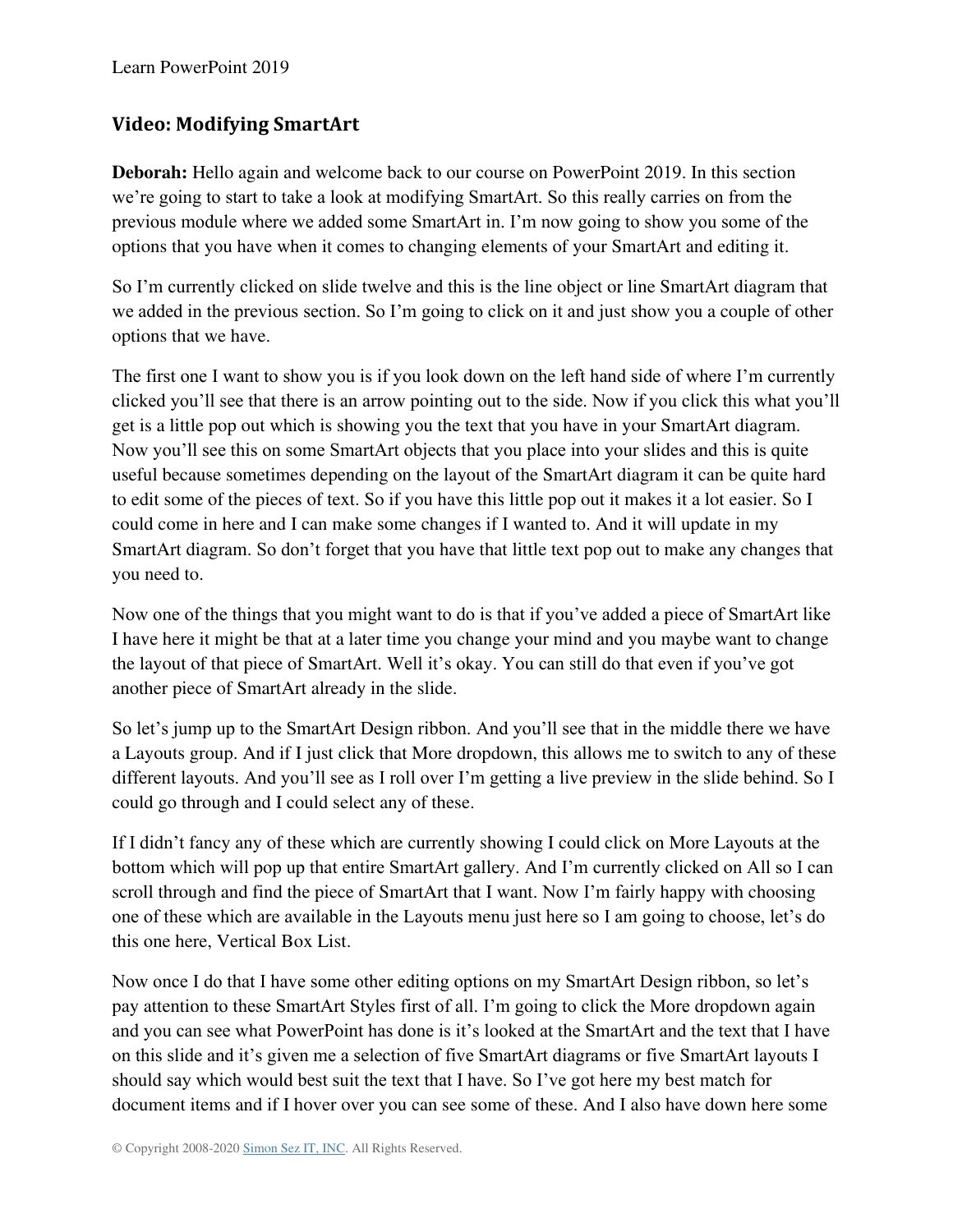3D effects as well that I could use if I wanted to. Now I'm just going to choose this one here, the subtle effect, like so. What I could also do is change the colors of my SmartArt diagram. So if I click Change Colors what I'll see here are some primary theme colors at the top. So these are really the ones which are best suited to the theme that I've selected. I then have some colorful themes, I have some with different accents for different colors. So you can go through and choose whichever one you think is suitable for your particular diagram. So I'm going to mix this up a little bit and I'm going to select Colorful Accent colors.

 Now a couple of other things of interest on this ribbon. If you look all the way over to the left hand side where you have the Create Graphic group, what you'll see here is that you have some buttons that are active. So for example, this button here where it says Move Down. This is if you want to reorganize the order of the items in your list. So I'm clicked in Michael Lacey and you can see that Move Down is active. So if I click that it's going to move that item down into the list and I can click it again to move it down again. And of course I also now have Move Up, so I can reorganize. So remember that you have those in there as well.

I also have some demote and promote buttons. So if I click Demote it's going to demote Michael Lacey from a top level heading to a second level heading. And let me do promote and that will put him back to where he was. So you do have some additional options in this little group for managing and manipulating that SmartArt graphic.

Now if you get way into this and you find that you've made lots and lots of changes, remember if you just want to get back to basics, if you just want to reset everything and remove the formatting that you've applied you do have a Reset Graphic option right over in the righthand corner. And that will discard all of the formatting changes you've made.

And then finally on the end here you have a Convert button. So this will allow you to convert your SmartArt diagram back to just plain text. So in this case a bulleted list. I could also convert to a shape if I wanted to so that it can be resized, moved or deleted independently of the remaining shapes. Now I'm not going to do either of those two options. So I'm going to leave my SmartArt diagram as it is.

Now one of the really useful things with SmartArt diagrams is the ability to create a flowchart. So instead of drawing all the boxes and the arrows you can use a SmartArt diagram. And that's what we're going to look at in the next module so I will see you then.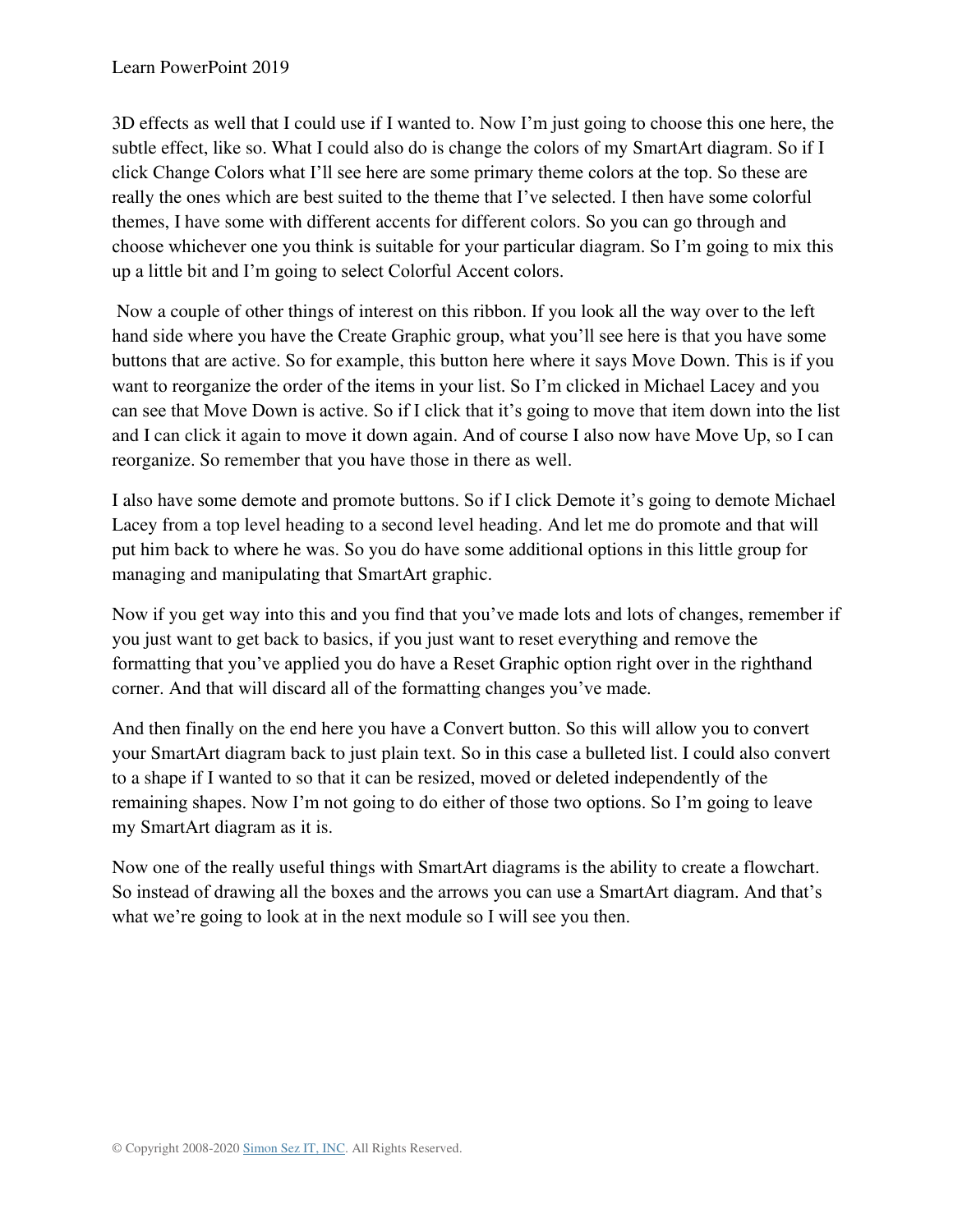### **Video: Creating a Flowchart using SmartArt**

**Deborah:** Hello again and welcome back to our course on PowerPoint 2019. In this section we're going to take a look at how you can use SmartArt to create a flowchart.

Now flowcharts are a fairly common thing to add into PowerPoint and what you'll find is the way that most people do them is that they add the individual shapes in order to build up that flowchart. So you might add a few rectangles, you might add some block arrows in between them to show some kind of process, and you might add some text within those rectangles. And that's perfectly fine if you want to do it that way, but it is quite time consuming, particularly if the chart is quite large or quite detailed. So why not take all the pain out of it by utilizing SmartArt? And you can have it done in just a few clicks. So that's what we're going to work through in this module.

So the first thing I'm going to do is I'm going to add a new slide. So up to New Slide and I'm going to select Title and Content. Now I'm going to give my slide a title and what we're going to display here is the Booking Process. Now I'm just going to have three items in my booking process and I'm going to type them underneath here and have them as bullets. So the first one is going to be Find Trip, my second bullet is going to be Book Trip, and my third item is going to be Pay Deposit. So those are essentially the three steps of my booking process.

So I'm now going to convert this list to a SmartArt process chart. So I'm going to highlight all of these and if you remember up on the Home ribbon in the Paragraph group we have this option here, Convert to SmartArt. And I can go through and I can select any one of these. Now I'm looking for a specific process flow diagram so I'm going to go into More SmartArt Graphics and let's just move that up out of the way. And you can see one of the categories is Process. And this is sort of where I'm going to find some of the options that I might want to use. So I can have one which is just a basic process chart or I can make them more complex if I like. So let's have a look. Let's choose, let's just do this very basic one just here and I'm going to click on OK. And there we go. Really quickly I've just managed to make that process flowchart.

Of course remember that once you insert your SmartArt graphic you then have the SmartArt Design ribbon which opens up all of those formatting options. So I might want to go in and very quickly change the color. So I'm going to make this consistent with my previous slide and just add the Colorful accent colors. I'll leave the rest of the options for you to play around with, but hopefully you can see just how simple that is to very quickly create a process flow diagram.

Now one other thing I just want to point out whilst I'm here is the ability to add more processes into this. So for example, if I want to add another one onto the end here, so maybe after Pay Deposit they have to Pay Balance. I'm going to click on my final shape, I'm going to go up to the SmartArt Design ribbon and in this first group you can see I have Add Shape. So I'm just going to click that and it adds another one onto the end. And I can just go in and say Pay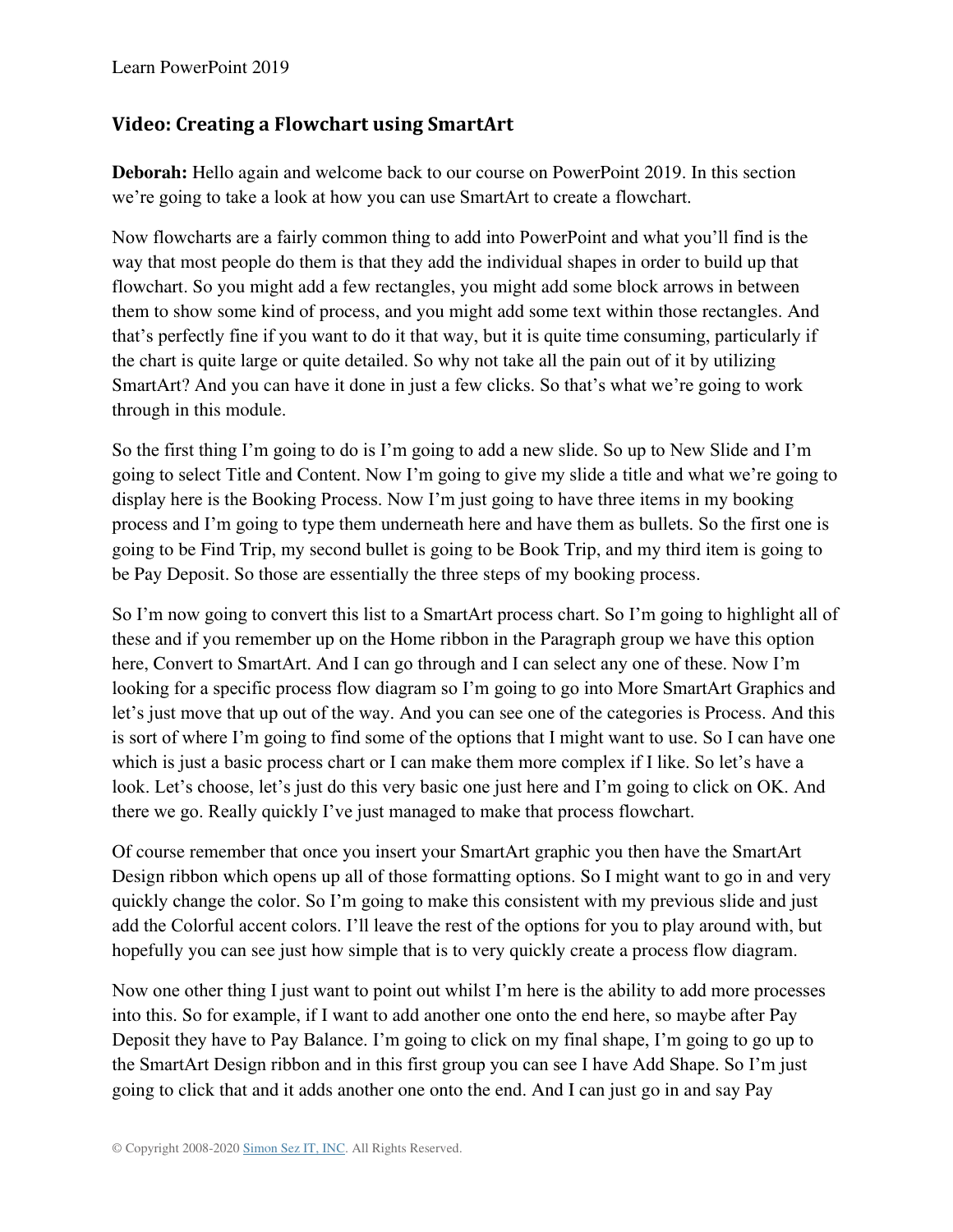Balance. So I can do that for any of these. If I wanted to insert one of the middle I would just need to make sure that I have the Book Trip selected. Then when I add a shape it's going to appear in between Book Trip and Pay Deposit. So nice and easy to add more in once you've got that SmartArt diagram there.

So that's pretty much it for SmartArt and how you can utilize it in your PowerPoint presentations. We're now going to do an exercise to make sure you're okay with everything that we've covered so far. So I will see you then.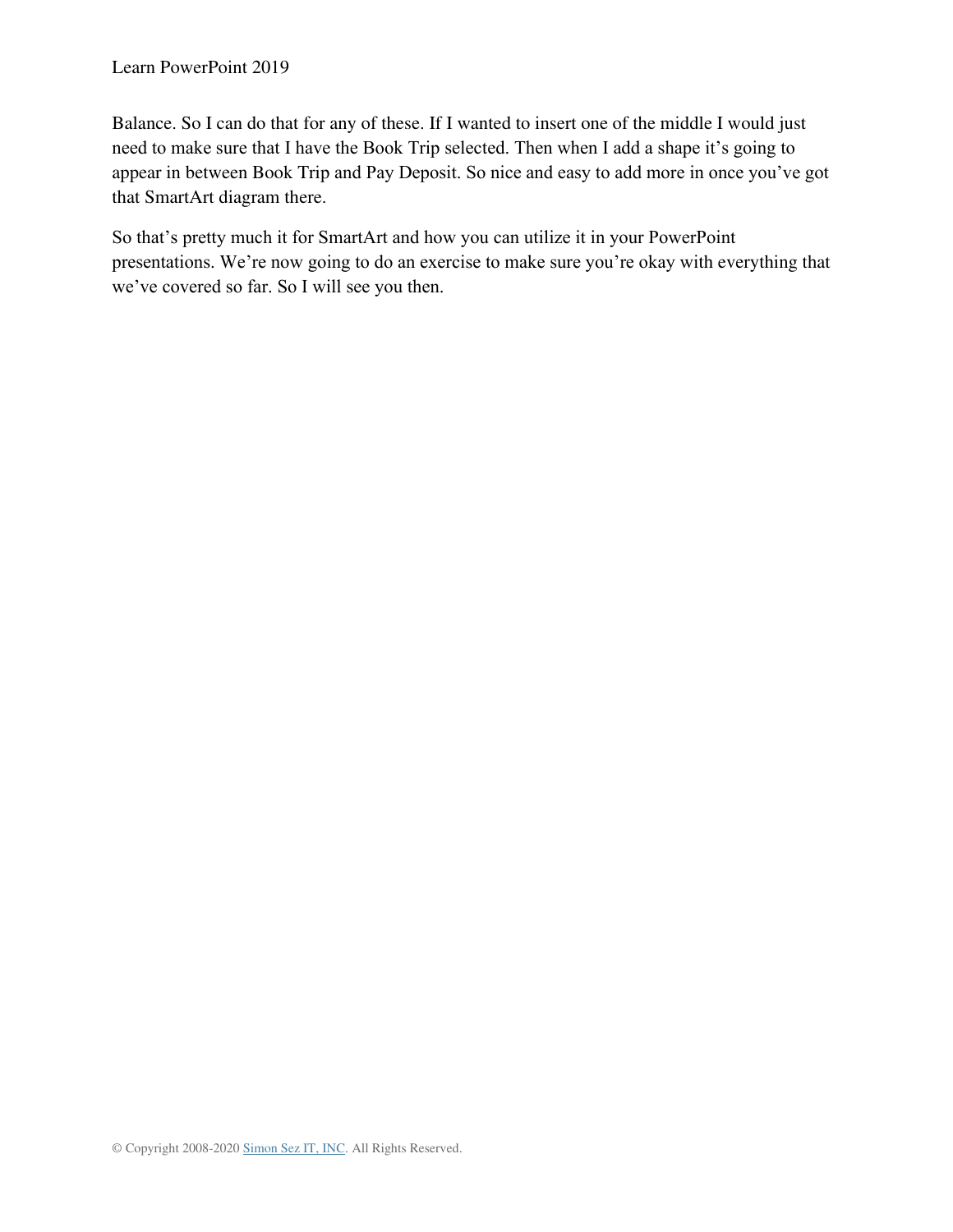### **Video: Exercise 07**

**Deborah:** Hello again and welcome back to our course on PowerPoint 2019. In the preceding section we've spoken a lot about SmartArt and working with the different elements of SmartArt. So in this exercise I want you to utilize some of those skills that you've learnt. So let's take a look at the instructions.

I'd like you to open the file called Practice Presentation 08 and then I would like you to add a slide using the title and content layout. I'd like you to type in the title, Our Team, and then I'd like you to type a bulleted list using these names. So we have Felicia Klein and she's the president, we have Ben Lee and he's the vice president, and we have Phil Yang who is the treasurer.

I then want you to select that list and convert it to a SmartArt object. I'd like you to change the layout of the SmartArt object to one of your choosing. And then finally I'd just like you to save and close the file.

So give that a go and I will see you in the next section.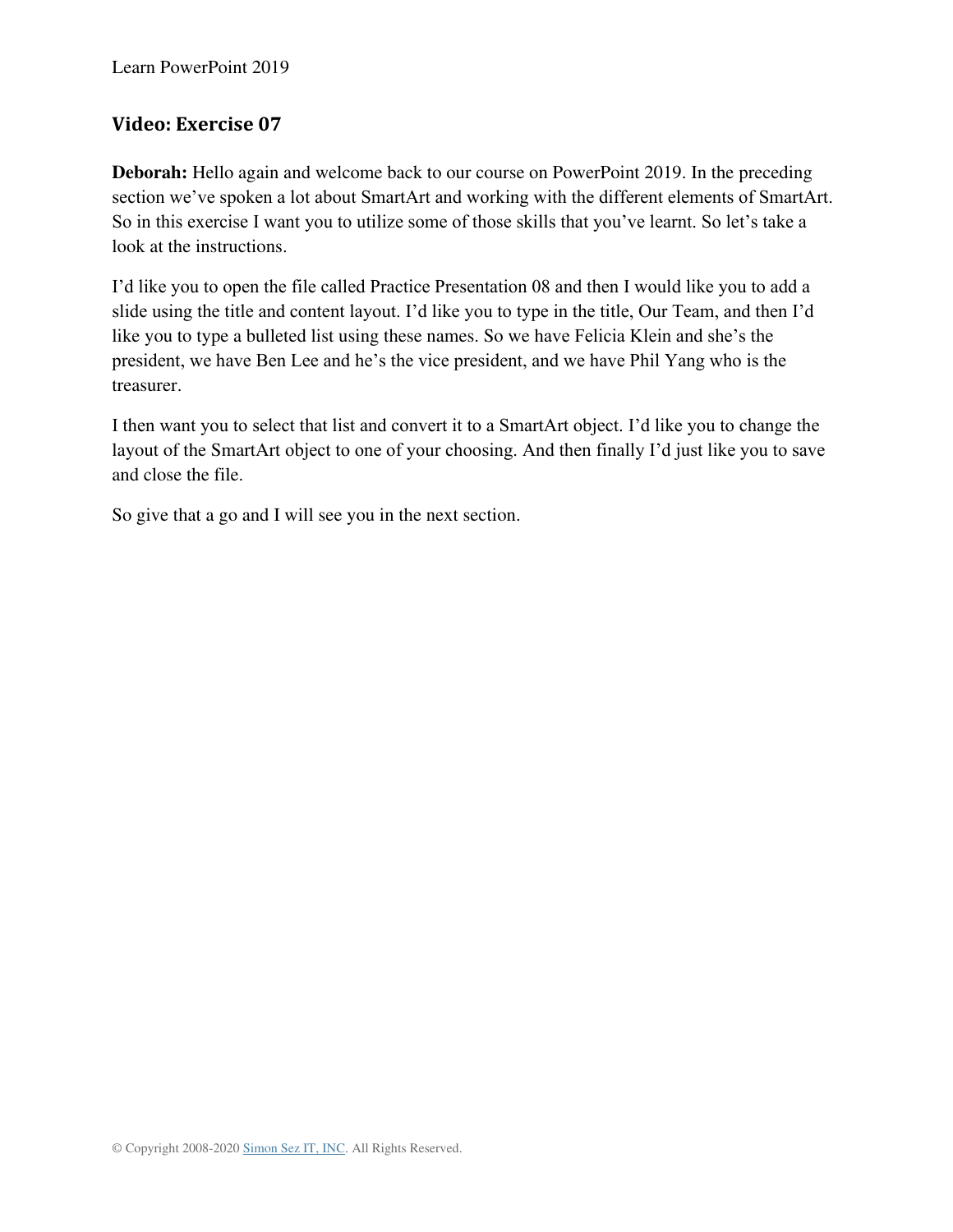# **Section 9 – Working with Tables**

## **Video: Creating Tables**

**Deborah:** Hello again and welcome back to our course on PowerPoint 2019. In this section we're going to be learning all about tables. And if you've done tables in another Microsoft application, for example, Word, then you'll see that when we start to add them into PowerPoint you're utilizing a lot of the same features and functions. So it should look pretty familiar to you already.

So I'm back in my presentation and we're going to add a table into a new slide. So the first thing I'm going to do is I'm going to add a new slide on to the end here. So I'm going to go up to New Slide and we're going to add a title and content slide. And I'm going to add a title here which says Trip Prices. And you'll see underneath in this second content area if we refer to the icons the first one there is a table icon for Insert Table. So let's click on that.

So when it comes to inserting a table it's a really good idea to kind of have your table planned in your head first of all so you have some idea of how many rows and columns you need in your table. You can adjust it once you've inserted your table. So you can add more columns or delete them but just try and get it roughly correct before you even start. So I'm going to add four columns and we're going to have three rows and I'm going to click on OK.

And what I'm going to put in this table are the trip prices per year for the last two years for three of the trips that Wanderlust Travel offer. So our first trip is going to be to Thailand, our second trip is going to be Sri Lanka, and our third trip is going to be Italy. And we're going to put our prices for the last two years. So we'll say 2017 and 2018. And let's just add some prices into here. So we're going to say that the trip to Thailand in 2017 was \$2,000, to Sri Lanka it was \$1,500 and to Italy it was \$1,200. And in 2018 those prices have increased very slightly. So let's say \$2,250, \$1,700 and we'll say \$1,500. Now when I'm in a table I can click in any of these cells as you've just seen and make any different changes that I need to. Now if I'm in this last cell just here, in Italy, and I press the Tab key it's just going to jump me to the next available cell. However if I'm in the last row and I press the Tab key it's going to give me an additional row at the bottom. So I could add in then the prices for 2019. So let's just very quickly do that. And we're going to have \$1,800 and then finally we're going to have \$1,600.

Now you've seen how you can very quickly add something onto the bottom but what if I want to add into this table the prices for 2016? Well I can do that but all I need to do is highlight the row first of all. So if I highlight 2017, and you'll see as I hover my mouse over to the left hand side I get that tiny little black arrow. So when I click it's going to highlight that entire row. Now there are a couple of ways that I can insert a row in here. I can right click my mouse and you'll see in a little mini toolbar I have this Insert option which will allow me to insert rows above or rows below. So let's do rows above and there we go. Alternatively what I could have done is jump up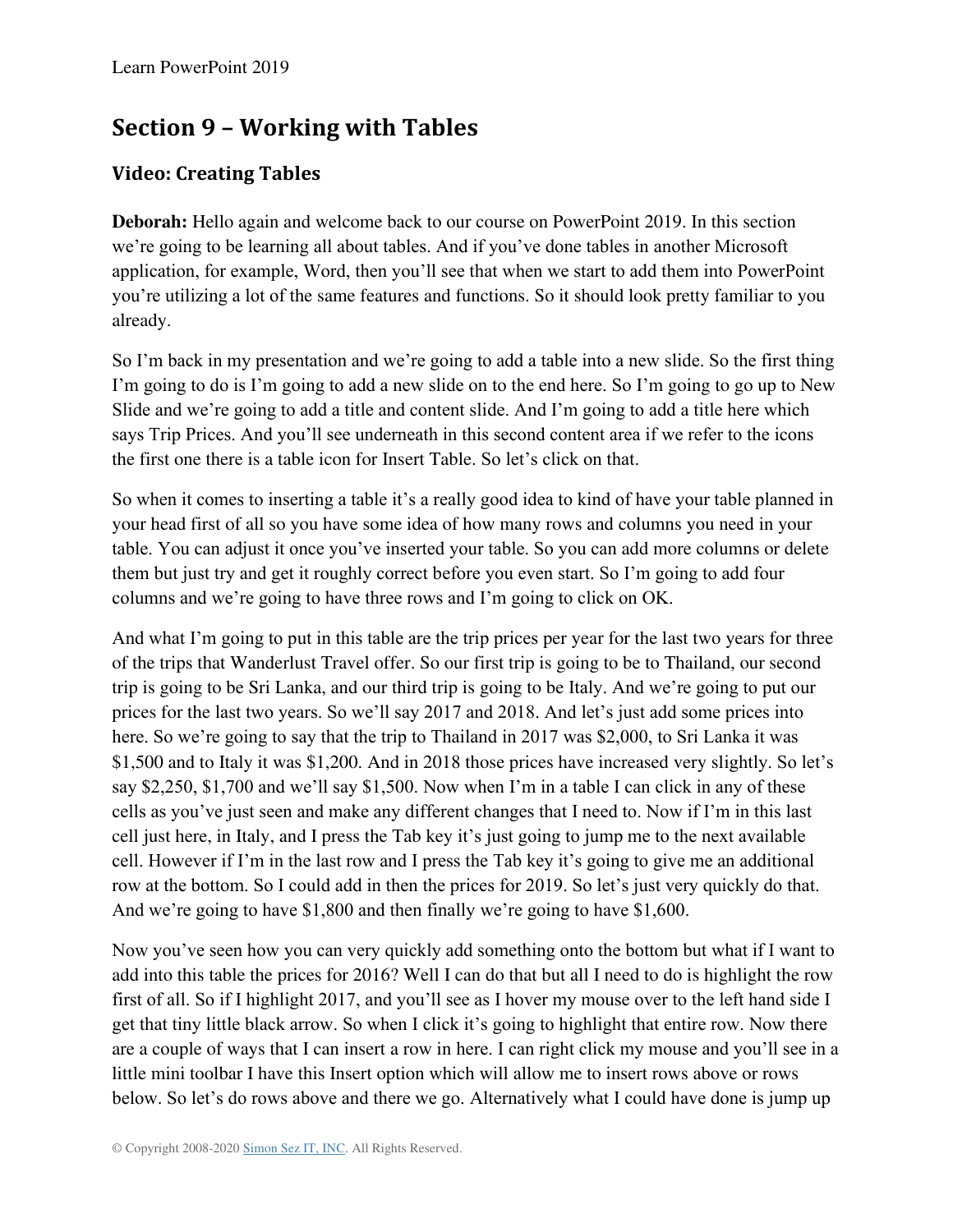to my Layout ribbon and you'll see in the Rows and Columns group I can choose to insert above or insert below. And it knows that I'm talking about a row because I currently have a row highlighted. So let's keep things consistent and let's just add in some details for 2016. So things were a lot cheaper into 2016 and there we go.

The same can be done for columns. So if I wanted to add another column in here I can hover above until I get my down arrow, I can click and this time I'm going to use the ribbon. So I can choose to insert a column to the left or to the right. So I'm going to say Insert Left and I'm going to add another trip in here. We're going to say India. And I can then go through and add in my details. Now to make this a bit quicker I'm actually just going to take these details and I'm going to copy them, Control-C, Control-V. Okay? So very simple to manipulate your rows and columns in a table.

Now when we inserted this table we inserted it using that little table icon because we'd selected a title and content slide. So let me just very quickly show you how you can insert a table without that icon being there.

It's very simple. All we need to do is go up to Insert and the second group here is for tables. So I can say select a table here and then I can just drag my mouse over how many columns and rows I want. So let's just say I want two columns and three rows. I can pick up my table. So if I hover over the border until I get that crosshair cursor I can just pick it up and I can drag it down. And if I want to make sure it's centered underneath this table, remember you have those red guidelines. So I can pretty much drag it and drop it exactly in the center.

Now this table is going to show our discount rates and it's going to show our discount rates for new customers and for returning customers. And we're going to say that new customers get a 20% discount and returning customers get a 15% discount.

Now it looks here that I've got an additional row at the bottom that I don't need so this is a good opportunity for me to show you how to delete rows and columns as well. It's pretty much exactly the same as inserting. So I can select my row by holding next to the row and clicking and then I can right click my mouse and in my little mini toolbar I have the Delete option. So I can say delete columns or delete rows. I could delete the entire table as well from here if I wanted to. Now I'm going to say Delete Rows and there we go.

So that's the basics of inserting tables into a slide. Of course we're probably going to want to go in and format these and make them look a bit nicer, which is what we're going to cover in the next module so please join me for that.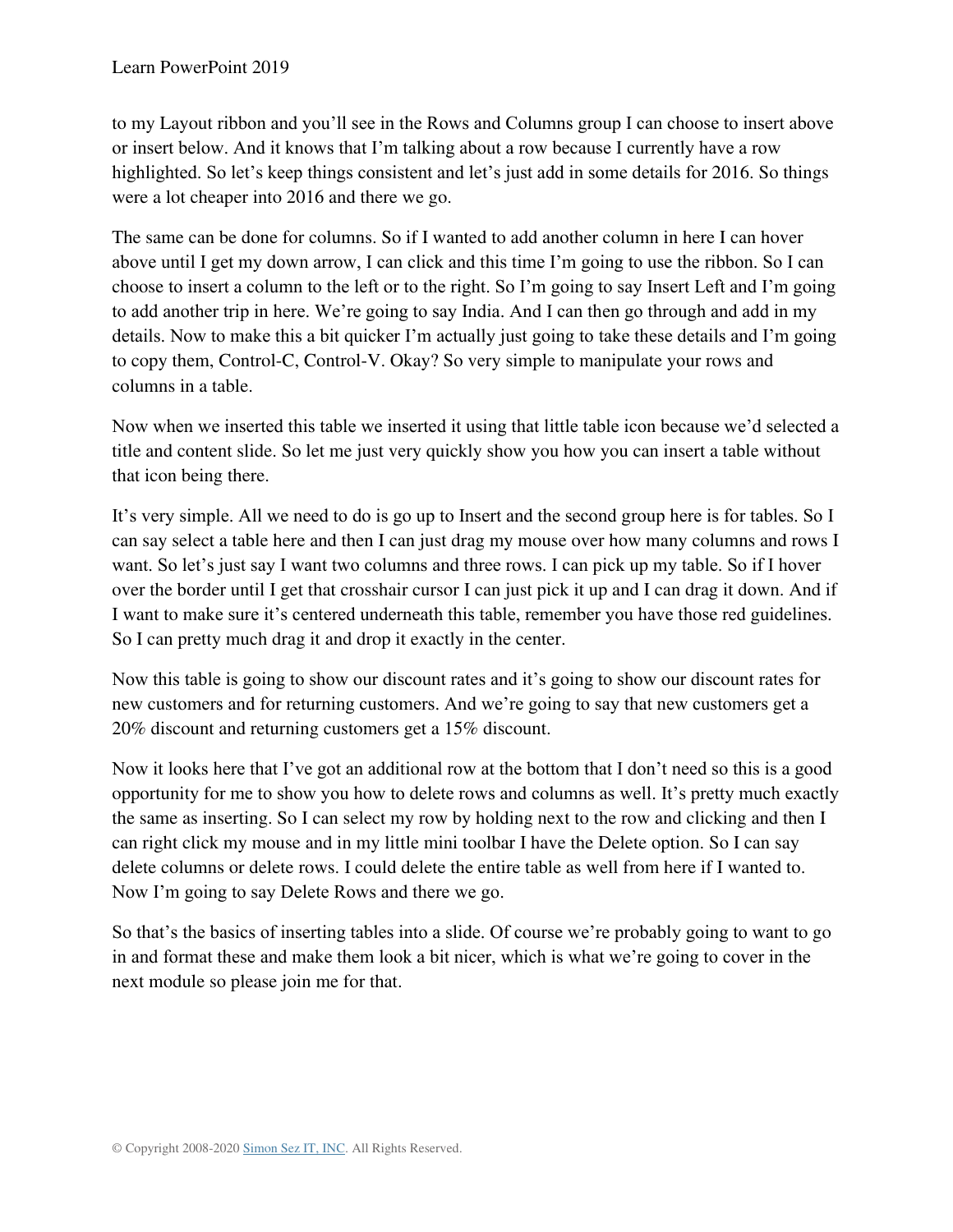## **Video: Formatting Tables**

**Deborah:** Hello again and welcome back to our course on PowerPoint 2019. In the previous section we took a look at inserting tables into our slides. And I'm currently clicked on slide fourteen and you can see both of those tables that we inserted just there. So we had our Trip Prices table and also our Discount table underneath. And we created these in two slightly different ways. So this first table was created by clicking on the Table button in that Slide Layout, so the title and content slide layout. And the second table we just created using the ribbon. So we went to the Insert ribbon and we inserted it using the Table option just there.

Now in this module we're going to take a look at formatting these tables. They don't actually look too bad at the moment but I think we can probably make them look a little bit better and tie them in with the slide background a little bit more.

So the first thing I'm going to do is I'm going to highlight my entire table. So I'm just going to drag my mouse over and highlight all of those rows. And you'll see as soon as I do that, if you look up we now have the Table Design ribbon at the top. And the first thing we're going to concentrate on is the color or the style of this first table. So I'm going to jump straight into this Table Styles gallery and I'm going to click the More dropdown. And our table styles are ordered into groups. And again at the top we have the ones that PowerPoint has deemed to be the best match for our document, or sorry for our slide theme. We then have some light colored templates or styles, we have some medium styles and then we have some darker styles at the bottom just here. So I'm going to go in and I'm just going to select this one here, Dark Style 1 Accent 5. And you can see here that with this style we have a header row and that header row is currently showing in black. Now I don't particularly like the way that that looks so I'm going to go in and I'm just going to change the header row. So don't feel that if you add a table style, don't feel like you can't edit it. You definitely can.

So I'm going to select this row by hovering over on the left hand side and clicking. And then on the Table Design ribbon I'm going to jump straight to my shading options. And then again I get this palette, I get some standard colors and I can pick more colors down here if I want to. So let's just go and pick something that looks quite nice. So let's do this dark blue color. And what you'll notice also with this particular table style is that every other row is the same color. And this is what we call Banded Rows. And again if you look up on the Table Design ribbon in that first group where we have table style options you can see banded rows has a tick in it. If I was to untick that box it removes the banding from those rows. I could choose to have banded columns if I wanted to and make it look slightly different. So it's entirely up to you which one of these you use. Now I actually quite like the banded rows so I'm going to put those back on.

What you also have for this table is you could choose to change the borders if you wanted to. So I'm going to jump up to that Table Styles group again and in the Borders dropdown I'm going to say that I want a border running all the way around the outside of my table. Now when I add this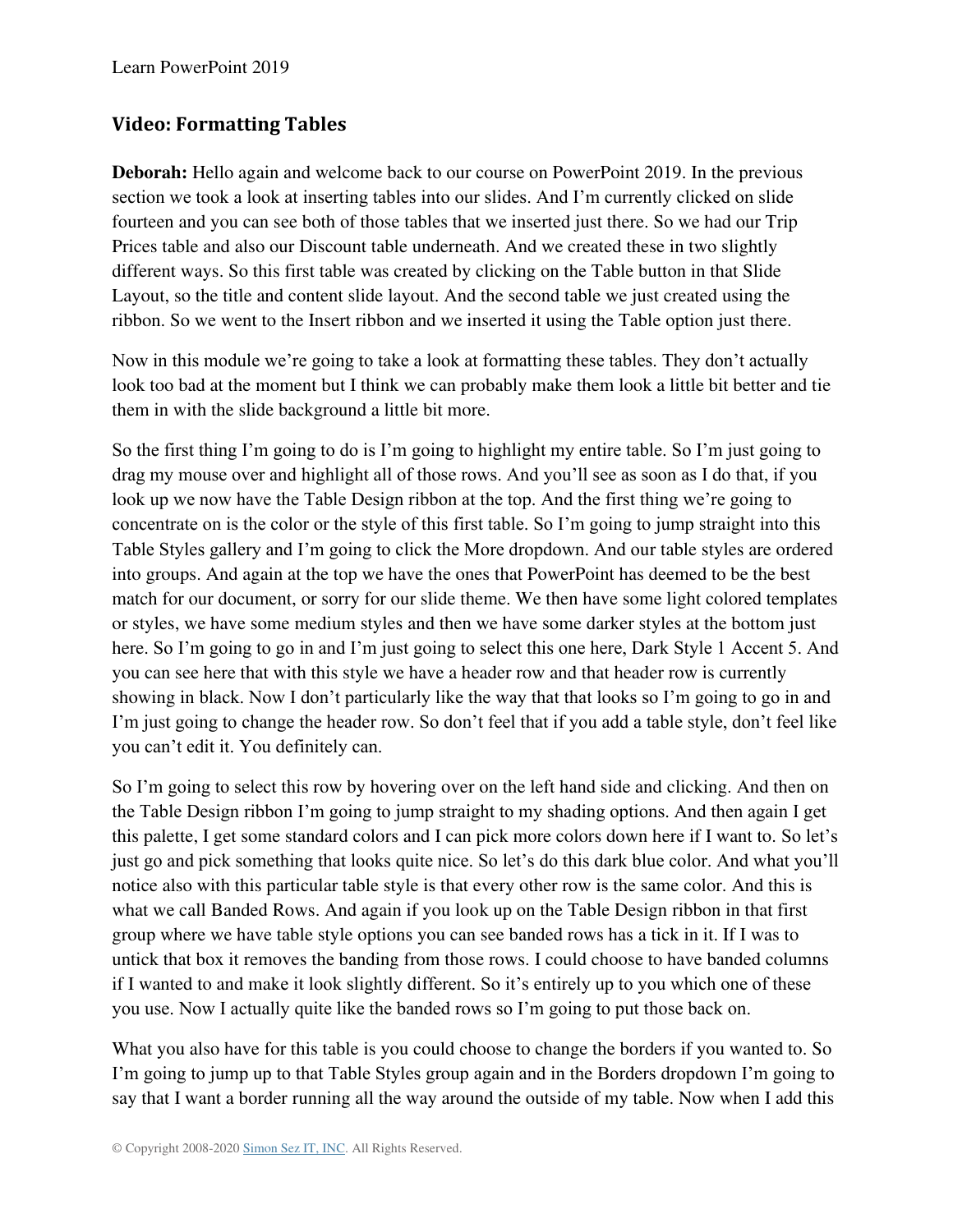it's probably going to be very, very thin so it's quite hard to see. So let's just click it and see what we get. And now we have a border around the outside of our table. So now I want to do exactly the same for the table below. So I'm going to click in my table and I'm going to highlight it and I'm going to go in and I'm going to choose that same table style, so it was this one down here. And I'm going to change the heading row again. So let's highlight it and I'm going to pick that same shading. And this time I'm actually going to do banded columns instead of banded rows. So I'm going to click to uncheck banded rows and I'm going to check banded columns. And now we have two tables that actually look really, really nice on our slide.

Now there are lots of other options that you can explore on this Table Design ribbon. So for example I'll just show you a couple. We have Effects. So I could choose to have a cell bevel if I wanted to. Oops. And I forgot to highlight my table. Very important point. If you don't highlight the entire table, all of the rows, it's just going to apply the effect to the particular cell that you're clicked in. So let's go back to Effects, Cell Bevel and you can see I get a completely different way of looking at this table. And I think I'm going to do that one. That's quite nice. And we have other effects in here such as shadow, we can do an outer shadow, and we also have reflection in here if you wanted to do something like that. Now I'm not particularly too concerned with the reflection so I'm going to click off of there.

Now one more thing to mention is that when you're clicked in one of your tables this final group over at the side you have a Draw Borders group. So when you draw a border you click on Draw Table and you can use your pen to actually draw a border around the outside or in between your columns, in between your rows. And these are all your customization options for that particular border. So I can choose the color of the border from here. I can also choose the thickness that I want to apply as well and also the style of line. So if you prefer to draw your border so you can have more control and you can customize them that Draw Borders option is a good one.

Now I'm going to come out of draw mode, so I'm going to click on Draw Table just to deactivate it.

So very quickly we've done some basic formatting to our tables. In the next section we're going to take tables that you might have in other applications and insert them into your PowerPoint presentation. So please join me for that.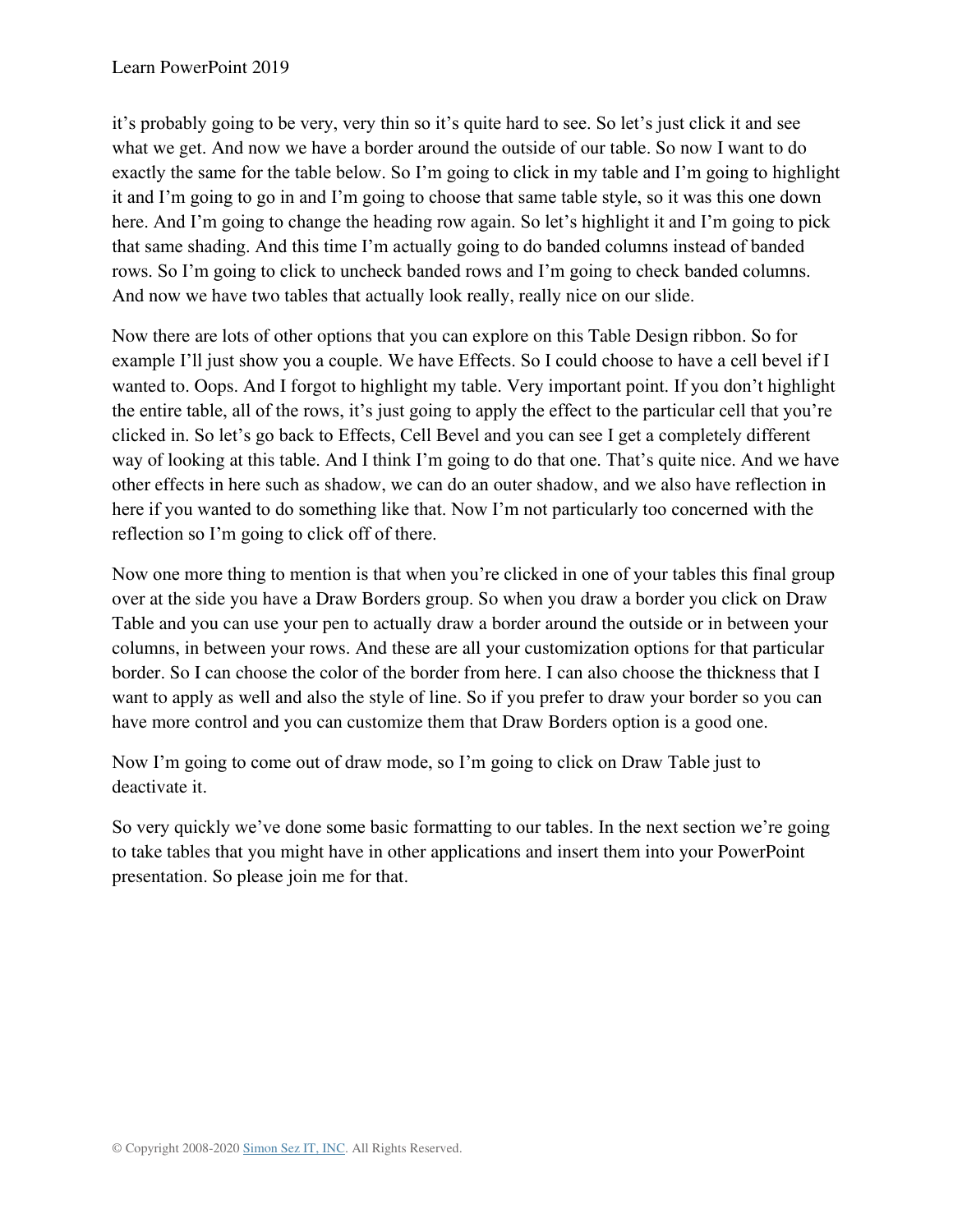## **Video: Inserting Tables**

**Deborah:** Hello again and welcome back to our course on PowerPoint 2019. In the previous modules we've taken a look at inserting tables and also applying some basic formatting to our tables. Now we're going to move onto something slightly different. We're going to look at how you can import tables from other Microsoft applications. So for example, Word and Excel.

So I'm back in my presentation and the first thing I'm going to do is add a new slide. And I'm going to add a title and content slide first of all. And I'm going to add a title to this slide. So I'm going to call it Marketing Information. And as we saw previously we could use one of these icons to insert a table. So this first one here is the Insert Table icon. And that's because we were creating a table from scratch. Now in this particular scenario I have a table in Word that I want to pull in so I can't do it this way. And in fact what I'm going to do is I'm going to change the layout of this slide because I don't actually need this second context area. So I'm going to go up to Layout and I'm just going to change it to a title only slide. So now I'm going to jump across to Word and I'm going to pick up my table.

So there is my table and this is just some statistics with regards to where our customers are coming from. So if they're coming from the website, store walk-ins, email, or phone. So I'm going to take this table and I'm just going to highlight it all. And I'm going to do a simple copy. So I'm going to do Control-C to copy that table, I'm going to jump back to PowerPoint, and I could do a Control-V but I'm actually going to right click because I have numerous different paste options which will come into play in a little while. Now I'm just going to do a basic paste which is the first one here and there I can see that that table has been pasted in. Now it doesn't look amazing. I might have to do some fiddling around with regards to the formatting but essentially the information is there.

Now all I've done there is really copy one object from Word and paste it into PowerPoint. And whilst I have the ability to go in and edit some of these figures or some of these labels it's not actually linked to Word. So if I make any changes here it's not going to update back in that original table. In order to get it to do that you would need to link them together. So let me show you how you would do that.

I'm just going to delete this table out by highlighting it or selecting it and pressing the Delete key on my keyboard. Now I've already copied it so I'm not going to copy it again. I'm going to right click and this time I'm going to use one of these other options. So as you scroll over them you can see the different options you have. And the third one along is titled Embed. So I'm going to click that. Again I'm going to move it and just make it a little bit larger. And now this is actually linked. So what happens is if I double click on this table it actually opens it within Word within my PowerPoint presentation. So you can see now if you look up I have all of the Word ribbons and options. So I can come in here and I can make a change. So let's change this first figure to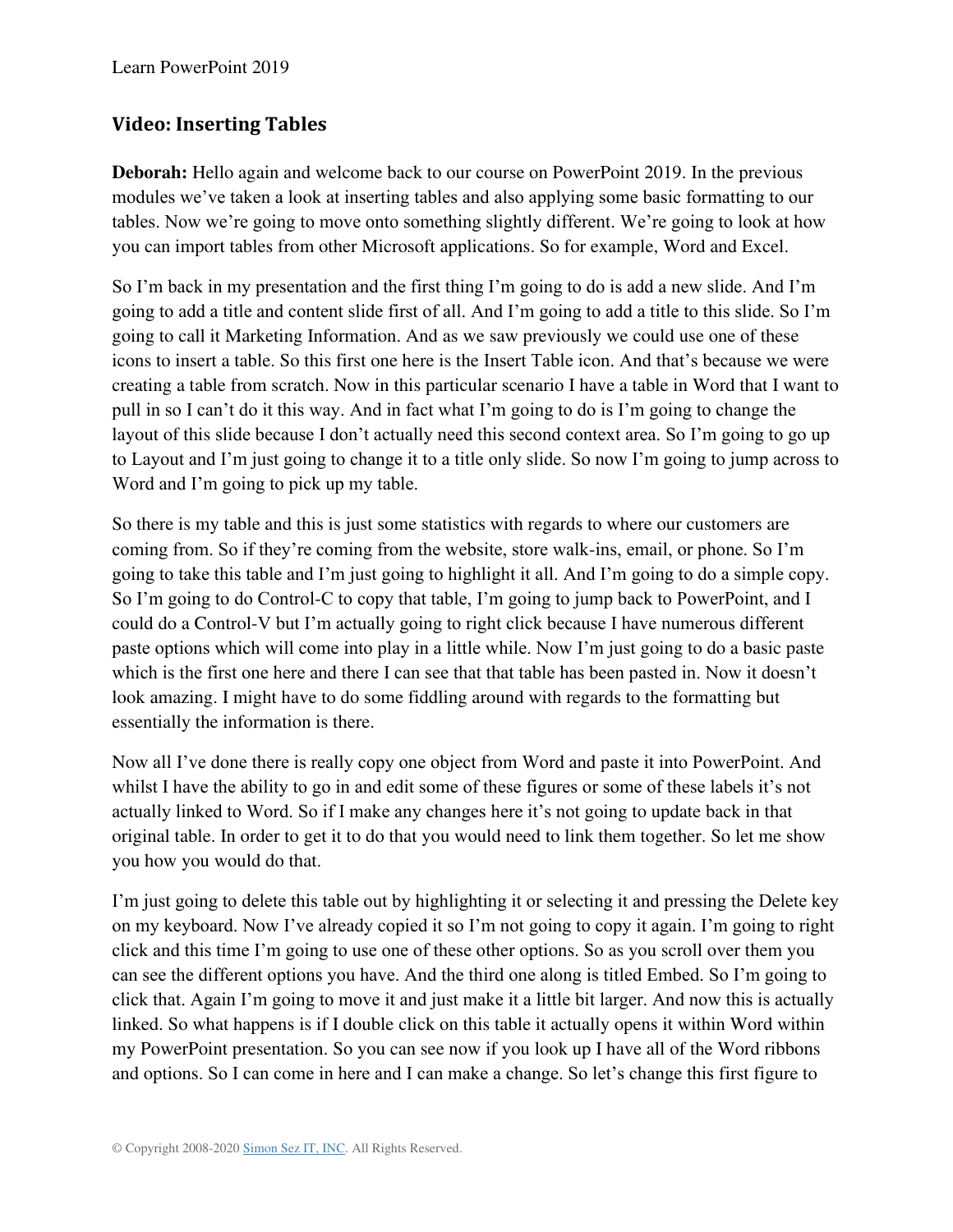Learn PowerPoint 2019

\$25,000 and I click off and it's changed it. And that means that it's going to update in Word as well. And any changes I make here will link through to Word and vice versa.

Now we can also do this with Excel. So let's insert another slide and this time I'm just going to do a blank one. Now I have my table in an Excel file that I have saved to my PC. So if I want to insert it so that it's linked I can go to Insert and I can click on Object. And you'll find Object within the Text group. And what I can say here is I can say Create from File and I can then browse for the file that I want to link to. So I'm going to click on Browse and I'm just going to navigate to the folder where I've saved my Excel table. And there it is just there. So I'm going to select it and click OK.

Now the really important point here is if you want to make sure that they're linked you must check that little box that says Link and click on OK. And there we go. There is the table. Now I'm just going to make that a bit bigger.

Now you might be wondering by I have all of these white kind of empty gridlines at the top. And that's because my table in my Excel file wasn't immediately in the top corner. So you can see the rest of these blank cells because it was kind of like halfway down the page. So if you want to stop this from happening make sure that your table is in the top corner.

However, this is still linked through so I can double click and you'll see that it opens the table in Excel. And you can see what I mean there and this is why we have those blank cells running at the top, because my actual table data starts in cell C5 and goes through to H7. So we have all of these blank cells. But what that means is if I change this, so let me change India to Spain. And if I just move this out of the way you'll see that it's already updated in PowerPoint as well. Let me do another one so you can see. So if I change Sri Lanka to Australia you'll see that it's straightaway or immediately updates in PowerPoint. So all I would need to do then is click my Save button and close down my Excel spreadsheet. So a really nice way of linking through.

So what I'm going to do now is I'm going to go back to Excel and I'm actually going to move this table to the top corner to get rid of these empty cells. And you're going to do an exercise. So I will see you for that.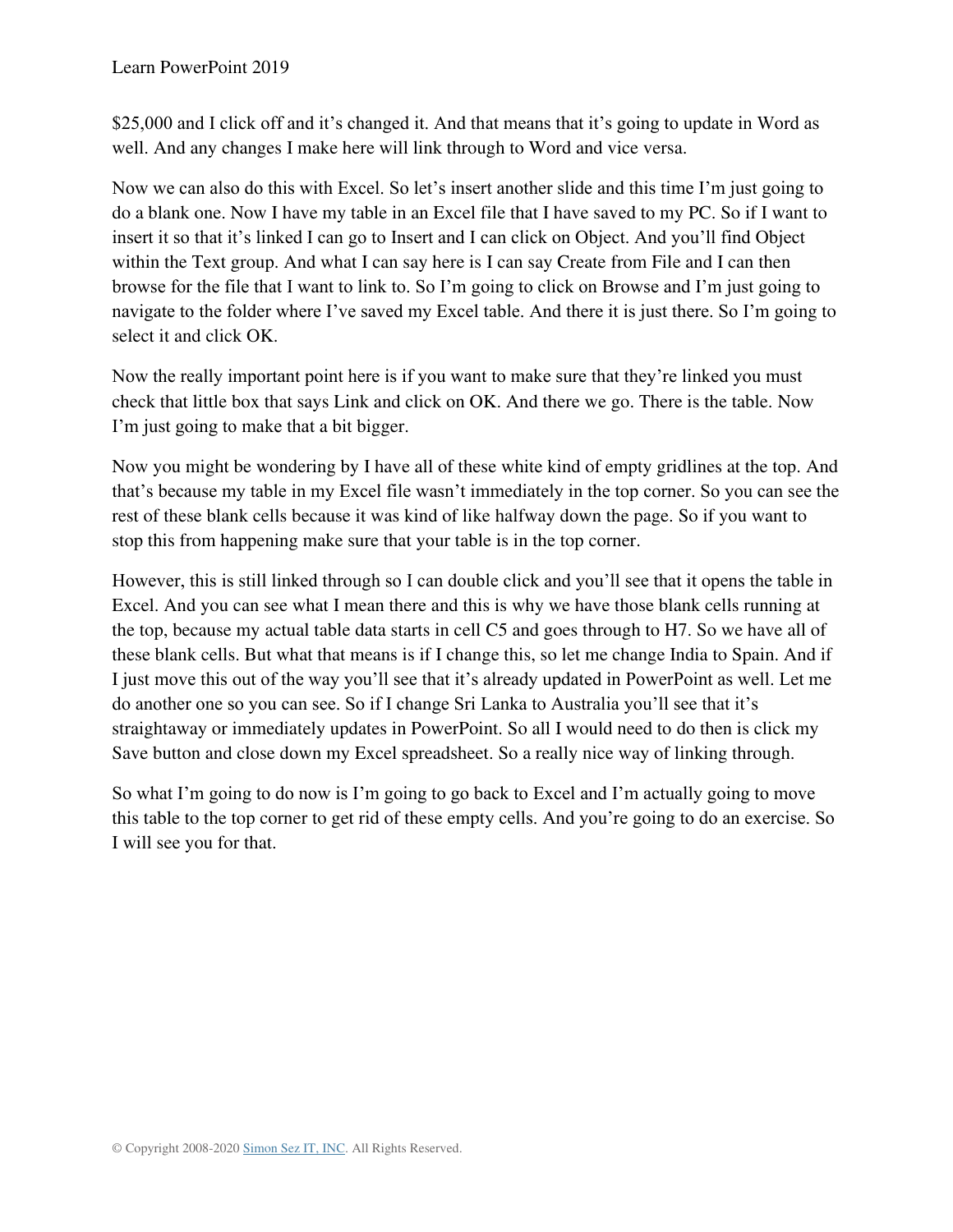### **Video: Exercise 08**

**Deborah:** Hello again and welcome back to our course on PowerPoint 2019. We've now got to Exercise 08, and as always I have some instructions here for you to utilize.

The first thing I'd like you to do is open the file called Practice Presentation 09. I'd then like you to add a slide using the title and content layout. I want you to type in the title, CE Courses and then underneath I want you to insert a blank table and complete the data as I've got it laid out there. I then want you to create another new slide using the blank layout and using the Word file called Practice Word Table I'd like you to copy the table into the slide. I then want you to change the nursing hours to 130 and then save and close the file.

So see how you get on with that exercise and I will see you in the next section.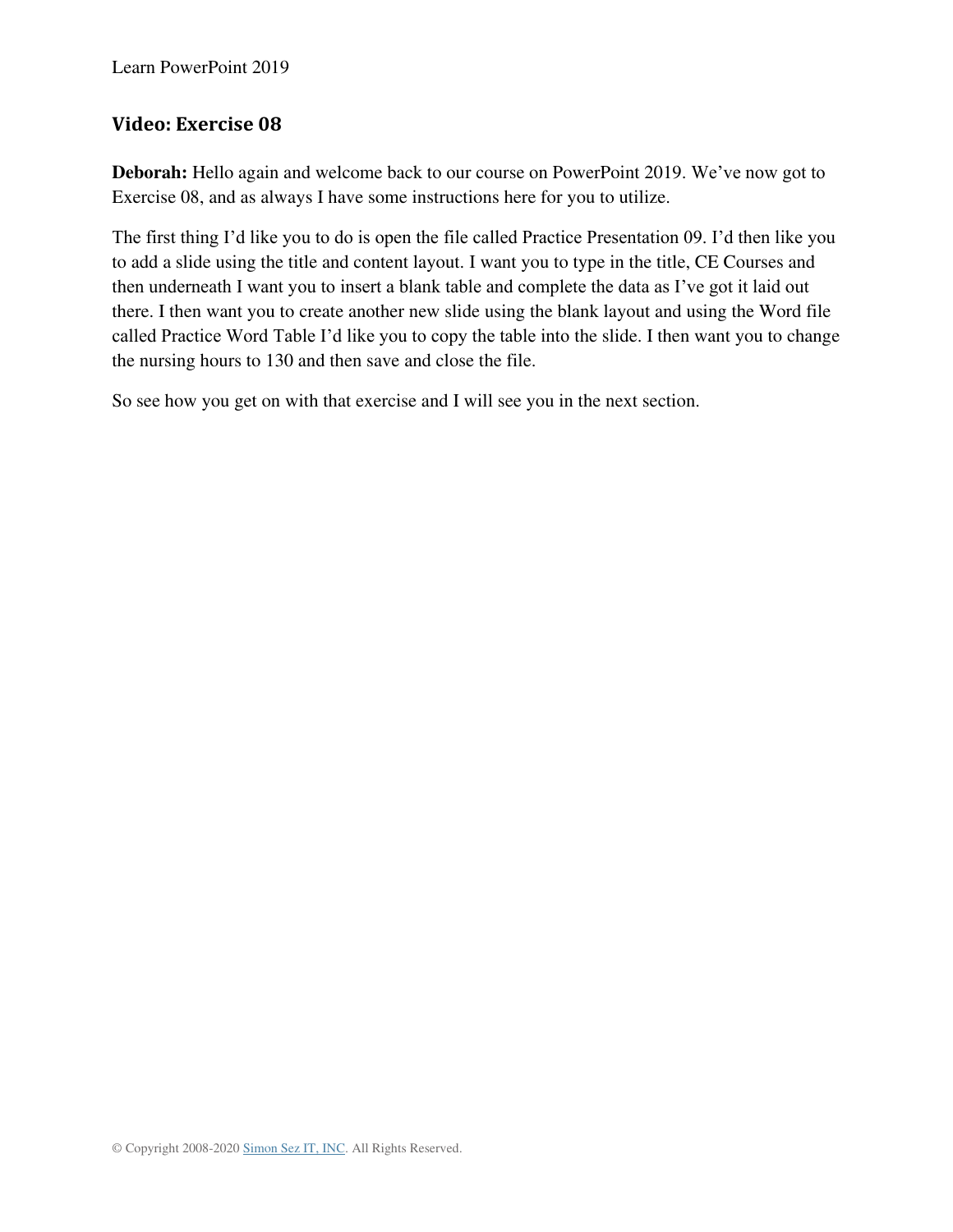# **Section 10 – Working with Charts**

## **Video: Adding Charts**

**Deborah:** Hello again and welcome back to our course on PowerPoint 2019. In this section we're going to be exploring all of the features and functions of Charts in PowerPoint. And if you've used charts in another application, so for example in Microsoft Excel, then you're probably going to find this fairly easy to pick up as there are a lot of overlaps with regards to the functionality.

Now a chart is just a graphical representation of data. So it's important that you pick the correct data to use in your chart. Not every piece of information is relevant or is best displayed in a chart.

Now I'm back in my presentation where we left off. Now as I said, when we left the previous module I've done a little bit of tidying up to this table that we've added into slide sixteen. So now what we're going to do is we're going to add another new slide and we're going to add a title and content slide, so the second one down here. And I'm going to add a title and this is going to be called Office Locations. And what I want to do is I want to add a chart into here. And again because I've selected the title and content layout I get my six icons in the middle there and you can probably see that the middle one says Insert Chart. So I'm going to click that and this will take me to my Insert Chart dialog box. And this is kind of my library of charts, all of the charts that I have access to. And they're divided down or organized into different categories. So you can see here I'm currently clicked on Column and I have a clustered column chart. I also have various different subtypes of columns as well. So I have a stacked column chart which might be interesting to you. We have 100% stacked column, we have some 3D clustered columns, we have 3D stacked column, so on and so forth. So don't forget that you do have those subtypes up in the top there.

The other types of chart that we have, we have some line charts, some pie charts. I think we're probably all used to using those. We have some bar charts, which are kind of similar to column charts except they run horizontally across the page, we have area charts, XY scatter charts. We even have map charts which are quite effective, stock charts, surface, radar, tree map, sunburst, histogram, box and whisker, waterfall, funnel, and combo. And combo charts basically combine two different chart types. So here you can see I have a clustered column as well as a line chart.

Now it's worth noting that a lot of these, so I think the last sort of six or seven of these charts are actually reasonably new to PowerPoint. A lot of these came in in PowerPoint 2016. And it might be that you can spend your whole life working in PowerPoint and you possibly only use two or three different chart types. The most common ones would be the ones listed further up the list, so column, line, pie, and bar. I would say that those would be the four most popular.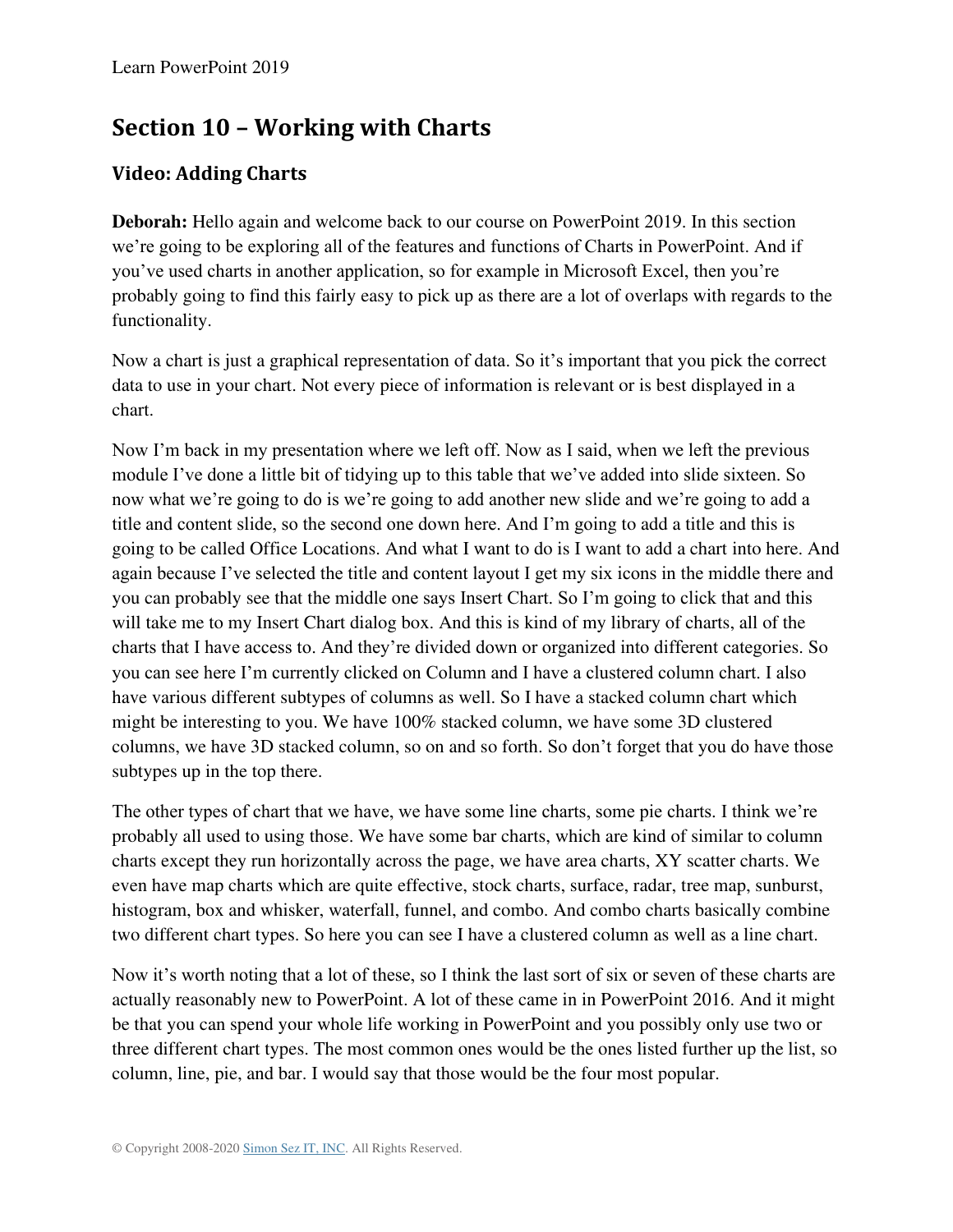Now I'm going to use a column chart, just a very straightforward one here, a clustered column. And I'm going to click on OK. And what you'll see happen is that I get a little mini Excel window open up here, which is where I'm going to be typing in my data that is to be included in the chart. And if you're wondering what this data is in this chart already that's basically just some default data that PowerPoint puts in there. And all we need to do is jump into the Excel spreadsheet and replace that dummy data with our own data that we want to display.

So I'm going to start filling out the categories first of all. And you'll see that the categories run across the X axis and the values run across the Y axis. So this is going to be some data for the amount of staff we have in different office locations for Wanderlust Travel. So I'm going to type in the different offices. And you'll see as I start to type these in that they will actually live update on the chart underneath. I'm going to say Paris, we're going to have Berlin, and we will have Amsterdam. And my series running across the top are going to be for the different years. So I'm going to start with 2015, I'm going to Tab to go across, 2016, Tab to go across, 2017, and I'm going to add another column in here. So I'm going to add 2018 in there.

Now because I've added another column I want to make sure that when I add the data in it's going to be included in the chart. So I'm just going to readjust my selection and drag that blue corner out. So now whatever I add in this column is going to be updated in this chart. And now I can go in and change my figures. So I'm going to delete out all of these and all of these, and all of these. So we have a completely blank chart. So now I'm going to add the number of staff members for each of the office locations for each of these years. So we'll say 20, and I'm just tabbing to go across. 26 and 24. Let's do our figures for Berlin. So this is a smaller team. So we have 10, 9, 11, and 14. And finally in Amsterdam maybe that's quite a large team so we have 40, 25, 35, and back to 40 again. And you can now see that my chart has updated below and it's actually a really nice representation of that data. It's nice and clear. The colors are nice and clear as well.

Obviously there's a lot more formatting that we can do to our charts which we're going to take a look at in the next section.

Now once you've actually finished with your datasheet, your Excel datasheet, you can just click the Close button at the top here and there is your chart.

Now once again I inserted this chart because I had a title and content layout, which meant that I had that little chart icon in the middle of the screen. If you haven't got this layout, so maybe you have a blank layout and you want to insert a chart all you need to do is go up to the Insert tab and you'll see that you have a Chart button in that Illustrations group.

So that's it for inserting charts. In the next section we're going to talk about applying some formatting to charts so I will see you then.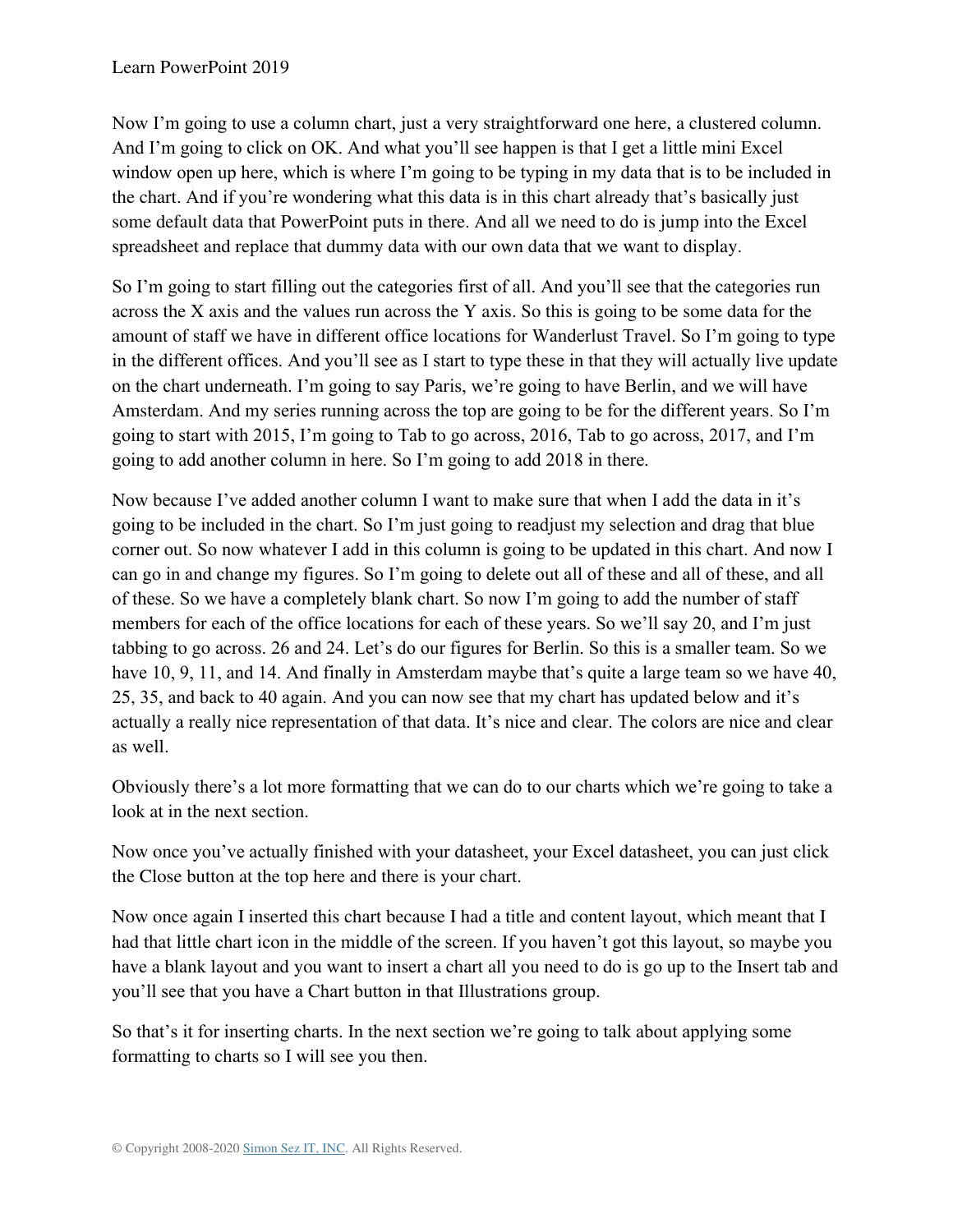## **Video: Formatting Charts**

**Deborah:** Hello again and welcome back to our course on PowerPoint 2019. In this section we're going to be taking a look at how we can format our chart.

So previously we added this chart which is a representation of the number of staff members at each of the office locations for Wanderlust Travel over a period of four years. And this chart looks pretty good, not too bad, but I want to customize this a little bit further and just add a little bit of pizzazz and really make certain things stand out.

Now the first thing you'll notice when we start doing this is that there are so many options when it comes to formatting charts. And we don't have time to go through every single option so we're just going to hit some of the high points and I'll leave the rest of those for you to investigate in your own time.

Incidentally if you are interested in learning more about charts I would definitely advise going ahead and taking a look at an Excel course that possibly has a chart focus to it because that will go through every single element that you can add into a chart and it works pretty much the same in PowerPoint. So you're probably going to find that really helpful.

So the first thing we're going to do when we start formatting is we're going to click in our chart and you'll see that what we get at the top are two ribbons. We have Chart Design and Format. So I'm going to click on Chart Design and these are the first options that we're going to start exploring.

Now just before we do just into that I want you to pay attention to the chart title that we have here. So I have a chart title. It currently just says Chart Title. Now I could edit this. So I might want it to say Number of Employees per Office, something along those lines. Now if I didn't want to have a chart title I didn't have to have one. So sometimes your actual slide title is explanation enough as to what that chart represents. In this case it wasn't really so I've added one. But if you didn't want to have a chart title you could just click on it to highlight that textbox, let me just do that again, and I could press the Delete key on my keyboard just to get rid of that.

Now there are a couple of terms that I want you to be familiar with and I did mention them earlier. So the X axis and the Y axis. One thing you need to bear in mind is that the X axis represents the categories. And when I say Categories in this case I mean London, Paris, Berlin, and Amsterdam. And the Y axis, which is the one running vertically down the page, this represents the value. So in this case the number of employees. There will be various different chart types that you come across, such as a pie chart, which don't actually have any axis at all. So just be aware of that.

Now let's take a look at some of the things we can do with regards to formatting this chart.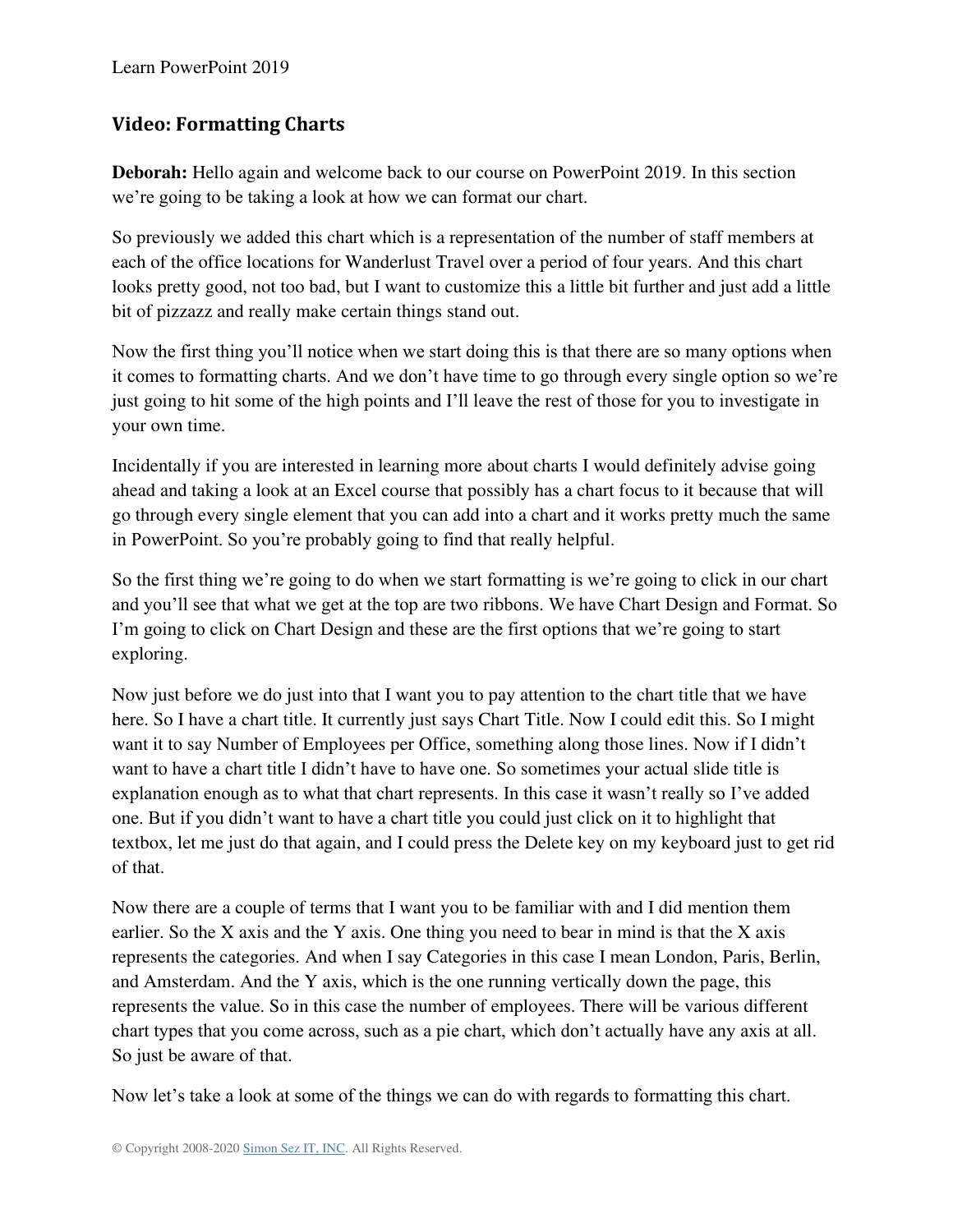I'm going to jump straight up to this largest group here where it says Chart Styles. And if I click the dropdown you can see that I have lots of different chart styles that I might want to apply. And some of these can get pretty wild. I wouldn't recommend some of them. And some of them are definitely better than others. Now I'm going to scroll across and I'm actually going to select this one just here, Style 8, and just click it to apply. I could also change the colors in my chart if I wanted to. So just to the left of the Chart Styles I have a Change Colors dropdown and I can go in and I can make some very basic changes. So I have a colorful set of colors, I have monochromatic, and that's pretty much it in this particular layout. So I'm going to select, let's do something like that to keep it all nice and tied together.

Another thing I might want to do is to change the layout. So we have a Chart Layouts group at top here and there is a quick Layout button. Now what these layouts are, they allow you to add or remove different elements to your chart. So as we saw before we had a chart title and I've actually removed that. Now if I hover over these layouts you'll see that the chart changes and it adds different elements in. So if I was to select this one it's going to add that chart title textbox back in there for me. This one it's going to display slightly different and all of these are very slightly different. It really depends how you want your chart to look. Okay? So remember that you have those. It's just a quick way of applying different chart elements.

Now if you're not too interested in applying a whole layout and maybe you just want to add in maybe some axis titles or maybe the chart title you can select to add different chart elements back into your chart. So again if I go to axes I could add in primary horizontal, primary vertical. I can take them away or add them. I could add axes titles. If I do primary horizontal that gives me a little textbox down here and I can just click in it and I can say that these are the, sorry these Locations, and then I might want to do the same thing for the primary vertical as well. So I can click in here and I could say Number of Employees, something like that. I could go back to Add Chart Element. I could add some data labels if I wanted to. So you can see if I hover over it puts them in the center, the inside end. Now because of the color scheme I have applied some of these aren't so easy to see. So that would mean I would then need to go in and possibly change the font color of these numbers, which is absolutely fine. I could have them running across the bottom, outside end which is quite nice. Let's have that.

Now actually quickly before we move on there is one option in here that's fairly new and that is the Data Callout. So it kind of looks like that. Slightly messy but it might be something that you do want to utilize in some of your charts.

A couple of the other ones in here, as I said I won't go through them all. I could choose to remove the gridline, so primary vertical or horizontal, or add more gridlines I should say. And also I have some choices with regards to the placement of my legend. So if I want it to the right, if I want it running across the top, to the left, or not on there at all. Now I'm going to place mine at the top. Okay? So you can pretty much customize and add back in any of these chart elements that you want.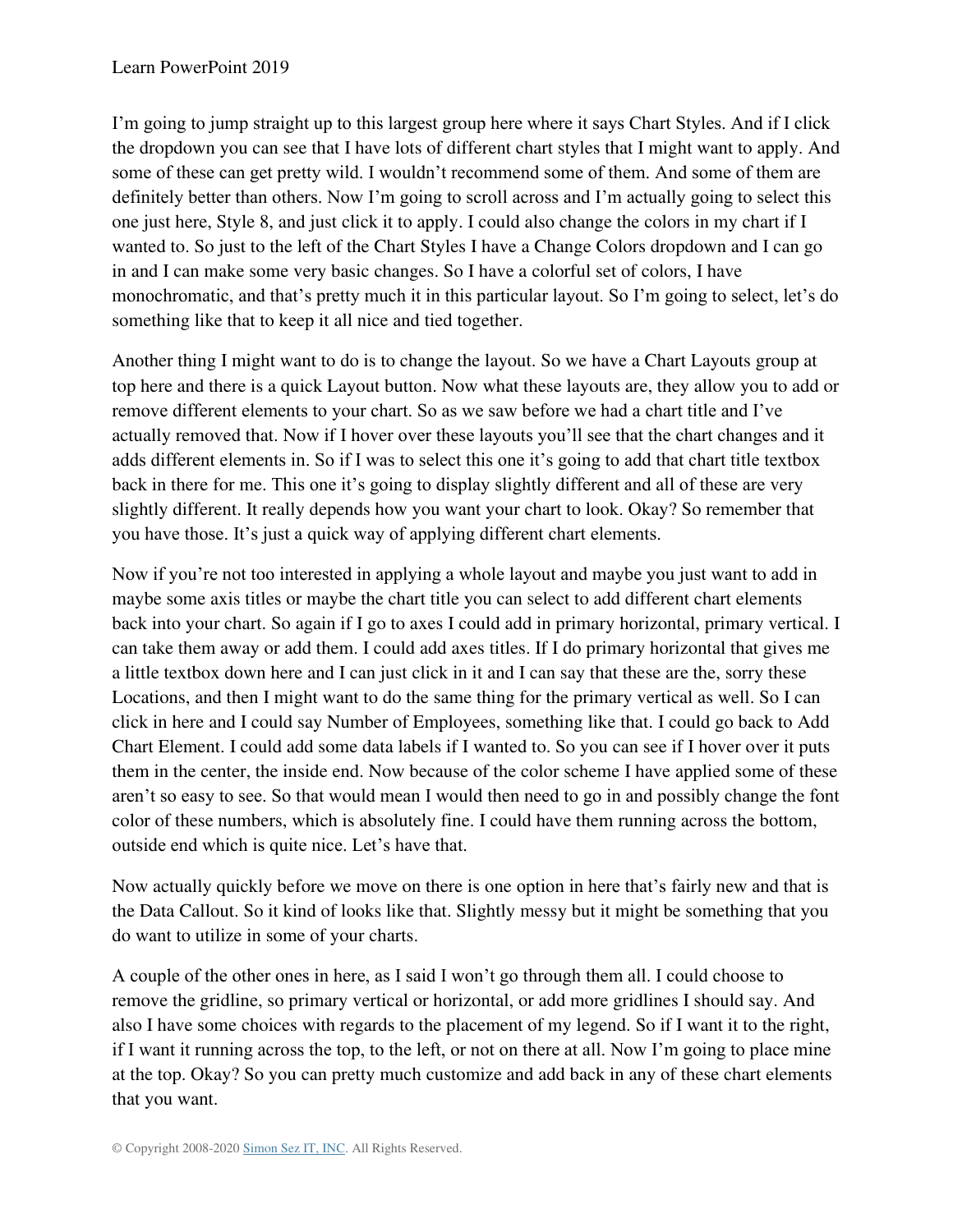Now also what I might want to do is once I have my chart here is I might want to edit that data. So maybe I want to add another office location if we open a new office, or maybe some of these figures have changed. And I can do that very simply again by just clicking on the chart. And in this Data group I have an Edit Data button and that's going to reopen up that little Excel spreadsheet which is going to allow me to go in and make some changes. So maybe I want to say that in 2018 we added five new members of staff so that is now 60 and you can see that that change has been made and I can just close that to come out of there. So really simple to edit your data.

I could also completely change the chart type. So I have a clustered column here but maybe I want to switch it to something like a bar chart. And I have the Change Chart Type option, which is the last one on the righthand side. And this will just allow me to go in and I'm going to go straight down to Bar Chart and I'm going to select this one and click on OK. And very quickly that switched that to a nice looking bar chart.

So that's pretty much all of the options that I wanted to show you on the Chart Design ribbon. Let's quickly jump across to Format and see what we have over there.

Now it's worth noting that with your chart area, this area that we have in black or dark gray in the background, this is called the Plot area. And if you wanted to you could change the fill color of that plot area. So just make sure that you have it selected and then you can jump up to Shape Fill and you can fill it with whichever color you want. Now I'm actually fairly happy with a darker background so I'm just going to keep it fairly dark, like so.

I could also add a border around the entire thing if I wanted to. So I'm going to add a white border and I'm going to make that border a little bit thicker. So I'm going to make it two-and-aquarter points. And I think that charts actually starting to look really nice.

What you could also do is you can edit the colors of individual bars. So if I click on this first series here you'll see it's highlighted all of the first series, I could go in and change those individually to an entirely different color. So you really can get very granular with regards to the customization of your colors. Now I'm not going to do that. What I'm actually going to do is because these are a bit too similar for me I'm just going to go and I'm going to change these colors back to something that's a little easier to read. And remember that if you need to do things like change the font color you can just highlight, go to your Home ribbon and you can go in and you can change the font color of any of these. Okay? So just be aware that you can do things like that as well.

Now a couple of other cool little things that you can do is as we've seen before you can combine things like shapes and icons to really make your chart a little bit more interesting. So it might be that I want to highlight some stakeholders, the number of staff that we have in the London office in 2018. So I might want to put some kind of shape to highlight that around this 60 figure. So what I could do is go up to my Shapes and select this oval shape. I'm just going to draw a little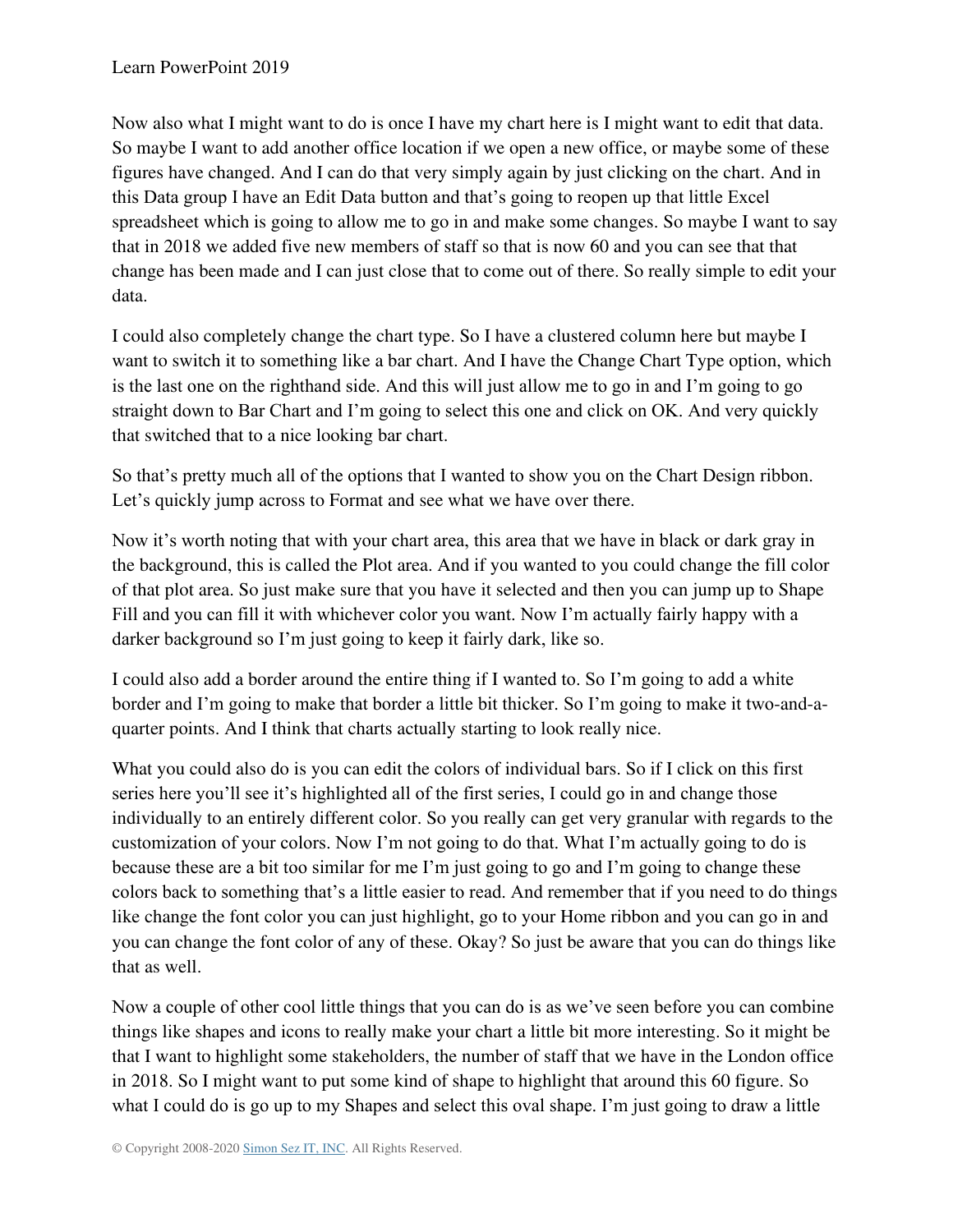oval shape there. Now I'm going to remove the fill because I don't want this to be a solid shape. So I'm going to go to Shape Format, Shape Fill and I'm going to say No Fill. And I'm actually going to make the outline a little bit of a different color so it stands out. So let's do a nice bright orange. And I'm going to make the weight of that a little bit bigger also. And I can then drag that over here and place it just there. So don't be afraid to combine different things with your chart.

Something else I might want to do, going back to our shapes, is maybe add a callout or something along those lines. And I might want to put something like, "Wow, need a bigger office!" And I can drag that down. And remember you can adjust where that callout goes. And again I'm going to change the background color of this callout and this time I'm going to use my eyedropper utility. These are all things we've used previously and we're just having a real little practice with them right now. So I'm going to change this or pick up this orange color so it looks like that. And I can see also that I might want to change that shape outline. I'm just going to change it to white.

Another thing I might want to do just to bring in another element, something that we've done before, is maybe insert a nice icon. These can look really nice on your charts. And I'm going to go down to the People group and I'm just going to select this icon just here and click on Insert. And I'm going to make this icon white. So I'm going to go to my Graphics fill and make it white. And it's just something which I could add in as a point of interest if I wanted to.

So now I have very quickly a really nice looking chart. So don't be afraid to play around with all of those different options.

I'm going to leave it there right now with regards to formatting and in the next section we're going to talk about how to insert charts that you already have in Microsoft Excel. So I will see you then.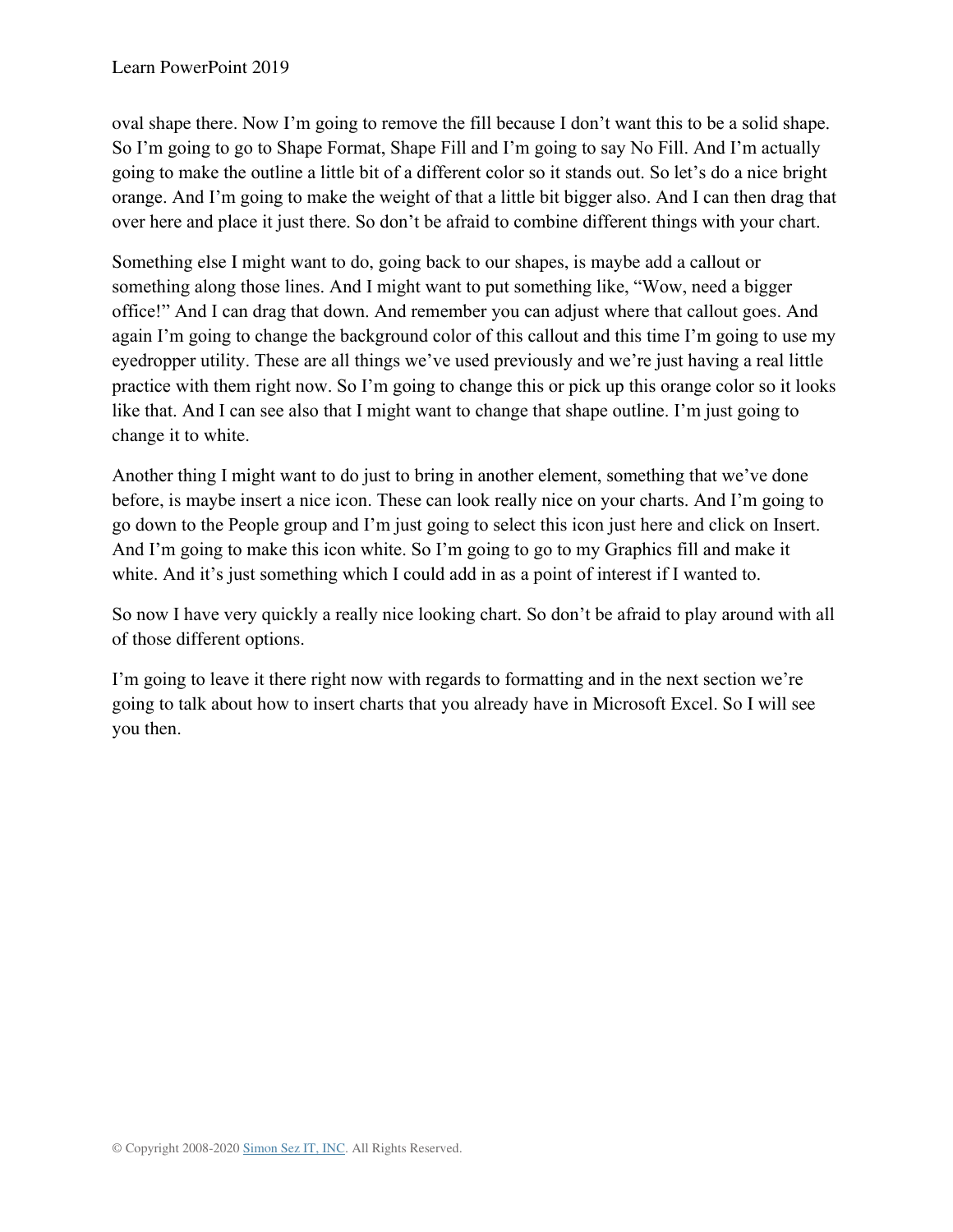### **Video: Inserting Charts from Microsoft Excel**

**Deborah:** Hello again and welcome back to our course on PowerPoint 2019. We're just about coming towards the end of our section on charts and I'd just like to finish up by just talking to you a little bit about how you can insert charts from Excel into PowerPoint.

Now what we want to do is we want to make sure that when we insert the chart from Excel that we create a link so that when we update the chart, for example in Excel, it links through to PowerPoint and vice versa. And it's quite a simple process. So we're just going to run through that in this module.

So the first thing I'm going to do is I'm going to insert a new title only slide and I'm going to give this a title of Trip Count by Region. So now what I'm going to do is I'm going to jump across to Excel. So now that I'm back in Excel I'm just going to make a selection of data and then I'm going to plot that in a chart in Excel. So I'm going to take the regions and I'm going to take the year data. I don't need to worry too much about the totals. And then I'm going to go to Insert, I'm going to click on this little corner arrow and I'm going to jump across to All Charts and select the Clustered Column Chart. And there we go. So now I have my chart which looks very nice in Excel and I want to put that into PowerPoint. So what I'm going to do is I'm going to just copy it by doing Control-C on my keyboard and then I'm going to jump back in to my PowerPoint presentation.

Now I'm going to right click my mouse just so we can see the different paste options that we have. So let's just run through them so you get familiar with what each of them does.

Now if I was to select this first one which says, Use destination theme and embed workbook, what that's going to do is it's going to take on the theme of the destination. So in this case the PowerPoint presentations theme. And you can see there it has all of those colors belong to the current theme that I have applied. And it says Embed the workbook. Now when you embed it it means that if you try and update it it's not going to link back through. So that's probably not going to be the one we want to use in this circumstance.

The next one along is Keep source formatting and embed the workbook. So that's going to take on whatever formatting you applied in Excel and bring that across as opposed to matching the destination theme. And again this one is just going to embed that workbook in the slide. It's not going to create a link.

The next one across is Use destination theme, so the PowerPoint theme, and link the data. So that option means that any updates we do make are going to update in both Excel and PowerPoint. So that's looking sort of more like we want.

And the next one is pretty much the same except it's keeping that source formatting as opposed to using the destination formatting. And then finally we can choose to have it as a picture, which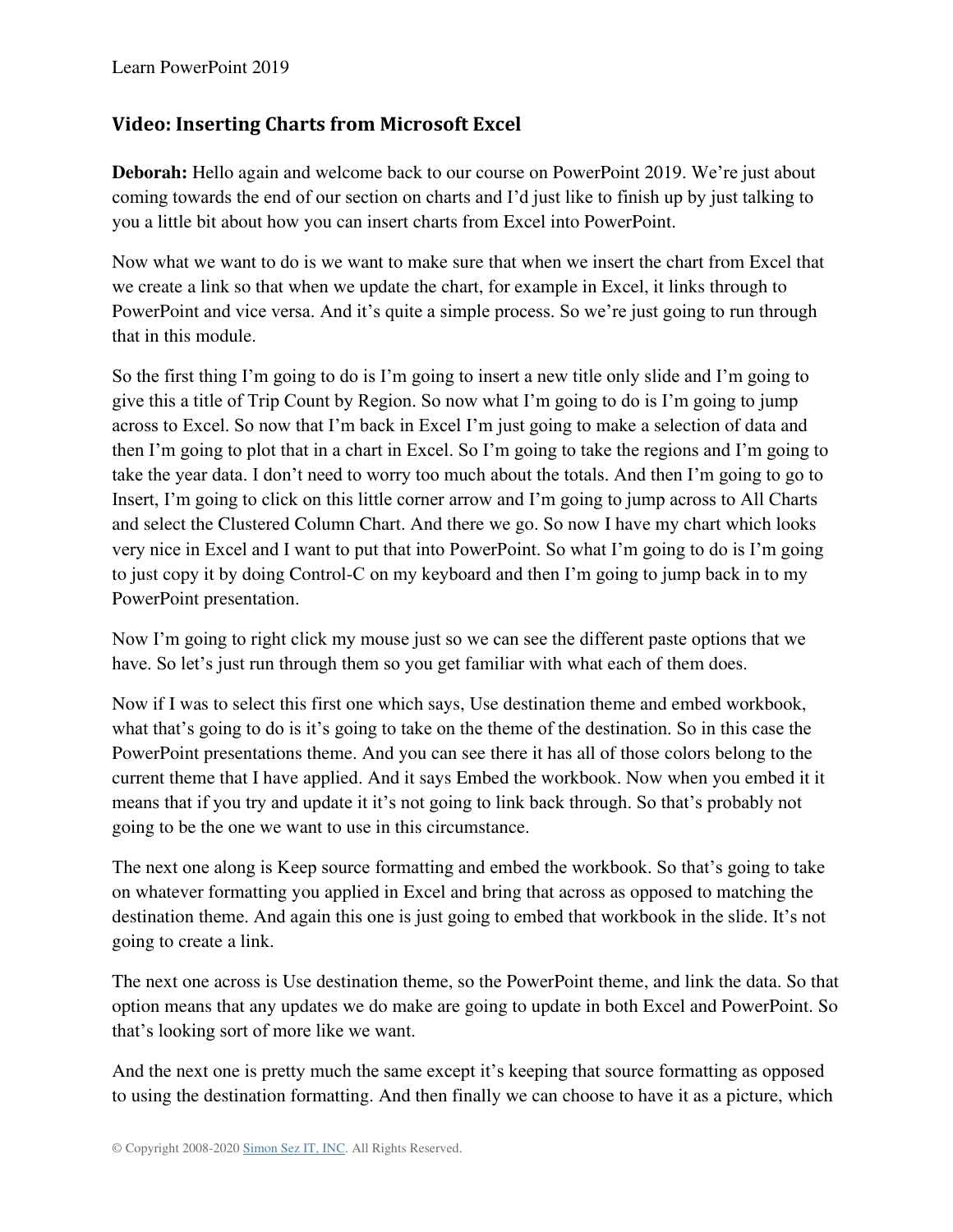means it will insert really as an independent object. There isn't too much we can do with it if we insert it into a picture but we can move it around and various things like that.

So the one that I'm going to choose is actually this one here, Use destination theme and link data. And there we go. So I can now move that around and I'm going to drag that out to make it a little bit bigger. And I'm going to go in and I'm going to delete that chart title. So now any changes I make to that chart in Excel are going to update through to PowerPoint. And as always I can come in and I have all my different formatting options that I might want to apply to this particular chart. So let's go along and see what we have. Is there anything which takes my fancy? I think I'm going to keep it on the one that we had because that actually looks quite nice.

So hopefully that gives you an idea of how you can copy those across. It's very simple. Just really a copy and a paste and just make sure you select the correct paste option for linking. That's it for now. We're going to finish up this section by doing an exercise so I will see you then.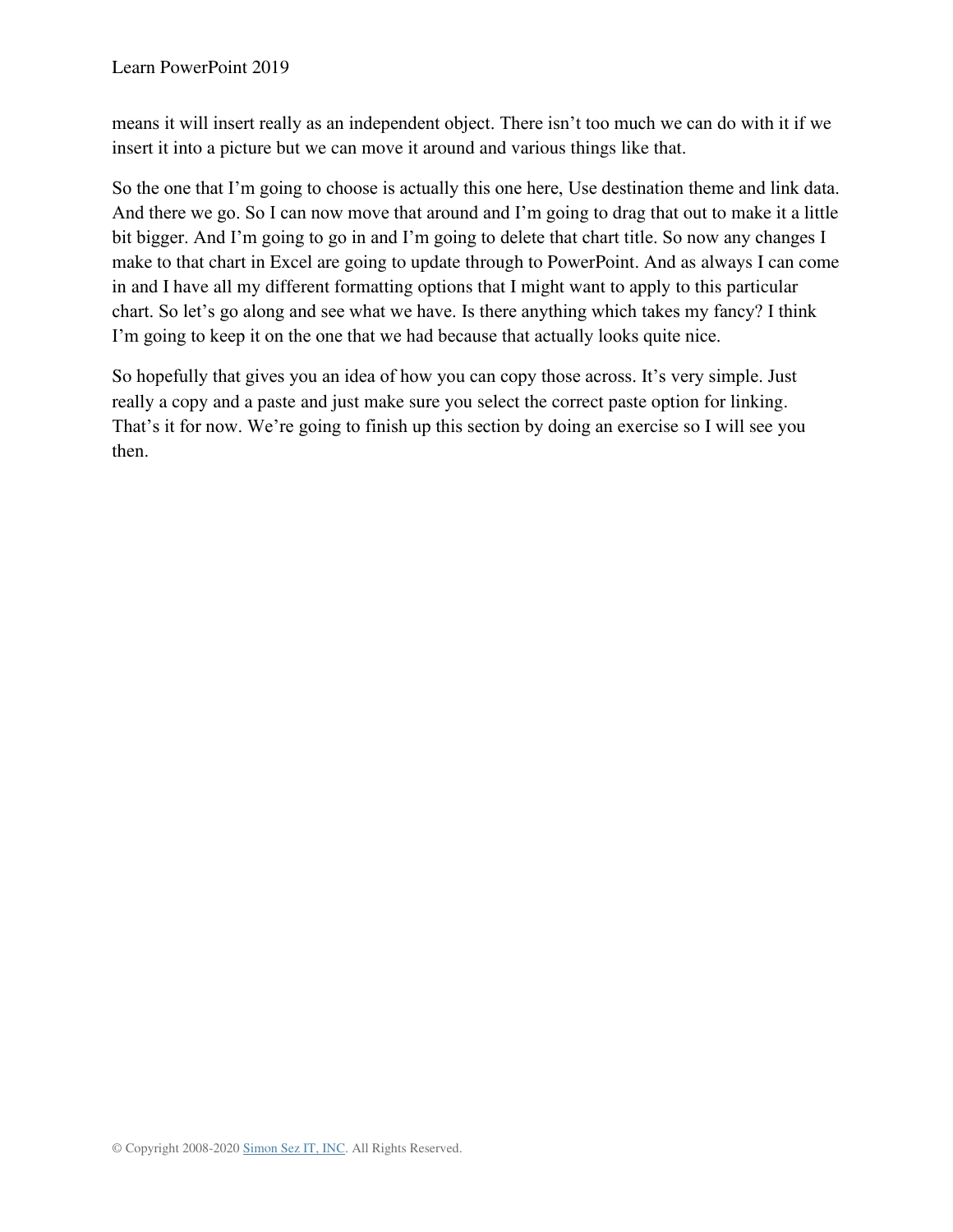### **Video: Exercise 09**

**Deborah:** Hello again and welcome back to our course on PowerPoint 2019. We've made it all the way down to Exercise 09 so it's time for our next exercise. I have some instructions up here so I'll just run through them with you.

The first thing I'd like you to do is to open the file called Practice Presentation 10. I'd then like you to add a slide using the Title Only layout and type in the title Student Count by Program Area. I'd then like you to insert a datasheet and replace the data with the following information in the table.

I'd then like you to create a new slide using the blank layout and using the Excel file called Practice Charts create a chart from the range A5 to E9. I'd like you to copy the chart into PowerPoint and make sure that the chart is linked to Excel.

Once you've done that I'd like you to save and close the file.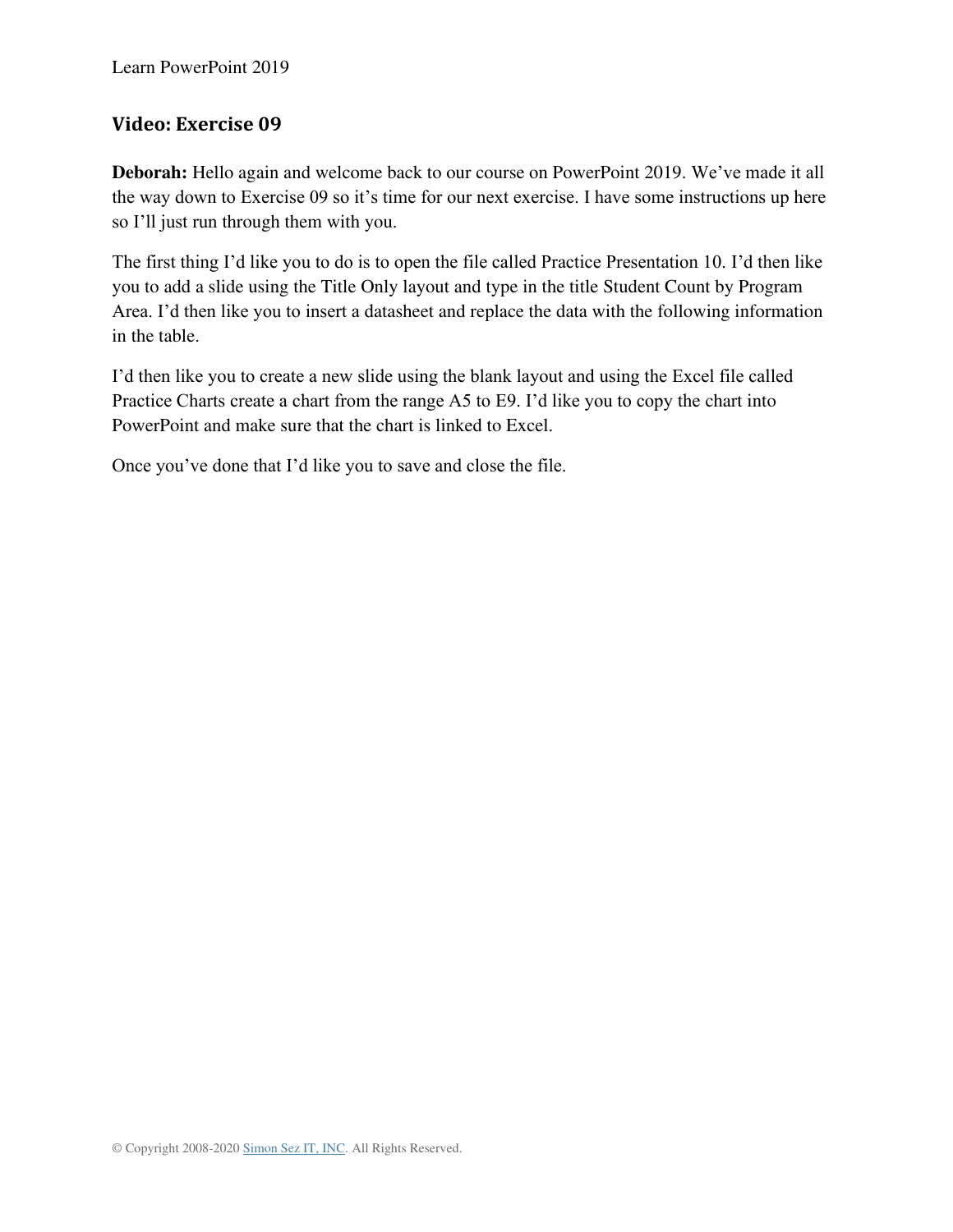# **Section 11 – Unlocking the Power of Masters**

## **Video: Using Master Slides**

**Deborah:** Hello again and welcome back to our course on PowerPoint 2019. In this section we're going to talk about Master Slides. And master slides are one of the most under utilized features in PowerPoint and that's mainly because people don't know that they're there or if they do they're not sure how to use them. And master slides can really make your life a lot easier when you're working in your PowerPoint presentation.

Now if I just explain to you a little bit about how they work. Every time you choose a new slide you also choose a new layout and the layout already has predesigned things included in it, like fonts and bullets, for example. And all of these are part of the theme. And when you start picking a layout they're also part of the master. So for example, with this slide, slide three, I've chosen this particular layout. And when I typed in my text and I got my bullets I was given these green arrows. That was the default because it's part of the theme and part of the master. The same thing with this green tab. This isn't actually an object. I can't click on it. I can't make any changes to it because it's essentially not an object that's sitting on top of my slide. It's in the background, it's part of the master.

So how can master slides help me? Well, if I for example wanted to change something about these bullets, so maybe I wanted to change the color or maybe the size. If I wanted to do that universally across all of my presentations, let's say I had lots of slides with these bullets on them I could go in and change them all individually but that's going to be quite time consuming. I also might not get it right every single time. Maybe I'll do one slide where the bullets are ever so slightly bigger or maybe the color is slightly off. And if you do have a lot of slides in your presentation it's going to take you a very long time to update and change all of those bullets simply because you wanted a different color.

So alternatively what I could do is go into the master slide for this layout, make one change to the bullets and it will change it globally across the entire presentation. The same thing would apply to things like titles. So here I have my title at the top. If I wanted to maybe change the size of that font or the font style itself or maybe even the color, again I could do it manually by going through every single slide but a more convenient and more time efficient way would be to change it once on the master and have it apply to all of my slides globally.

It's also worth noting that any manual changes you make to the layout of this slide will not be overridden by the master. So if I was to make changes to this individual title and then make a change in the master slide the master will change everything except this manual change that I've made. So because of that what I would suggest is that you create your entire presentation first of all and then go in and make your changes to the master slide. So let's take a look at how we get into the slide master.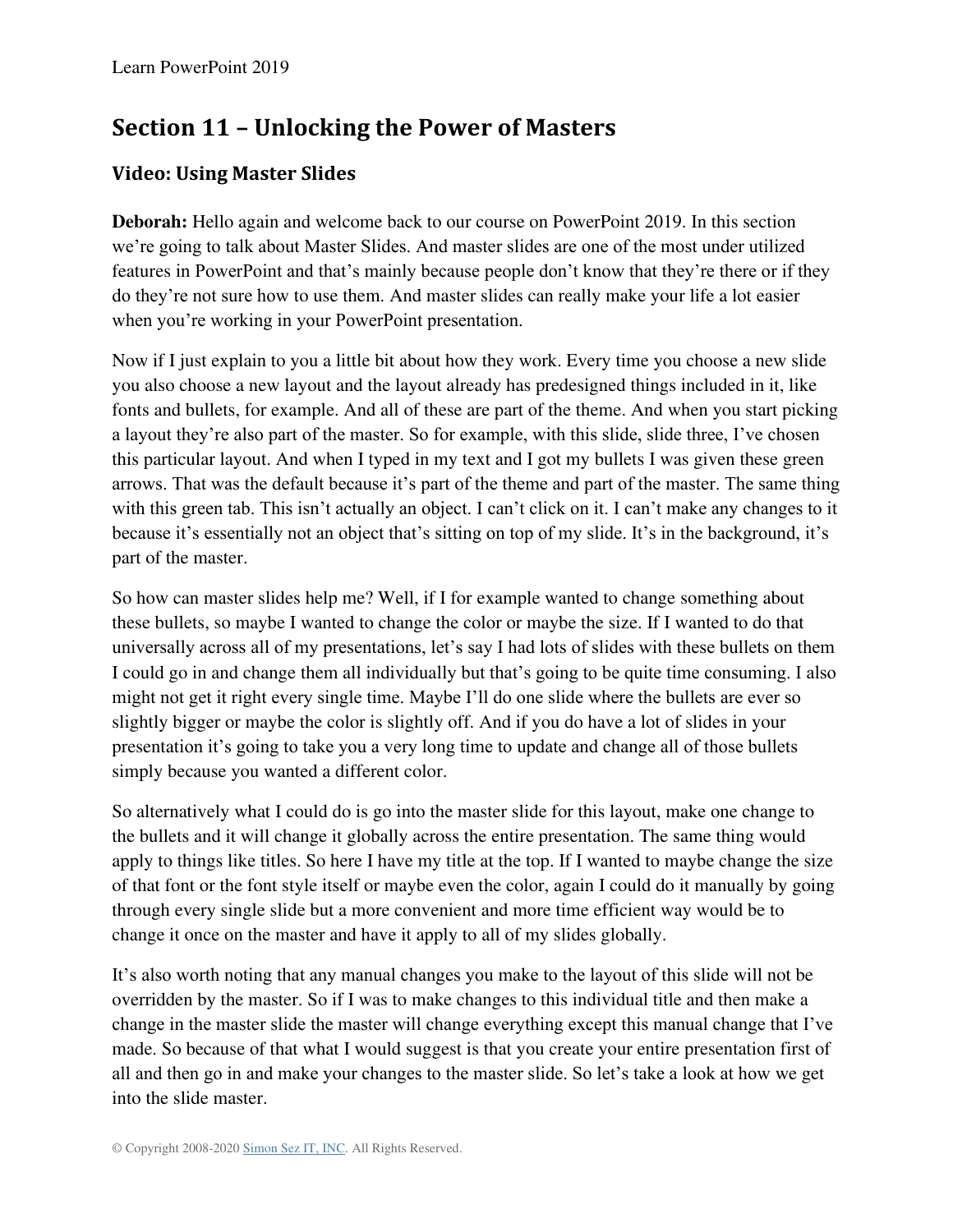I'm going to go up to the View ribbon and you'll see here I have a little group called Master Views. And for the majority of the time you'll want to go into Slide Master. This is the one that controls the layout and how your slides look.

There are two others on here. So we have a Handout Master view which you could go into and that will allow you to kind of style globally the handouts that you might want to give out. And we also have in there a Notes Master. And again this will just allow you to make global changes to any of the notes pages that you might have in your presentation. But in this example we're going to go into Slide Master.

For the most part masters don't have any text. They're more about the formatting and the graphics. And if you look in the pane down the side you'll see that we have a whole load of master slides. And what these are is there is a master slide for every single slide layout. So this is where you would come in to make any changes that you want to make globally. So if I wanted to make changes to the bullets in this particular layout I could. If I wanted to make changes to the title style or maybe change this graphic I could and then it will apply to all of the slides that have that particular layout.

So hopefully that's given you a better idea of what a slide master actually is. In the next section I'm going to talk about how to make changes to that master. And incidentally once you've finished making your changes all you need to do is click on the Close Master View button and that will take you back to your presentation. So please join me in the next section and we'll take a look at how you can make changes to master slides.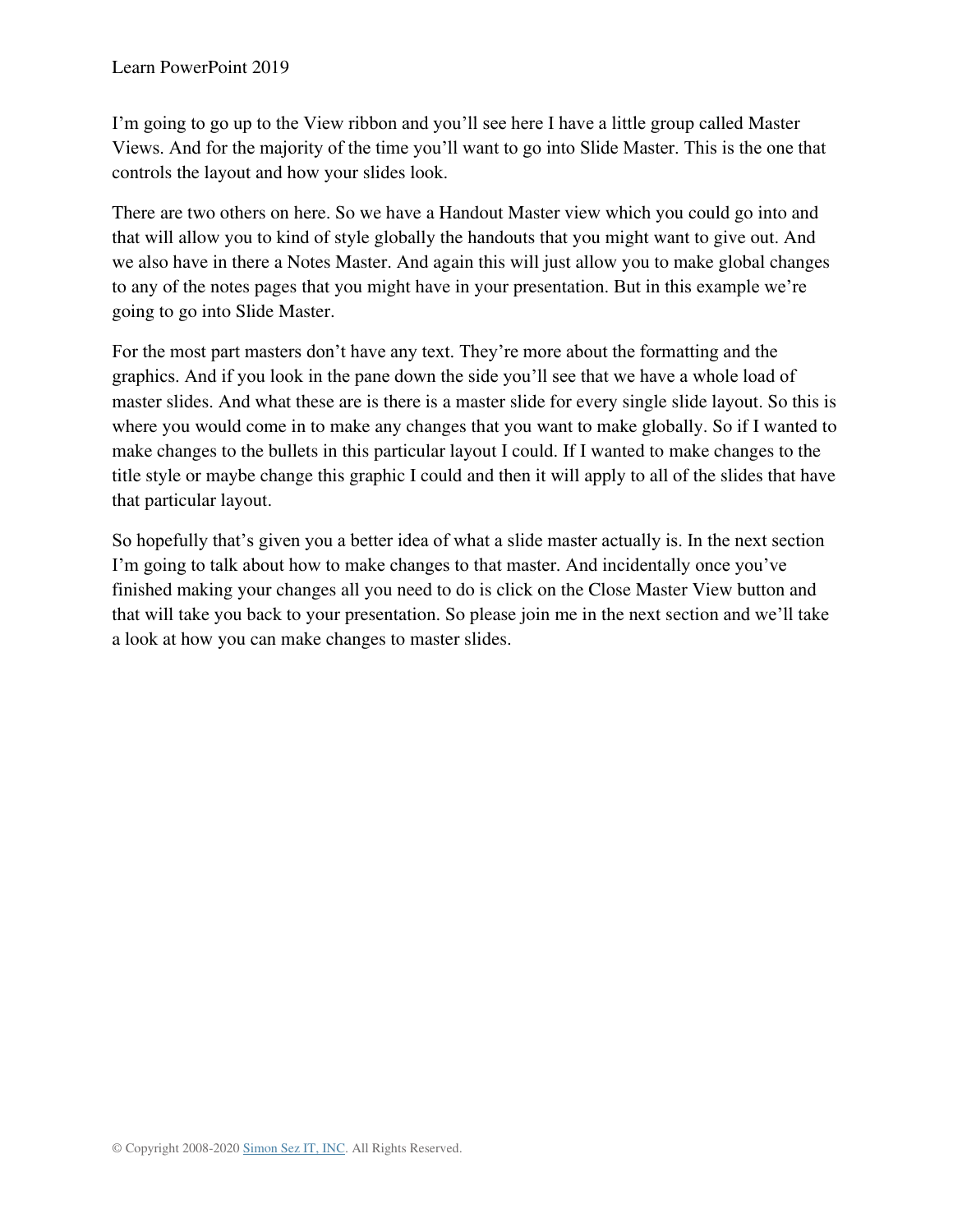### **Video: Modifying Master Slides**

**Deborah:** Hello again and welcome back to our course on PowerPoint 2019. In the previous section we started discussing master slides and in this module we're going to be taking a look at how you can change the master slides. So now that we have a bit of an understanding as to what master slides are let's start doing some changes so that we can fully see how they work.

So I'm back into my presentation and it might be that there are some things that we would like to change that we would like to be the same but on different slides. So maybe for example, I want to change the title color. Maybe I wanted to make this white. Now I could manually change that just by going up to my Font dropdown and selecting white but the change would only apply to this slide. So it might be that I want to make that change globally so that every title is white. It might also be that if I jump down to slide three you can see we have these bullets here which are controlled by the theme. If I decided that I no longer wanted those green arrows as my bullets, I wanted to use something else, again I could manually go in and change them but they would only change for this slide. If I wanted to change all bullets across all slides that is when I would change it on the master as opposed to doing it manually. And it's worth mentioning that any changes that you do make manually to a slide won't be overridden by the master. So let me show you what I mean by that.

I'm going to jump to slide two and I'm just going to highlight the title and I'm going to change that to a different color. So let's do something like a bright purple. And now I'm going to jump into the Slide Master. And you'll find that under the View tab in the Master Views group we have Slide Master.

So typically what we find in here is a master for every single layout that we have in this template. So for this one there's quite a few of them. And what I'm going to do is I'm going to edit this master title, I'm going to highlight it and I'm going to change that color to something different. So let's do a yellow color. And then I'm going to close out of my master slide. So I'm going to click on my Slide Master tab and I'm going to click Close Master view. And what you'll see now as we scroll down is that all of my headings are now in that light yellow color. If I go down to slide five you'll see that's the same there. And also Board of Directors, Team Members, so on and so forth. But what you will notice is the slide that we changed manually hasn't changed. So that's just something to be aware of. If you change it manually then the slide master won't override. So again what I would suggest you do is that you complete your presentation and then right at the end you go in and you make your changes on the slide master.

So now what I'm going to do is I'm going to focus on making some changes to these bullets. Now I'm only going to make changes to the first level and the second level bullets. As I've said before you can have up to five levels of bullets that you can see there. So I'm going to change them from a green arrow to something else for these first two levels. And if you did want to change them all to the same thing you could click on this placeholder and then go in and change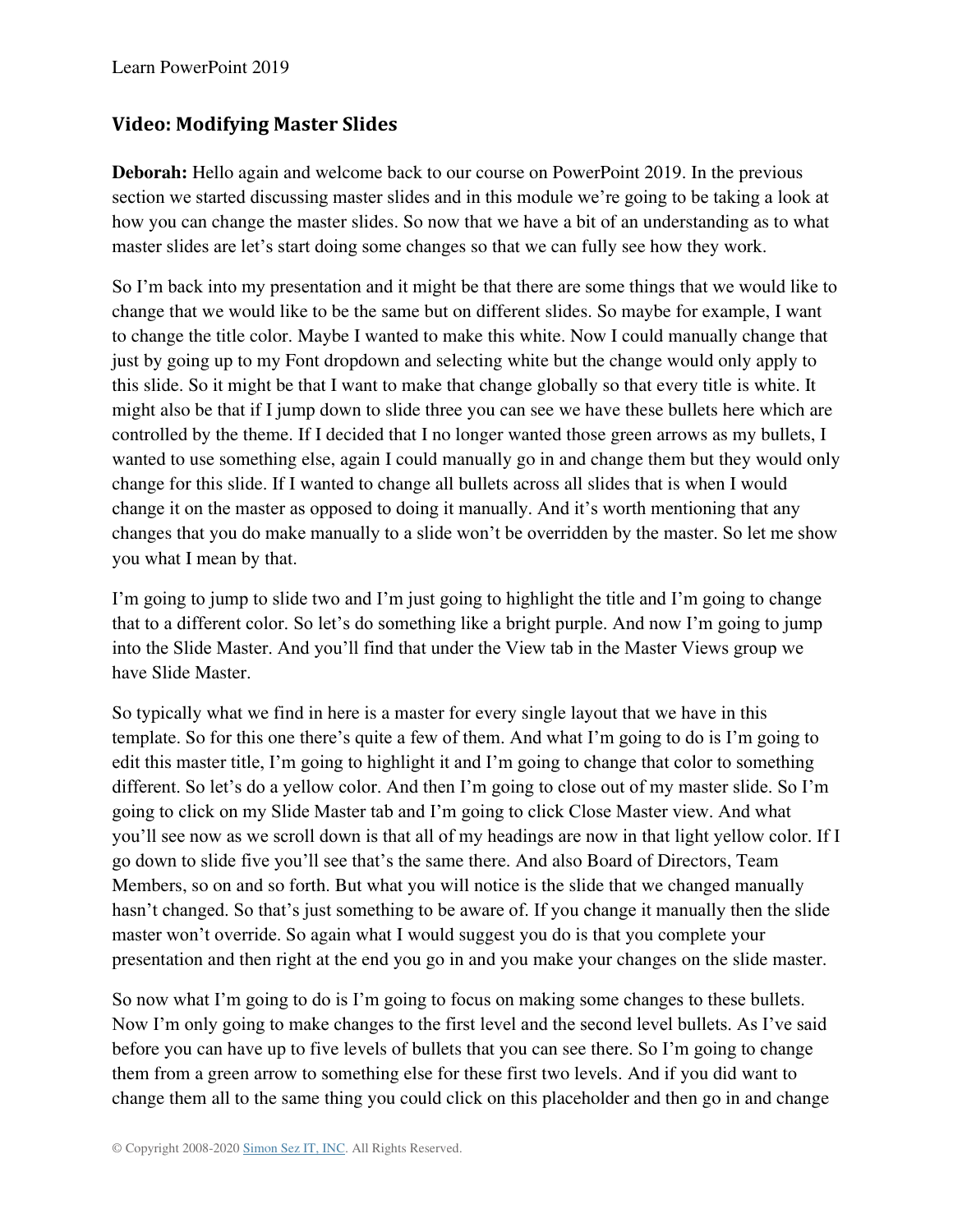the bullets. That's absolutely fine to change them all. But I'm just going to do the first two. So I'm just going to click in that first one. I'm going to go to the Home ribbon, I'm going to go to my Bullets dropdown and I'm going to select Bullets and Numbering. So I actually don't want one of these styles. I want a different symbol all together.

So I'm going to jump straight down into Customize which will allow me to select a different symbol for my bullet. And I'm just going to use one of my recently used. I'm going to use the star and click on OK. And I'm going to change the color of that star. So lets give it a bright purple color and let's make it 125% at the text. Remember, this figure in here is the sizing of the bullet compared to the text. So 100% would mean it's the same size as the text. I'm doing mine slightly larger in this case. And click on OK. And that looks pretty good so let's do the second level bullet. Same process. Up to Bullets and Numbering, down to Bullets and into Customize again. And I'm going to use one of my recently used symbols, which is this one here. I'm going to click on OK. I'm going to change the color to that purple color and I'm going to make the size 125% of the text and click on OK. And there we go. So now I've done that let's close down the Slide Master and see how that affects our presentation.

So we've got our slide here with our bullets. You can see that those bullets have been applied. But if I go to slide two you'll it see it hasn't affected those bullets because I manually applied these before. Remember, the slide master doesn't overwrite manual changes. Okay? So that is how you can go through and make global changes to your presentation.

Something else you might want to do in the slide master if we jump back up to it is you might decide that you want to change the background color. So currently we have this kind of gradient blue, but I could go to Background Styles and select something completely different if I wanted to. So let's have a look at some of these. That one doesn't look too bad. I'm going to select it, I'm going to close my master view and you can now see that again that is applied across all of my slide layouts. And this one actually looks quite nice with the colors that I have.

Another thing you might want to do is to maybe add an icon into the corner. So if you have something like a company logo or some kind of branding that you want to show it's quite nice to be able to show a logo in the corner of every slide. And again you would do that through the master. And I'm going to do that using icons, which is again a fairly new feature for PowerPoint. It came in in PowerPoint 2013 I believe, or possibly 2016. And I'm going to show you how you can use those in your slide master.

So let's go to View and back to Slide Master. And I'm going to go to the Insert ribbon and I'm going to select an icon. And I'm looking, this is travel related so I'm going to look for an icon of the world. So I'm just going to select Location from this list on the side and I'm just going to use this one just here and click on Insert. And there we go. Now I don't particularly want it in that color. Let's change that. So I'm going to say Graphics Fill and we're going to do, shall we do a purple just to make that stand out a little bit. And I'm going to make it a little bit smaller so it's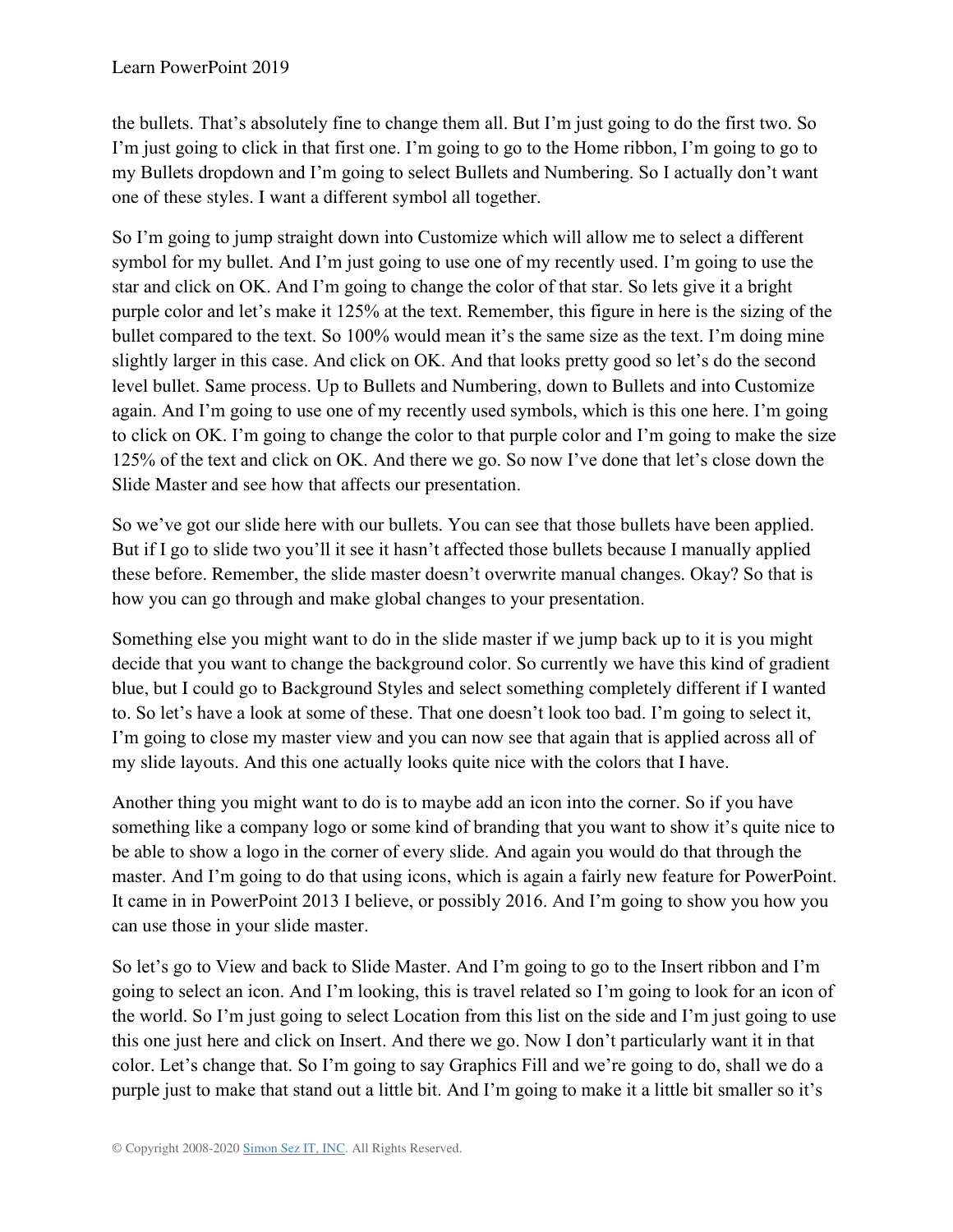not too intrusive and just place that down in the corner and click Close Master View. And there we go. You can see that that has applied to my master slides and I now have it in the corner of my slides like so.

So a really good way of making universal changes to your slides, which saves you so much time. It is worth having a little fiddle around with this. If you're not used to the concept it can be a little difficult to get your head around until you've spent some time working with masters. But in the next section I'm going to show you how to create a new master design template. So I will see you over there.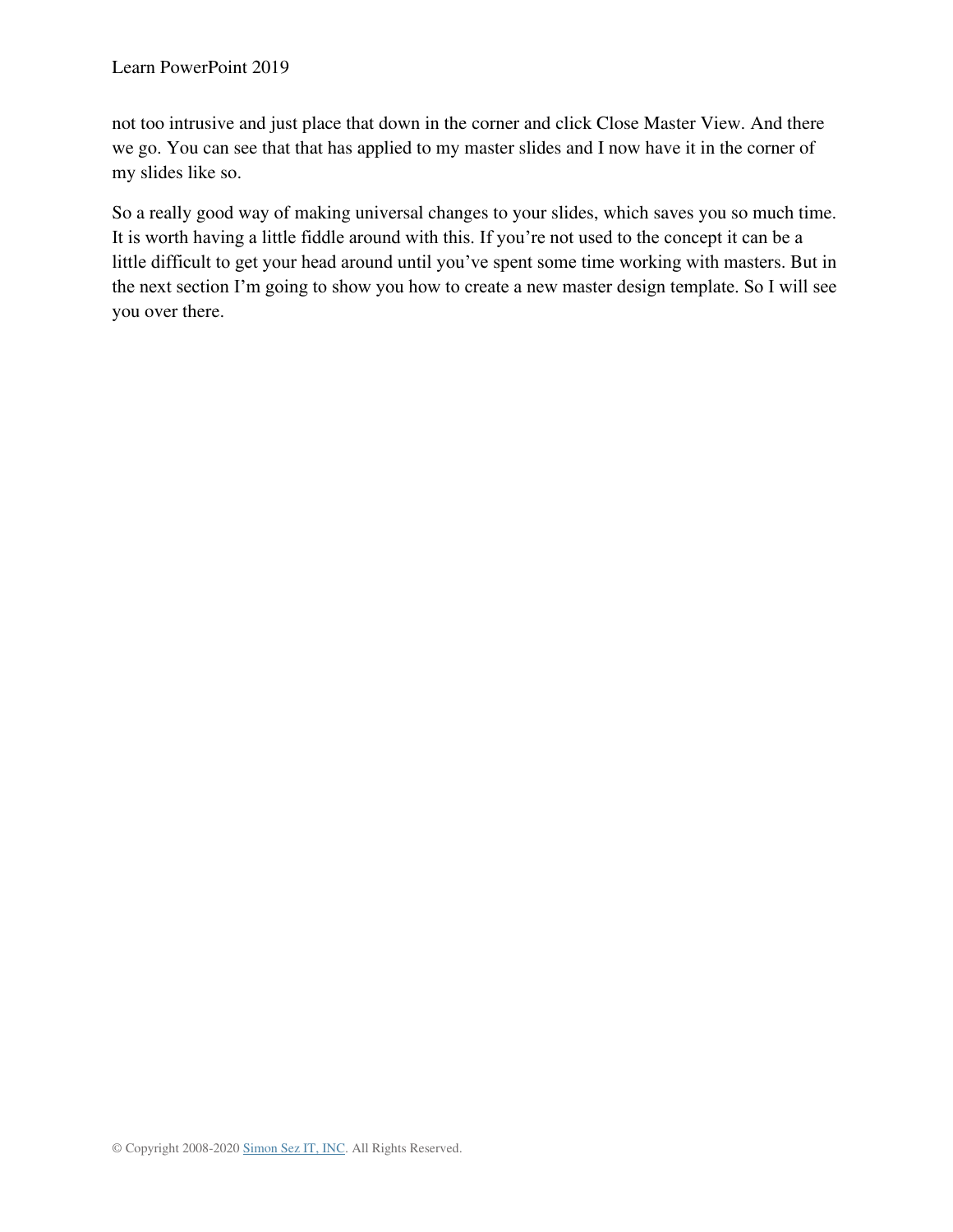## **Video: Creating a New Master Design Template**

**Deborah:** Hello again and welcome back to PowerPoint 2019. In the previous sections we've been taking a look at the master slides and modifying master template slides in that slide master area. And in this module we're going to take a look at how you can create a new master design template and then reuse that template. And when I say create a new master design template what I'm referring to is creating a template that isn't already in PowerPoint. And really the best thing that you can do when you're thinking about creating a new template is to make sure that yours looks different from the run of the mill templates that are out there to make sure it's really unique to you and conveys the message that you want.

So the first thing you need to decide is if you want to use an existing presentation and maybe make some changes to it and save it off as a template or if you want to start from scratch and create your own. So in this example what I'm going to do is I'm going to start off by creating a new blank one. So I'm going to go up to File, I'm going to go to New and I'm just going to select a blank presentation from the templates list. And this is probably a really good time to mention this Design Ideas pane running down the side. This is a new feature in PowerPoint 2019. You might also get it in PowerPoint 2016 if you are using that version as well.

So every time you create a new presentation what PowerPoint will do is it will automatically pop up this Design Ideas pane. And there's some really, really lovely layouts on there which you could select and then modify as required. So this is a really nice little pane. I use this fairly frequently. In the example we're doing now I don't need it so I'm just going to close it down by clicking on the cross.

Now when you're creating a template you don't want to add text and pictures per se on the actual slide itself. You want to make any of your changes on the slide master. So I'm going to jump straight up to View and I'm going to go into Slide Master.

Now we talked about a master for each layout. So if you want something different on your title slides than on the rest of your slides then go in and make your changes on the master title slide. However if you want something different to apply to all of your slides then go ahead and make the changes here because any changes made in this top one will affect all of the other slide layouts.

So the first thing we're going to do is we're going to add a background for all slides. And I have a picture that I'm going to use. So I'm going to jump straight up to Insert and I'm going to go down to Pictures. And I have this picture saved off to my PC so I'll just go in and find that. And it's this one here. And I'm going to click Insert.

All right so that's inserted it. I'm just going to drag it over very slightly and just do some resizing for that by dragging that all the way out. Now you don't necessarily have to have an image as a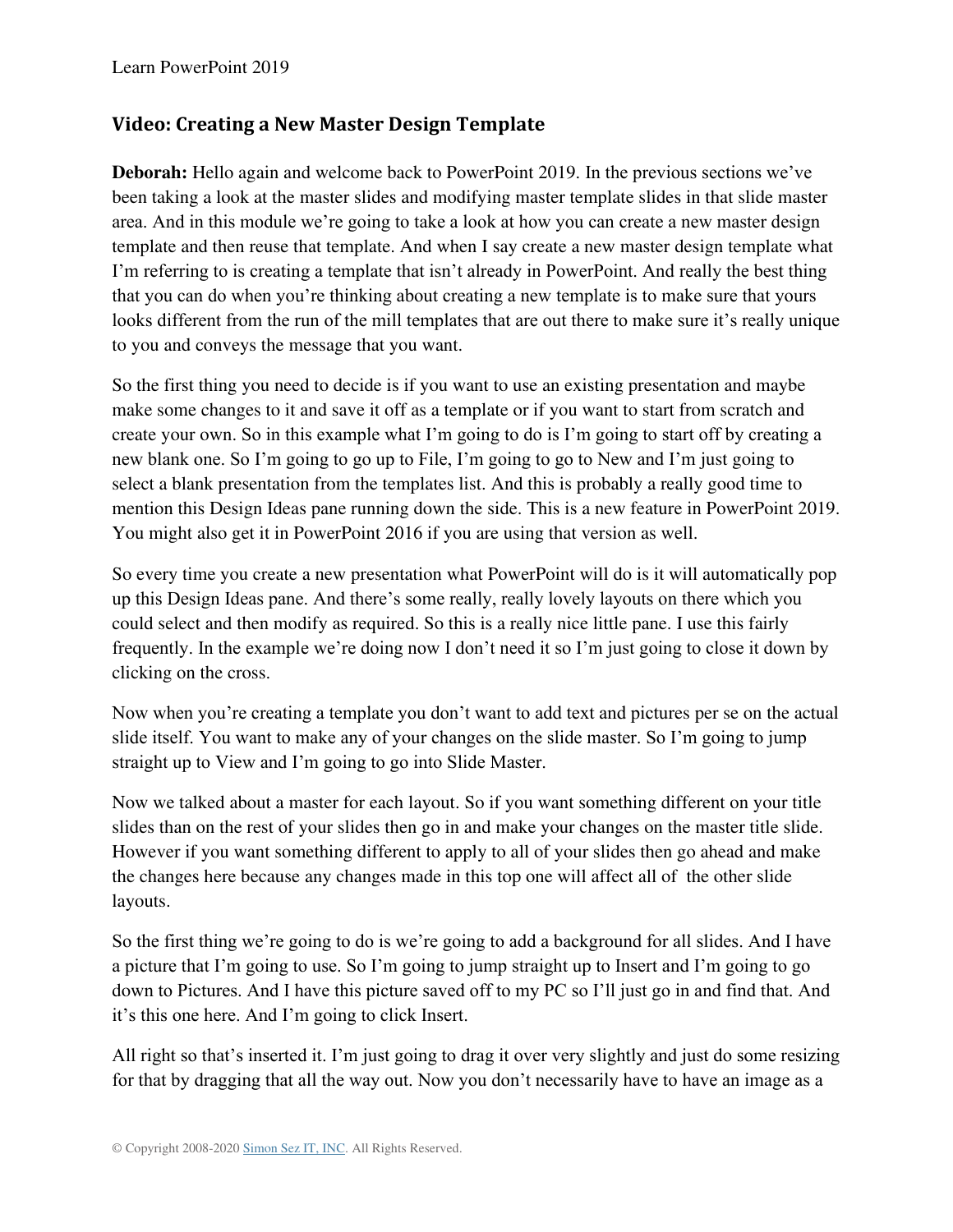background. You could just change it a different color. You can really do what you like, but I'm going to use this image because I think it looks quite nice.

Now what you might notice is that I've kind of got this image sitting on top of the slide. So currently it's covering up those placeholders underneath. So the first thing I'm going to do is I'm going to send this image to the back. And if I jump up to my Picture Format ribbon in the Arrange group I have a Send Backward option. So I'm going to select it and say Send to Back. And you can now see those placeholders have popped forward available for me to use. And you can also see that this background has now been applied to all of my other slide layouts because I added it to this top level slide master just here.

So now I have another picture but I want to put it just on the title slide only, not on all of the layouts. So I'm going to select my title slide just here and I'm going to add a 3D model this time. So I'm going to go up to Insert, across to 3D Models and I'm going to say from online sources. And I'm going to scroll down to Traveler and I'm going to select this suitcase just here. Why not? And click Insert. And remember with these 3D models it can sometimes take a few seconds for them to insert because they are quite large images.

Okay. So now I'm going to resize this and I'm going to put this down in the corner. Now remember this is only going to appear on the title slide. And again if you glance over at the rest of the layouts you can see that unlike the background which applied to all of them the suitcase icon is just on this title slide down in the corner. Now you could carry on going adding more pictures to your slide master. I'm just going to leave mine with regards to graphics like so. I think it might get a little bit crazy if I start to add any more. However, I am going to make some formatting changes to my font.

So I'm going to jump back up and I'm going to edit this title. So I'm going to select my placeholder, I'm going to go to Home, and I'm going to change the font. So let's go with Berlin Sans FB and I'm going to make that bold and let's change the color. Why not? Now I'm going to use my eyedropper utility and pick up color that's already in the slide. So let's go with this kind of darker gray color, like so. And what I also might want to do is to get it out of the way of this border I might want to reposition some of the placeholders on my slide, which is perfectly fine.

So again something else I might want to do is to change the style of these bullets. So remember if you want all the bullets to look the same you can just click on the placeholder and make your changes. I actually want my bullets to be different so I'm only going to do the first and second level. So I'm going to change the first level by clicking in that first level bullet, going up to Bullets and Numbering and down to Bullets and Numbering. And again I'm going to jump straight into Customize and I'm going to use my recently used symbols, this little plane icon, and click on OK. I'm happy with it being 100% of the text. And in this case I'm happy to keep it as the color black. And I'm going to do OK. And there we go.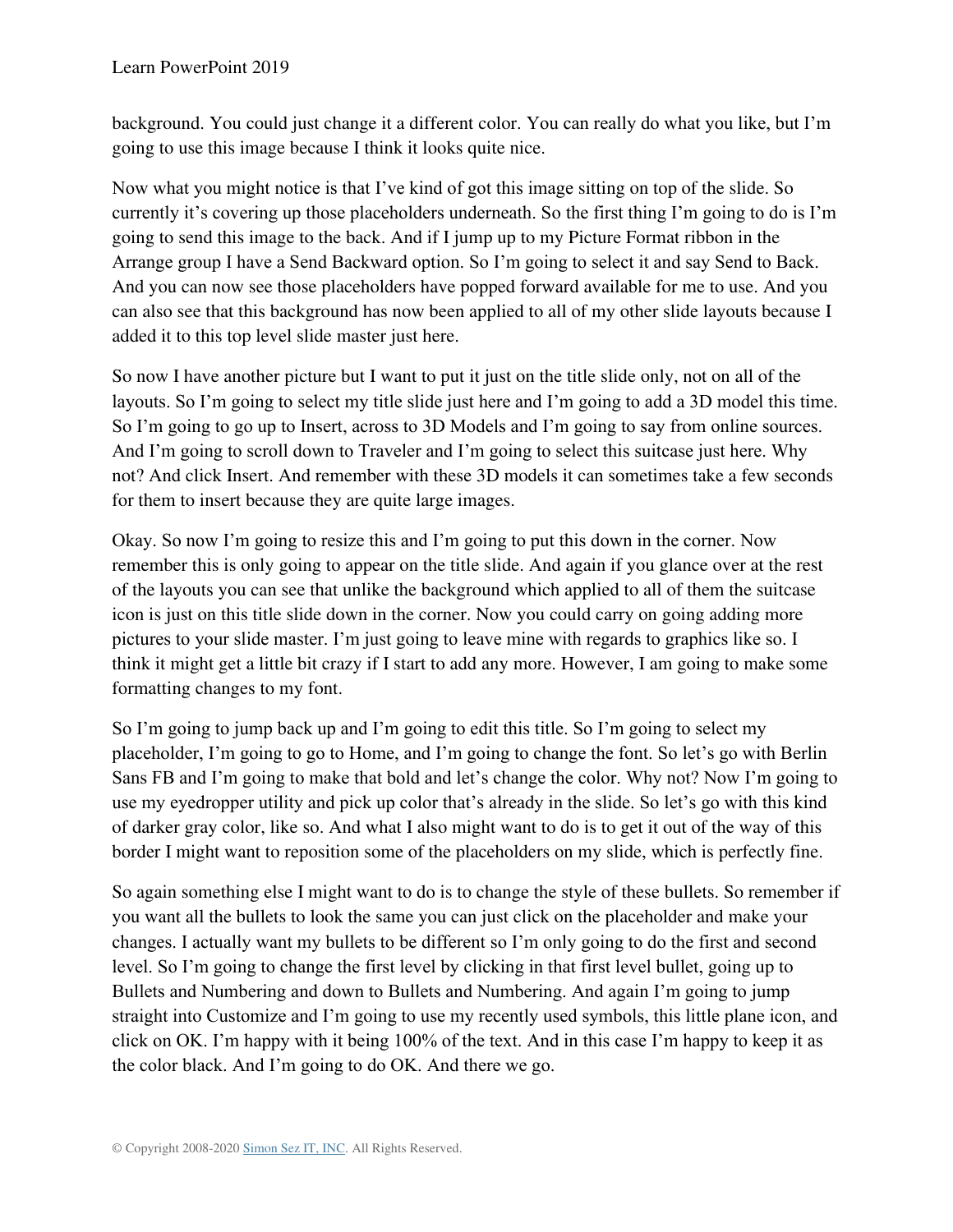Now for me there isn't enough space in between my bullet and my text so I'm going to make a change to that by just dragging my indents. Remember we did this in an earlier module. You can just reposition where that text sits.

Let's do a second level bullet. So I'm going to click in there. Again up to Bullets and Numbering and this time I am just going to select one of these default ones. Let's do this little arrow bullet just there. And again I'm going to just drag that out very slightly, like so.

Now those are pretty much all of the changes that I want to make. So I'm fairly happy with how it's looking so I'm going to close my slide master down. This is a really important point. A lot of people forget to do this, is actually close the master when they finish making their changes. So up to the Slide Master ribbon and let's click Close Master View. Okay.

So we have our first slide just here and you can see because it's a new template it's actually Presentation1 at the top. Now you might just think that you would go into File, Save As and save it as a template but there's actually a better way of doing it. Let's jump across to the Design ribbon and you can see here we have this big Themes group. And if we click that dropdown you can see at the top it says This Presentation and it's showing me that the new template I've created is currently in use in this presentation. So what I want to do is I want to save this as a template or as a theme. And you'll see at the bottom you have a Save Current Theme option, so let's click that. And I'm just going to give my theme a name. So I'm going to call it My Theme. Keep it simple. You could choose a folder to save it into but I'm just happy leaving it here for the time being, and click on Save.

So what I'm going to do now I've saved that theme. So I'm just going to close this presentation down by going to File and Close. And it takes me back to the presentation I've been working on. So how would I apply my new theme template to my presentation? Well, very simple. Back up to the Design ribbon. Let's click the dropdown. And you should be able to see in the Custom group I now have my theme. And when I hover over it you can see it there. So I'm going to select it and there we go. It's applied it to all of my presentation. And again remember there might be some changes that you might want to make, moving some things around after you've applied your theme. So I'm just going to move those across like so. But that is essentially how you create a new theme and then how you apply it to your current presentation.

Now one final point to mention. If you wanted this theme to automatically apply every time you created a brand new presentation all you need to do is click the dropdown, find your theme, right click and say Set as Default Theme and then that is the theme that will be applied every time you create a new presentation.

So I'm going to save this and that's going to wrap up this section on working with masters. Next up is an exercise that I want you to do so I will see you over there.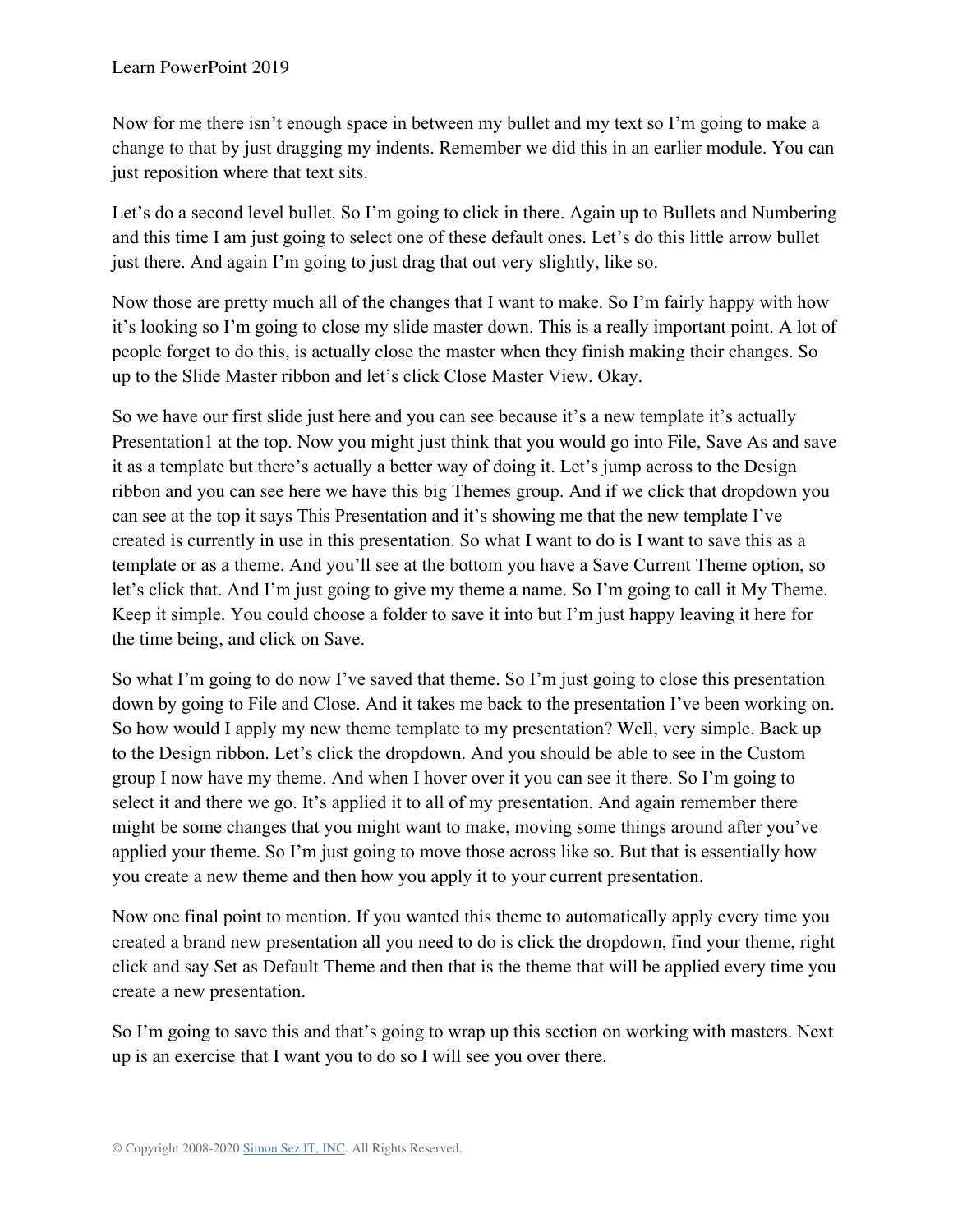## **Video: Exercise 10**

**Deborah:** Hello again and welcome back to our course on PowerPoint 2019. Well we've made it all the way down to Exercise 10 and in this exercise what I really want you to focus on is really just practicing some of the skills that you've learnt in this section about masters and slide masters.

So I've got some instructions in here. The first thing I'd like you to do for me is to open the file called Practice Presentation 11 and then using the Slide Master change the titles for all the slides to a different color, font and size. I then want you to change the bullets for all five levels to a bullet of your choosing. I want you to then close the master view and just check to see that each title looks the same. I'd then like you to jump back to into Master view, click on the Title Master and add an icon of your choice to the bottom right. I then want you to change the background color of all of the slides except the title layout to a color of your choice. And finally I'd like you to add a picture as the background for all of your slides. And again except for the title layout. I'd then like you to save and close the file.

And that's it. See how you get along with that, just practicing those skills. In the next section we're going to start to talk about adding media into our PowerPoint presentation, so I will see you over there.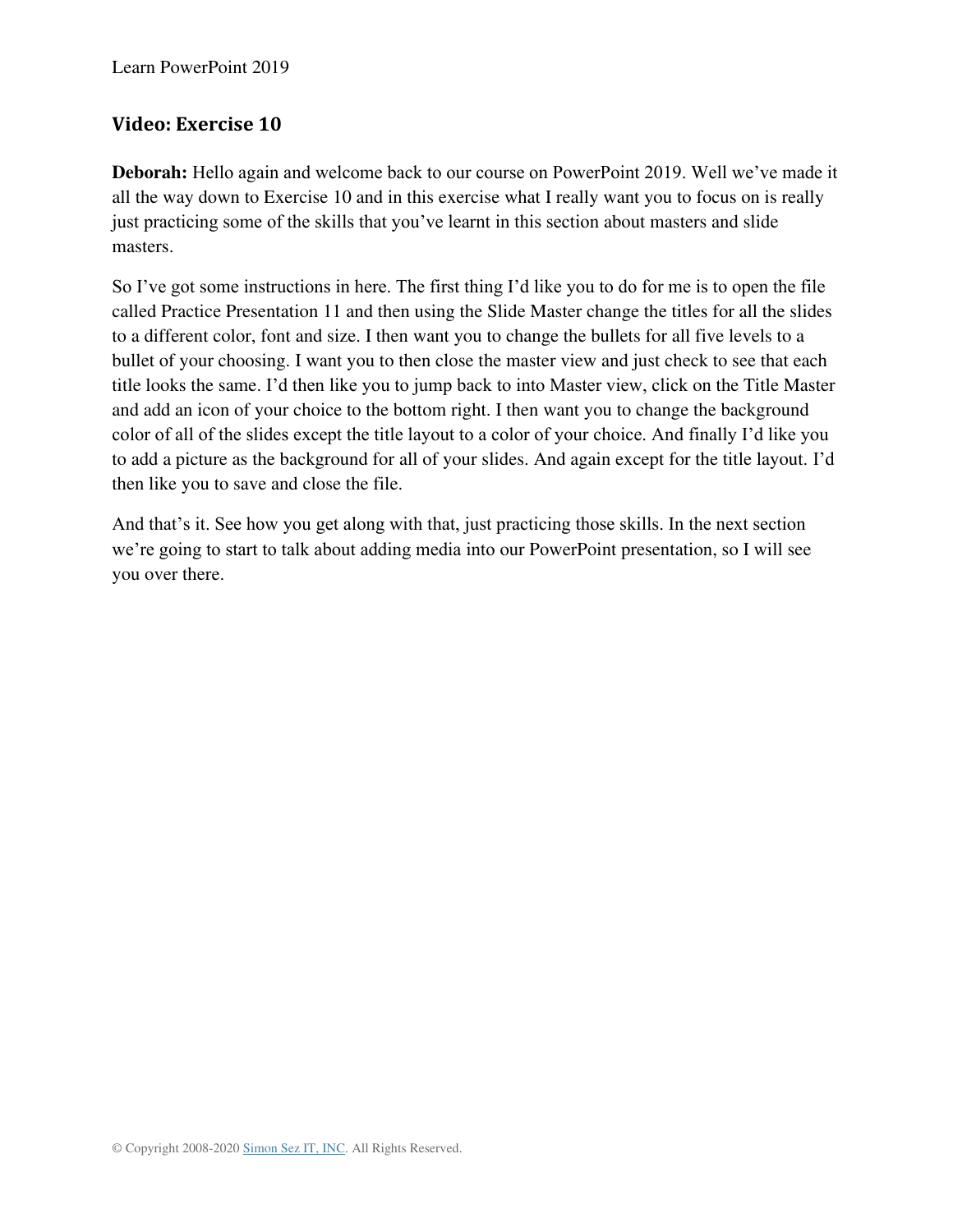# **Section 12 – Adding Media**

## **Video: Adding Video to a Presentation**

**Deborah:** Hello again and welcome back to our course on PowerPoint 2019. In this section we're going to start to talk about adding media into our PowerPoint presentations and we're going to start out by looking at adding video.

Now when you're thinking about adding video into a presentation what you're really doing there is just making the presentation a little bit more interesting. Videos in general are a lot more engaging than just slides of text. So it is a really effective option to keep your audience super engaged and super interested in the subject matter. So let's take a look at how we can add videos into our presentation.

Now the first thing I'm going to do is add a new blank slide. So I'm going to go up to the Home ribbon, I'm going to select New and let's go for Blank. And there we go. And I'm going to add in a quick travel video onto this blank slide. So I'm going to jump up to the Insert ribbon, I'm going to go all the way across to the end group that says Media and I'm going to click the Video dropdown. And you can see I have two options. So I can choose to insert a video that I have saved off to my PC or I can choose to select a video from online. So I'm actually going to pull one through that's currently on YouTube so I'm going to select Online Video. And now I get a little box that is asking me for the URL of the online video. So I'm going to jump across to YouTube and just grab that. So bear with me one moment. And this is the video that I want to use. And you'll see underneath the video I have an option to share. So I'm going to click Share and there is the URL of the video. So I'm going to click the Copy button just to copy that to the clipboard and I'm going to jump back to my PowerPoint presentation. And now I'm going to paste that URL into this box. So if I right click my mouse and select Paste and then click on Insert. And there we go.

Now I have this and I can reposition it if I want to. So I might want to move it up very slightly and maybe make it slightly bigger. And you can see I have the big round Play button in the middle there. So if I click Play this video should now play in my presentation. And there we go. So it's actually playing the YouTube video within my presentation. And I've got my sound or my speaker sound on the mute at the moment which is why you can't hear the sound. But ordinarily you'd be able to the sound in the YouTube video as well. I'm just going to click Pause to stop that.

Now it's worth noting that once you've got your video inserted you have a couple of additional ribbons at the top. So we have a Video Format ribbon and also a Playback ribbon as well. Now if I start with Playback probably the first thing that you'll notice is a lot of these options are currently grayed out. And that's because these options actually only apply if you've inserted a video that you've got saved off onto your hard drive. So if it's your video and you've uploaded it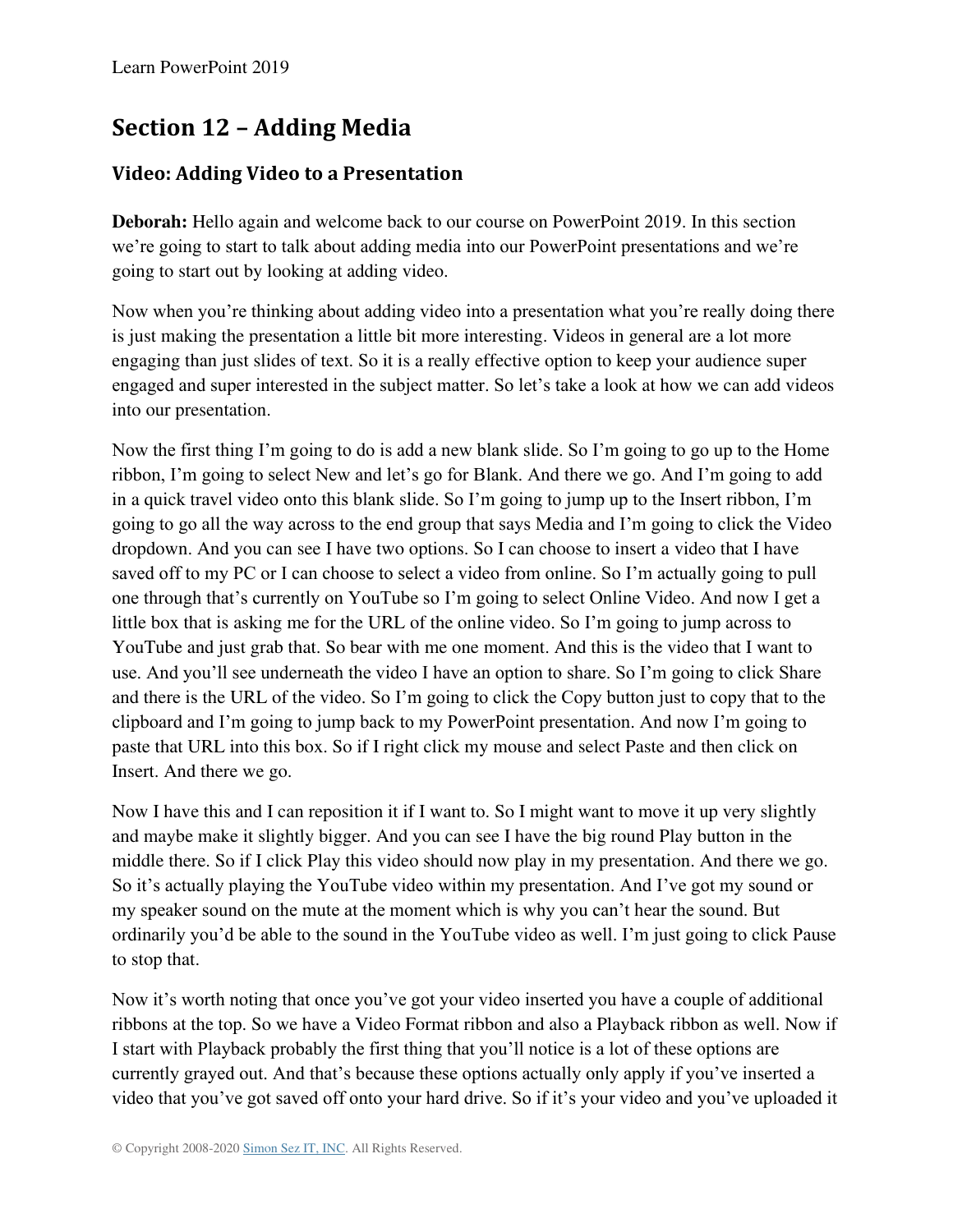then these options will be available. These are to control things like fading the video in, fading the video out, making some edits like trimming the video. And also doing things like looping the video and rewinding after playing. Now obviously all of these options if you're linking through to a YouTube video you can't control them, which is why they're currently grayed out. You do have a preview button though. So if you want to preview the video then you can very much click on that first button on this ribbon. Let's jump across to the Video Format ribbon because we have more options available there.

So again this is really to kind of style up this video window. So I could make any corrections I wanted to make. I could recolor or change the color of the video if I wanted to. Poster frame is quite an interesting one. This will allow you to select what frame of the video you see before the video starts playing. So when you go to the slide what do you want to show on the screen or on the slide? So I'm fairly happy with this, just this logo that says Island. But if you wanted to pick something different from the video you could just play the video and then select Current Frame, which is currently grayed out because I'm not playing the video.

You have things like Video Style. So I can choose to add a style to my video. And you'll see as I hover over those I can choose to put a border around it, I could even do things like tilt it or rotate it I should say, which can actually sometimes be quite a nice effect. I can add video borders, video effects, alt text which will appear when we hover over the video. And then I have things like cropping, height and width adjustments, so on and so forth.

Now let me just jump back to that Playback ribbon because I think there was something I missed in here and that is this little Start option at the top. So you can choose if you want this video to start automatically. So when you're running the slideshow as soon as you move onto the slide that contains the video the video will start playing. Or alternatively you can say that the video starts running when it's clicked on. Okay? So I'm going to leave it as when clicked on.

So that is how you can insert an online video into your presentation. And if you have a video that you have saved off, as I said it's a very simple process of going to the Insert ribbon, going down to Video, selecting Video on my PC and then just browsing to the folder where you have the video stored to insert it. And then you're going to have all of those video playback options which you can use, and also those formatting options as well.

So that's it for now. In the next module we're going to start to talk about how you add audio. So I will see you then.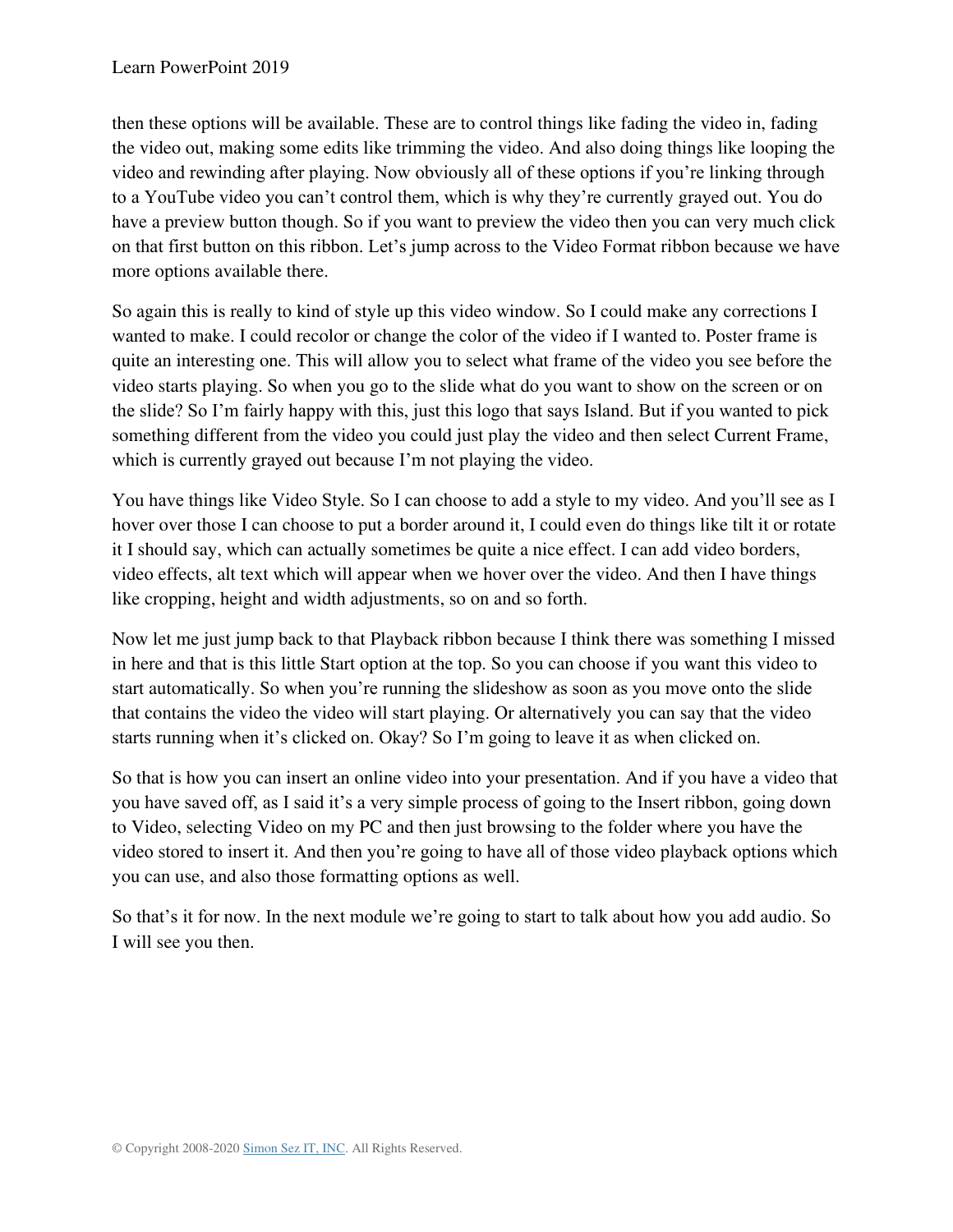#### **Video: Adding Audio to a Presentation**

**Deborah:** Hello again and welcome back to our course on PowerPoint 2019. In the previous module we saw how to insert video into our presentation and in this module we're going to concentrate on how to insert audio into our presentation.

So I'm currently on slide four which is where we have our bulleted list of items that show the travel benefits for Wanderlust Travel. And what I'm going to do is I'm going to record some elements and insert them into this slide.

So audio is a great way of adding a little pizzazz into your slide so it breaks things up again from having just text on a slide or maybe some graphics. You can actually play some audio that maybe comes from you to make it a little bit more personal. It's quite nice for audience members or even if you're sending this presentation to someone. So let's see how we can go about inserting audio.

Now I'm staying on the Insert ribbon and we're going back to the same group which contained the videos and that is the Media group on the end. And you can see we have an option for audio. So you can record audio on my PC. So maybe if you have some kind of audio file saved off to your PC then you can insert it. But we're actually going to record a piece of live audio so let's select Record Audio.

So the first thing you need to do is to give your audio a name. So I'm just going to say this is called Wanderlust Travel. And then underneath you can see the only active button I have is this red circle here and that is your record button. So I'm going to record a piece of audio now.

Welcome to Wanderlust Travel. There are many benefits when you decide to book a trip with us. For example, you get a 20% discount if you are a new customer. We also have a dedicated Facebook group so you can get to know your group before you leave. And we'll also send you a free gift. So you'll receive a free book in the post that's relevant for your destination to really get you in the mood for your trip. And you will also receive an information pack with useful things like packing lists and destination information.

And then I'm going to click on Stop. And now I'm going to click on the OK button. And you can probably just about see here I have this little audio icon. And we've got this little kind of scrollbar at the bottom. And if I put that somewhere down here this will allow me to play this video. Now I just want to make sure that this object is positioned on top of my background because I'm not sure if it is at the moment.

I'm going to jump across to the Home ribbon, I'm going to go to Arrange and I'm going to say Bring to Front. What I would suggest with this audio icon is that you place it somewhere out of the way. And I would also suggest that if you have audio on multiple slides that you position the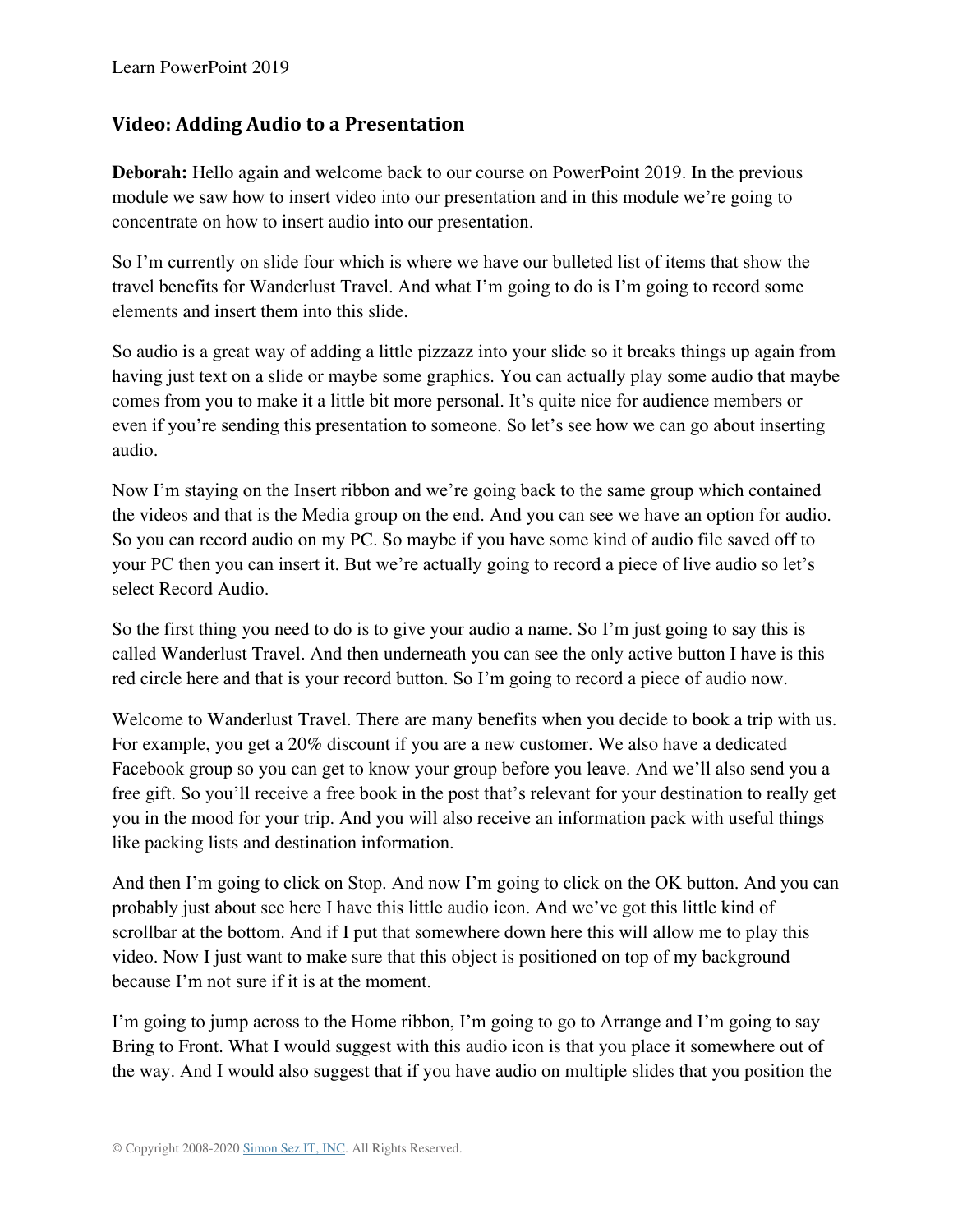audio in the same place every time so that people who are looking at this presentation kind of have a rough idea as to where the audio is going to be.

So when I'm clicked on the audio, if you cast your eyes up to the ribbons I now have two ribbons which control the formatting and also the playback. So let's jump across to Audio Format first of all and we have very similar options to what we had when we were formatting our video. So things like corrections, color, artistic effects, and also things like styles as well. So I could change the style of these. I have options to bring forward or send backwards and also align options and crop options as well. So we've seen these multiple times when we've put different objects in so I'm not going to go into too many details right now.

Let's jump across to the Playback ribbon because there are a few options on here that you need to be made aware of.

So again we have a Play button if you want to preview that audio file. We can do things like trim the audio. So if I click on Trim what this will allow me to do is to essentially cut out parts of this video. So if I want to maybe, maybe there's some dead space at the beginning I could move the start of the video up a little bit. And if I wanted to cut some out at the end I could move the end along as well and then click on OK. And that will essentially trim that video. I can add a fade in and a fade out and I can specify the amount of seconds for those. And I can also control the volume from here as well. Low, medium, high or I can have it on mute. I have that start option where I can choose how this audio is going to start. So do I want it to start playing automatically when people come onto the slide? Or do I want it to start playing when people click on the actual audio Play button? And I'm going to say when clicked on. I could choose to have it play across slides if I wanted to. And also I could say loop until stop. So if it's a fairly short video I might want the message to keep looping round when it gets to the end. I can choose to hide the audio during show. And what we mean by that is when you're running the slideshow you can hide it if you want to. And I could also choose to rewind the audio after it's finished playing. And also in this Audio Styles group currently I have no style on there. I could choose to play it in the background as well. So it'll be a little bit lower in volume.

So lots of different options for you to have a little play around with. And as I said, audio is another way of just adding a little bit more of an engaging element into your presentation. So it's definitely worth considering putting into your presentations.

That's pretty much it on media. In the next section we're going to be doing an exercise so I will see you then.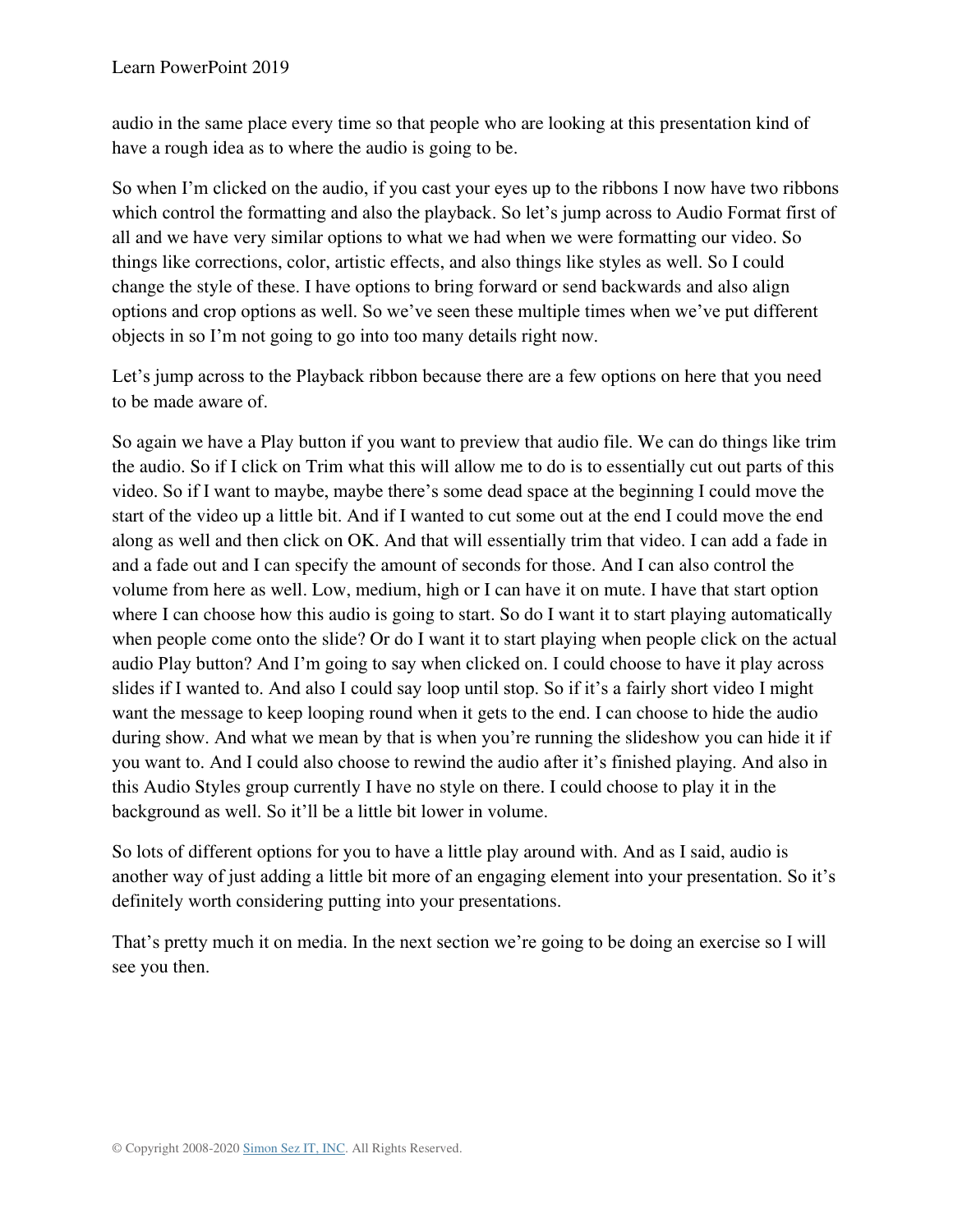#### **Video: Exercise 11**

**Deborah:** Hello again and welcome back to our course on PowerPoint 2019. We've finally arrived at Exercise 11 and what we're going to do in this exercise is just practice some of the things that we've learnt in this section with regards to inserting different media files into our presentation.

So I have some instructions here. The first thing I'd like you to do for me is to open the file called Practice Presentation 12. I want you to add a new slide as slide two and you're going to use the blank layout. I'd then like you to insert a video from YouTube and I want you to search on the words College Life. Insert that video onto slide two.

I then want you to click on slide three which should now be titled Why Choose Us and I want you to record some audio about this slide and then save the file.

And that's it. A fairly straightforward exercise. In the next section we're going to be talking about transitions so I will see you over there.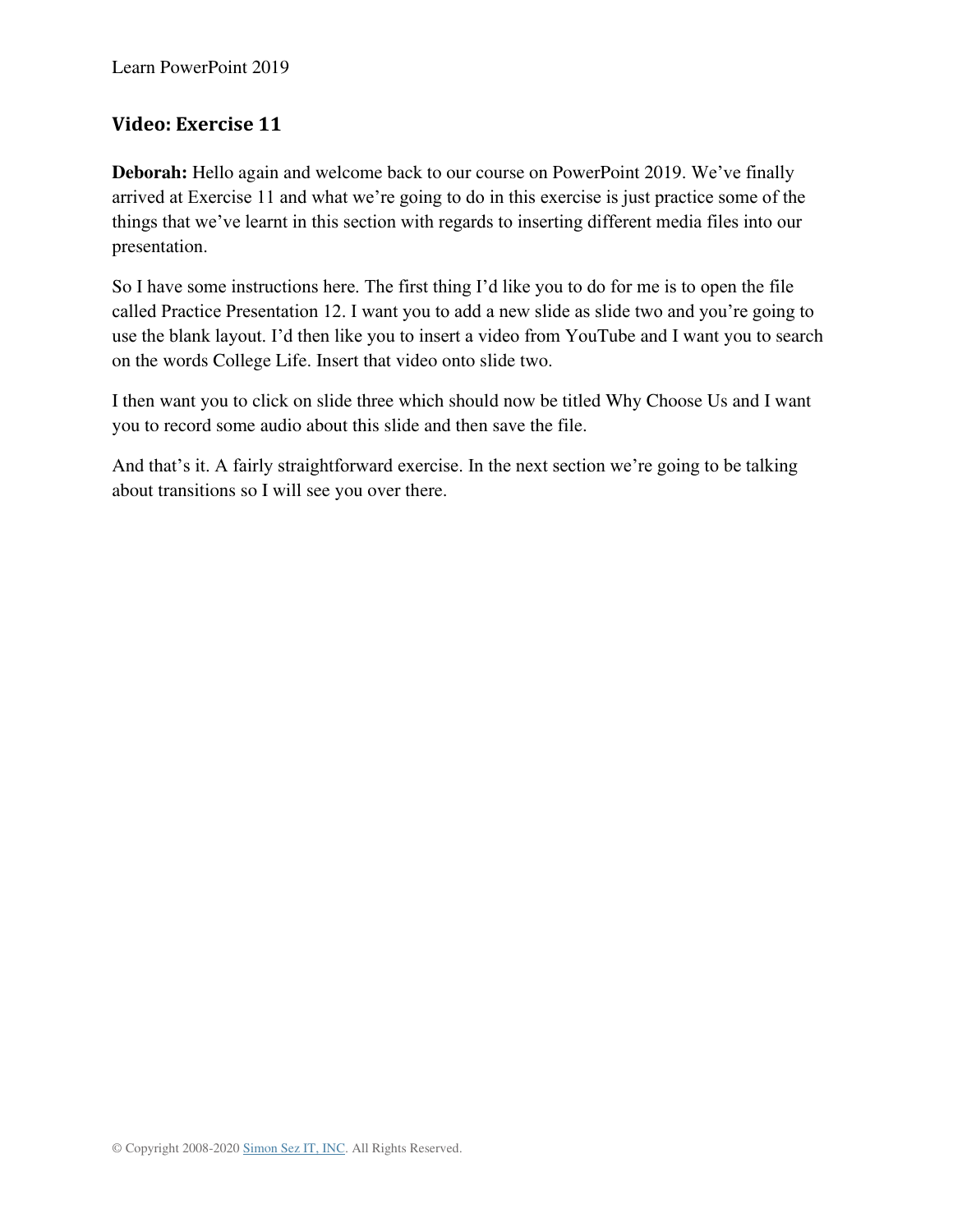# **Section 13 – Working with Transitions**

## **Video: Applying Transitions**

**Deborah:** Hello again and welcome back to our course on PowerPoint 2019. In this section we're going to talk about Transitions. And if you're not sure what transitions are, they're the way that the slide appears when you're running through the slideshow. So it kind of makes them animated in a way. So let me show you an example of that. Let's look how we can apply them first.

So I'm back in my presentation and just to kind of illustrate where we're at at the moment when we have no transitions applied I'm just going to run through my slideshow. So I'm going to click on my slideshow icon in the bottom corner here and you'll see that as I move through my slides the slides are really just there. There's no real kind of fade or anything exciting that happens when it moves on to the next slide. So that's essentially what a transition is. It can make the slides appear from the left, from the right, they can fade in, they can sparkle in, they can wipe up. There's all different kinds of transitions. And it really just gives a bit more pizzazz rather than just having a boring transition between those slides.

So I'm going to come out of my slideshow by pressing the Escape key and let's have a look at how we can apply transitions.

So if you look up at the ribbons you'll see that we have an entire ribbon dedicated to transitions and there are a whole host of them in this little group here. You can see if I click we have loads and loads of them. And if I click on these you'll see how those are going to appear. So if I do a fade it's going to fade in. I could do a push. I'm just going to push up from the bottom. A wipe, so on and so forth. And if we click the dropdown you'll see how many different ones we have. So they're divided into groups, Subtle, Exciting and Dynamic content.

So the subtle ones are pretty much what they say on the tin. They are a little bit more subtle. And if I'm honest this tends to be the group that I use when I'm doing presentations. They're a little sort of better for business presentations. Then we have the exciting group where we have things which are a little bit more dynamic. And then we have a dynamic content group. And these really are kind of can be a little bit crazy. So for example if I was to select Ferris Wheel you can see how that pulls the content in.

Now what you could do is go through and apply a different transition to each slide. So I could click on slide two, click on Fade to apply that transition, click on slide three, maybe do Split, so on and so forth. I could do that or if I did want a different transition on every single slide I could use this option here called Random. And what that will do is it will apply a random transition to every single slide. So if I wanted to do that I would need to highlight all of my slides first of all. And a quick way of doing that is clicking on slide one and pressing the Control-A keyboard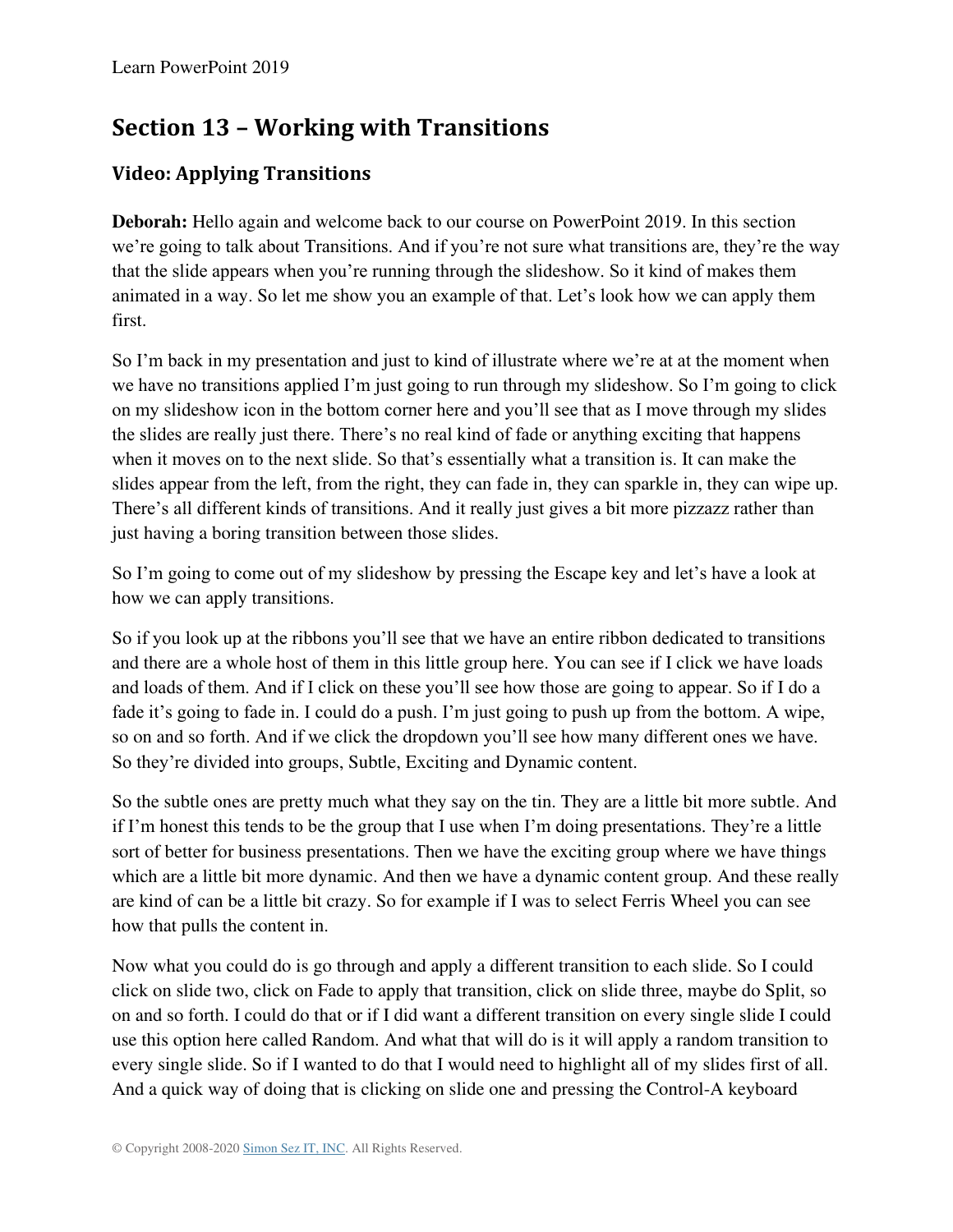shortcut to highlight all of your slides. I can then go up and select Random and that's going to apply a random transition to each of my slides.

Also what you'll see is once you have applied a transition to a slide you can see that you have a little star icon under each slide number. Now when I'm working with transitions I tend to switch into a different view simply because I find it a little bit easier to see them. So I'm going to switch to Slide Sorter view. So I'm going to go to the View ribbon and I'm going to click on Slide Sorter. And now I can see my slides a little bit clearer and I can see which slides have transitions applied. Now I will say at this stage even though we've applied a different transition to each slide randomly you could choose to have all of the same transitions on the slides. It doesn't matter which way you go. Sometimes having the same transition kind of keeps things quite consistent and a bit neater looking.

Also if you are clicked on a slide, and if we go back to Transitions you'll see the transition that you have applied to that particular slide that you're clicked on will be kind of highlighted in the transition list. So I can see that Random is actually applied to this slide.

So I'm going to run this slideshow and see what that looks like. So I'm going to click on slide one, I'm going to go to Slideshow and I'm going to say From Beginning. This is another way that I can run my slideshow.

So there we go. There was one nice transition. Let's move on to the next slide. And there we have a completely different one, and we'll just go through a few of these. And there we go. So let's press Escape to come out of there.

And to change the transition on a particular slide it's a very simple process. Again you would just select the slide, go to Transitions and select a different transition for that particular slide.

So that's an overview of transitions and how they work. In the next section we're going to talk about the options that you have when you're working with those transitions. So I will see you then.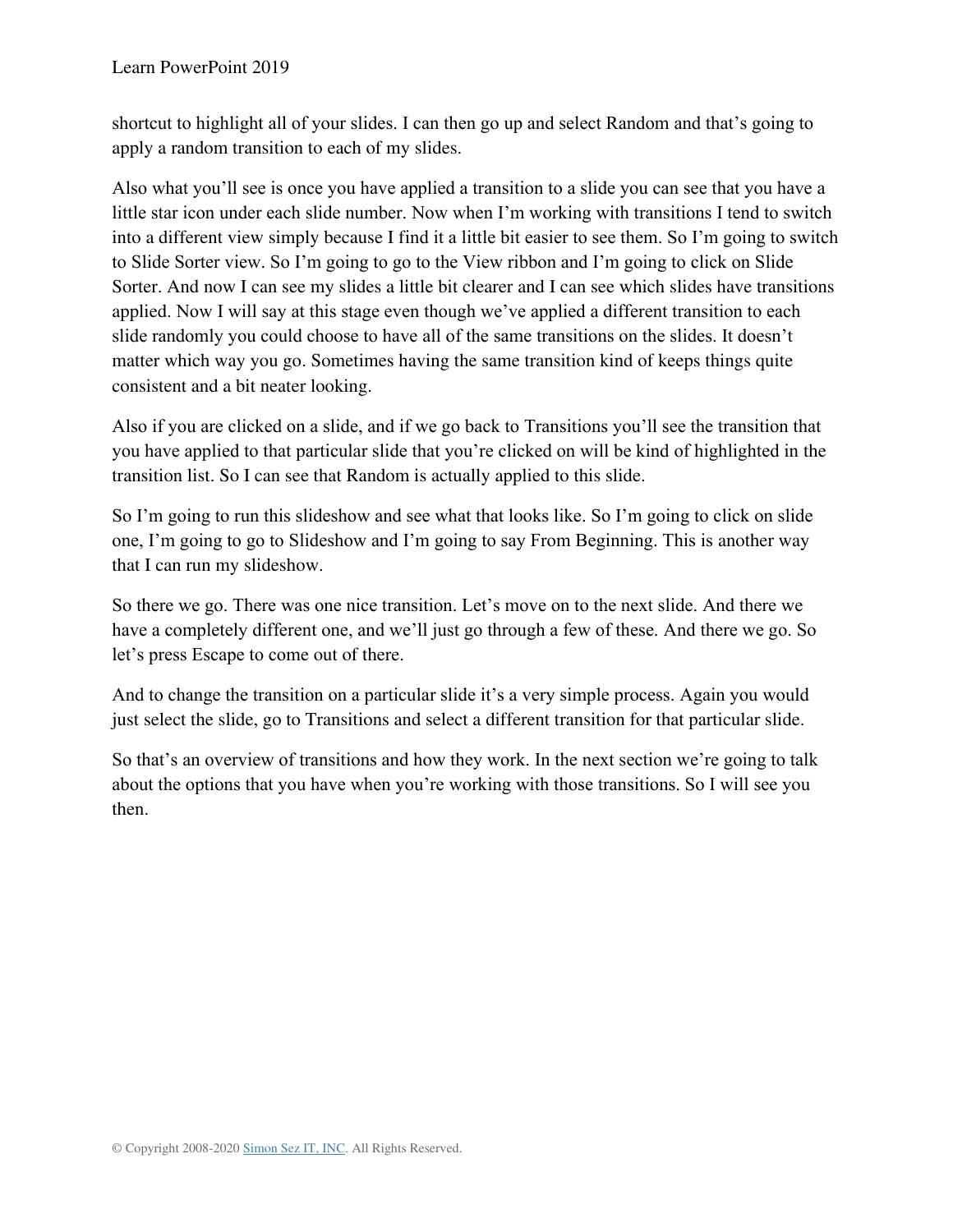## **Video: Transition Options**

**Deborah:** Hello again and welcome back to our course on PowerPoint 2019. In the previous module we took a look at transitions and how to apply them to your slides. And just to recap, the transition controls how your slides move from one to the next by adding an animated effect. And we saw how we could apply those to our slides.

We left off our presentation in this Slide Sorter view and just to recap the reason why we come into Slide Sorter view or the reason why I generally do is because I can see those transitions a little bit better. They're indicated with that star icon under each slide. And what we're going to look at now is how we can change some of those options with regards to transitions.

So currently when we play our slideshow we've got some random transitions applied but they're very visual at this stage. So we can see that they swipe in, swipe out, fade in, so on and so forth. But we don't have any sounds to accompany those visual effects. Now this may or may not be something that you want to apply. Again I would say be quite careful when you're adding sound or audio transitions, particularly if it's a business presentation. Sometimes they don't come off as the most professional but they definitely are fun. And if you're doing something for personal use it might be something that you want to experiment with.

So I'm currently clicked on slide one and on the Transitions ribbon in the last group on the end, the Timing group, you can see we have an option for Sound and it currently says No Sound. So let's click on that dropdown and you can see we have a whole host of different transitions which we could apply. So I might want to apply applause to this one. Let's select, we'll do the first four. So I'm going to select slide number two and we'll say bomb for that one. Slide number three we'll go for chime and slide number four we're going to say laser. So let's take a look at how those sound. I'm going to run this slideshow. So I'm going to click on my first slide, I'm going to go up to Slideshow and I'm going to select From Beginning. (Applause) And there we go. Let's move on to the next one. (Bomb sound) And we'll go through the first four. (Chimes, laser) And I'm going to press the Escape key to come out of Slideshow view.

So let me jump back into that Transitions ribbon. So now we've got those different sound effects applied one other thing that we can adjust in this Timings group is the duration. So currently we have it set to 1.5 seconds but sometimes that can be a little bit quick. You might want to adjust that and make the duration slightly longer. So let's just put that up to say 2 and we'll put this one up to 2.25 and we'll do 2 and 2.25. And again if we play (applause), the transition is slightly longer (bomb). And Escape to come out.

Now if you wanted the same sound effect you could select Apply to All and it will apply the same sound effect to all of your slides. So just be aware that that is one of the options. And I can also choose from this group how I want to advance this slide. So I can say On Mouse Click which is what I currently have selected. Or I could say after a certain amount of seconds. Now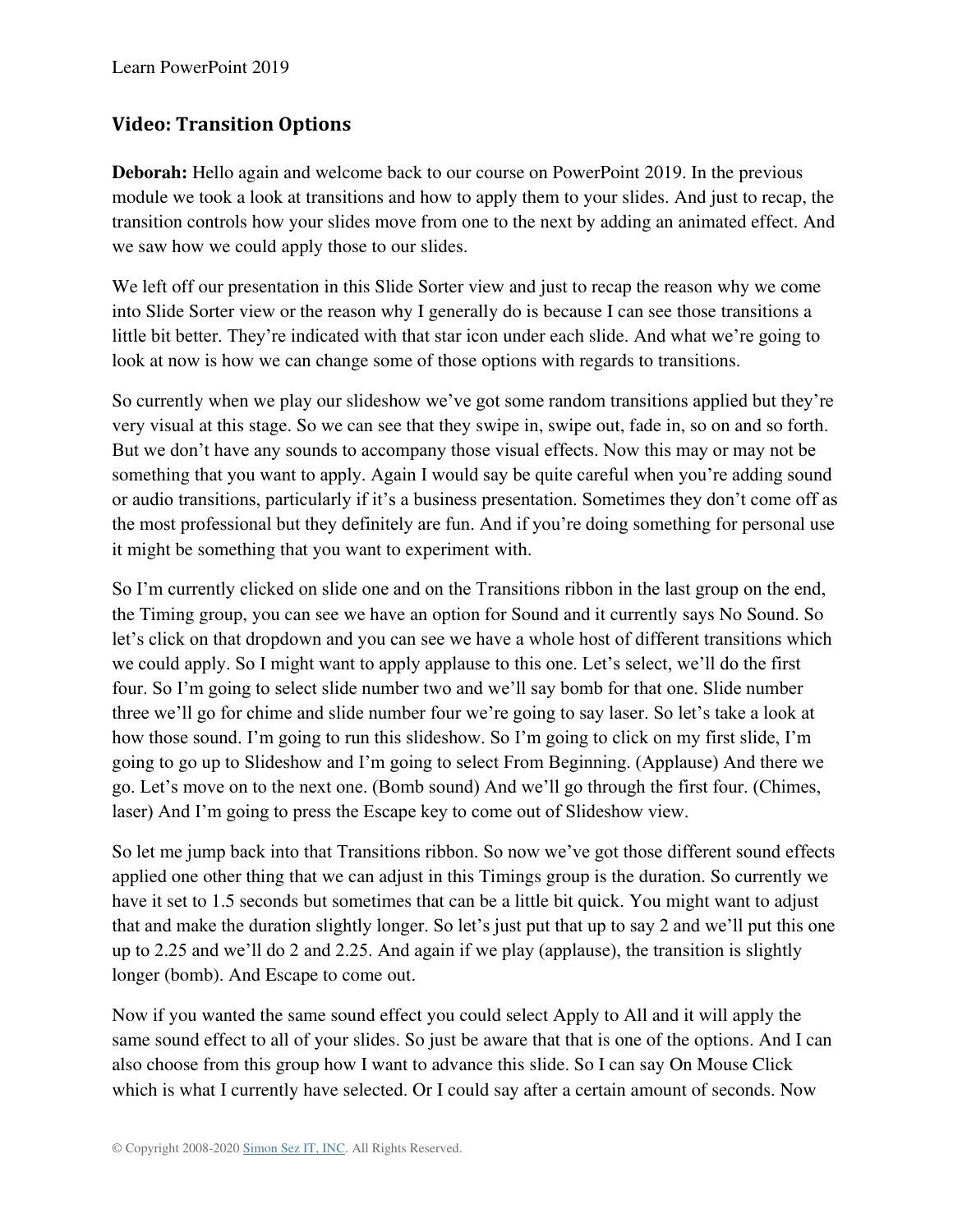this is kind of related to timings. What you can do in PowerPoint is you can set up the slideshow so that it automatically advances to the next slide after a set amount of time. And this is something we're going to cover a bit later on in the course. So just be aware that this is where you would come to set those timings. At the moment I'm happy to keep it on mouse click.

So just going back to slide one which I'm currently clicked on you can see that currently the transition I have applied is Random. And I'm actually going to again change these first four slides and I'm going to apply Pan to this one, (bomb) I'm going to apply Rotate to this one. (Bomb) Oops. I think I still had that one selected. Let's do that again. (Chimes) And let's do a different transition for slide four. We're going to do (laser) Dissolve.

Now what happens is when you have a transition applied, so I'm currently clicked on slide two, you will have this Effect Options button. And what you see in this dropdown really depends on which transition you have applied. So I have Rotate applied to this one and the Effect Options that I get are rotate from right, rotate from bottom, rotate from left, or rotate from top. So if I select rotate from left (bomb) that's going to be a slightly different effect. I could click on slide three and go to Effect Options and now you see that because this one is also rotate I have the same options, but I'm going to do from bottom (chimes). And let's click on slide four. Now you can see with slide four the Effect Options button is actually grayed out, which means there aren't any different variants of that effect to apply. So just be aware that when you do apply a transition if the Effect Options button is active then you have different ways that that transition can essentially animate or move.

So that's it. That's some of the options you have with regards to transitions. In the next module we're going to do an exercise and practice everything we've learnt in this section. So I'll see you over there.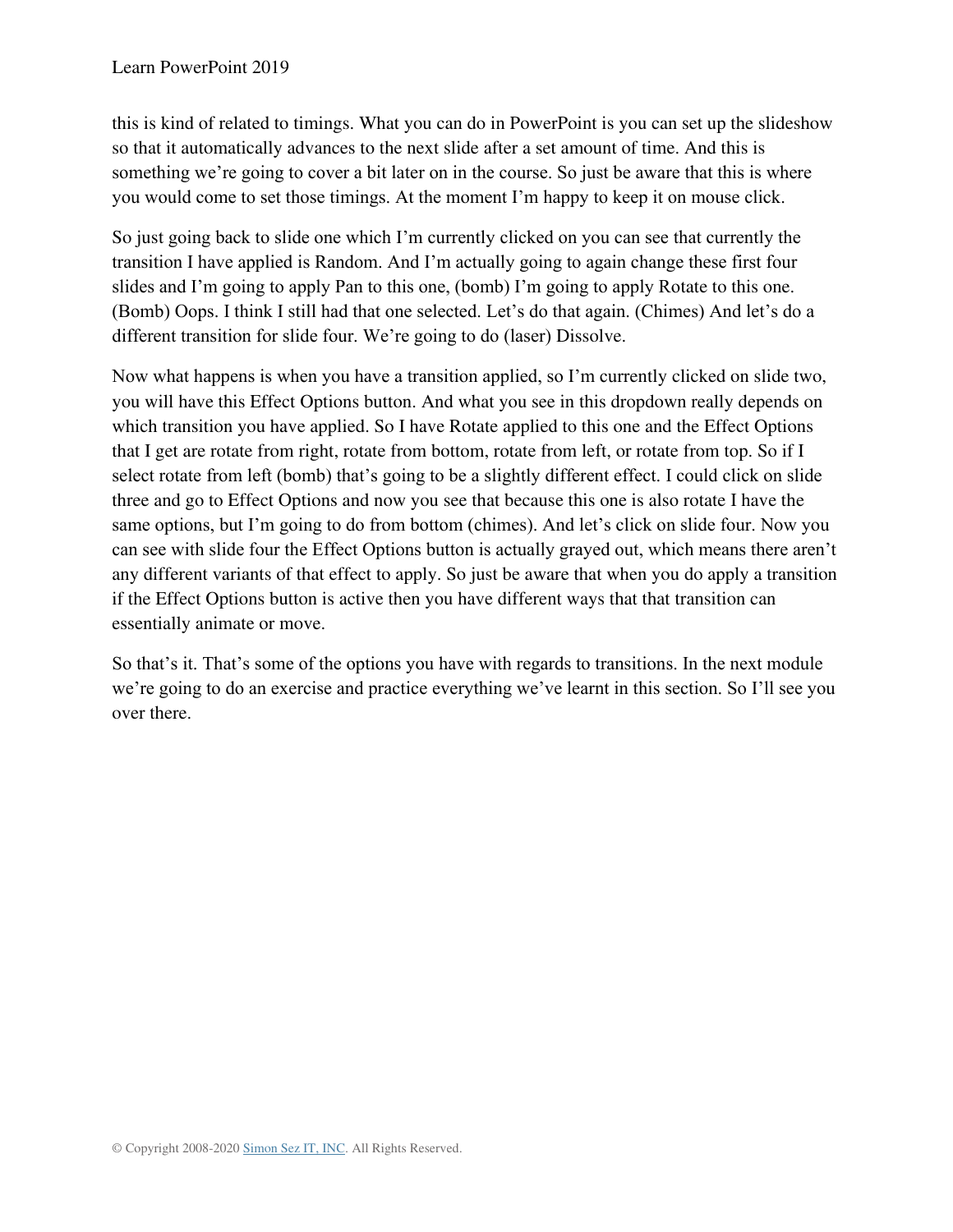#### **Video: Exercise 12**

**Deborah:** Hello again and welcome back to our course on PowerPoint 2019. We're now down to Exercise 12 and in this exercise we're just going to very simply practice some of the skills that we've learnt in relation to transitions.

So what I'd like you to do for me is first open the file called Practice Presentation 13. I would like you to click on the Slide Sorter view and then choose a transition for each slide. I want you to change the Effect Options also for each slide. I'd then like you to add a sound to each slide in the presentation. And then I'd like you to run the slideshow and really just see how it now looks. Once you've done that save and close the file. So very simple.

In the next section we're going to be taking a look at animation, so I will see you then.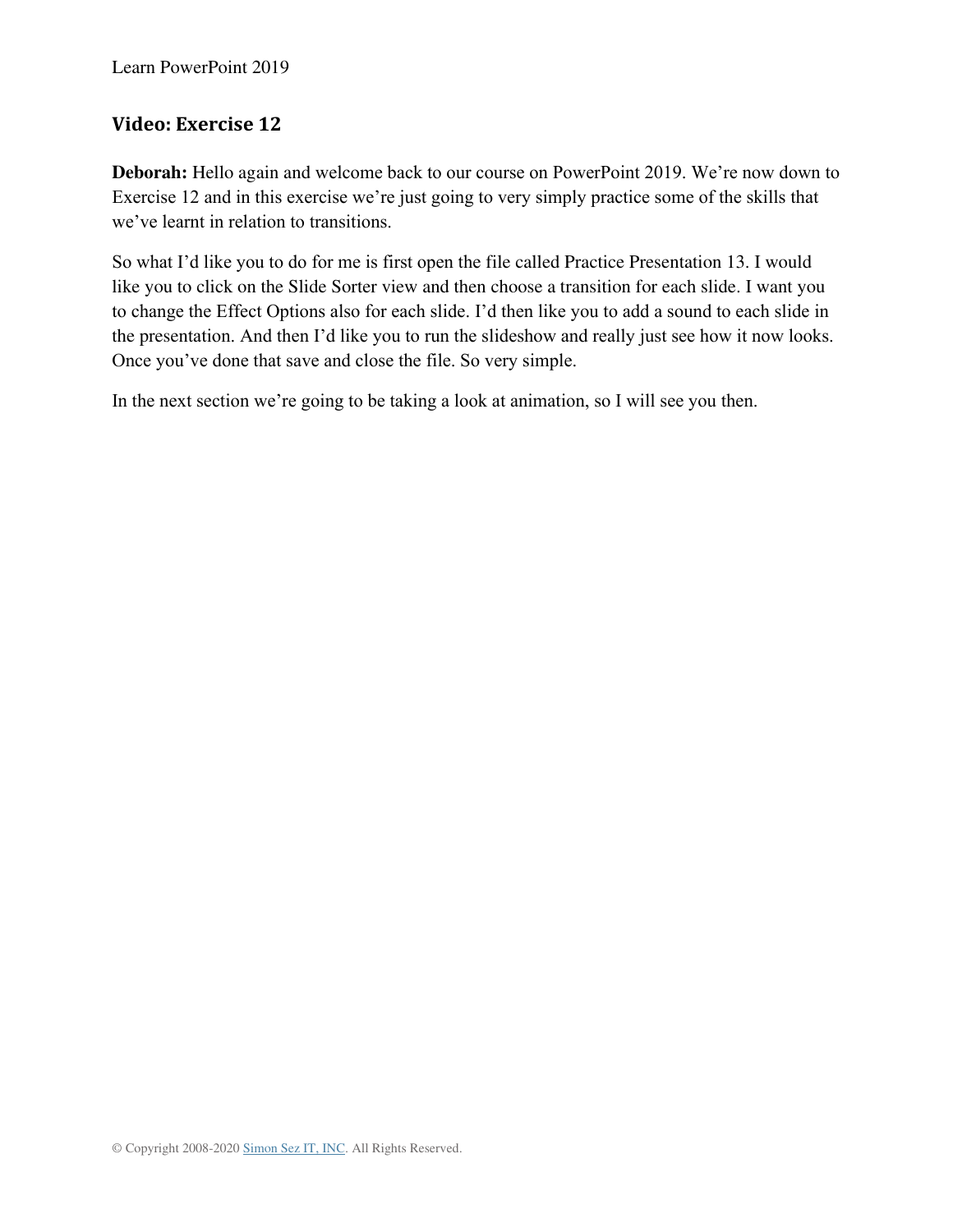## **Section 14 – Animation**

## **Video: Animating an Object**

**Deborah:** Hello again and welcome back to our course on PowerPoint 2019. In this section we're going to take a look at animation and in particular animating an object. An object might be text, it might be a picture or a graphic or an icon. It could be bullet points. And all of these different objects can be animated to add a little bit more interest or emphasis to certain parts of your presentation.

So for example, it might be that maybe if we look at this title slide here maybe I want the title Wanderlust Travel to kind of fade in at the beginning of the presentation. Or maybe if I'm on say slide three I want these bullet points to appear one at a time. All of these things can be achieved with animation.

I will say with animation there is such a thing as too much. And if you do go a little bit crazy and start adding lots of different animations into your presentation it can start to look a bit confusing and not particularly professional. So animation can be very effective but you need to use it sparingly.

And remember particularly on this presentation that we're dealing with here we already have animation in this presentation to a certain extent. We have those transitions that we applied. So various different effects and things are happening when we move between the slides anyway. So particularly here just be quite choosy and quite sparse with the animation that you're using.

Now I will say if we go back to slide one, in general I don't tend to apply animation to the first slide. And the reason being, in general, if I'm giving a presentation as people are coming into the room or sitting down or waiting for the presentation to start this is generally going to be the slide that they're looking at. So I really don't want to have lots of animation going off because it can be a little bit distracting. You really just want your holding slide there so people can see when they come into the room.

So I'm not going to animate slide one. I'm going to jump straight to slide three, which is the slide where we have the bullet points. And I'm actually just going to reorder these objects slightly so we can see them a little bit better.

So the first thing I'm going to do here is I'm going to animate this title. Now remember you just have to click on the placeholder. You don't have to highlight the text itself. And I'm going to jump up to the Animations ribbon at the top here. And what you'll see is this very large group called Animation and this is what houses all of our animation effects. So I'm going to click the More dropdown so you can see them all. And you can see here that the different animations are categorized. So we have Entrance, we have Emphasis and we have Exit. So let me just explain what these three different categories mean.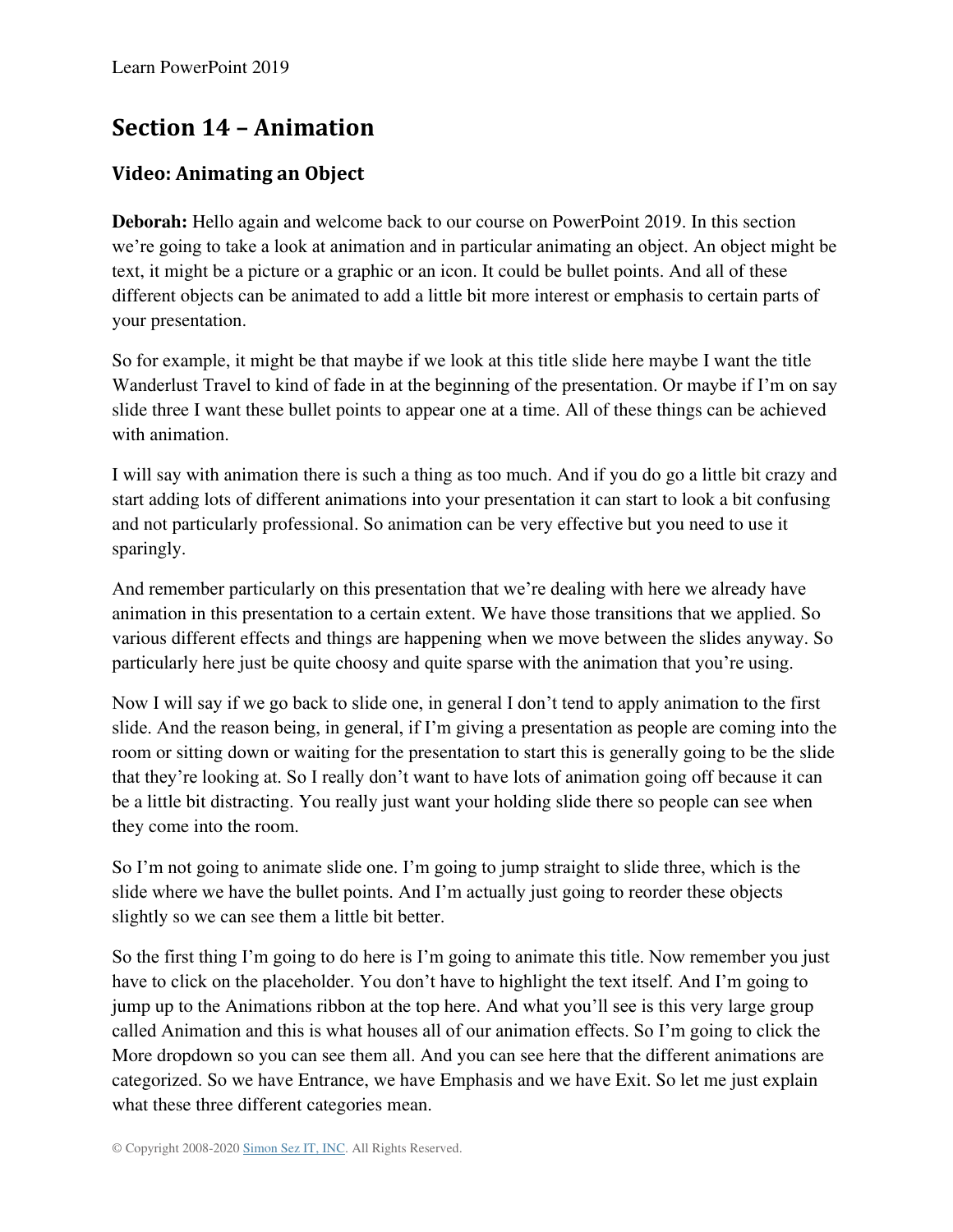For entrance if I was to apply one of these animation effects it means the title will enter the slide, depending on which effect I've selected. So it might fly in when I go to that slide. Emphasis means once the title is here what do you want me to do? So once it's entered and it's on the screen I could then choose to apply an emphasis effect. And then finally we have Exit. So what is that title going to do when I click to move on to the next object or the next slide? So that's the difference between the three. Now you can apply just an entrance or just an emphasis or just an exit or you can apply more than one to the same object.

You also have at the bottom what we call Motion Path. So if you want an animation to take a particular path then one of these would be a good option. And we're going to talk more about motion paths a bit later on in the course.

And if you don't want any animation applied at all or if you want to remove an animation effect that you've applied you have this None option at the top. So just select that.

So what I'm going to do is I'm going to apply an entrance effect. So I'm going to say float in. And you can see there briefly what that's going to do. You saw the quick preview. And you can now see that I have a number one next to my title.

Now I'm also going to add an emphasis effect to this title. So I need to make sure that I select that placeholder again. Now you might think it would be a simple case of selecting from this dropdown but that actually doesn't work in this version of PowerPoint. What you need to do is go to the Add Animation button just here and then select the next effect that you want to apply to this object. So I'm going to say Teeter. And there you can see what that's going to do.

And now I have, I can see that I've got two pieces of animation applied to this particular title.

And then finally let's go the full hog. Let's add an exit effect. So back up to Add Animation and I'm going to say Fade. And there we go. So now I have three animated effects on one object. So let's take a look at what that looks like when we run the slideshow.

And I'm going to click my mouse and you'll see the entrance effect, click again to see the emphasis effect and click again to see the exit effect. And Escape to come out. So that's animating one object. Let's now look at how we can animate bullet points. So I'm going to jump down to slide four.

Now another thing that's worth noting here, if you're trying to animate bullet points, let's say for example I want each bullet point to come in separately, if I was to click on the placeholder and apply animation, so maybe I say fly in. So let's animate these bullet points.

I'm going to click on my placeholder and I'm going to select the fly in option, which is an entrance animation. I get a little preview and I can see I have my animation numbers. So I can see them there right next to my items. Let's run the slideshow and see what that looks like. I'm going to click my mouse. First bullet point flies in, second, third, and fourth. So that actually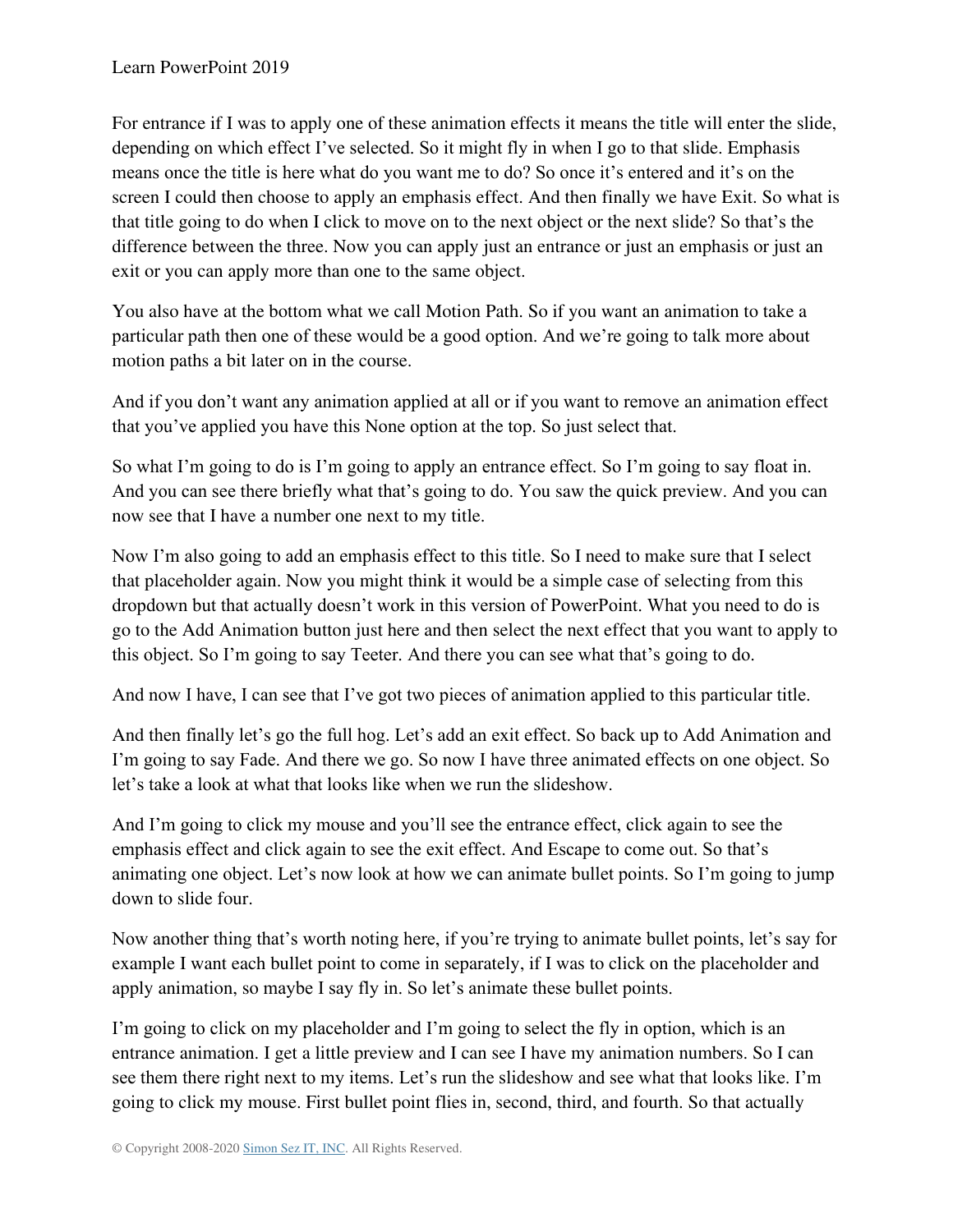looks quite nice. I could then go in and add some more animation to it if I wanted to. So if I wanted it to maybe color pulse or something like that, in fact let's do that. Let's highlight our bullet points again, add animation and let's do a color pulse. And there we go.

Now it's also worth noting that in this Animation dropdown right at the bottom you have more entrance effects, more emphasis effects and more exit effects down here. So if I click on More Entrance Effects you'll see that it basically categorizes all of the entrance effects. So it makes it a little bit easier for you when looking for a particular piece of animation. So we have some basic ones. We have some which are kind of subtle, we have moderate and then we have the super exciting ones at the bottom. So just remember that you do have access to more of them in that dropdown.

Another thing I would say is Effect Options. Now if I click on Effect Options you'll see here that for the animation that I have currently selected it's telling me do I want them to fly in as one object, all at once or by paragraph and I have by paragraph selected at the moment. And as you saw when we ran the slideshow I had the first one fly in, then the second one, then the third, then the fourth because it's by paragraph. If I wanted all of them to come in at the same time I could select As one object. And if I run the slideshow you've just seen what that looks like but let me show you. If I click they all come in. so just be aware that you have effect options as well.

Let me jump back to the previous slide and just click on this title again. And what I'm actually going to do is I'm going to highlight or pinpoint one of these particular effects. So I'm going to pinpoint the first effect, the entrance. So I'm going to click on number one and I can see that the effect I have applied is Float In. If I now click on Effect Options it's going to give me different ways that that animation can come in. So for example currently it's floating up from the bottom. But I could have it floating down from the top instead, like so. So these effect options, what you get in here basically changes depending on which animation you've used. So for example if you're not happy with the way something is looking it's always worth having a look in Effect Options to see if you have an option there to just change the way that that animation is showing.

A couple of other things to point out on this Animations ribbon. If we go to the end group, the Timing group, you can see here all of mine are set to start on click. So when I click my mouse the animation will begin. So I have control over it. There are other options in here. So with previous. So if you want it to start as soon as you move on from the previous slide or if you want it to start as you move on to the next slide. So you have a few options in there.

And then we also have a space down here where we can set timings for our animations. And we're actually going to talk more about that later on in the course.

So that's the basics of where your animations live and how you can add them into your presentation. As I said, do try and use them fairly sparingly. They should be there to emphasize and not distract away from the content.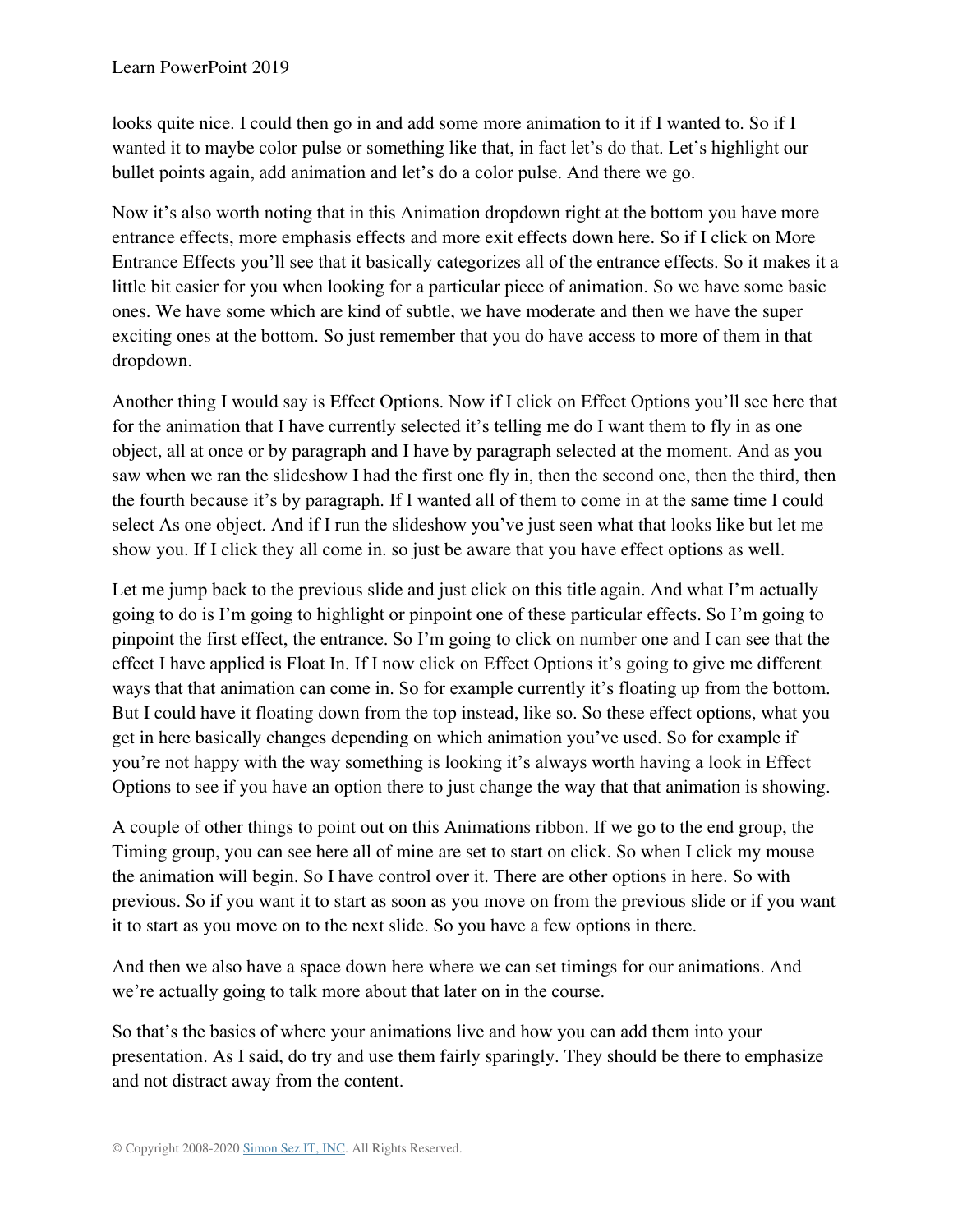Learn PowerPoint 2019

Next we're going to move on to looking further into animation effects and the different timings that we can apply. So I will see you then.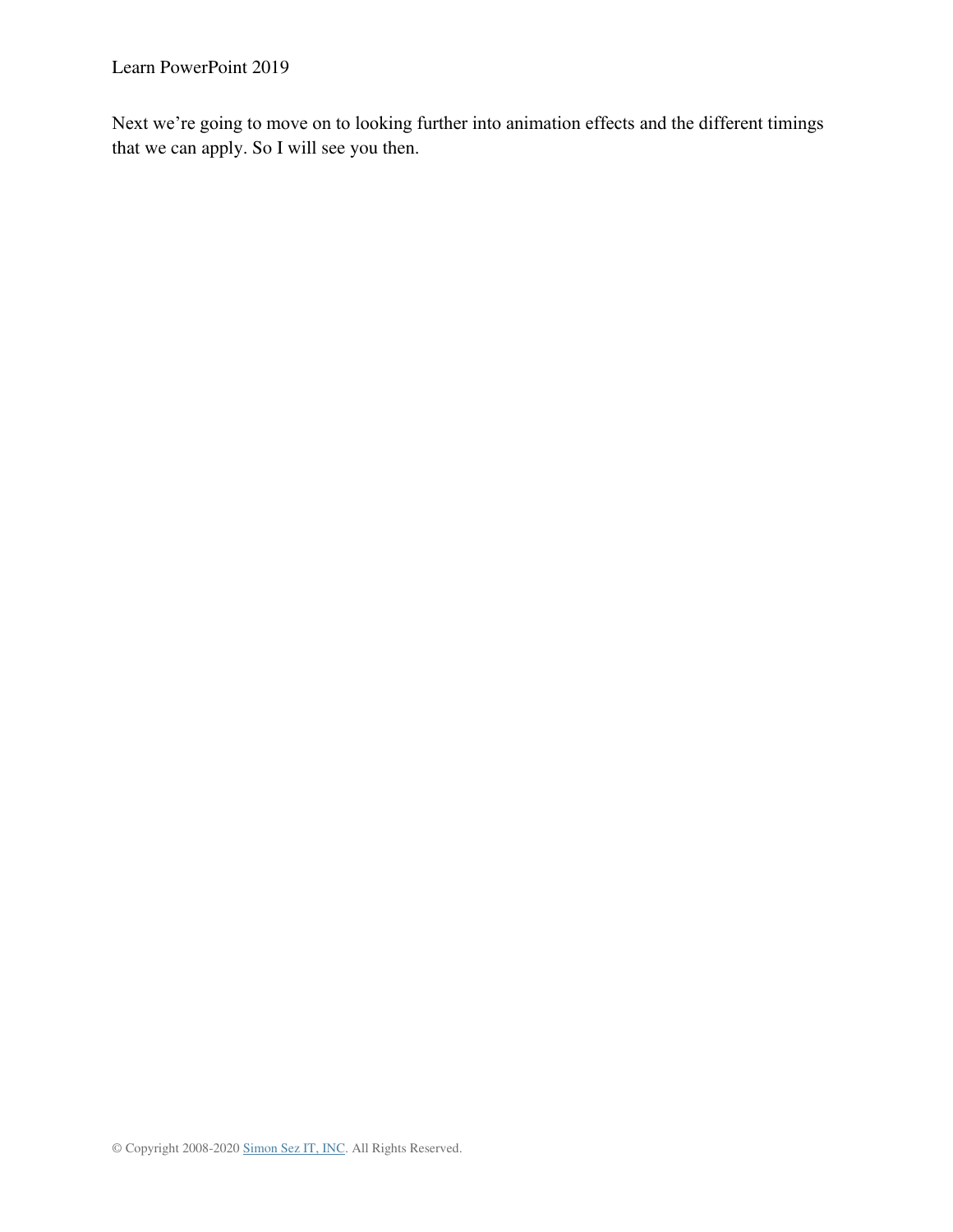## **Video: Effect Options**

**Deborah:** Hello again and welcome back to our course on PowerPoint 2019. In this section we're going to start to take a further look at some of these effect options. So in the previous module we looked at animation and how you can apply animation and now we're going to delve a little bit further into animation effects and timings.

So I'm currently clicked on slide three and this is the slide where we animated this title. You can see the animation listed at the side there, one, two and three. And we have some bullet points which currently don't have any animation applied. So I'm just going to start by very quickly adding some animation.

So I've clicked on the placeholder around the bullets and on the Animations ribbon I'm just going to select this one here as an Entrance effect, so Float In. And there we can see what that is going to look like. And you can now see that I have four, five, six, seven, and eight listed next to them so I can tell that I have that animation applied.

Now also just to recap remember we discussed in the previous module that when you do have an animation applied to an object like we have here you also have access to Effect Options. So because the animation I've selected here is floating I now get to choose if those float up from the bottom or float down from the top. And I can also specify if I want them to come in my paragraph, which is what I currently have, all at once or as one object. Now I'm happy of keeping it on by paragraph and I'm happy having it as float up at the top.

But what I want to introduce you to are some of the more advanced effect options. And you can access those by clicking on the little arrow in the corner of the Animation group. And you'll get this little box here. So you can see here it says Float Up and then we have three tabs, Effect, Timing and Text Animation. Now I'm on Effect at the moment and I've got certain enhancements that I can add to that particular animation.

So currently I have no sound and I could add a sound every time that bullet point flies in or floats in from the bottom if I want to. Now in this case I think that would probably be slightly overkill but just be aware that you do have that option there if that's something you'd like to use.

Now one interesting effect is this After Animation and currently it's set to Don't Dim. Now you might think that if there's an option for don't dim you would have one for dim but there actually isn't. What dim actually does is it allows you focus on a particular point by diming the other bullet points into the background or to a color of your choosing. So what I tend to like to do here is to kind of choose a color that's fairly similar to the background of my slide so that when I move on to the next bullet point the previous one fades out to the color I've selected and the one that I'm talking about is really highlighted, the emphasis is all on the point that I'm talking about. So in this case I'm going to select this light gray color. It's not too far off of the white background. And then I could also choose to animate the text either all at once or by word or by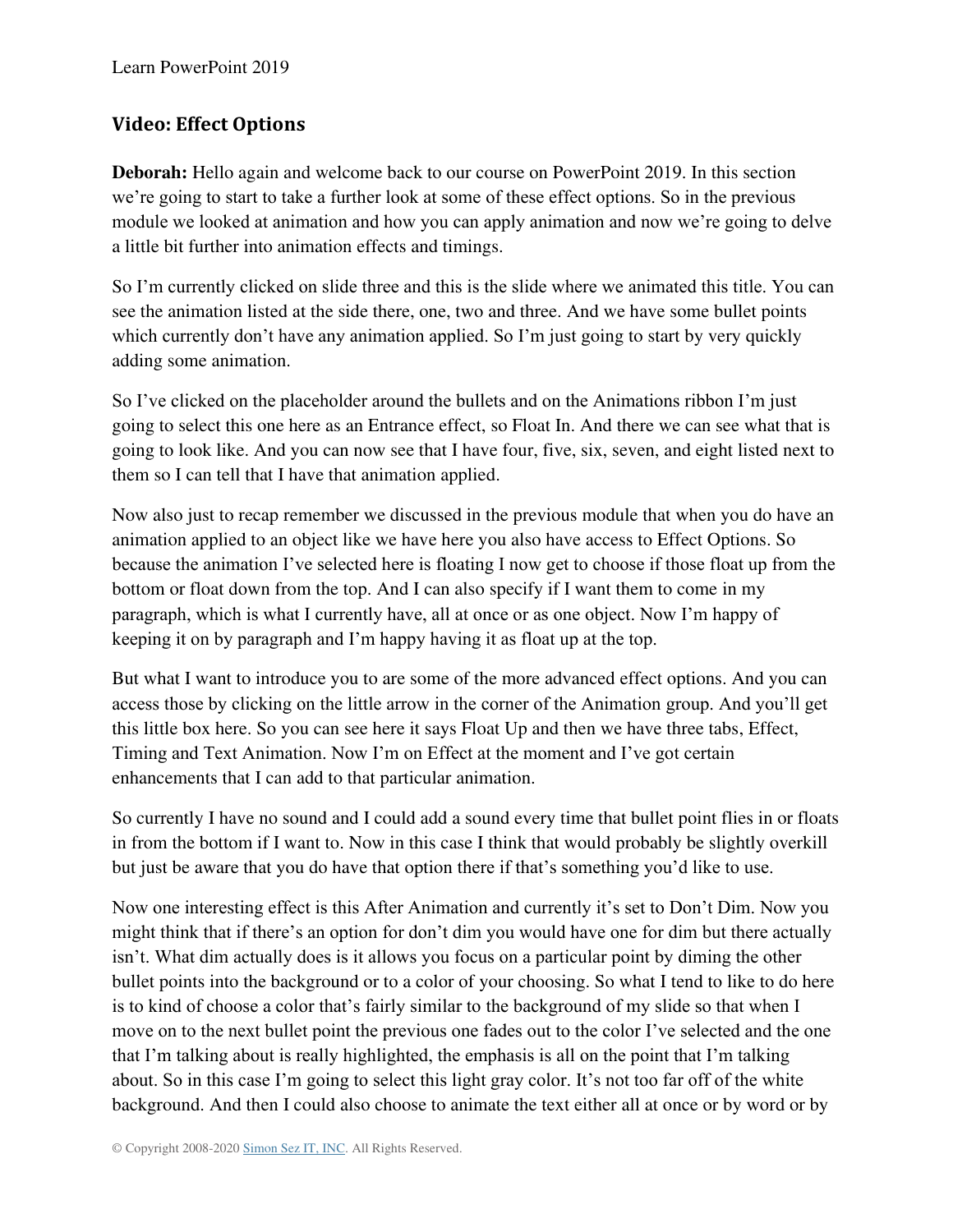letter. So just so you can see how this works I'm going to do by word and I'm going to click on OK. And you can kind of get an idea of how that effect works. And I'm going to run the slideshow in a moment so you can really see it in action. So let's do that.

So I'm going to pull my title in. Now if I was presenting this to an audience I might have the first point here. I might be speaking about the destinations and then when I click my mouse to move on to the next point you can see that first point grays out. So it really does highlight and allows people to focus on the particular item that you're talking about at that time. So it's actually quite a nice effect to have a little play around with.

Let's jump back into Effect Options and go to Timing. Now again this is where you can set up timing. So what I have currently have set is that my animations start on click. And you could have that with the previous or after previous, but in general on click is the way that I like to go. I can select to delay. So when I click if I want a delay of a few seconds before that bullet point comes in. I could select the duration. So how long that animation actually takes. So currently it's kind of all over in one second and I could choose to modify that if I wanted it to kind of unfold a little bit slower. And I could choose to repeat the animation if I want and select the number of times. Now Triggers at the bottom here, this is something that we're going to talk a little bit later on in the course.

So let's jump across to the final tab, Text Animation. Now I could choose to group my text by first level paragraph, second level paragraphs. So essentially what this means in this example is bullets. So if I had one, two, three levels of bullets I could choose to animate them based on the level of the bullet if I wanted to. And I could do things like send them in reverse order as well. So a few more additional options that you have in this little area. The one that I would say is probably one that's really useful for you to play around with would be this dimming effect because that can be very effective.

So I'm going to click on OK and in the next module what we're going to look at is how to work with the Animation pane. So I will see you over there.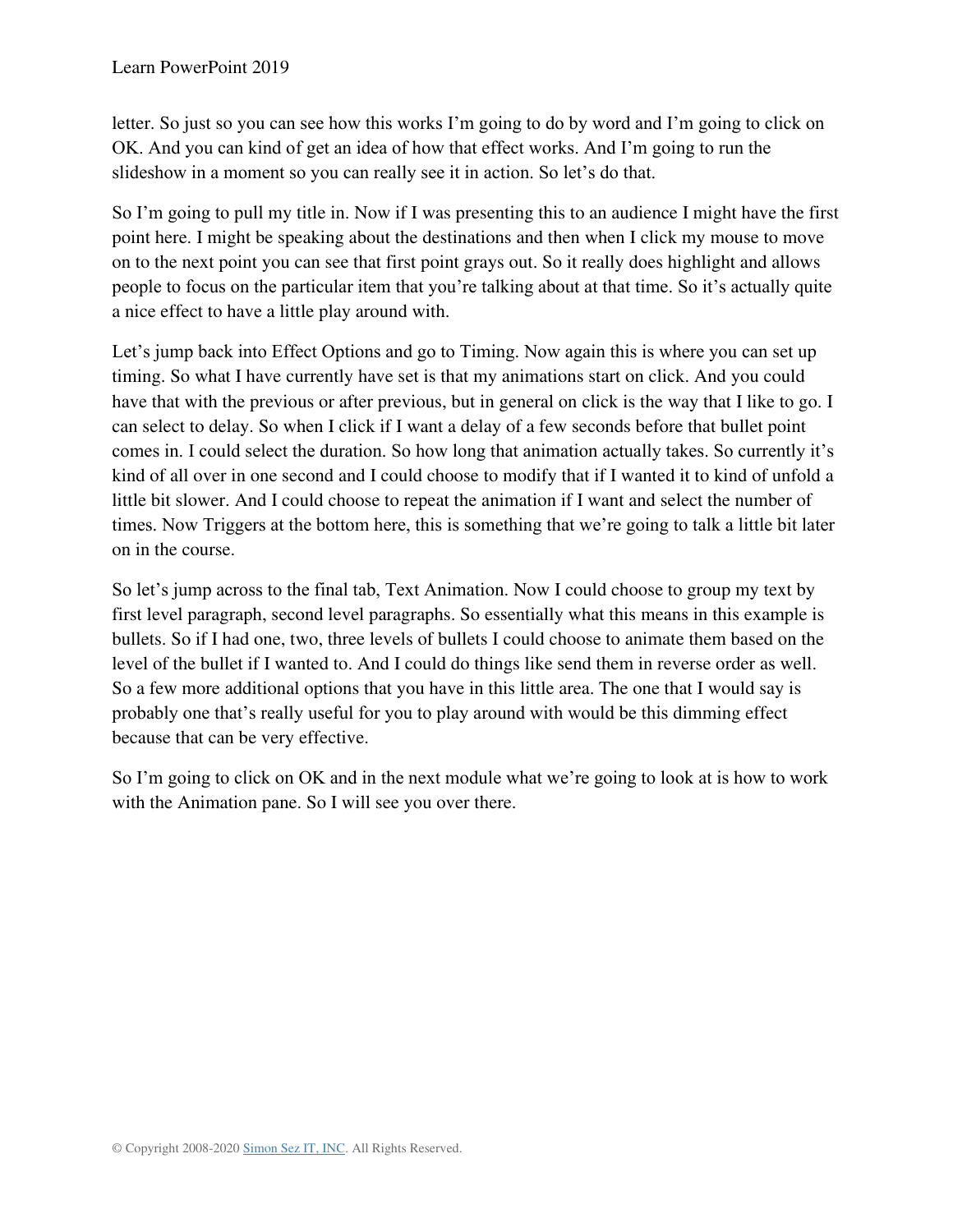#### **Video: Working with the Animation Pane**

**Deborah:** Hello again and welcome back to our course on PowerPoint 2019. In this module we're going to be talking about working with the Animation pane. So in the previous modules in this section we've looked at how you can animate objects on your slides and also how you can apply effects and we've introduced you to the concept of timings as well. So now I'm just going to show you a few additional options that you have when you're working within the Animation pane.

So currently I'm clicked on slide three which is our bulleted slide and we have various different animation effects applied to this slide. So I'm going to look at these within the Animation pane.

So if you go up to the Animations ribbon or tab and in the Advanced Animation group you'll see an option for Animation pane at the top. And what will happen is you will get this pane open up on the righthand side and what you'll see in this pane are all the different pieces of animation that you have on this particular slide. And you can see next to them if it's got a green star then that means it's an entrance effect, if it's yellow then that's an emphasis, and if it's red it's an exit animation. And as I hover over these in the Animation pane you can also see one of the other characteristics which is their appearing on click. And that's also shown with a little mouse icon next to the animation number. A couple of other things you can see as you hover over is the type of animation that's applied. So I can see here for the title the entrance effect is the float down.

Now just to explain a little bit more about this I have three animation effects all for the same title. So as I hover over it says Title 1 Why Choose Us and the same for the next one and the same for the next one. And that's because we applied an entrance, an emphasis and an exit animation to our title and we have one, two, three next to our title over here.

Now underneath some of these you can see there's a little arrow. So underneath number four there's a little arrow so I'm going to click to expand and this is essentially a group. So you can see there it's showing the entrance animation for all of those bullet points that I have here. And the reason they're showing as a group is because I had the placeholder selected when I applied that specific piece of animation. So that's why it's showing as a group, which you can collapse or expand if you want to see it.

The same thing for the last one. So if I click to expand you can see that this is also another group. So I also have an emphasis animation on all of these bullet points. And again when I added that emphasis animation they're grouped because I was clicked on the placeholder when I added that animation.

What you also have in here, if I go back up to the first one, you'll see that when you click on any of these pieces of animation in the Animation pane there's a little dropdown arrow on the end which has various other options in it. So again Start on click I have highlighted. I could choose to Start with previous or Start after previous. I can jump into my Effect Options in here as well,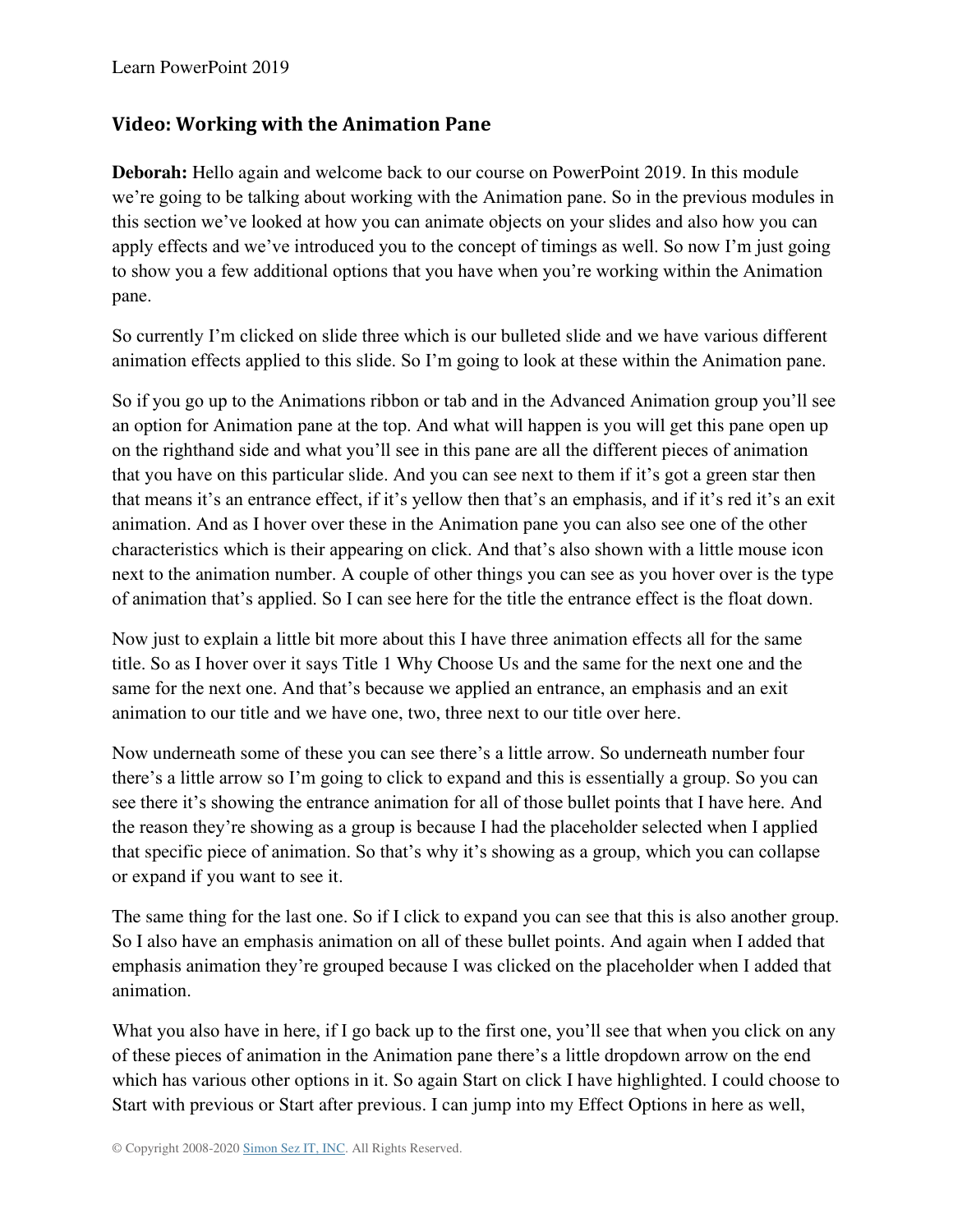which is what we looked at in the previous module. So this is where I could add sound to my animation if I wanted to. I could deploy that dimming effect so that certain bullet points stand out or I could animate the text. I could set some timings, which we're going to look at a bit later on in the course. And I can also make some changes to my text animation as well. So don't forget that you have those options in that dropdown as well.

You can also reorder your animation. So I could I wanted to click on this second one and drag it up and you can see wherever I drag it, wherever that red line is is where it's going to be placed. So I'm just going to place it back where it was.

Alternatively I have these two arrows at the top there. So I could choose to move that one up or move it back down the list. So it's jus another way of reordering those pieces of animation. And again if I jump into that dropdown arrow I have a couple of other things in here that we haven't looked at. I could choose to hide the advanced timeline. So I don't know if you saw that change. It's just removed the timeline from these so I don't see those. Or I could choose to remove the piece of animation all together. So quite a few options that you can utilize hiding within that little menu.

So that's pretty much all there is to the Animation pane. I always find it quite useful if I am working with the animation in my slides to have that pane open so I can get a really good overview of where my animation is and I can also do things like reorder, remove things, and it just gives me a nice overview. So definitely have a little play around with that.

In the next section we're going to start to talk about motion paths so I will see you then.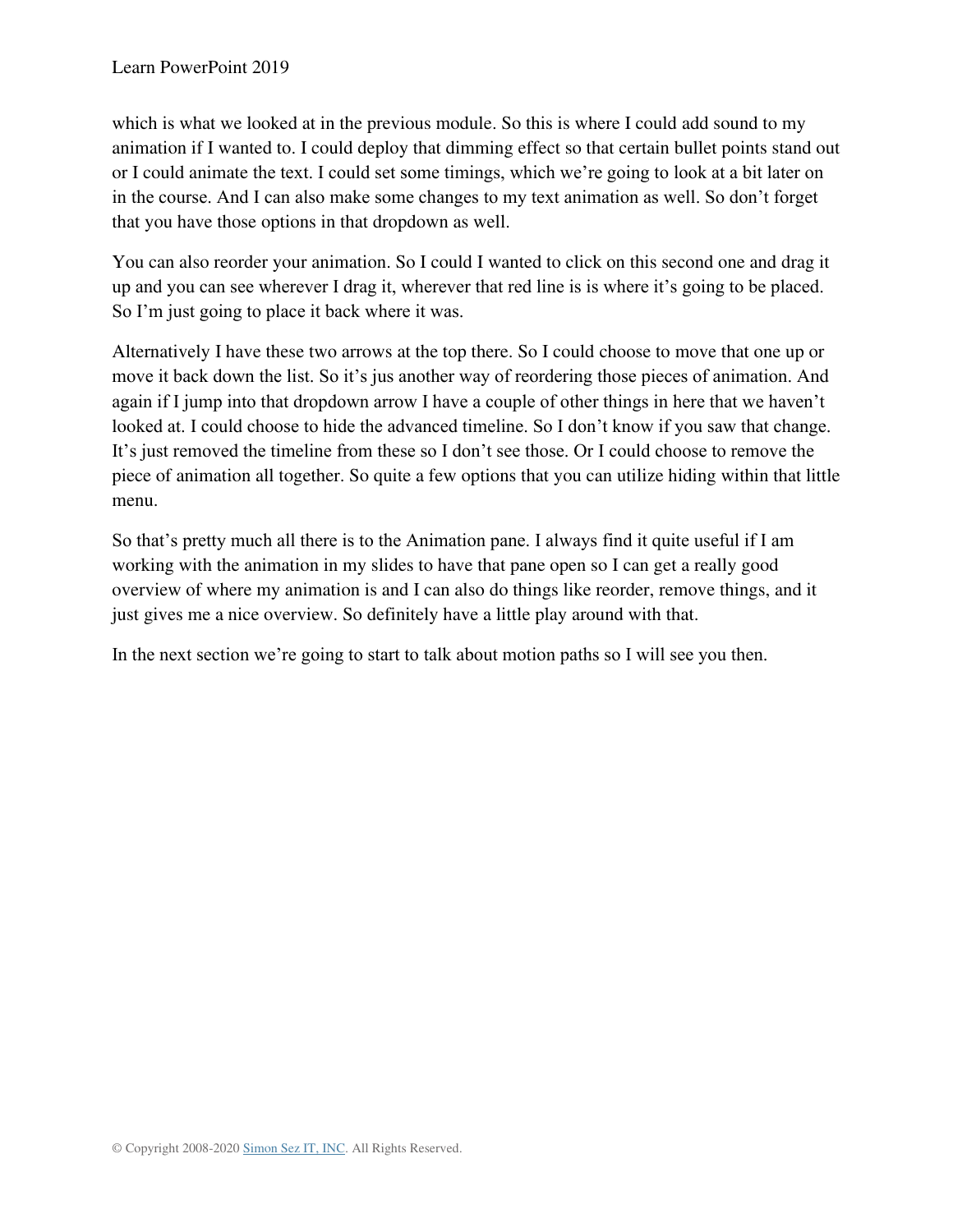#### **Video: Motion Paths**

**Deborah:** Hello again and welcome back to our course on PowerPoint 2019. In the previous modules in this section we've talked a lot about animation and how you can animate different objects. And we've seen how to animate individual objects and also how to apply effect options and make some changes to those as well. Now what I want to show you is something called Motion Paths. And we did actually see this in an earlier video but I said that we're going to cover it later on and now seems like the perfect time.

Now what a motion path is is it might be that when you animate an object you want it to follow a certain path before it stops. So let me show you what I mean by that.

I'm currently clicked on slide fourteen and if you remember we had this little process piece of SmartArt and if I click on it you can see that I know it's SmartArt because if I look up I have the SmartArt Design ribbon at the top here. Now what I actually want to do is I want to convert this to individual shapes so that I can animate each one. So I'm going to jump across to my Convert button on the end and I'm going to say Convert to Shapes. And there we go. So it's no longer SmartArt. I no longer have my SmartArt ribbon showing at the top but my shapes are still grouped together which ordinarily would be fine but I actually want to animate each of these separately. So I'm going to ungroup my shapes. I'm going to go to my Arrange dropdown and I'm going to select Ungroup. So now I have my individual shapes and I can apply a motion path to these.

So let's start with the first shape. I'm going to click on this one and the first thing I'm going to do is apply some animation to these shapes. So I'm going to go up to Animations and I'm actually just going to apply the float in animation. And I'm going to apply that to all of these. So I'm going to do them all individually. And the third one and the final one. So there we go. So currently each of these is animated individually.

Now maybe what I want to happen is once I've finished speaking about how to find a trip I actually want this shape to maybe move down the screen so I can then talk about book trip. And then once I've finished talking about that I want that to kind of move down the screen as well. And I can do that using Motion Paths. So I can define where this animation is going to go once I've finished speaking about it.

So I'm going to select this first one, I'm going to go up to the Animations dropdown and you can see we have a group at the bottom that says Motion Paths and there are quite a few of them in here which you can choose, including a custom path. But at the moment we're going to keep it basic and I'm going to stick with lines. And you can see there exactly what it's going to do. So it's going to go down. And you can see I have kind of a ghosted version of the object and this little line with a red dot on the end. Now if I wanted to change the position of that, so maybe I didn't want it to move down. Maybe I wanted it to move up. All I would need to do would be to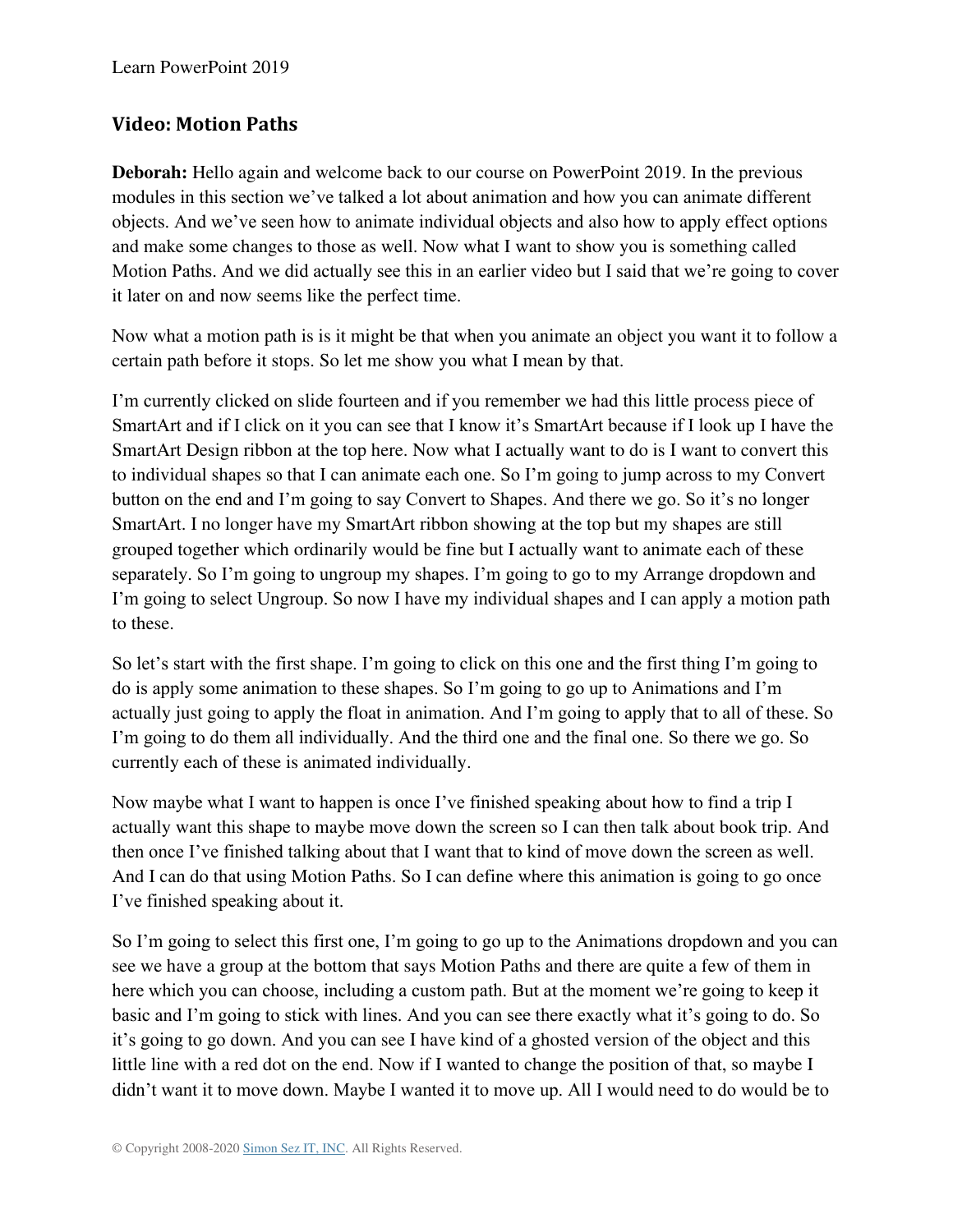drag that red dot and place it where I actually want it to go up there. I'm going to do the same for the second one. So let's click and let's select line. And again if I wanted this to move up instead of down I could drag it round. So let's just see how that's going to look when we run the slideshow. So let's run it. I'm going to click my mouse and there you go. You see they move up and then we have the two that I haven't yet put a motion path on. So it's a really nice way of getting an object to kind of follow a path that you specify when you click your mouse.

Now as I said, there are quite a few motion paths. If you click the dropdown again, let me just draw your attention to this option at the bottom which says More Motion Paths. And this is where you'll find them all. And they are divided down into three different categories. So you have Basic, Lines/Curves, and then finally we have Special at the bottom. So if I just select one of these it'll kind of give you a preview of what's going to happen. Some of these can be a little bit crazy. So it's worth going through and having a play around to see if there's any that you would like to use. But don't forget you do have that More option at the bottom.

Now just to go back to this first one just here, it might be that what you actually want this to do is actually leave the slide once you've clicked away from it. So if you want that what you could do is instead of having the animation stop just here I could grab this red arrow and I could just completely drag it off the screen. And sometimes you do have to be a bit careful when you're moving these around but I'm just going to place it up there. So let's see how that changes it when we run the slideshow. So now if I click my mouse you can see that it disappears off the screen, which can be quite a nice effect. I might want to make some changes to that timing because it does disappear very quickly, but hopefully you get the idea. So don't be afraid to drag them off the screen if you want them just to kind of swipe off or swipe up or whatever you want them to do.

Now there obviously are a lot more motion paths that we can investigate and we could discuss and I am going to show you some more when we talk about triggers in the next module. So that's what we're going to do next. I will see you then.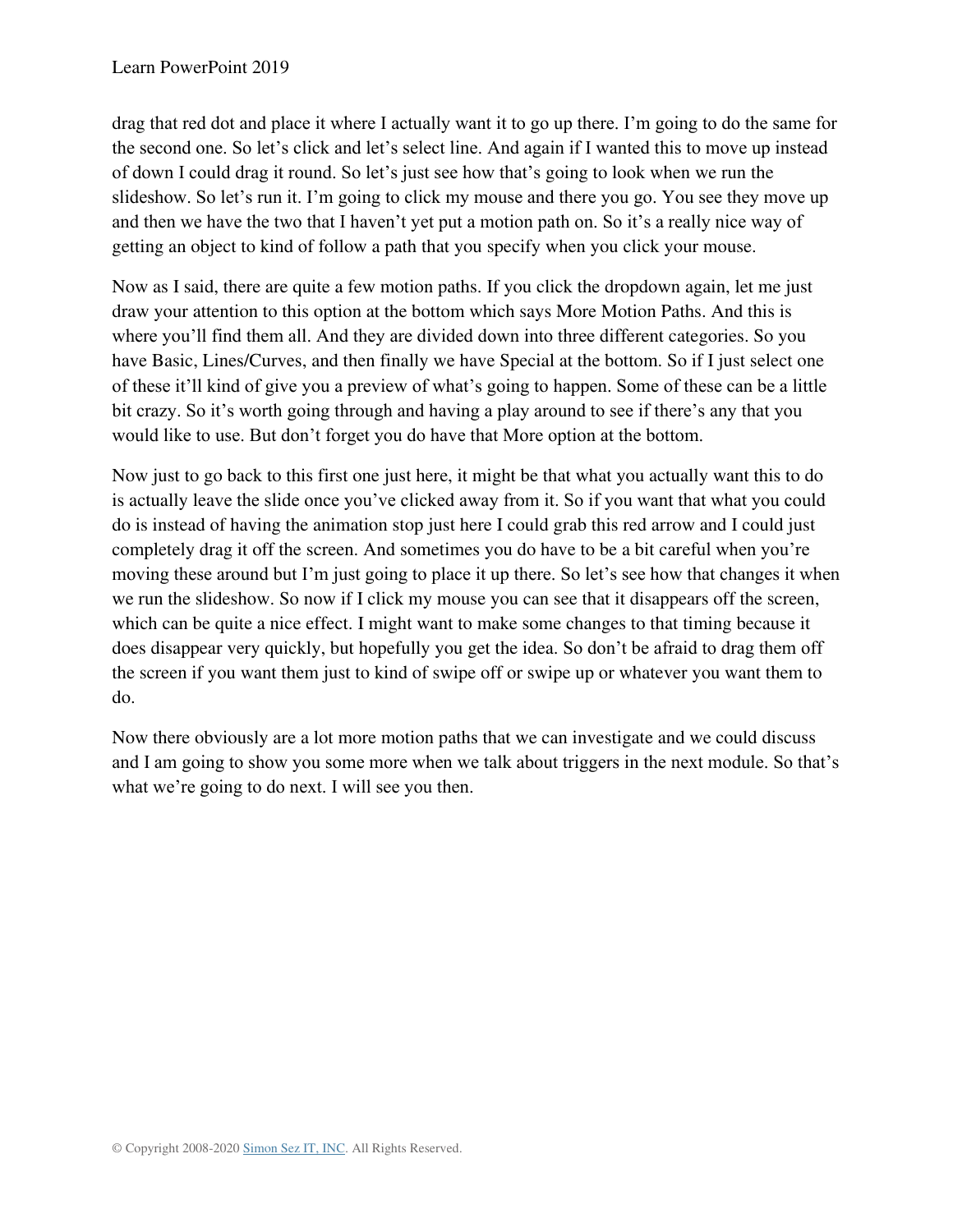#### **Video: Triggers**

**Deborah:** Hello again and welcome back to our course on PowerPoint 2019. In this section we're going to talk about Triggers. And if you're not sure what Triggers are, they help add interactivity into your PowerPoint presentations. And essentially what they do is they allow you to add some cool visual effects which happen when you click on a shape or a picture. So I'm going to demonstrate that in this module.

So the first thing we're going to do is we're going to add a new slide. So I'm going to click on slide three. I'm going to go to the Home ribbon and I'm going to click the dropdown underneath New Slide and I'm going to add a Title and Content slide. And what I'm going to do in here is I'm just going to put in a quick bulleted list which is going to be the different trips. So we're going to say Sri Lanka, Thailand, Bali, and Italy. And again I'm just going to move that placeholder over very slightly.

Now what essentially I'm trying to achieve here is what I want to be able to do is to be able to essentially click on Sri Lanka and have it pop up a picture related to that destination. Now the only way that I'm able to do that within PowerPoint at least is using Trigger. So that's what I'm going to demonstrate to you and that's what we're trying to achieve. We want to be able to click on each of these place names and have an associated picture pop up in the slide.

Now the first thing I'm going to do is I'm just going to add a bit of line spacing into this because these are a bit too close together. So let's just very quickly do that. Okay. That's a little bit better. And I'm going to move those just to there.

Now the first thing I'm going to do which might seem a little bit odd is that I'm going to take my Shape Tool and I'm going to draw a rectangular box around each of my bulleted items. So I'm going to jump up to the Drawing group, I'm going to click the rectangle and I'm just going to drag a little shape over Sri Lanka. Now I don't particularly want to see this shape. The only reason that I'm putting this in is because in order for triggers to work they need to be connected to an object. So in this case it's going to be the shape. So what I'm going to do is I'm going to make this completely transparent so you can't actually see the shape even though it's there. So I'm going to right click and I'm going to go down to Format Shape and we're going to expand Fill and I'm just going to take that transparency up and with the line I'm going to say No Line. So when I click away there a shape there, you just can't see it.

I'm going to do exactly the same for the rest of these. So up to Shapes, I'm going to draw a shape around Thailand. And you don't have to be too accurate with these. It's not so much the shape that we're worried about. And let's do it for Bali as well. So we'll draw a shape around there. We'll take that transparency up and say no line. And then finally we'll do the same for Italy. And again transparency up and no line. Perfect.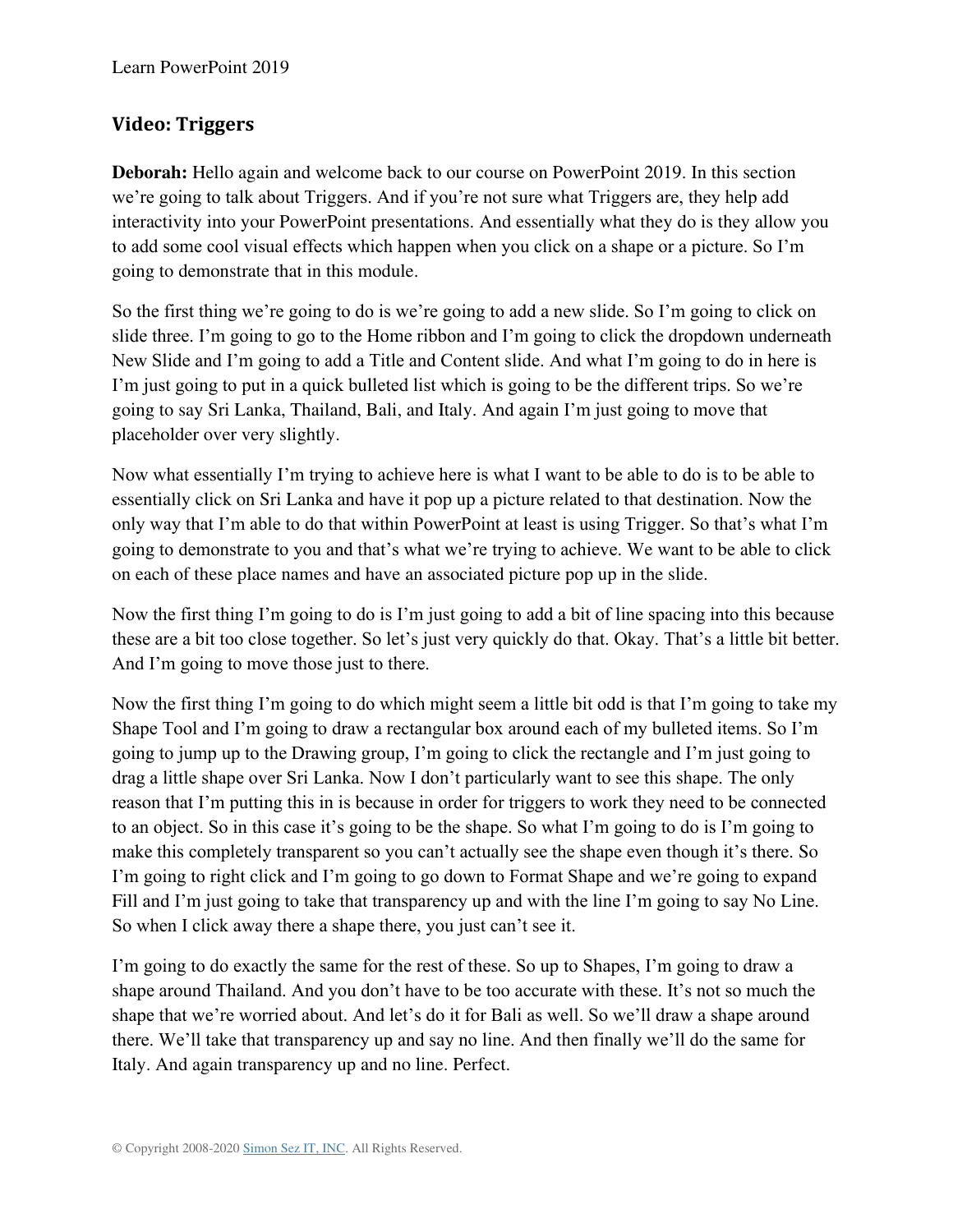So now what I'm going to do is I'm going to add in the pictures that I want to pop up. So I have a picture saved off for each of these different locations so I'm just going to go and grab Sri Lanka first of all. So let's go Insert Pictures and I'm going to select Sri Lanka and Insert. Now that's a bit big for me so let's just do some resizing. And drag over here.

Now what I'm actually going to do is I'm going to apply some animation to this picture and I'm just going to do a very simple piece of animation. I'm just going to say fly in, so that picture is going to fly in from the bottom. And the reason we do that is because triggers can only be added to animations.

So let's add our trigger. I'm going click on the picture, I'm going to go up to Trigger, I'm going to say On Click Of and then it gives me a number of different options. Now I can see here I have one, two, three, four rectangles in here which correlate with the shapes that I've just drawn over the top of those location names. And it can get a bit confusing if you've got a lot in there because you know it doesn't actually tell me anywhere that Sri Lanka is related to Rectangle 3. I just know the order that I've done them in so I know that Sri Lanka is actually Rectangle 3. So I'm going to say Rectangle 3. That's going to be my trigger. So let's do the second one which is Thailand. I'm going to insert a picture for Thailand and click Insert. And I'm going to drag it over the top of the picture underneath. I'm going to animate this one as well with the same animation, so fly in. and I'm going to set my trigger. So I'm going to go up to Trigger, On Click Of and then this one is going to be Rectangle 4 because it's the second shape I drew in the list. And we're going to carry on doing that for the two. So Insert Pictures, this time we're going to select Bali, I'm going to drag over the top and make sure it covers. Let's just make that one a little bit bigger. I'm going to apply an animation, which is going to be fly in. And we're going to set our trigger, On Click Of Rectangle 5. And then the last one. So Insert Pictures and we're going to do Italy. This one is quite a large image so let's make that a lot smaller, drag it over, and we'll just make this one slightly bigger as well so it covers. We're going to apply the animation, the same one, fly in. And we're going to set our trigger On Click Of Rectangle 6. Phew. Okay. We've got through all of that. Let's take a look at how this looks when we run the slideshow.

So let's click on our slideshow and see how this looks. So I'm going to click on Sri Lanka and let's click on Bali and then let's also click on Italy and there we go. What a nice little effect. So that is just triggers and animation working together. So I guess it kinds of creates like a little hot spot link on your different bullet points.

Another way that you might want to utilize something like this in a slightly different way is if we jump down right to the bottom of the presentation and I am going to add a Title Only slide into here. So we'll go New Slide, Title Only. And maybe I want to say What's Next?. And I'm actually going to drag that down into the middle. And maybe I want a nice big picture to appear when they click on What's Next?. So I'm going to insert a picture and for this I'm just going to grab something that I already have in one of my folders. So let's take this picture of the aircraft again and do Insert.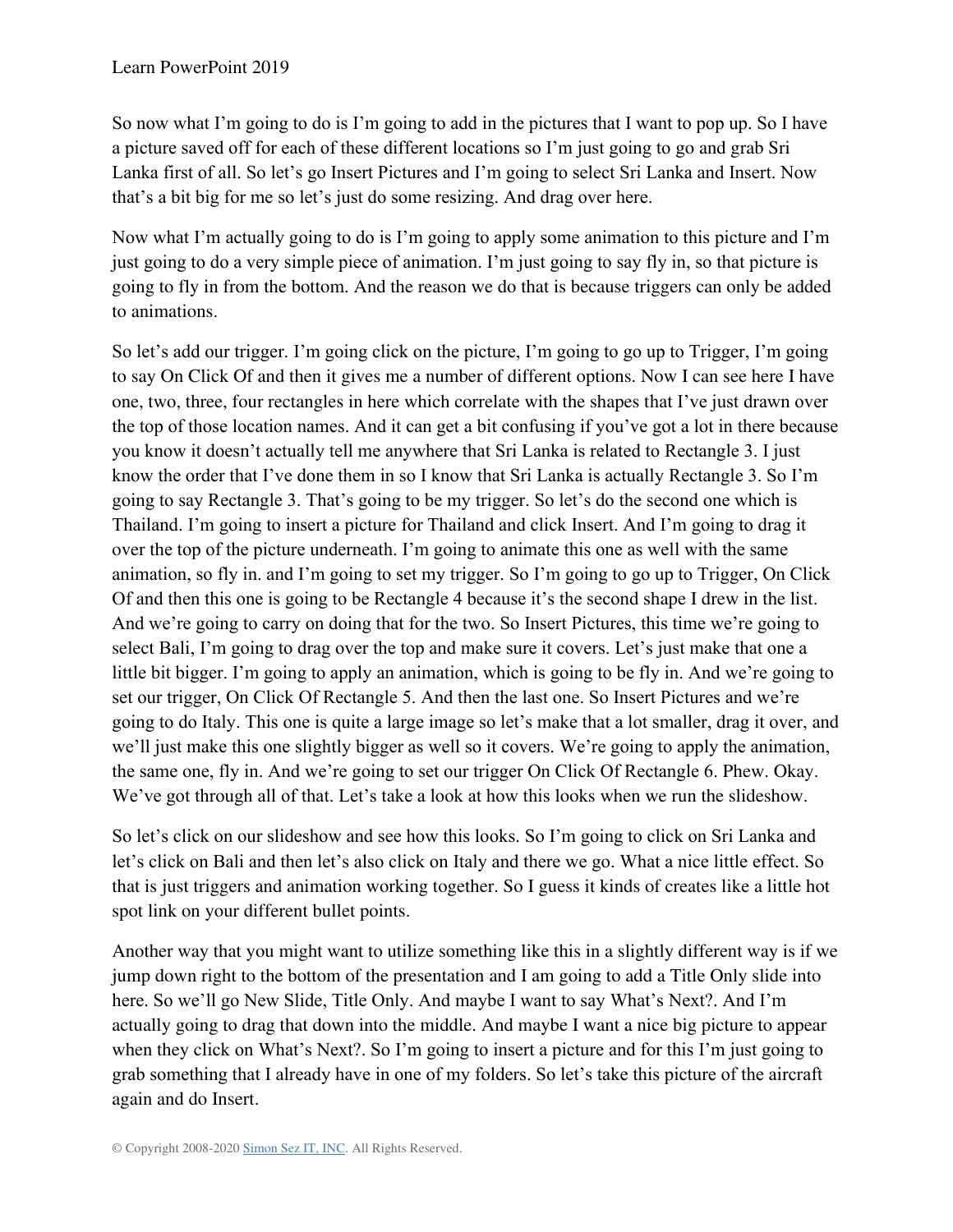Now this is a pretty large image. I'm just going to drag it over and just resize that. And what you see at the moment is that actually this picture is in front of the text, but I want this picture to be triggered by clicking on that What's Next? text. So I'm going to go up to Animations and I'm just going to apply a fade in for this one. I'm going to go up to Trigger, I'm going to go On Click Of and can you see here it says Title 1? So that's picking up that title placeholder which is where I have that text. So now let's just play the slideshow and you can see I have What's Next? there and if I click it that picture fades in. So just be aware that you can when you select Trigger On Click Of you might have the title placeholder that you can select or any shapes and objects that you've already put on the screen. So a really nice way to add a different kind of element to your PowerPoint presentations.

That pretty much wraps up everything I wanted to show you on animations. We're going to finish this section with an exercise before we move on to hyperlinks and action buttons so I will see you then.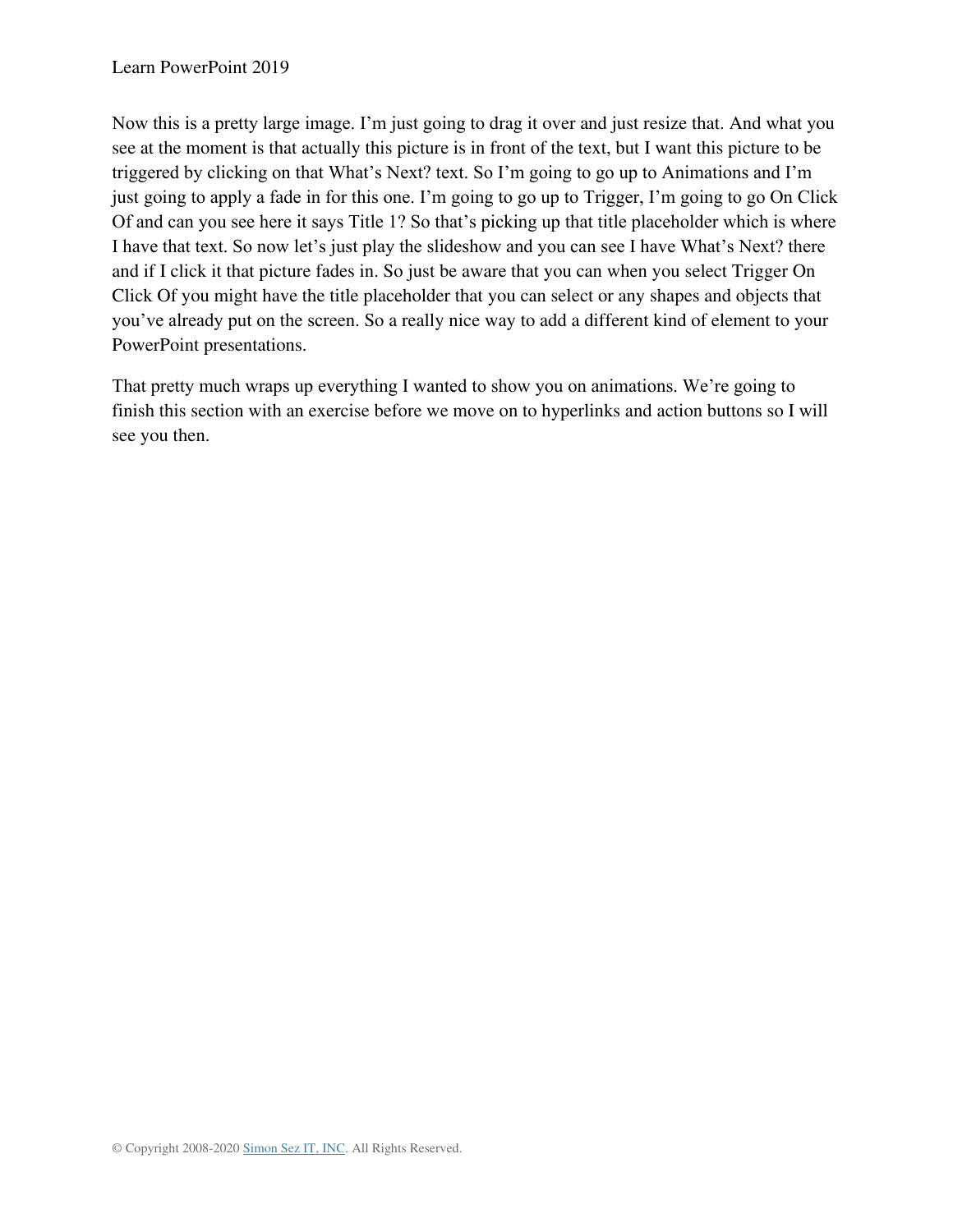#### **Video: Exercise 13**

**Deborah:** Hello again and welcome back to our course on PowerPoint 2019. We finally made it all the way down to Exercise 13 and in this exercise we're going to explore some of the skills that we've learnt in this section in relation to animation. So I have some instructions here that I'd like you to run through.

So first of all I would like you to open the file called Practice Presentation 14. I'd like you to select the title on slide three and choose an entrance and an emphasis effect of your choice. I'd like you to add an effect to the bullets on slide three and I want you to choose the option to change the previous bullet to a different color on mouse click. I'd then like you to open the Animation pane and using the Animation pane rearrange slides two and three. I'd then like you to animate the title on slide six with a motion path of your choosing. And finally save and close the file.

That's it. I hope you get on okay with that. In the next section we're going to be looking at hyperlinks and action buttons so I will see you over there.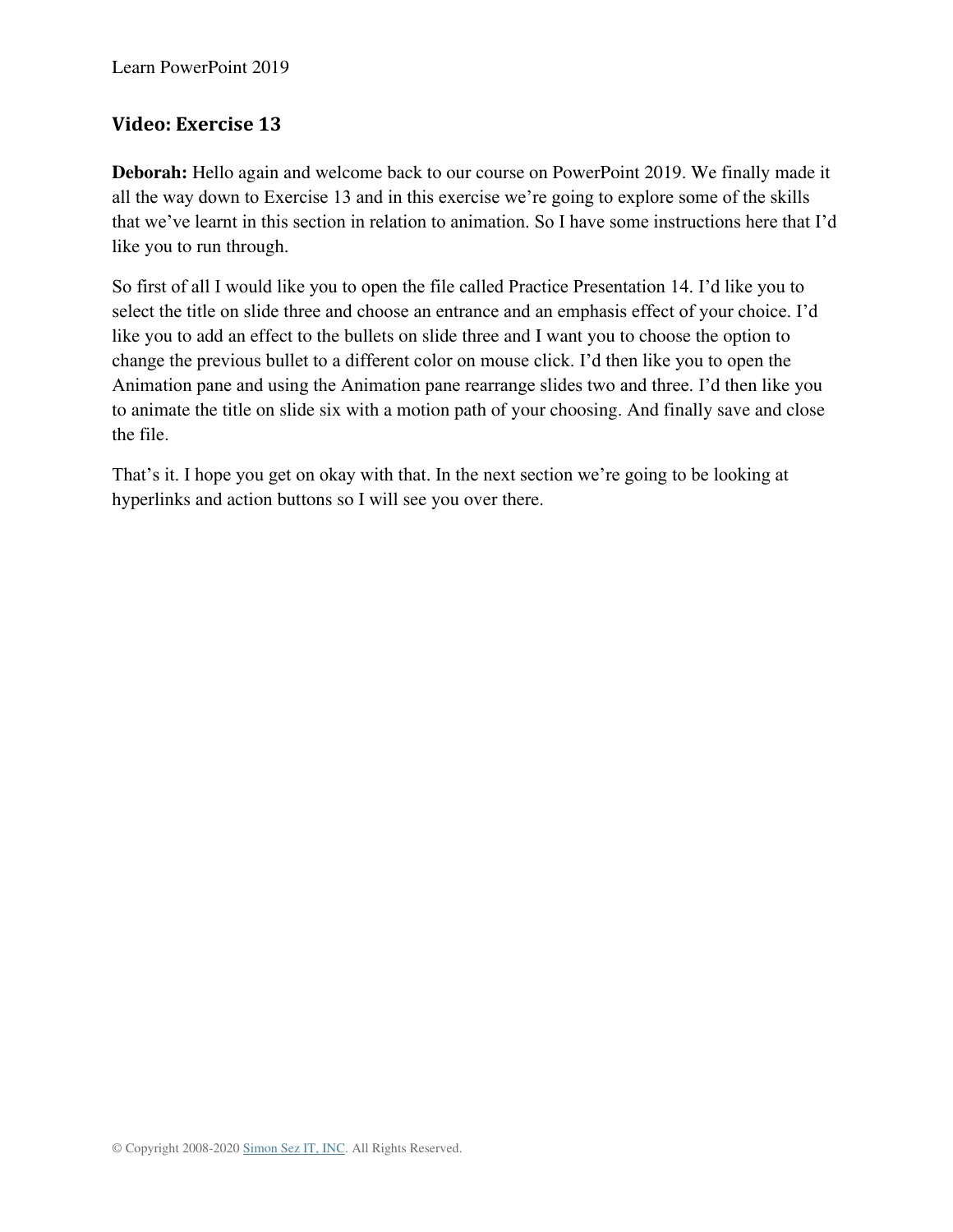# **Section 15 – Hyperlinks and Action Buttons**

## **Video: Working with Action Buttons**

**Deborah:** Hello again and welcome back to our course on PowerPoint 2019. In this section we're going to explore how to link to other objects and other documents with action buttons and hyperlinks. In this first module we're going to concentrate solely on using action buttons.

An action button is really a button that you can add that will allow you to complete a specific action when you click on it. So for example, you might click on the action button and it might open a file or it could jump to a different slide or maybe open a new presentation or even go to an external website. So let's take a look at how these work.

I've clicked on slide four and this slide is where we have Why Choose Us? and then we have some reasons, a bullet pointed list underneath as to why you should choose Wanderlust Travel. Now it might be that I have a document that I want to link to on this slide. So maybe I have some kind of Excel spreadsheet that gives a little bit more information. I can link to that using an action button. So what I'm going to do is I'm going to jump up to the Insert ribbon, I'm going to go to Shapes, and all the way at the bottom we have some action buttons. Now these action buttons are actually predefined or preset up to link to certain things. And you might be able to get an idea of what they're going to link to just by hovering them and looking at the screen tip. So you can see this first one here says Go Back or Go to Previous Slide. This one, Go Forward or to the next slide, this one jump back to the first slide, so on and so forth. But really it doesn't matter which one you choose to add to your slide because you can change the settings of the action button and you get that option pretty much straightaway after inserting one.

So I'm just going to grab any of them. I'm going to grab this little one here which looks like a little house icon. And I'm just going to draw my action button like so. And you'll see as soon as I let go of my mouse I get the Action Settings box with two tabs, Mouse Click and Mouse Over. Now the difference between the two, what this means is with Mouse Click if I set up the settings for that it means that when I actually click on the action button then all of the settings that I've set up are going to run and the second tab, Mouse Over, means that the settings will run as I mouse over. I don't have to click, just hover my mouse over the action button. So it's a choice of one or the other. You don't complete both of them.

So in this case I want to set up my action button for a mouse click. And you can see here it says Hyperlink to and by default because of the action button that I've selected it says First Slide. But I can make changes to that simply by clicking the dropdown. So I can choose to go to previous slide, first slide, last slide, I can link to a URL, a different PowerPoint presentation, a slide of my choice, or a completely different file. So in this case what I want to link to is an Excel file so I'm going to select Other File and I'm then going to navigate to where I have my file. So here it is,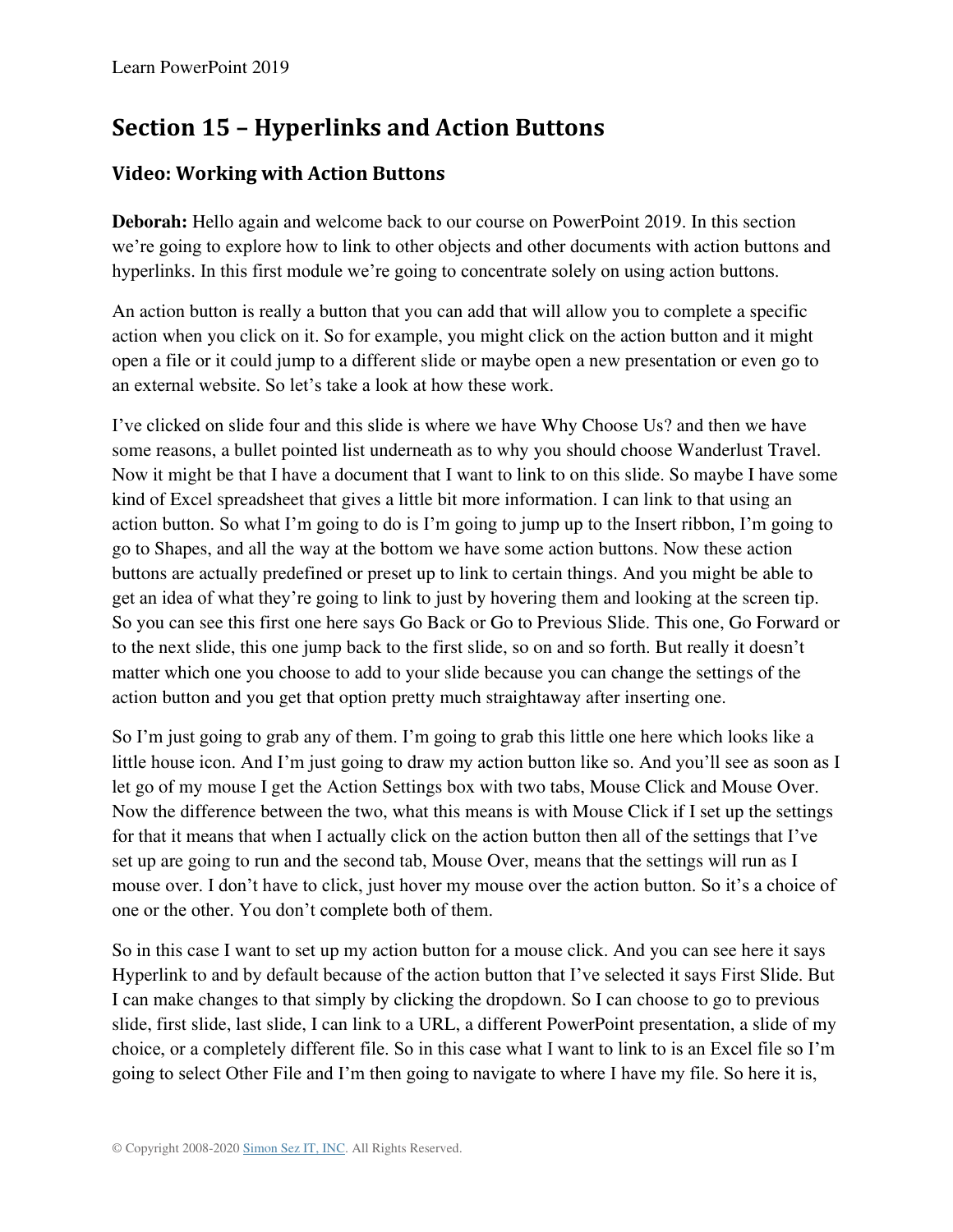Why Choose Us? and I'm going to click on OK. And you can see there it's put in that path to the file that I'm linking to.

Just to draw your attention to some of the other settings we have in here, I could choose to run a program if I wanted to, run a macro or an object action as well. and if I wanted a sound I could also set that down here. Now I don't want any of that in this case. I just want to hyperlink to this file so I'm going to click on OK.

So now let's see what that looks like when I run the slideshow. So I'm going to click on my slideshow and we have a few animations in this slide obviously. But you'll see if I hover over my action button when I click on it and there we go. It's opened my Excel file. So I'm just going to close that down and escape to come out of my slideshow.

Now it might be that I want this specific Excel spreadsheet to be available on all of my slides. So maybe if it's some kind of information file that you want people to have access to whichever slide they're on you could choose to put your action button on the master as opposed to just on one specific slide.

And it might also be that you want to change the icon here. So at the moment this house icon is a little bit cheesy looking so it might be that you want to change this icon to something that suits your theme in your presentation a little bit better. And we're going to talk about that in the next module. But I do just want to quickly show you how to add this onto the master slides.

So what I'm going to do is I'm going to jump up to the View ribbon, I'm going to go into Slide Master, I'm going to select my master title slide, and I'm just going to draw that same action button. So back into Shapes and I'm going to select the same action button and we're going to place it in the top corner just here. And we're going to link to that same Excel spreadsheet. So other file and then we're going to select the Why Choose Us? spreadsheet and click on OK. And now when I close out of Master view what you should see is that on all the slide layouts where I haven't removed the background graphics, remember we did do that on some of these, I have that action button now in the top corner so it's available for people to click on whenever they need that particular document. So just bear that in mind that you can use action buttons on masters as well.

So as I mentioned, these buttons do look a little bit ugly so in the next module what we're going to do is we're going to change the icons, make it look a little bit nicer and we're going to use hyperlinks instead of action buttons which essentially is going to give us the same result. So please join me for that.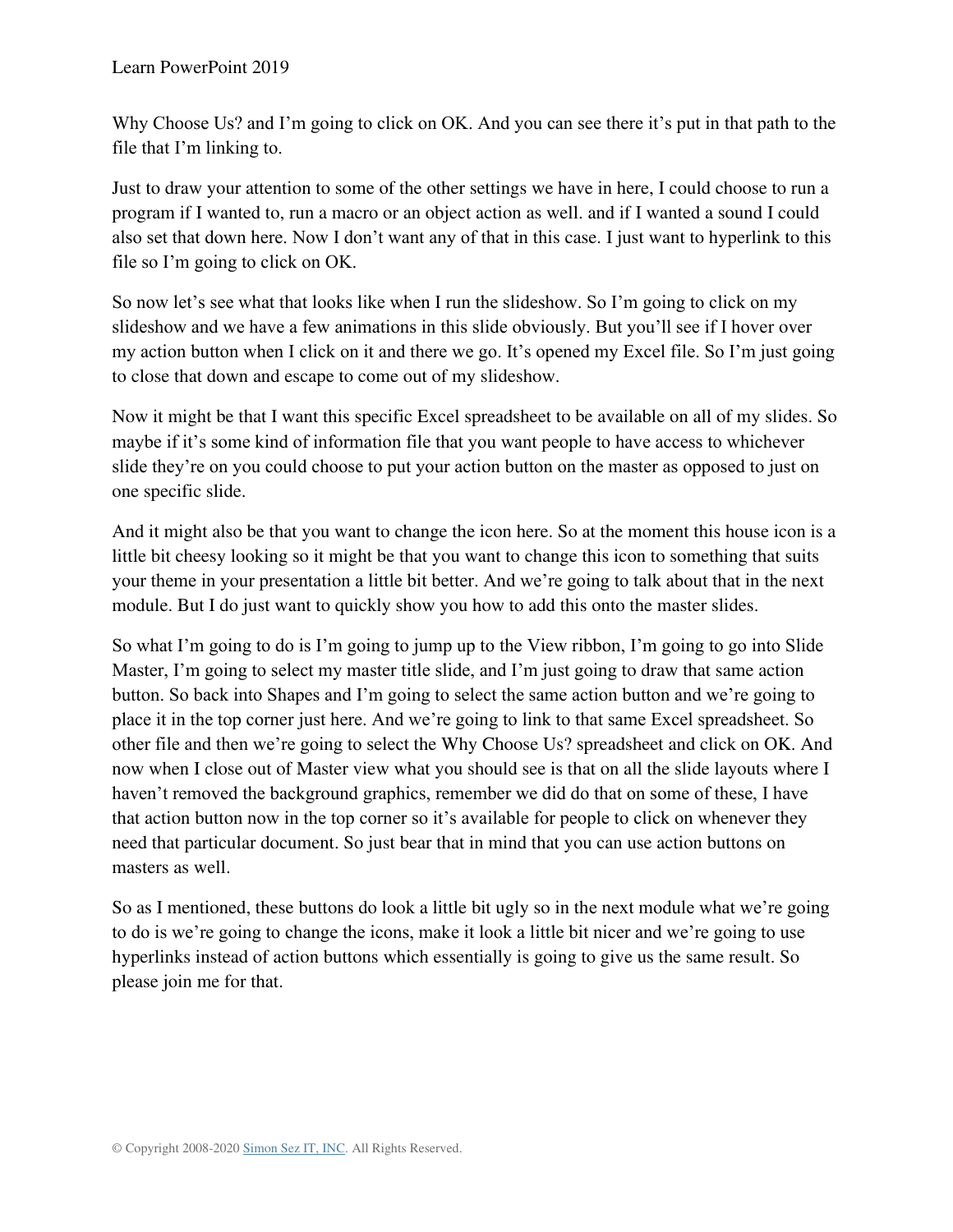#### **Video: Working with Hyperlinks**

**Deborah:** Hello again and welcome back to our course on PowerPoint 2019. In this last module we were looking at action buttons and in this module we're going to take it a step further and start investigating hyperlinks.

Now as I mentioned in the previous video instead of using action buttons to jump to our spreadsheet we're going to put in a picture that looks like it belongs to the slide. As I said before, this action button, the default icon here is a little bit cheesy, it's not too great to look at and it doesn't really match with the theme or in the context of my presentation. So I might want to put in something that does match and hyperlink to the Excel spreadsheet, which will effectively give us the same end result as using action buttons.

So the first thing I'm going to do so things don't get too confusing is I'm going to delete the action button from the master. So I'm going to go up to View, I'm going to go down to Slide Master and I'm just going to go in and delete. And close Master view. So what I'm going to do is I'm going to insert a picture onto the master. So we're going to go back into View, back to Slide Master, I'm going to go up to my master title slide and I'm going to insert a picture as opposed to an action button. And I think I'm just going to use this hot air balloon and that's a little bit large so I'm just going to make that a little bit smaller and I'm going to position it, let's position it up in the corner just here. Let's make it even smaller than that so it fits in a bit better. There we go. So now I have my picture in the top corner and I can see that that is going to appear on all of my slide layouts. What I'm going to do is I'm going to set up a hyperlink to that same Excel spreadsheet that we linked to previously.

And it's very straightforward. If we click on the picture, right click our mouse and go down to Hyperlink. And what you'll get is this Insert Hyperlink dialog box and there are a number of different options that you have in here. So the first option here, Link to existing file or webpage. And you can see what I have currently selected is Current Folder. So I could scroll to a document or a spreadsheet or a PDF that I want to link to or if I want to link to a webpage I can go to Browsed Pages and it will show me a list of web pages I could link to. I could also choose to hyperlink to a certain slide in this presentation, I could choose to create a new document when this picture is clicked on or I could link to an email address. Now bear in mind this works with Outlook so it will try to open an Outlook email when that picture is clicked on. Now I'm just going to jump back to existing file or webpage because I want it to open this file just here, Why Choose Us? and I'm going to click on OK. And I'm going to close my Master view.

So let's run the slideshow and you'll see that when I hover my mouse over the hot air balloon picture it's a clickable link because my cursor has changed to a hand, but it's also showing me the path name of where that is actually located. So let's just check it works first of all. I'm going to click and there we go. Yes, it does. Let's close down that spreadsheet.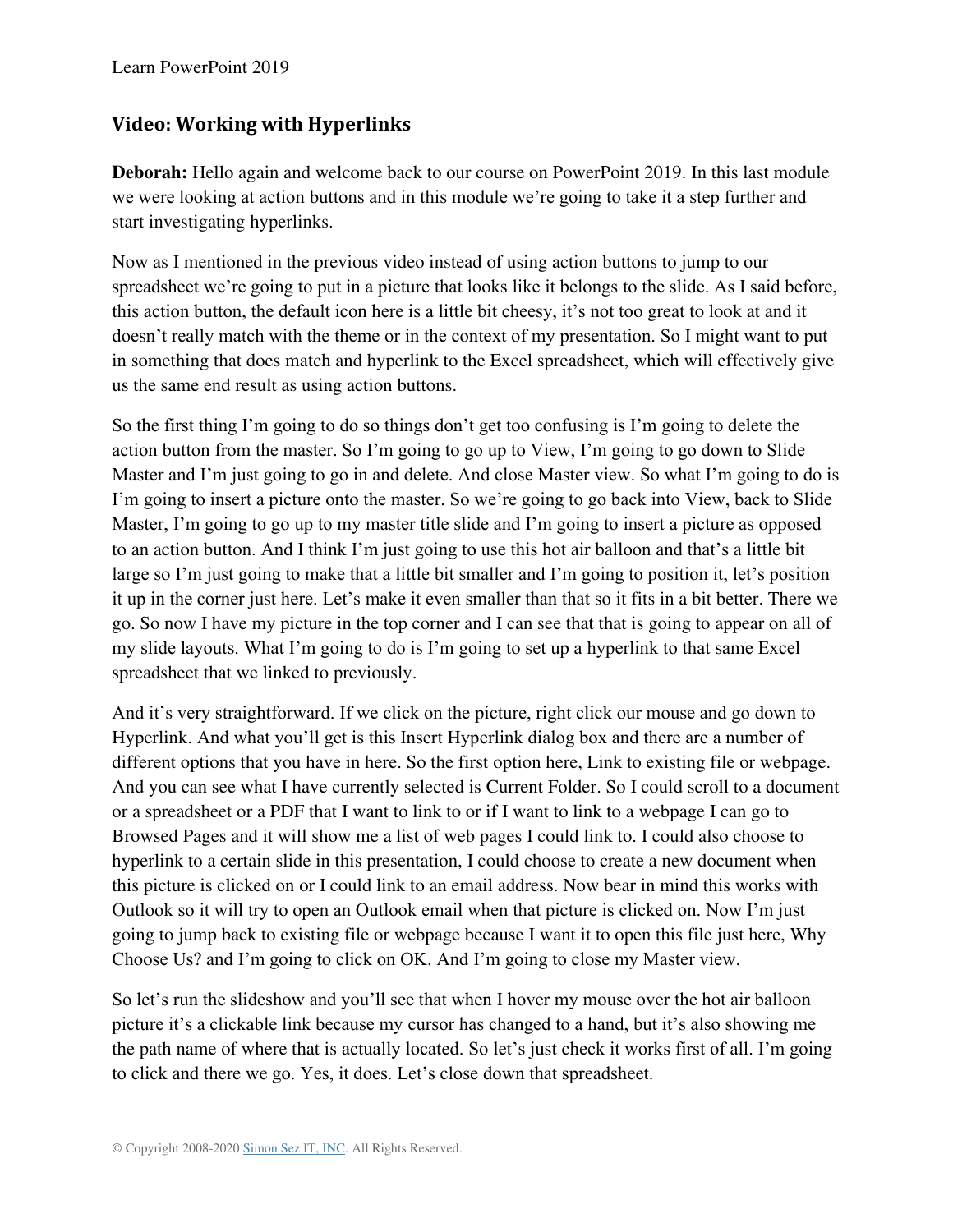Now there is one thing that I want to go back in and change and that is this screen tip here that's showing the full path of that image. I want to make that a little bit tidier because it is a little bit cumbersome to look at. So I'm going to come out of my slideshow, I'm going to go back into the slide master, I'm going to click on the image, I'm going to right click, and I'm going to go back into Edit Link. And what you'll see here is if you go back into edit that hyperlink you have a box that says Screen Tip and this is where you can specify the text that you want to appear when you hover your mouse over a specific object or item. So I might want it to say Click for more information, and click on OK and OK again. I'm going to close Master view and I'm going to run the slideshow. And let's just check that that is working. So if I hover over, Click for more information.

So that is pretty much how you achieve the same effect as using action buttons but using hyperlinks instead. And I'm sure you can tell the advantages there. I've been able to insert a picture of my choosing which makes it a lot more customized and something that suits my general presentation and layout.

Now that pretty much wraps it up for this section on hyperlinks and action buttons. In the next module we're going to be doing an exercise so I will see you then.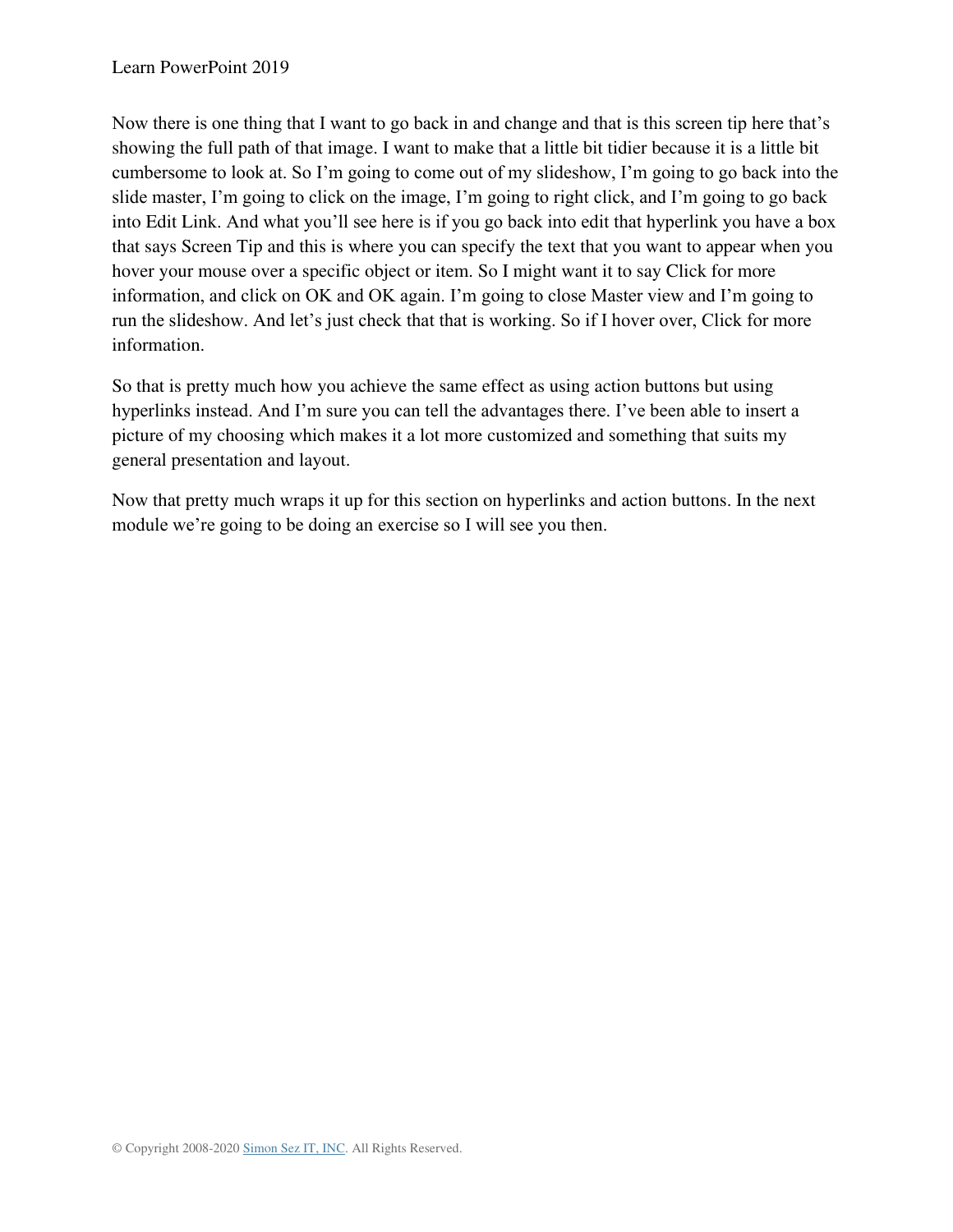#### **Video: Exercise 14**

**Deborah:** Hello again and welcome back to our course on PowerPoint 2019. We're now at Exercise 14 and the idea of this exercise is to really just check your understanding and your knowledge of using hyperlinks and action buttons in PowerPoint.

So what I'd like you to do for me is to open the file called Practice Presentation 15. I'd like you to click on slide six and add an action button of your choice that will hyperlink to slide eight. I then want you to click on the table on slide six and have it hyperlink to the Excel file called Graduation Rates. I'd then like you to save and close the file.

If you can do both of those things then you are well on your way to becoming a PowerPoint expert. I will see you in the next section where we're going to be looking at slideshow options so see you then.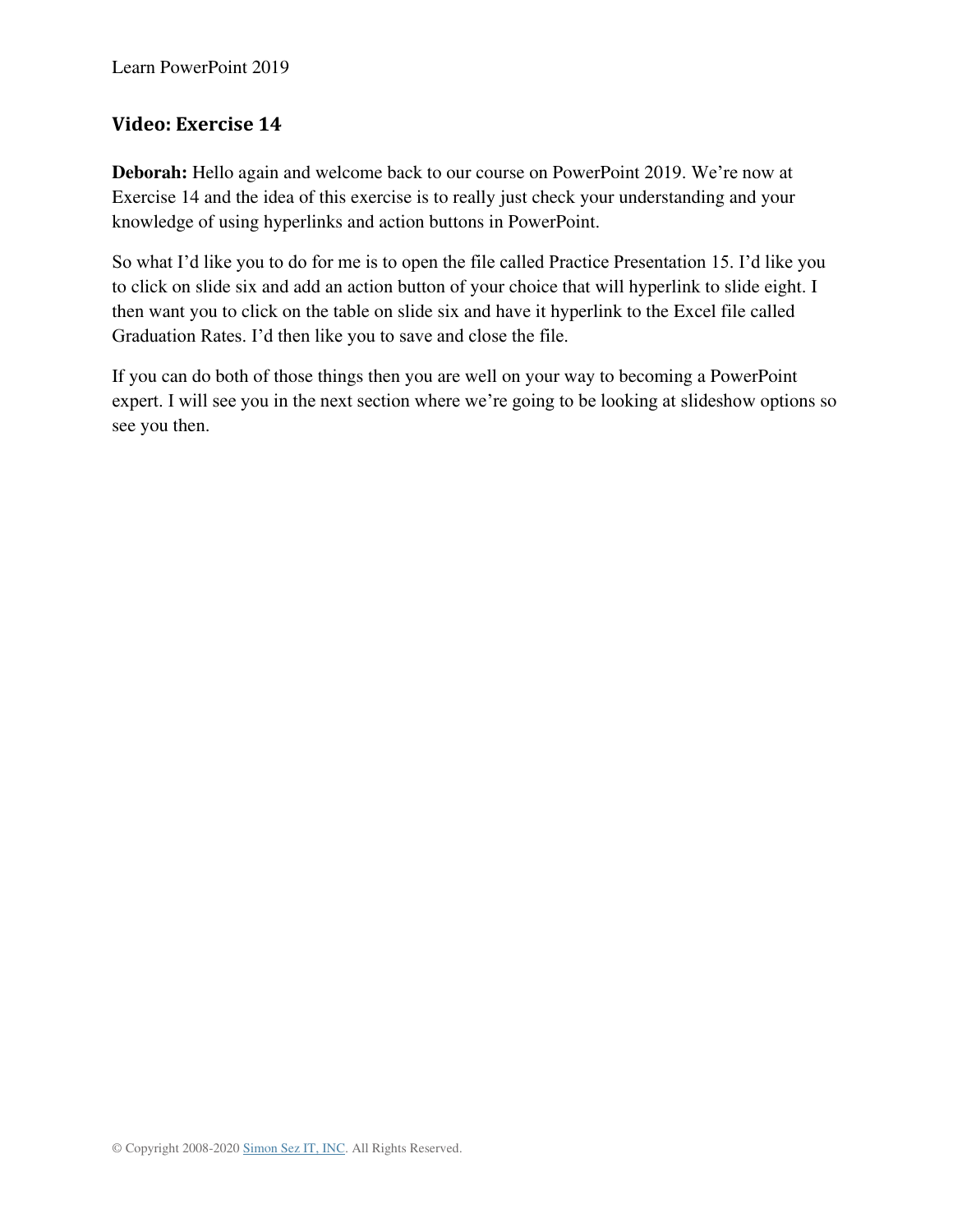# **Section 16 – Slideshow Options**

## **Video: Onscreen Presentation Options**

**Deborah:** Hello again and welcome back to our course on PowerPoint 2019. In this section we're going to start to explore PowerPoint presentation options and in this particular module we're going to look at onscreen presentation options.

Now I always say to people once you've created your slideshow or your presentation it's always good to run through that presentation through the eyes of an audience member. So make sure that you put it into slideshow mode and run through every aspect of your presentation.

Now what we're looking at here on the screen is obviously not the view that you would show your audience. I'm currently in Normal view and this is the view that you would come into to make edits as we have been doing. But we know that to run a slideshow we need to click on the Slideshow icon.

Now there are a couple of different ways that you can run the slideshow and I'm just going to run through them very quickly again because there's something that I want to point out which I don't think I've pointed out in previous videos.

So the quickest and easiest way to run your slideshow is to click on the Slideshow icon in the status bar at the bottom. And what you'll see here is that it's basically started the slideshow on whatever slide I was clicked on when I clicked on the Slideshow icon. So in this case it started it on slide three as opposed to at the beginning of the presentation. If I wanted to start at the beginning I would need to go up to my Slideshow ribbon and in this first group where it says Start Slideshow I have an option of From Beginning. And there we go. This also does have a shortcut key so I could also press F5 to start my presentation.

A few other options that we have in this little group, so From Current Slide is pretty selfexplanatory. Whichever slide I'm currently clicked on that is where the slideshow will start if I use this button. And again the shortcut key is Shift-F5.

The next button along is quite an interesting one and this is really useful as it gives you a way of uploading your presentation to the web so that anyone can view it. Now that's particularly useful if you're trying to send your presentation or give your presentation to someone who maybe doesn't have PowerPoint on their PC. You can upload it to the web or an online location and they can view it that way.

Custom slideshows we're going to look at in a later video. What I really want to concentrate on in this video is Presenter view.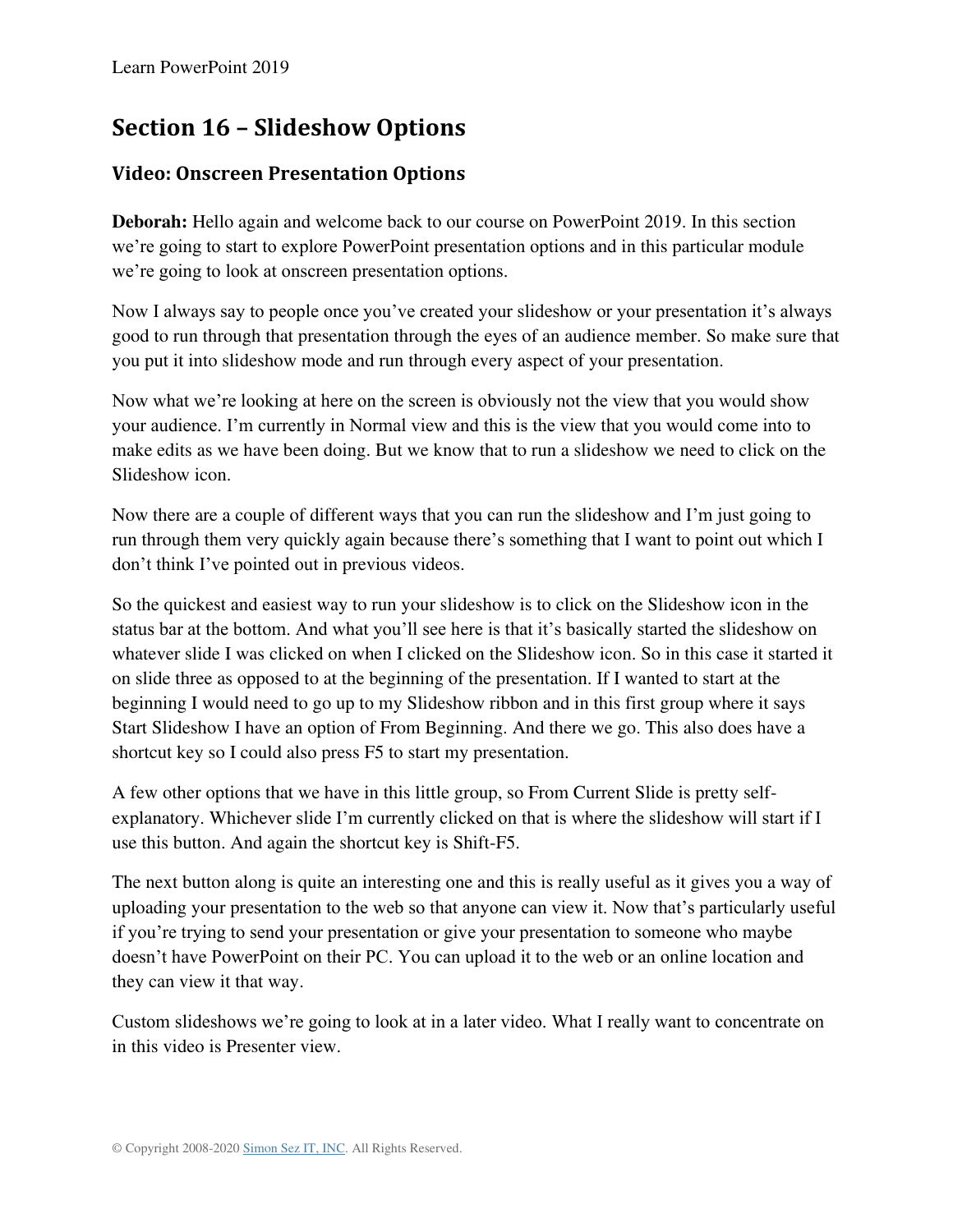Now, you may look on the end here and see this little checkbox where it says Use Presenter View. So if you click in that checkbox and then run your slideshow it should take you into Slideshow view. Now I will say that with some versions of PowerPoint and sometimes depending on how your PC is set up if you select Use Presenter View and then run your slideshow as I'm going to do right now it doesn't actually take you into presenter view. So I'm going to show you a little shortcut way. If this does happen to you, so if you just get the regular looking slideshow like I have, if you press Alt-F5 on your keyboard that will kind of force you into Presenter view. And this is an amazing view if you are presenting to an audience.

What Presenter view is really designed for is for people who use dual monitors. And quite a lot of people, including myself at times, use dual monitors. And this will allow you to have your presentation showing on one monitor and this view, Presenter view, on another monitor. So the view you're currently looking at isn't the view that the audience would see. The audience would just see the slideshow whilst you have access to this view which has lots of other pieces of useful information which can really assist you when you're giving any kind of presentation. So let's explore some of the options that we on this screen so that you're completely familiar with everything.

If we look over at this little timer in the top left hand corner you can see that's ticking away there. It's up to 54 seconds. This is really just timing how long I'm taking talking about each slide. So if you have any time constraints this can be really useful. So it might be that you know that you can only talk for two minutes per slide. This is going to really help keep you on track.

You do have a couple of buttons next to that as well. So you can pause the timer and you can also restart that timer back at zero if you need to.

You have your current time in the other corner. So again if you know that you have an hours timeslot to deliver a presentation that just helps you keep on track as well.

We then have the next slide that's coming up. So again I find this really useful if I'm giving a presentation just to make it flow a bit better from one slide to the next. I like to know what that next slide is so I can see what I'm about to speak about. It just helps with the flow of my presentation.

Underneath that you have a section for any notes that you've made. So if you have added notes about your slide into that notes section then you will see them just there. And you can increase the size of those notes by clicking the Increase font size at the bottom or decrease if it's a little bit too large.

In the middle here obviously we have our current slide that we're talking about. And again this is what the audience sees. And then underneath that we have some utilities that you might also find useful when giving your presentation.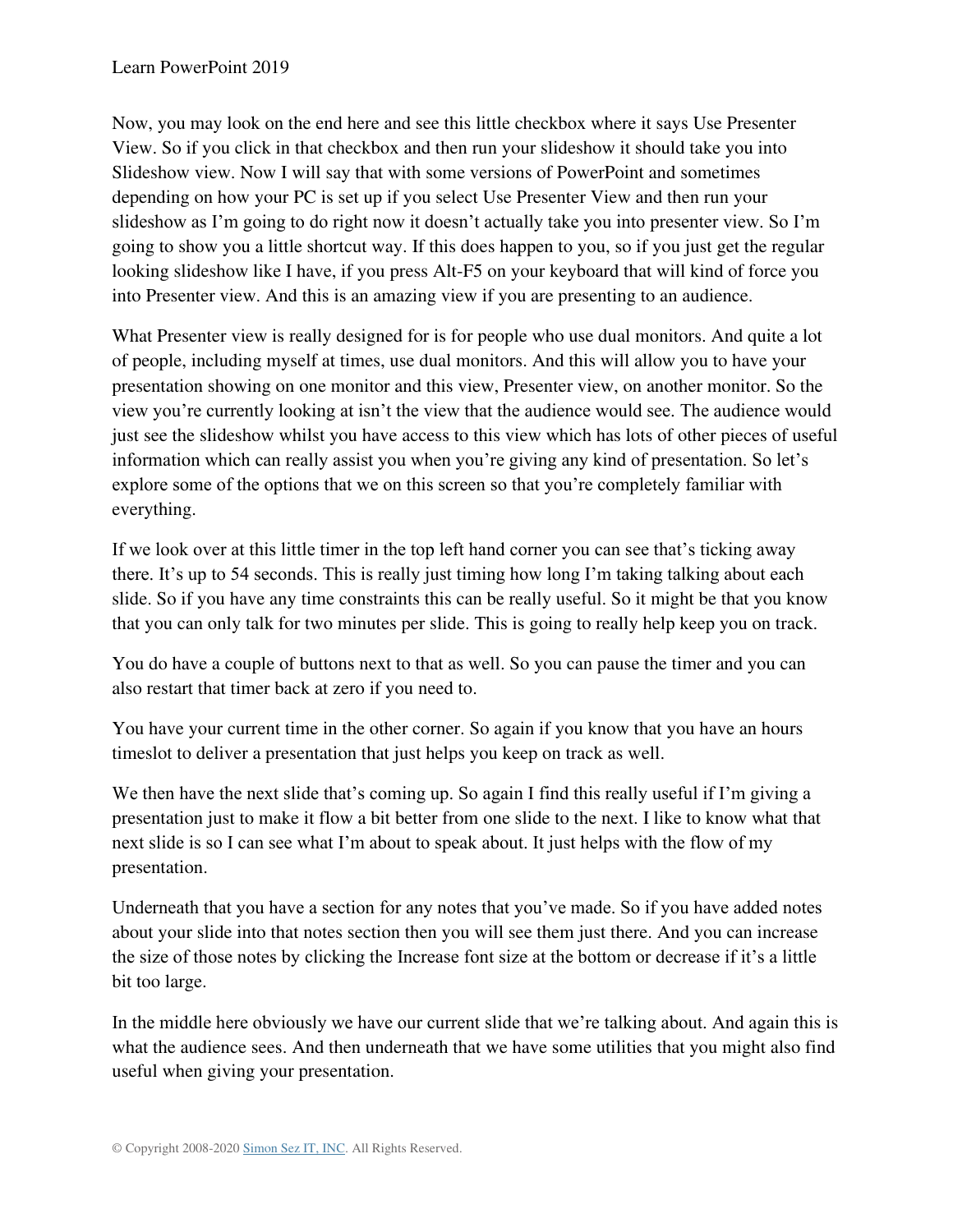The first little pen icon here, this is a pen or a laser pointer tool. So sometimes if you want to maybe highlight something on your slide, maybe circle some important information or maybe just laser point at something then you can use this utility to do that.

The next utility is See All Slides. And again if I click this it's kind of similar to Slide Sorter view in a way, but remember your audience doesn't see this because we're in Presenter view. So if during your presentation you need to jump around which slides you want to show, for example I'm currently showing slide one but if I want to jump to slide thirteen, for example, I don't want my audience to see me kind of scrolling through twelve slides to get to slide thirteen. I can just come into here, double click on the slide and that will then be displayed. So it just makes your presentation a lot slicker when it comes to presenting. I could then if I wanted to jump back to slide one click on See All Slides again, find my slide, double click to load it.

I then have this cool utility. This is the Zoom into slide option. So again this is really good if you want to just highlight a point of particular importance. When you click it you'll get this rectangle which you can then click and it will zoom in on that particular part of the page. Click on Zoom to zoom out.

Sometimes you also find that you might want to black out your presentation at any given time, like so. Sometimes if I'm in a presentation and I really want the audience to focus on me as opposed to what I've got on the slide behind me I'll temporarily black out my presentation, make my point and then start my presentation again.

And finally we have these ellipses which just gives you a few more options. So I can jump to my last viewed slide, I can hide Presenter view, I can choose to black out the screen or white out the screen, I have Help, and I can also end my slideshow from here. And of course at the bottom we just have these scroll arrows so you can move between your slides very, very easily.

So that's pretty much Presenter view. If you want to come out of it there is a cross in the top righthand corner to close that down and that will take you back to your Normal view so you can make any edits to your presentation.

So hopefully you can see some of the really big advantages, particularly if you're someone who does a lot of presentations to audiences of using that Presenter view. It's got so much information that really does help make your presentations flow and be slick and keep you on track.

That's it for this section. What I want to show you in the next section is how to hide PowerPoint slides. So I will see you then.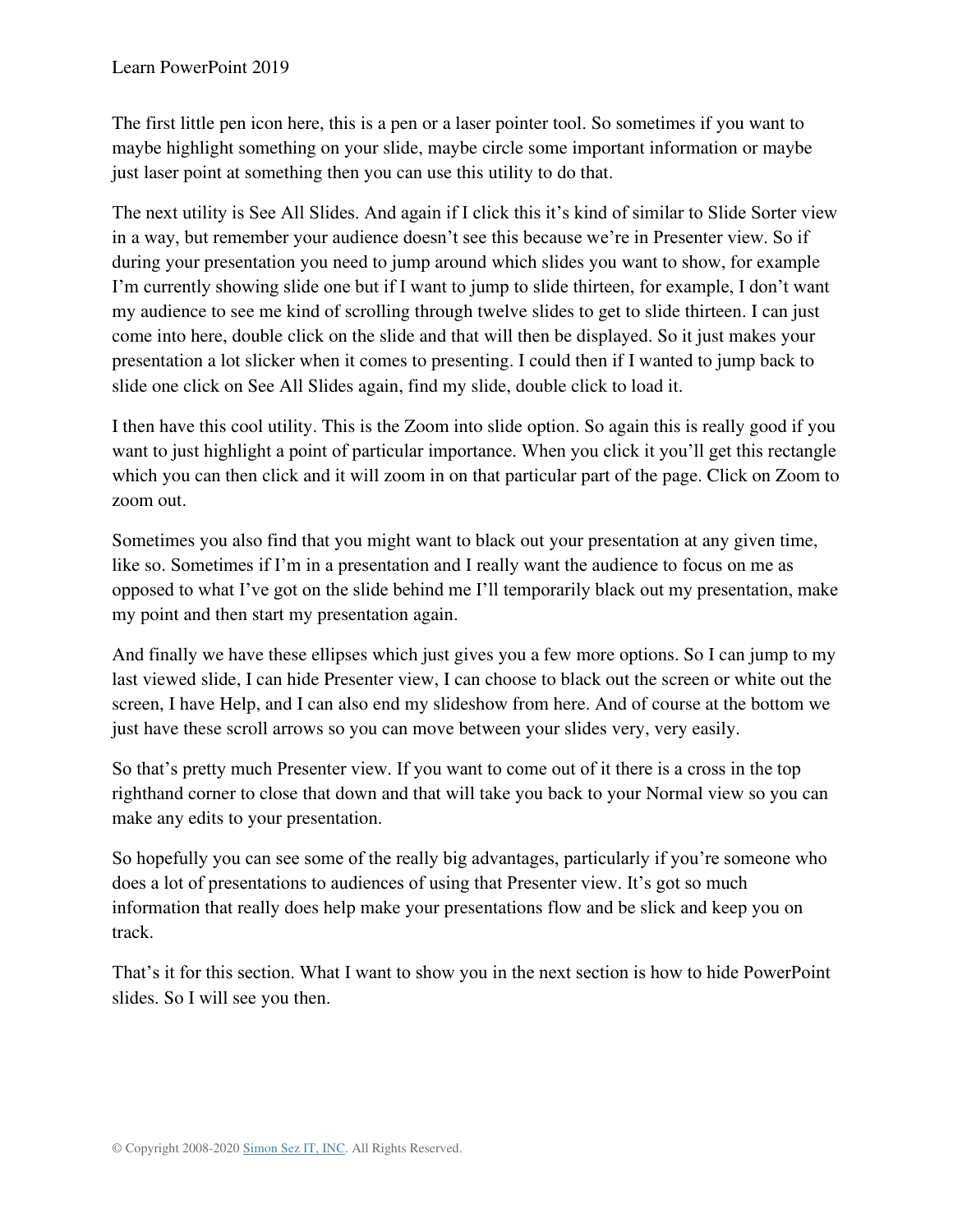## **Video: Hiding Slides**

**Deborah:** Hello again and welcome back to our course on PowerPoint 2019. So, we've gone through our slideshow and we've talked about how to review our slideshow and also how to use that Presenter view. In this module what I want to talk about is how you can hide slides and it's a very simple thing to do but something that's definitely worthwhile knowing.

Now there are a whole host of reasons why you might choose to hide slides in your presentation. Some of them might be something along the lines of if you plan to give people a quiz or a test at the end of the presentation, maybe you don't want them to be able to see a particular slide that maybe contains some of the answers, or if you have a presentation that maybe you deliver to lots of different groups and is slightly different for each group. Maybe you want to hide the slides that don't relate to that particular audience but you don't want to delete them all together. So there are plenty of reasons why you might choose to hide certain slides in your presentation.

So let's take a look at how we do it. It is very straightforward. I'm going to stay in the view that I'm in now. So I'm in Normal view. And let's say for example that I want to hide slide three, so it's the slide that I'm currently clicked on. All I need to do is right click my mouse and select the Hide Slide option. Now you can tell when you have a hidden slide because the slide number will appear with a strikethrough through it. And also the slide is very slightly grayed out. I'm not sure if you can pick that up but it is kind of grayed out. So you can kind of tell that that slide is hidden.

If you also look up on the Slideshow ribbon I have Hide Slide is currently highlighted. So it's telling me that this particular slide is hidden.

So how does this work when you're actually running the slideshow? Well, let's start from the beginning and we'll play it from the beginning. And I'm going to click to move to the next slide and then it's actually jumped over that slide that I've hidden. So it's jumped straight from slide two to slide four.

If I was in Presenter view, so I'm going to do Alt-F5 to put me into Presenter view. And again if I start to click through my slides, there's slide two and it jumps straight to slide four.

Now it's worth noting that I still have the same amount of slides. It hasn't deleted them. It's just hiding them and skipping over the ones that I've chosen to delete.

Now if for example, you did suddenly think to yourself, "Actually I do want to show that slide" you could jump into your Slide Sorter view and double click on the hidden slide and that will then actually show it.

I'm just going to come out of Presenter view. Now if you decide that you want to unhide that slide it is a very simple case of right clicking on the slide and just unchecking that Hide Slide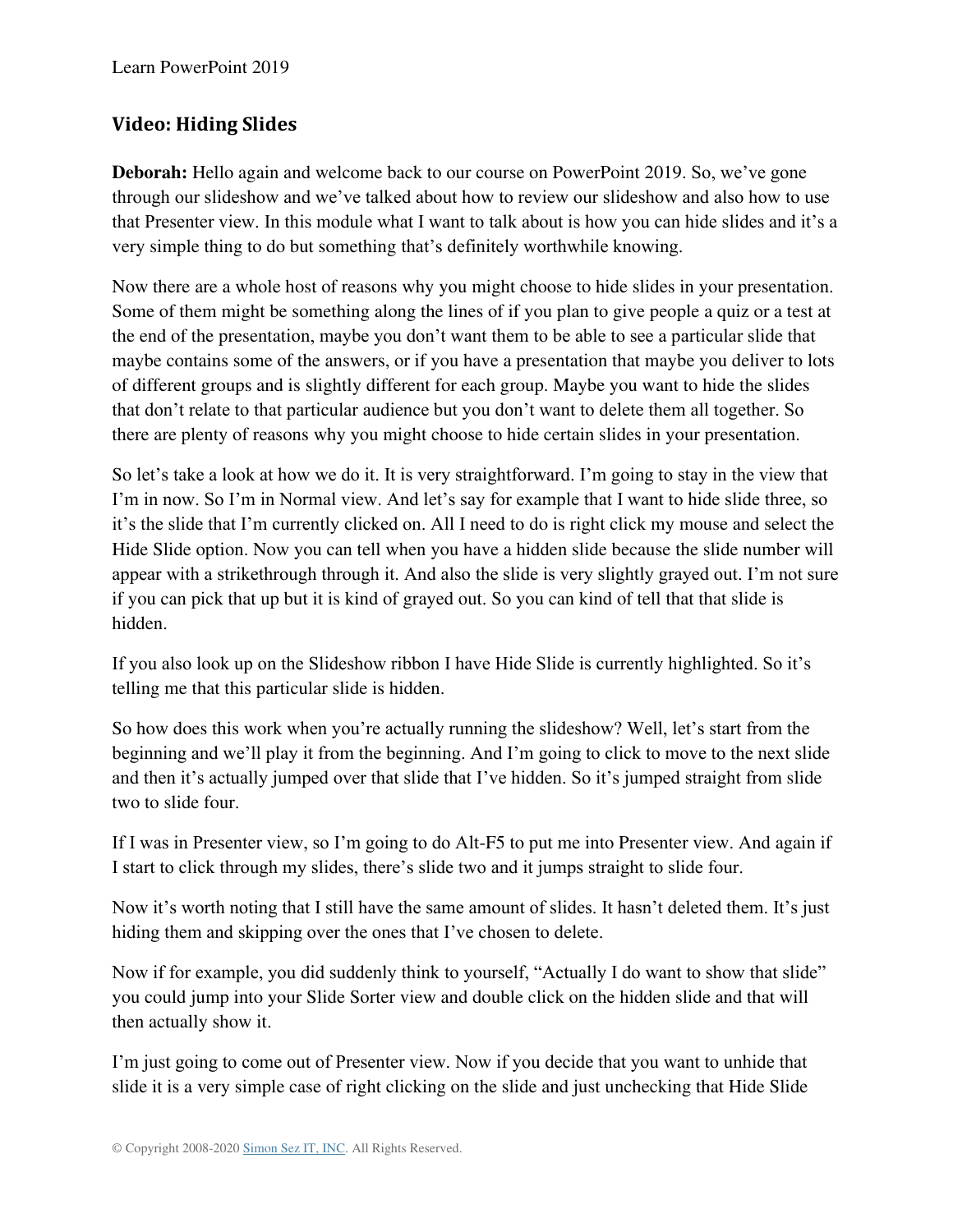option and that will put that back in the deck and it will no longer skip over. So very simple to hide and unhide slides.

So that's it for this module, very short and sweet. In the next module we're going to take a look at how you change the order of your slides so I will see you then.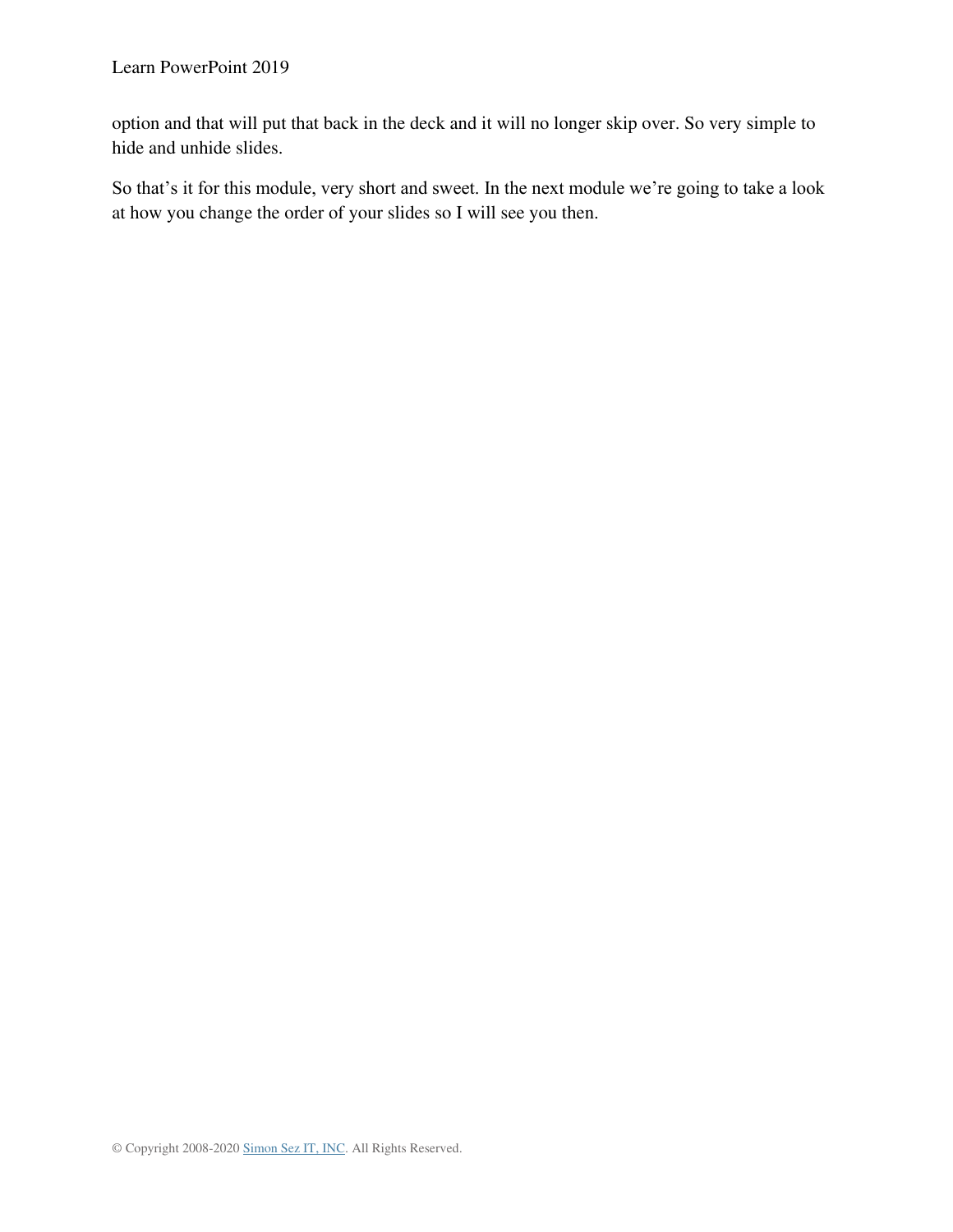## **Video: Changing the Order of Slides**

**Deborah:** Hello again and welcome back to our course on PowerPoint 2019. In this module we're going to do something really simple and take a look at changing the order of slides. Now this is something that's extremely simple to do so this is only going to take us a few minutes.

Currently I'm looking at my presentation in Normal view and it might be that I want to change the order or move around, rearrange some of these slides. So for example, I'm currently clicked on slide three and I might have decided that this slide needs to go right at the end of the presentation. So what I can do is I can click on slide three and then right click my mouse and I'm going to select Cut. And remember the keyboard shortcut for cut is Control-X. And I'm going to scroll all the way down to the bottom of my presentation and if I click right at the end you'll see I get that red line. So that's indicating to me where this slide is going to be inserted when I paste it. And then I'm just going to right click my mouse again and select Paste and it will paste that slide into the bottom of my presentation.

Now what about if I have multiple slides that I want to move? So for example, if I want to move slides thirteen and slide fourteen. The first thing I need to do is make a multiple selection. So I'm going to hold down my Control key to select that second slide as well. And then the easiest thing to do really is to just drag and drop. And you can see as I'm moving around I have the number two, so that's indicating I have two slides in my deck that I'm moving. And then I just drop them and their new location.

So that's something that you can do from Normal view. I will say in general if I have quite a large presentation or I need to do a lot of rearranging what I'll normally do is jump straight into Slide Sorter view. And you'll find that on the View ribbon in the first group here, Presentation Views, we're going to click on Slide Sorter. And the reason why I like this view as you can probably tell is that you get a better overview of the slides in your presentation. You can physically see more of them. So it makes it a little bit easier to rearrange them and move them around. And it's literally just a case of picking them up, dragging and dropping to the new location.

A really simple task to do but a really important one to know.

In the next section we're going to take a look at how you can copy slides, so I will see you then.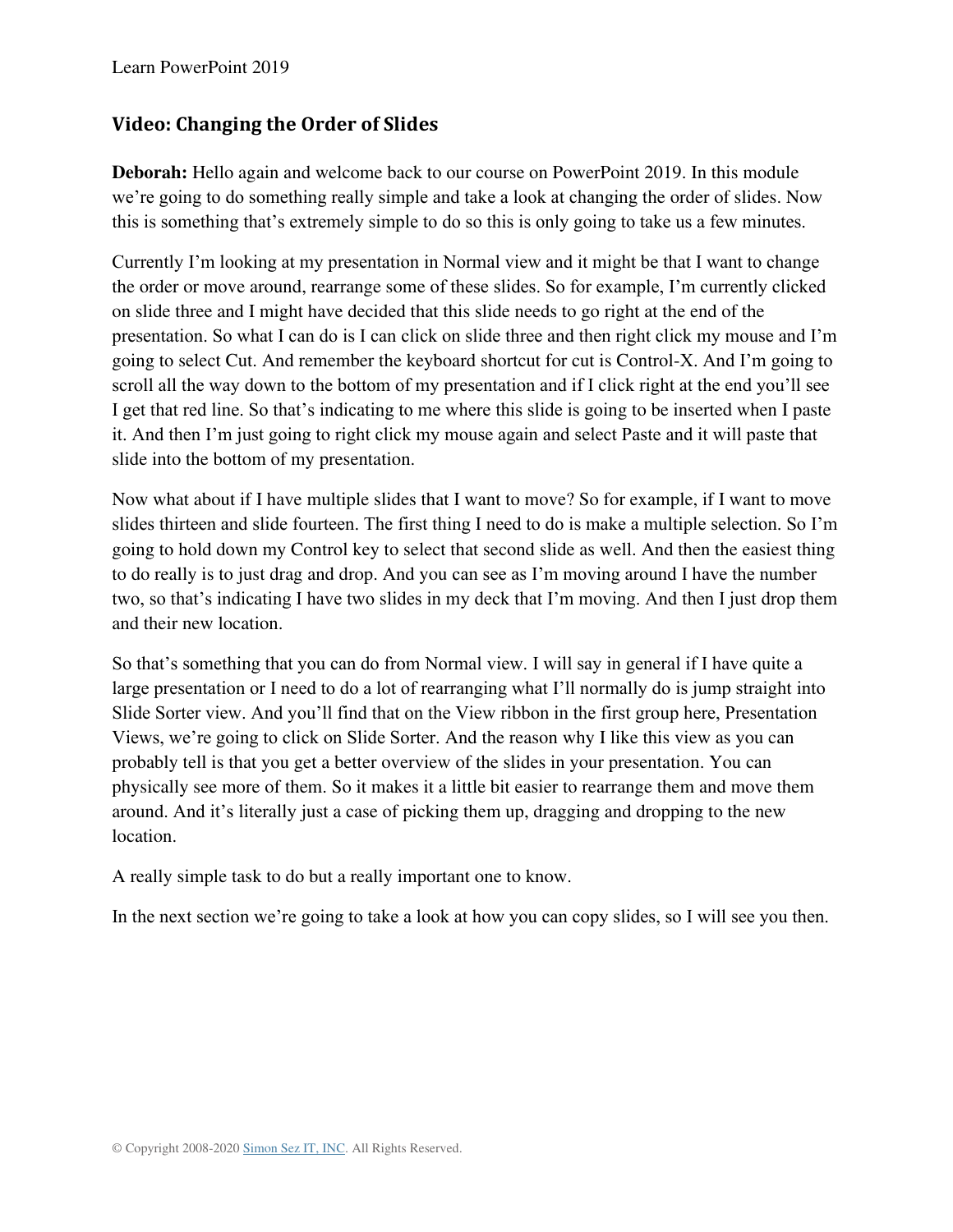## **Video: Copying Slides**

**Deborah:** Hello again and welcome back to our course on PowerPoint 2019. I now briefly want to speak to you about copying slides. Again, much like hiding slides and changing the order it's a super simple thing to do but oh so important when it comes being able to manage your PowerPoint presentations and get the layout just right.

So let's take this example. I want to copy slide one, the title slide, and I want to copy it to the end of the presentation because I want that title slide to show at the beginning and at the end as I'm closing my speech or my presentation. So it's a simple case of right clicking on the slide and selecting Copy, scrolling down to the end of the presentation, and again I'm going to click my mouse so I get that red line, I can right click and do a Paste. And again I could have used keyboard shortcuts for that. So Control-C to copy, Control-V to paste.

Let's just jump across very quickly into Slide Sorter view. So I'm going to go up to the View ribbon and click on Slide Sorter. And I'm actually just going to delete that slide that I've just copied. I'm going to go back up to slide one and we're going to copy it again but we're going to do it a slightly different way.

If you hold down your Control key and drag and drop the slide, so again I'm just dragging down to the end of the presentation and release your mouse first before you release the Control key that will make an exact copy of that slide. So that's another way of doing it.

Alternatively if you are doing an exact copy, and let's just delete this out again, what you could do is you could duplicate the slide. So again I'm clicked on slide one and the easiest way to do this is by using the keyboard shortcut Control-D and that gives me a duplicate. I can then move that slide to wherever I want, so in this case the end of the presentation.

So a few different ways there of copying a slide and if you wanted to copy multiple you would just select multiple by holding down your Control key before you do the copy.

So that's it. In the next module I want to talk to you about the different options you have when you're on screen giving your presentation. So I will see you over there.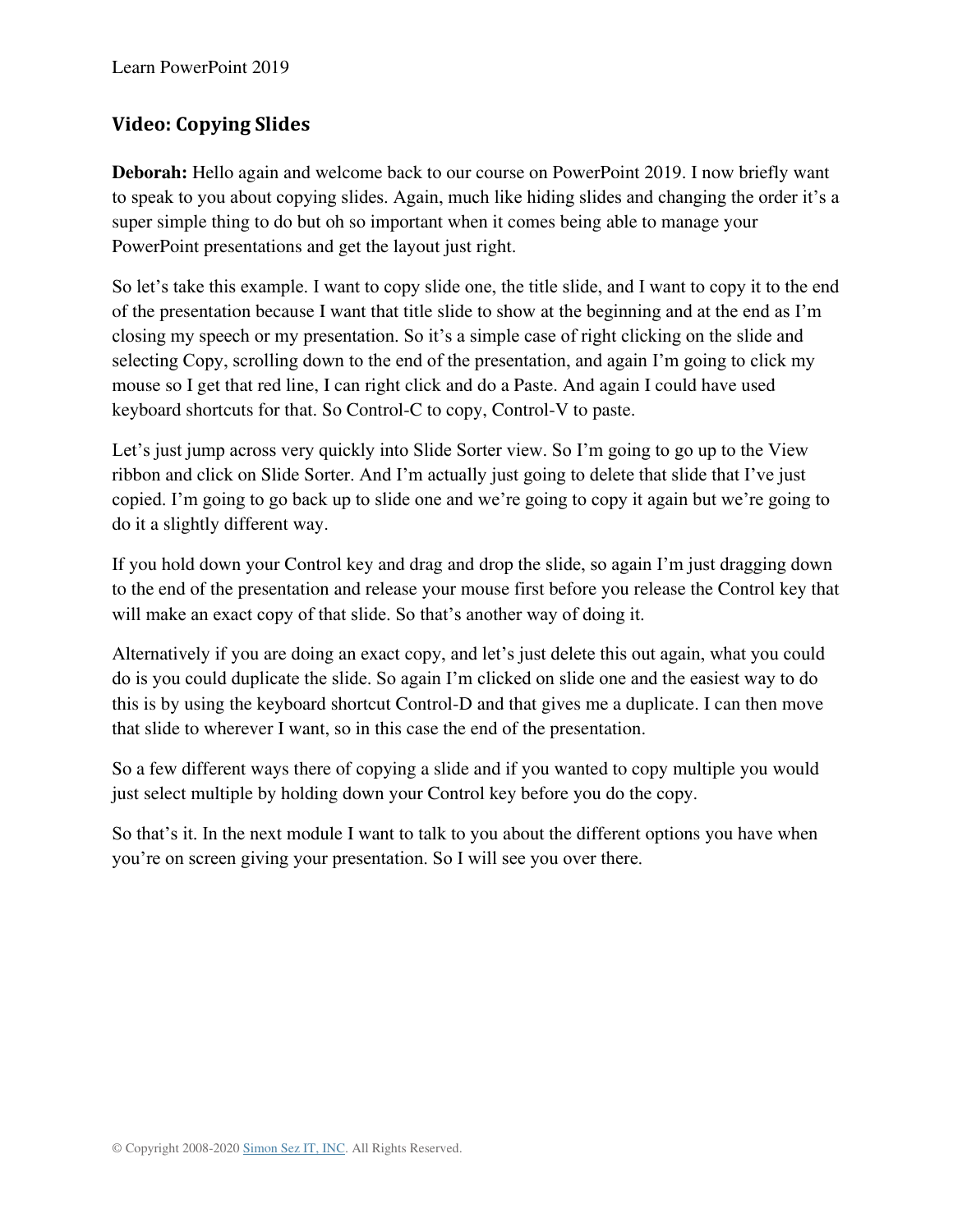## **Video: Slideshow Options**

**Deborah:** Hello again and welcome back to our course on PowerPoint 2019. In this module we're going to take a look at slideshow options. And what I mean by that is things you can do whilst you are presenting your presentation to your audience because there are quite a few on screen options.

So I'm currently back in my presentation and I'm just going to run my presentation in Presenter view because I want to highlight to you some more of these options. So we briefly looked at these in one of the previous videos, but let's just focus very quickly on this annotation tools, this pen and laser pointer utility. Let's click it and see what we get.

So the first option at the top here is Laser Pointer. And if I click that you can see there I get a kind of laser pointer on the screen. So again if you're presenting to an audience it's quite a nice way of being able to highlight something, circle something without making annotations on the slide. So that laser pointer can be quite useful.

The next option we have in that menu is the Pen option. And again what you'll see is that my cursor has now changed to a very tiny red dot and that just enables me to make kind of annotation I want on the screen. Now I'm currently using a mouse so it's quite hard to control, but you can at least circle things, you could tick things just to highlight or add emphasis to particular points in your slide.

Now currently mine is showing in red and if we click the pen icon again you can see I can change the ink color from this palette here. So if I want to change it to blue I can do that like so. Let's click again.

We also have a highlighter in here. So again this is very similar to if you had a yellow highlighter pen and you were highlighting things on a document. You can do exactly the same in PowerPoint and you can highlight pieces of text as well on your screen. So you might find that quite useful.

We've already seen ink color. We have access to our palette. And then very importantly we have a couple of eraser utilities in here as well. So the first one is just to make very specific erases. So I'm going to click it and you can see I get my little eraser cursor and I can basically just click on a piece of annotation and it will delete it. Alternatively if I want a quicker way of deleting all of the annotations I've made on a slide I could say Erase all ink on slide and it will all be removed.

So I'm currently in Presenter view and I'm just going to come out of here for the time being and just run in normal slideshow view because I want to show you something that's really quite useful.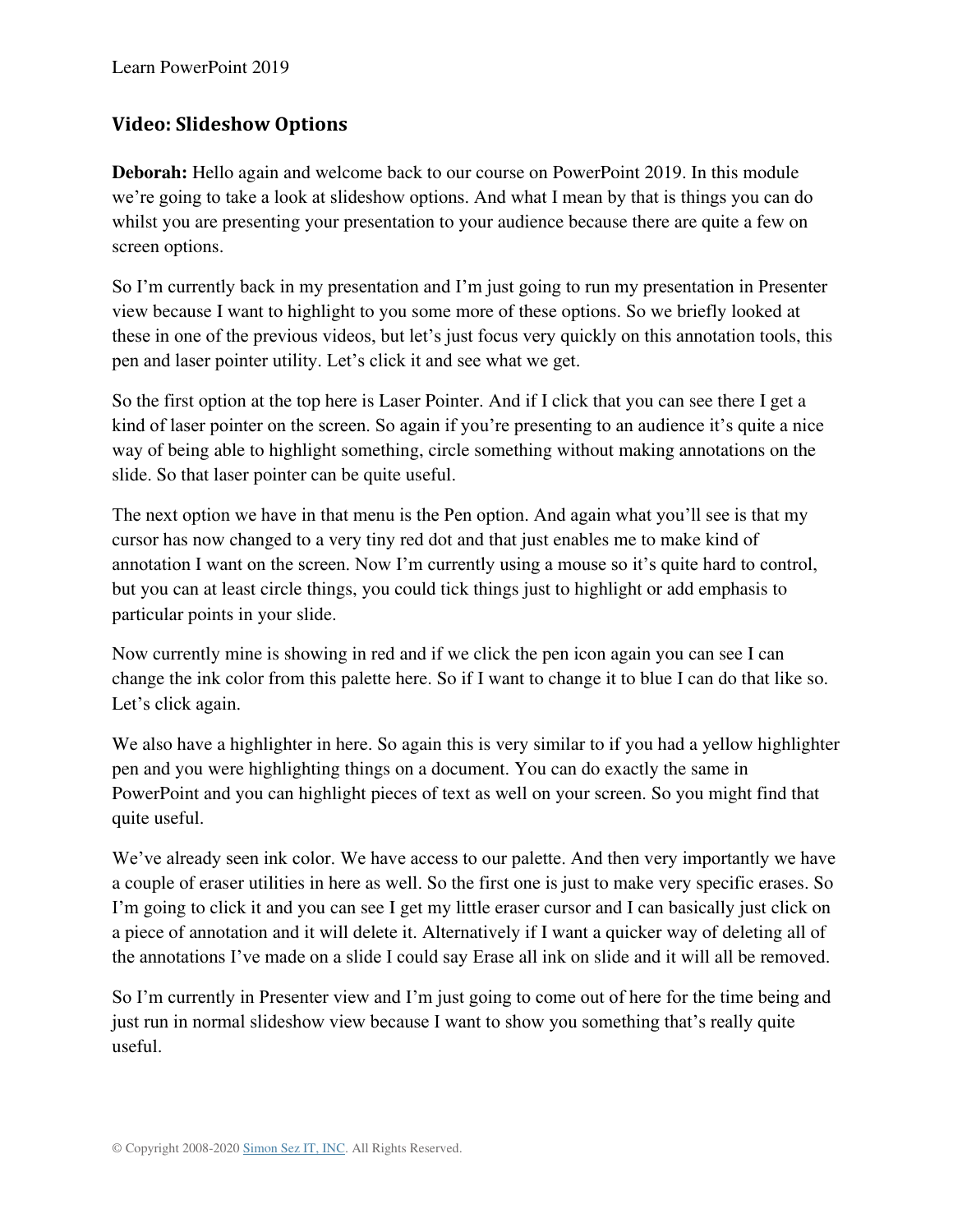So if you want to find out the other options that are available to you when you're presenting if you press the F1 key on your keyboard it will take you into Slideshow Help. And in here you'll find a whole list of shortcuts. And you know it's going to be pretty hard for you to memorize all of these but there might be some that you want to use fairly frequently. And if you can get that shortcut key in your head it's going to make your life a lot easier and a lot quicker.

And you can see here they're kind of categorized. So we have general shortcuts, we have some shortcuts or one shortcut for rehearsal record shortcuts, we have a media group, so for things like videos if you want to playback, Alt-P, so on and so forth. We have some options in here for the ink and laser pointer. So you can see there Control-P will change your pointer to a pen, Control-I will change the pointer to a highlighter, Control-A will change it to an arrow, Control-E eraser. So some of those options that we just looked at when we were in Presenter view you can actually access when you're in Slideshow view by using those shortcut keys. So it's definitely worth having a little look and maybe learning some ones that you think might be useful to you. I'm just going to click on OK out of here.

Now you might also notice when you are in this view right at the bottom in the bottom left hand corner you do also have access to your annotation options down here as well. So if I click on the pen icon I get back to my laser pointer, my pen, my highlighter, so on and so forth. So don't think that you only have them in Presenter view. They are there are as well.

So just remember that F1 key, the shortcut to get into your Slideshow Help so you can access the full range of keyboard shortcuts that can help you when you're presenting to an audience.

So that about wraps up this section. Next we're moving onto an exercise just to make sure you're comfortable with presenting your presentation so I will see you over there.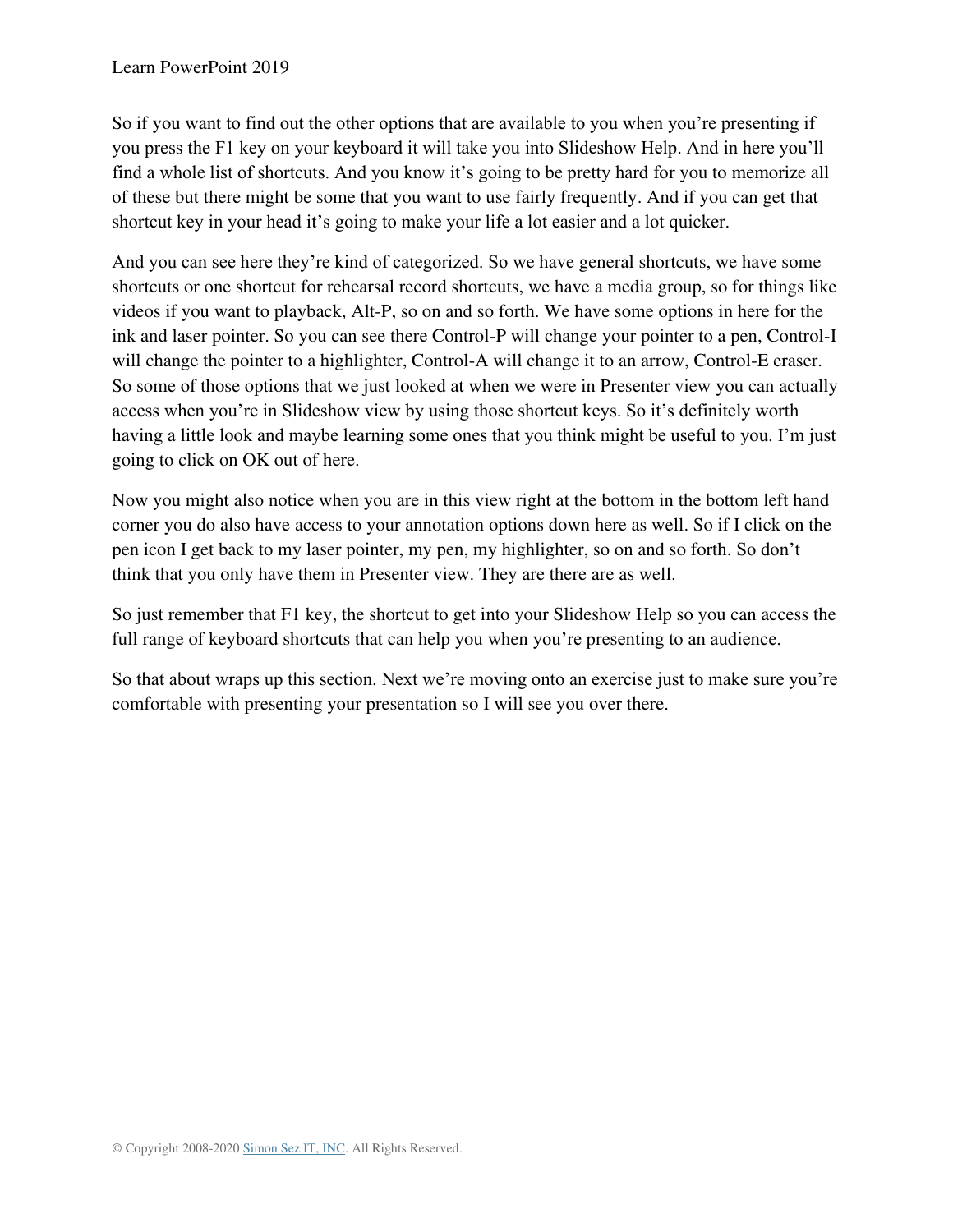### **Video: Exercise 15**

**Deborah:** Hello again and welcome back to our course on PowerPoint 2019. We've made it down to Exercise 15 and really what I'd like you to do in this exercise is just to practice some of the skills that we've learnt in this section. And a lot of the things that we have learnt have been fairly straightforward things, so things like hiding slides, copying slides, moving slides around, looking at the different slideshow options, and Presenter view so this exercise is really going to encompass all of those.

So the first thing I'd like you to do is open the file called Practice Presentation 16. I'd then like you to run the slideshow and view the presentation. I'd like you to hide slide two, then run the slideshow again and notice that slide two is hidden. I want you to then show slide two again.

I'd like you to rearrange slides ten and eleven and I'd like you to make a copy of slide one and place it at the end of the presentation. Finally I'd like you to run the slideshow once more and use some of the keyboard shortcuts to change your mouse so that you can add ink annotations, use the laser pointer and also the highlighter. Once you've done all that I'd like you to save and close the file.

And that's it. I will leave you to run through that and I will see you in the next section.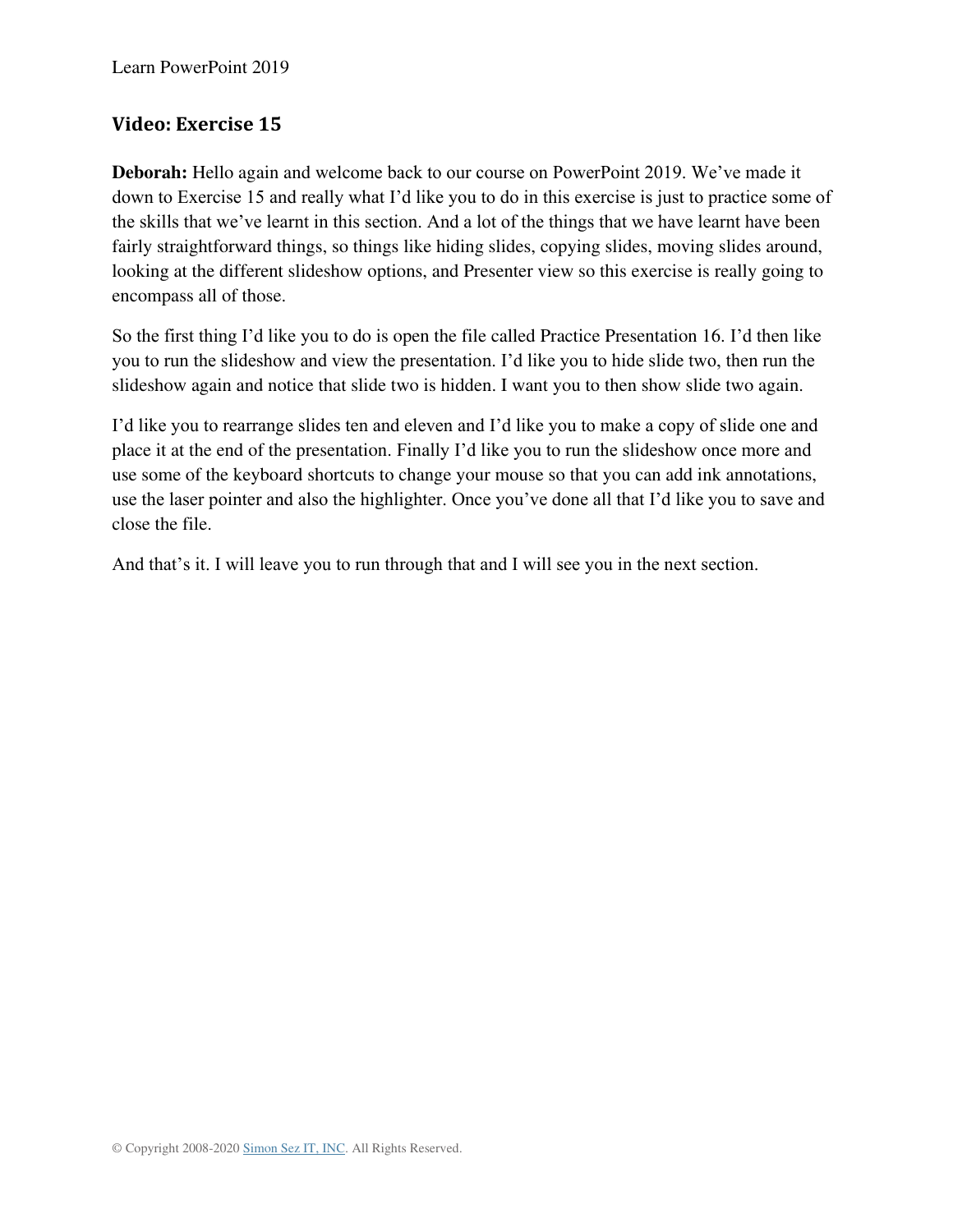# **Section 17 – Preparing a Presentation for Delivery**

### **Video: Rehearse Timings**

**Deborah:** Hello again and welcome back to our course on PowerPoint 2019. In this module I want to go through a little bit about how to work in PowerPoint 2019 with timings and we're going to talk through how you can rehearse or record your slide timings. Now you might be wondering why you want to do that. And hopefully as we go through this video it will all become very, very clear.

So essentially what I want to do here is I want to go ahead and find out how long it's going to take me to run through this presentation. Obviously this can be quite critical. Sometimes if you're running a presentation you might have a 20 minute slot or longer or shorter and you want to make sure that you don't either overrun and bore everybody or you come up way too short and it leaves people twiddling their thumbs. So we want to get it just right and a way that we can do that is to record or rehears or timings as we're speaking through our presentation and that will give us more of an idea of where we need to make some adjustments.

So what we're going to do is we're going to jump up to the Slideshow tab and we're going to click on Rehears Timings.

Now what this will do is it will launch the slideshow. And if you cast your eyes to the top left hand corner you'll see there's a little recorder ticking away there. So you can see the seconds counting up. And what that's actually doing is it's recording how long it's taking me to move through these slides. So currently I've spent the last 20 seconds on slide one. So essentially what you would do is when you're practicing your presentation before you present it to an audience you would go through this method, you would say everything you want to say and you would move through your presentation and then at the end PowerPoint will give you a total amount of time that your presentation has taken. So let me just speak through the first couple of slides and then we'll move fairly quickly through the rest.

So, Wanderlust Travel. Unleash the explorer within. Why choose us? We have over a hundred destinations, we have a dedicated travel team to assist with all your needs, we cater to small groups, we have knowledgeable guides, and our trips are designed for all budgets.

So I'll move very quickly through the rest of them so that we don't take up too much time. And you'll see what happens when we towards the end is it says that the total time for your slideshow was 1 minute 37 seconds and it's asking me if I want to save these slide timings. Now obviously if this was a presentation where I had a 20 minute timeslot and I've only taken 1 minute and 37 seconds then I'm probably not going to want to save these timings because I definitely need to add some content into this. However imagine that this was fairly accurate and I just need to make some minor adjustments then I'm probably going to want to save those slide timings. So I'm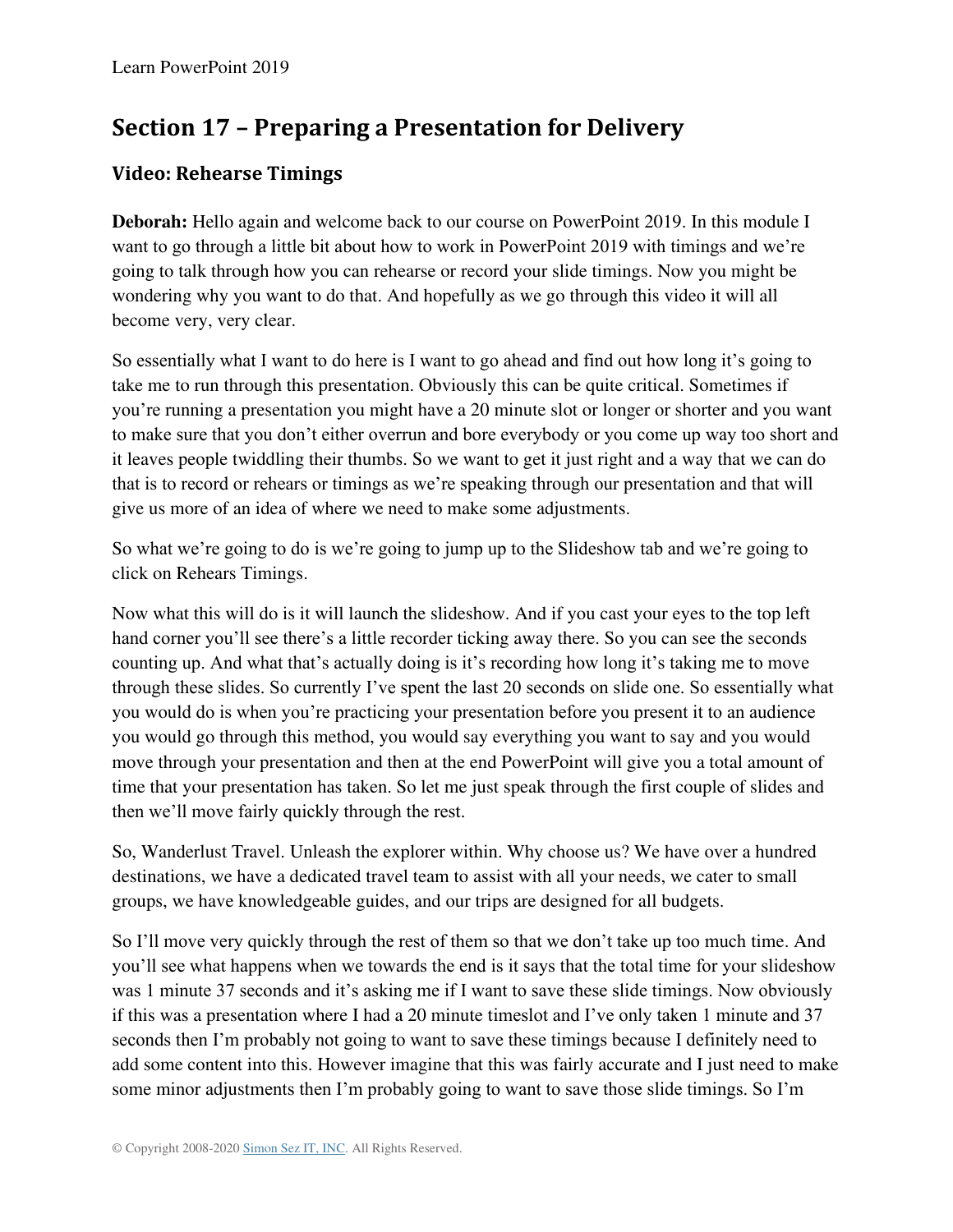going to say Yes in this case. And now what happens is when I launch this presentation it will essentially run by itself according to the timings of the slide. So if I just kick this presentation off and the first slide is going to take quite a while so let's move on to the next one. And hopefully this one won't take as long. And then you should see that it will cycle through very quickly because I did move through the rest of the slide pretty quickly. And there you go. So it's moving fairly rapidly now through them all, but I'm not doing anything. It's automatically going through my slideshow.

Now you might be thinking, "Well why is this actually useful?" If you can imagine, if you are maybe at a tradeshow or at some event and you have a slideshow you can put it up on a screen and you can just let it cycle through so people can kind of drop in and see what it's about. It's probably not the greatest option if you are presenting to an audience because as we know audience members might have questions. And if your slideshow is automatically scrolling through your slides you might find that you very quickly get out of sync and your slideshow gets way ahead of the points that you want to mention. So just be mindful of the scenarios where this might be useful.

Now something else I want to mention is you might be wondering how you can see the timings that have been applied to your slides. And we did look at this earlier. If I go back and select slide one and go up to the Transitions ribbon you'll see in the last group Timing we have Advance slide after 59 seconds. And it currently says On mouse click. So if you do want this to start scrolling around automatically you're probably going to want to remove that mouse click. If I click on slide two you can see that ones there for 2 seconds, so on and so forth.

So another good thing about this is I can see that this one I'm talking for way too long. I might want to adjust this right down to something like 10 seconds. And now if I play my slideshow I should find that after ten seconds this will automatically advance. And ten seconds does seem like an awful long time when you're just sitting here waiting for it to scroll but we'll give it a few seconds and watch it go. There we go. And then it's going to scroll through the rest.

So timings is a great way to see if you are within the boundaries of the time that you've been allotted or allocated.

In the next module I want to show you how to record a presentation if your timings are correct. So I will see you over there.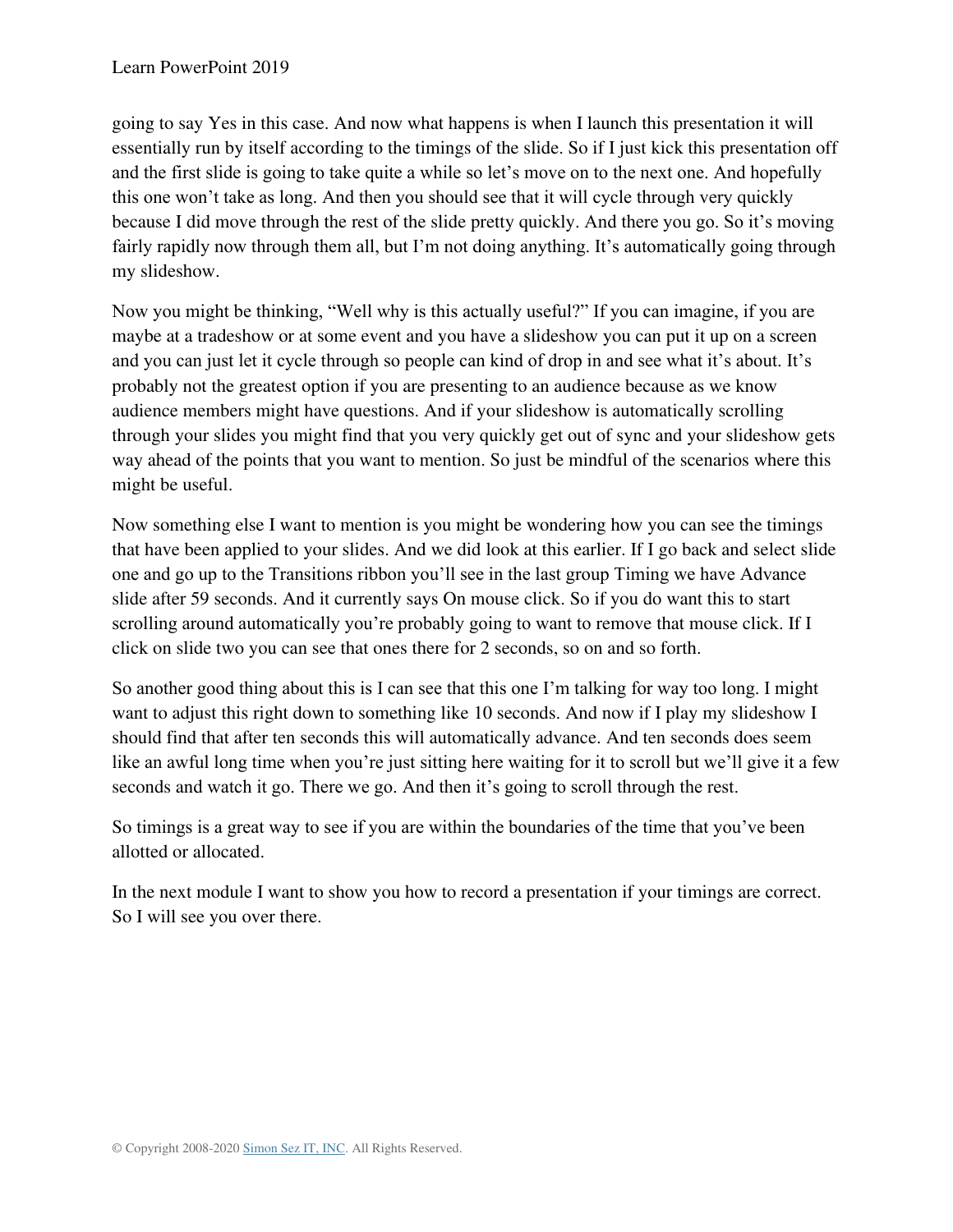### **Video: Recording a Presentation**

**Deborah:** Hello again and welcome back to our course on PowerPoint 2019. In the previous module we looked at how you can rehearse timings on your presentation and now we're going to take a look at the options you have when recording a presentation. So let's jump straight into it.

To record a presentation we're going to go up to the Slideshow tab and again if I just highlight to you this Rehearse Timings button. This is the one that we used in the previous module. And if you remember the reasons why we rehearsed our presentation. We rehearsed to make sure we had all of our talking points included and we wanted to make sure that we were within our allocated time. And if you remember at the end when we finished rehearsing we could also choose if we wanted to keep those timings or not. Now even if you didn't keep the timings or don't want to keep your timings you can record the slideshow. So I'm going to go to the button next to it, I'm going to click the dropdown, and I have two options in here. I can choose to record from the current slide or I can record from the beginning. Now in this instance I am actually clicked on the first slide so I can choose either of these. So I'm just going to say Record from beginning.

And what that will do is that it will launch this window here. Now I'm currently not recording. I need to manually start the recording in order to do that. But we have on the screen here some things which may look slightly familiar. So we have things like access to any notes that we have, we also have the ability to make those notes larger or smaller, we can clear any existing recordings, and we also have access to our microphone and camera settings. If we move down to the bottom you'll see that I have the option to turn the microphone off and on if I'm recording narration. And I can also turn a camera off and on if I wanted to. So if I want to have me appearing in the bottom corner of this recording I can definitely do that. And sometimes that's really nice for your participants, particularly if you're sending this presentation or emailing it to other people for them to be able to see you in the bottom corner. So that video camera is an option as well.

You have access to annotation tools as you go past. And we also have our timers down in the bottom here and it's showing I'm currently on slide 1 of 21.

So I'm going to go right up to the top left hand corner and I'm going to click Record. And now you can see in the bottom that those seconds are ticking away. So I'm actually recording everything that I'm saying and everything that's being seen on the screen. Now again I'm just going to move very quickly through this presentation and we'll go through all of the slides. We have 21 of them. And remember in a real life scenario you would be talking about each of these slides, not just clicking straight through them. And then we're back. So when we get to the end of the slideshow PowerPoint will actually just automatically stop that recording for you. So I can click on here and it will take me back to my regular view.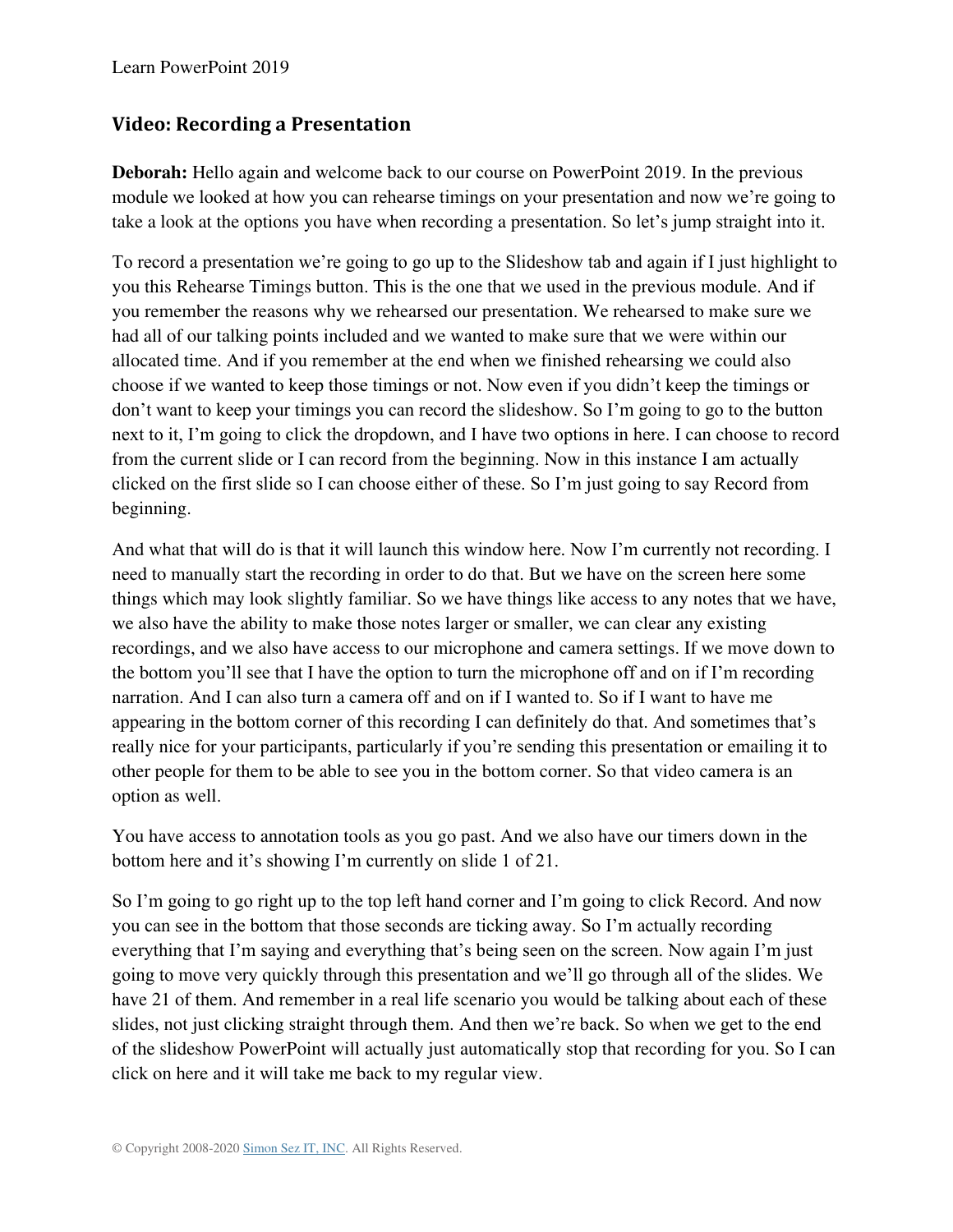So now that I've finished recording I can run that as normal, as a normal slideshow and it will scroll through automatically using my timings that I've recorded and any narration or video as well. Alternatively I could export it as a file and email it to people or upload it to a shared location.

Now one other thing that I want to highlight in here is if we click that Record Slideshow dropdown again you'll see that there is a clear option. So I can clear all timings on the current slide or I can clear timings on all slides. And I have the equivalent options for narration on any of the slides as well. So don't forget that those ones are also there.

So that's how recording works. It's pretty simple. In the next module we're going to take a look at the slideshow settings that are available, so I will see you over there.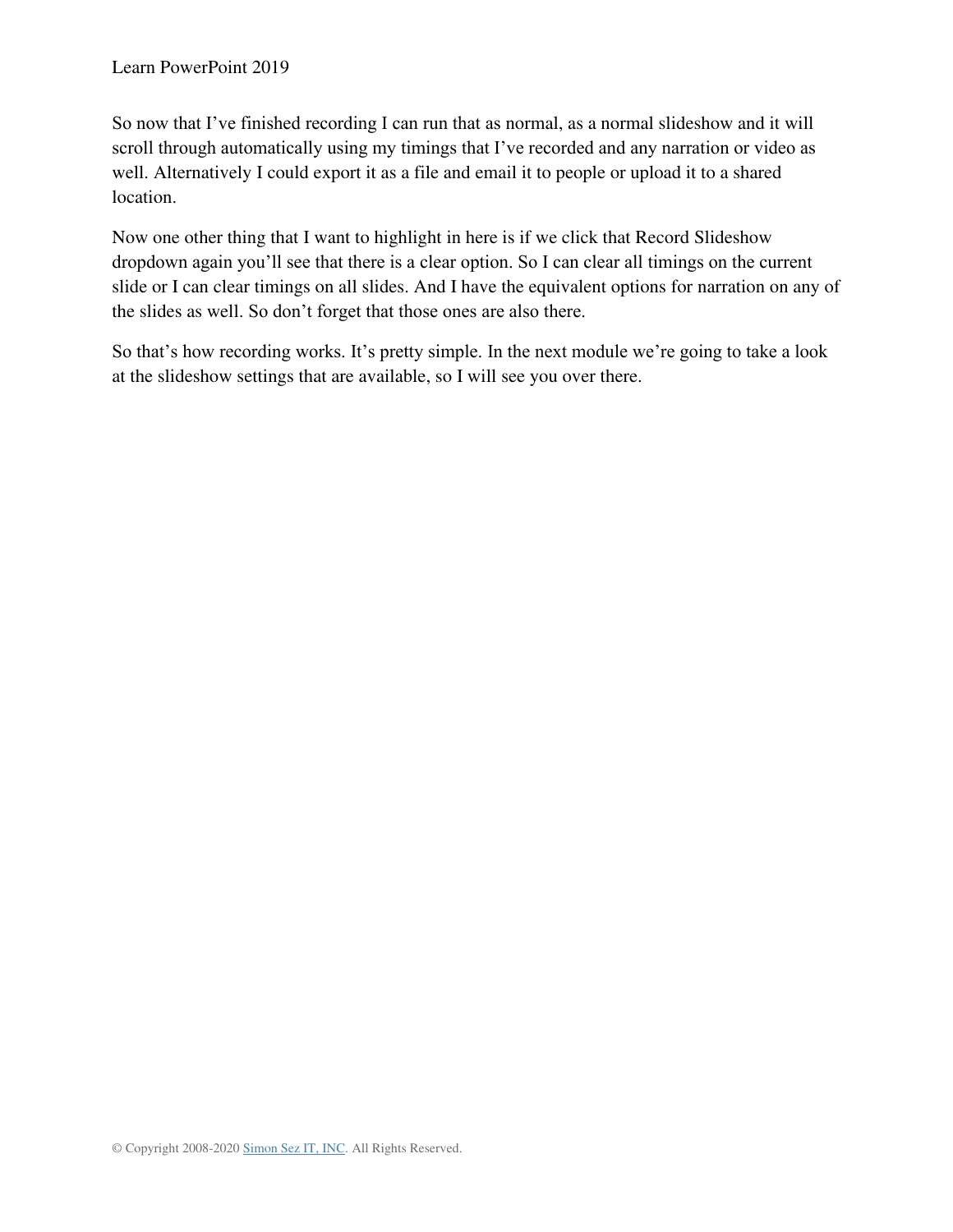### **Video: Slideshow Settings**

**Deborah:** Hello again and welcome back to our course on PowerPoint 2019. In this module I want to talk to you a little bit about slideshow settings, and different slideshow settings that will help you enhance your presentation.

So let's jump straight up to the Slideshow tab and the first thing we're going to jump into is this Setup Slideshow option. Now this will essentially show you all of your advanced options for your slideshow. So let's just run through them so you understand what each of them controls and what each of them does.

So the first group we have is Show Type. And you can see there I've already got Presented by a speaker full screen selected. So that would be if I was just presenting to an audience and I wanted my presentation to full screen. But we also have two other options. So you can choose Browse by an individual which will make it into a window or Browse at kiosk which again is full screen. So just different ways of looking at your presentation.

We then have a group called Show Options and the first one here, Loop continuously until Escape. So essentially with that one what it will do is that the presentation will carry on looping around until you hit the Escape key. And in general you would probably use this option if you had saved timings on your presentation. So if you can imagine again that you're at some kind of event or a trade show and you just want your presentation to cycle round so that anyone who's walking past can constantly see something you would use this loop continuously option in the Show Options.

You can also select things like Show without narration or Show without animation. And you can control whether you want to disable hardware graphics accelerations. So sometimes if possibly you're having problems with speed that might be something to check.

Now you may have noticed when we were in the Presenter view when we were using that pen tool that when I first started drawing it actually defaulted to red and that is because of this setting in here. So you can see here the pen color the default is red but I can go in and I can select a different color from the palette. And the same option for the laser pointer. We just have a vastly reduced palette for that one.

The next group is Show slides. And again currently I have it set to all but there might be circumstances where you don't want to necessarily show all of your slides in a slideshow. So if I only wanted to show maybe slides one to five I would select the second option there and I would enter one to five in there.

Also if I have a custom show setup, and we're going to talk about custom shows in the next module, I could select it from the dropdown.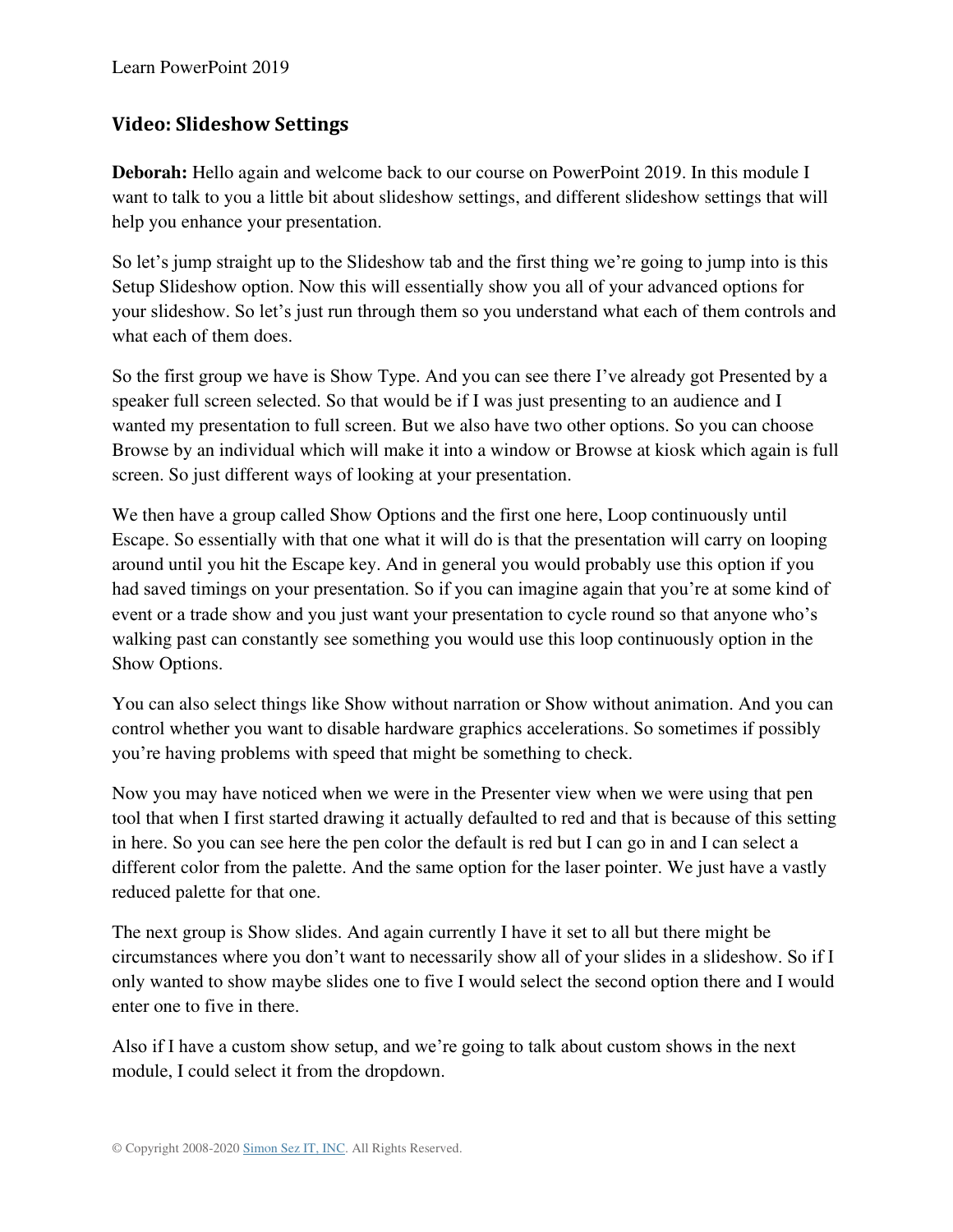In the Advanced Slide section, currently I'm using Timings but I could if I wanted to change that back to manual. And then the finally section is really for people who use dual monitors. So you can set which monitor you want to have your slideshow on. So I could select, I've only got one monitor so I only have primary monitor. But if you did have more than one you would see them all listed in there and you can select which one that you want to your slideshow running on.

So I'm going to click Cancel out of there because I'm actually happy with the current settings that I have. And it's also worth noting that in this Monitors group on the Slideshow ribbon you also have the ability to change which monitor you're using. So again this is for people who use dual monitors as your primary monitor. And this will change it on a slideshow by slideshow basis as opposed to generally overall in your settings.

So that's pretty much it for all of those advanced slideshow options. What I want to show you in the next module is how to create a custom slideshow, so I will see you then.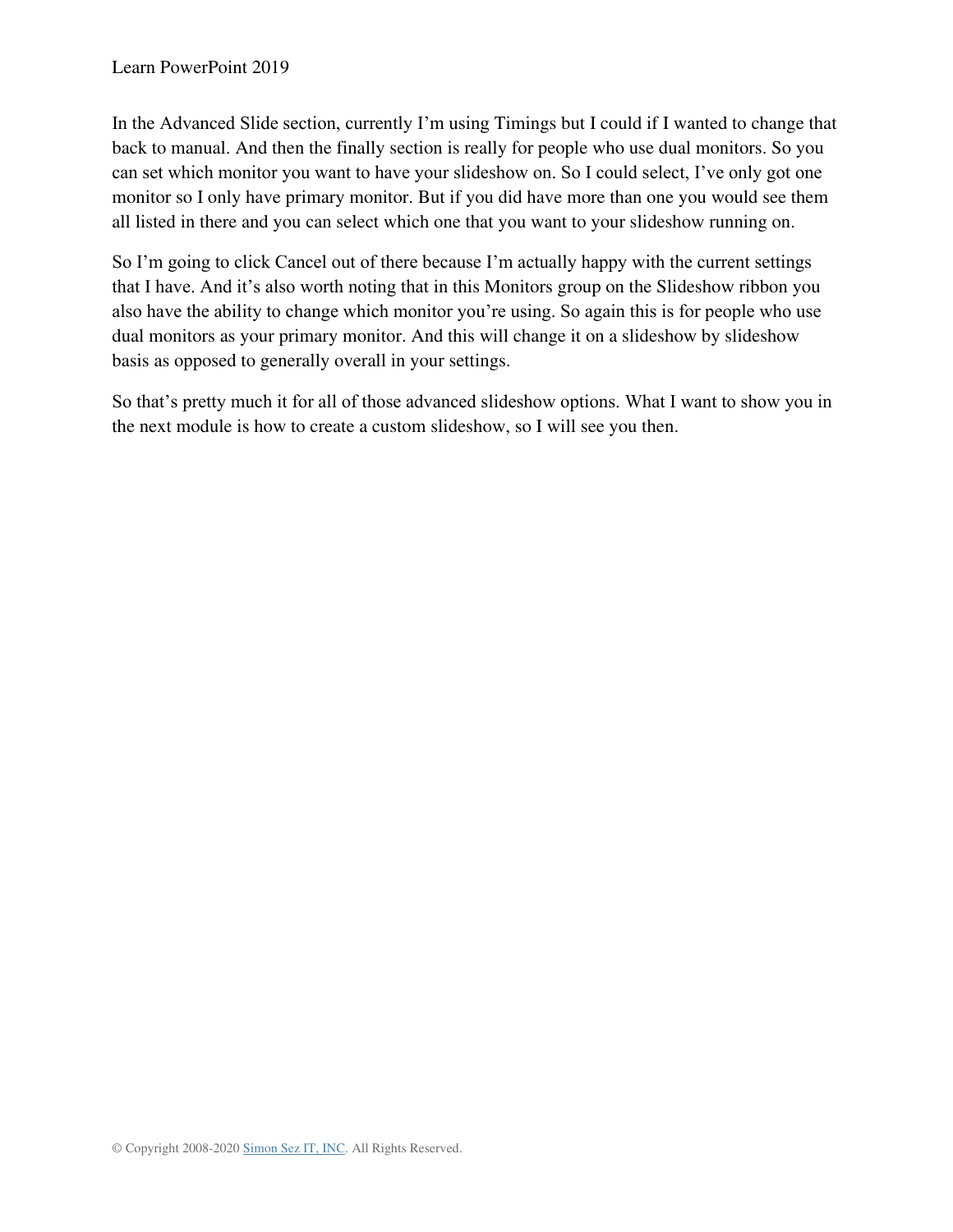### **Video: Creating a Custom Slideshow**

**Deborah:** Hello again and welcome back to PowerPoint 2019. In this module we're going to talk about creating a custom slideshow.

Now if you're unsure of what a custom slideshow is, if you think about it in this way. When you're presenting to an audience it's kind of always good to know who is in your audience. So it might be that you show certain slides or you don't show other slides. For example, if I was presenting this presentation to customers I might want to leave out things like board information or any company information or maybe any information I have in here about company profits. But if I was presenting to the board I might want to leave all that in and maybe remove some of the other things that are more relevant to customers.

So instead of sort of hiding slides or creating new presentations for different groups what you can do is you can create a custom slideshow and create essentially two different groups and assign certain slides to each group. So let me show you how you can do that.

We're staying on the Slideshow ribbon and we're going to the Custom Slideshow dropdown and we're going to select Custom Shows. Now we don't have any in here at the moment so I'm going to select New and I'm going to give my slideshow a name. So let's start out with our slideshow that's going to be for our customers. And then it's a simple case of going through and selecting the slides that you want to include in that presentation. So I might want to choose the first four and let's do those two as well, and then I'm going to scroll down. I might want to leave in testimonials, booking process, trip prices. And I'm going to add those into my custom slideshow. I have up and down arrows. So I can reorder my slides at this stage if I want to. I'm pretty happy with how that looks so I'm going to click on OK and I can now see I have my new custom show sitting in that list.

I'm going to do one more. So we're going to select New. And this time it's going to be for the board. So this time I'm going to select the title slide, I'm going to select board of directors, team members, marketing information, office locations, trip count, and that is it and click Add. And click on OK.

So now I have my two different custom presentations. So let's show the customer slideshow by clicking on Show and you'll notice as I go through this presentation that some of the slides will have been omitted. So it's only going to include the ones that we've actually included in this particular show. So that's certainly a very easy way of being able to customize different shows for different audiences or different groups of people.

So that's it. We've pretty much come to the end of this section on preparing a presentation for delivery. Next up is an exercise so please join me for that.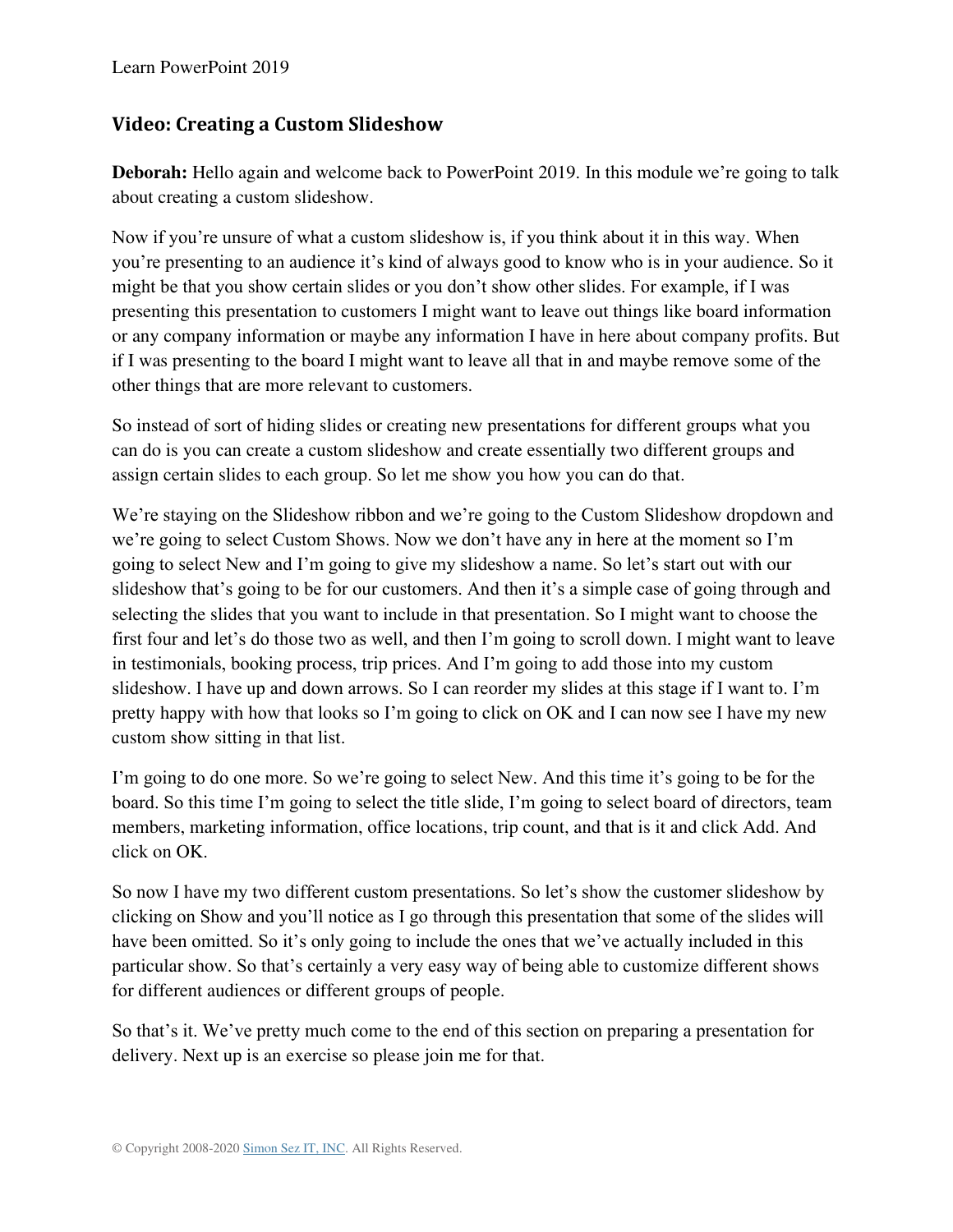### **Video: Exercise 16**

**Deborah:** Hello again and welcome back to our course on PowerPoint 2019. We've made it down to Exercise 16 and in this exercise I really want you just to practice setting up some of those slideshow settings, custom shows that we've learnt in this particular section. So as always I have some instructions on the screen that I'd like you to follow.

So first of all if you could open up the file called Practice Presentation 17. I'd then like you to go through that presentation and just rehearse the show. Make sure that you have all of the talking points that you need and notice the timings. I'd like you to keep the timings and then run the slideshow. I would then like you to record the presentation. Finally, create two custom slideshows, one for students and another for the board. And then save and close the file.

And that's it. In the next section we're going to take a look at some of the settings that you have in PowerPoint and how you can customize them. So I will see you for that.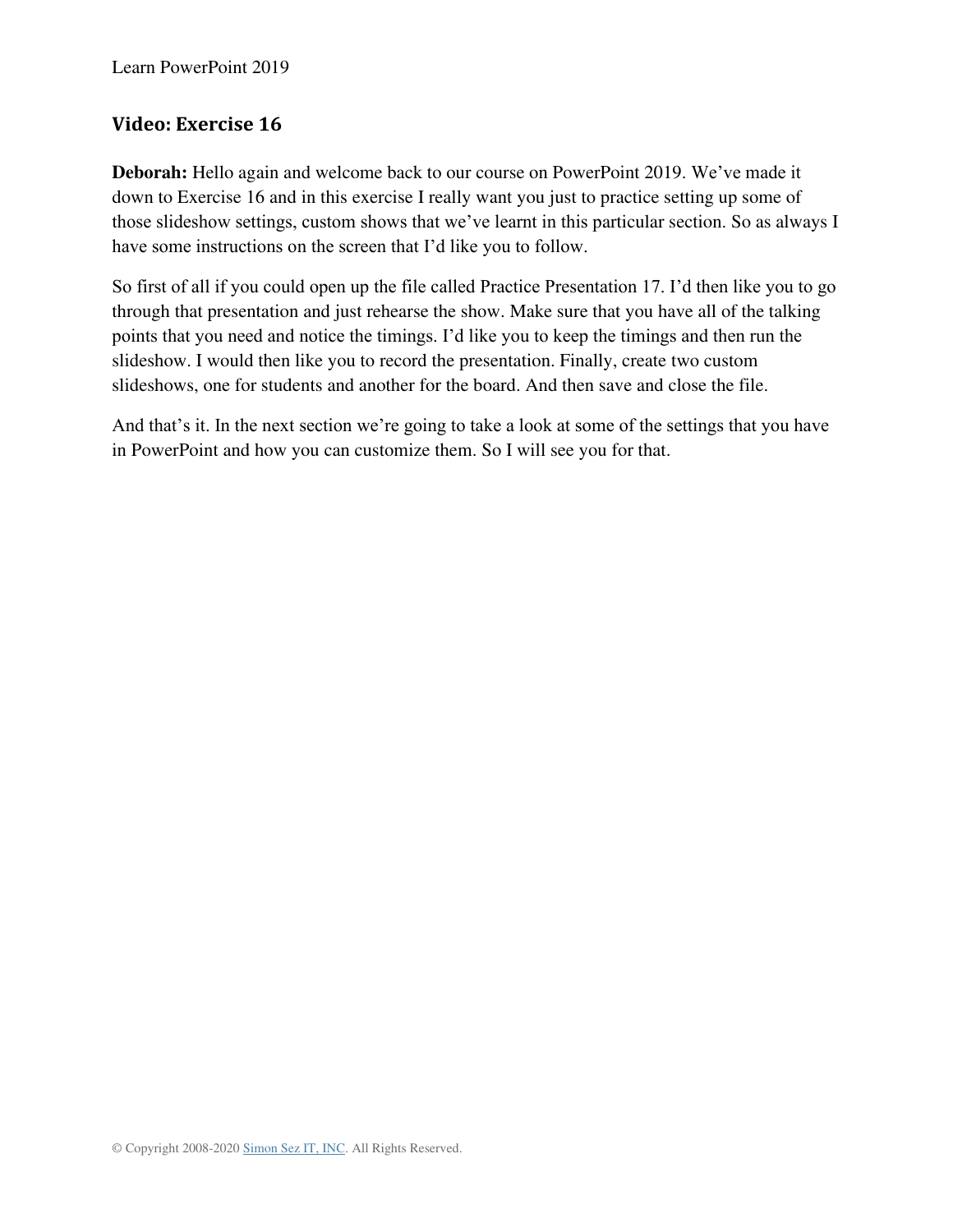# **Section 18 – Exploring the Backstage Area**

### **Video: Exporting Options**

**Deborah:** Hello again and welcome back to our course on PowerPoint 2019. In this module we're going to be exploring some of the exporting options that you have for exporting your PowerPoint presentation into other formats.

So for example, you might want to take this PowerPoint presentation and export the file into a Word document. So if you want to expand on some of the topics or points you could do that within Word without it affecting the PowerPoint presentation. Or maybe you want to export it to something like a video. There are lots of different ways that you can export PowerPoint. So I'm going to show you some of the ways in this module.

So let's first of all jump into the backstage area by going to File and this is where we have the Export option. And you can see we have a number of different ways that we can export this presentation. So let's just very quickly run through them so you understand what each of them does.

The first one is pretty self-explanatory. We can export this PowerPoint presentation to a PDF or XPS file. Now if you're wondering what an XPS document or file is it's basically just Microsoft's version of a PDF document. And if you're not sure what a PDF is that's basically a document which can't be edited. So a lot of people like to export their documents, presentations, spreadsheets to PDF files so that they can't be easily changed. And this works pretty much the same as it does in any of the Microsoft applications. You just literally click on the Create PDF button and you'll be taken to your local drives and you can select a folder, give your PDF a name and click Publish and it will publish that presentation to a PDF. I'm not going to do that. I'm just going to click on Cancel and jump back into File and down to Export.

The next option we have is to create a video. So for example, if I wanted my presentation to be uploaded to the web or maybe if I wanted to save it to a USB drive I can do that here. And you can see there are a few options in here with regards to quality. So obviously the higher the quality the larger the file size is going to be. So you have Ultra HD, Full HD, HD, and Standard. So just be careful which one of these you pick and be mindful of the types of things that you have in your presentations. For example if you have lots of graphics, lots of videos, and if you're going to export that at Ultra HD that's going to be a very, very large file size. So just be mindful which one you select.

You also have another dropdown list underneath which will allow you to specify what you're actually exporting to a video. So I could say don't use recorded timings and narrations. So that will just literally export the presentation. Or I could include those timings and narrations as well.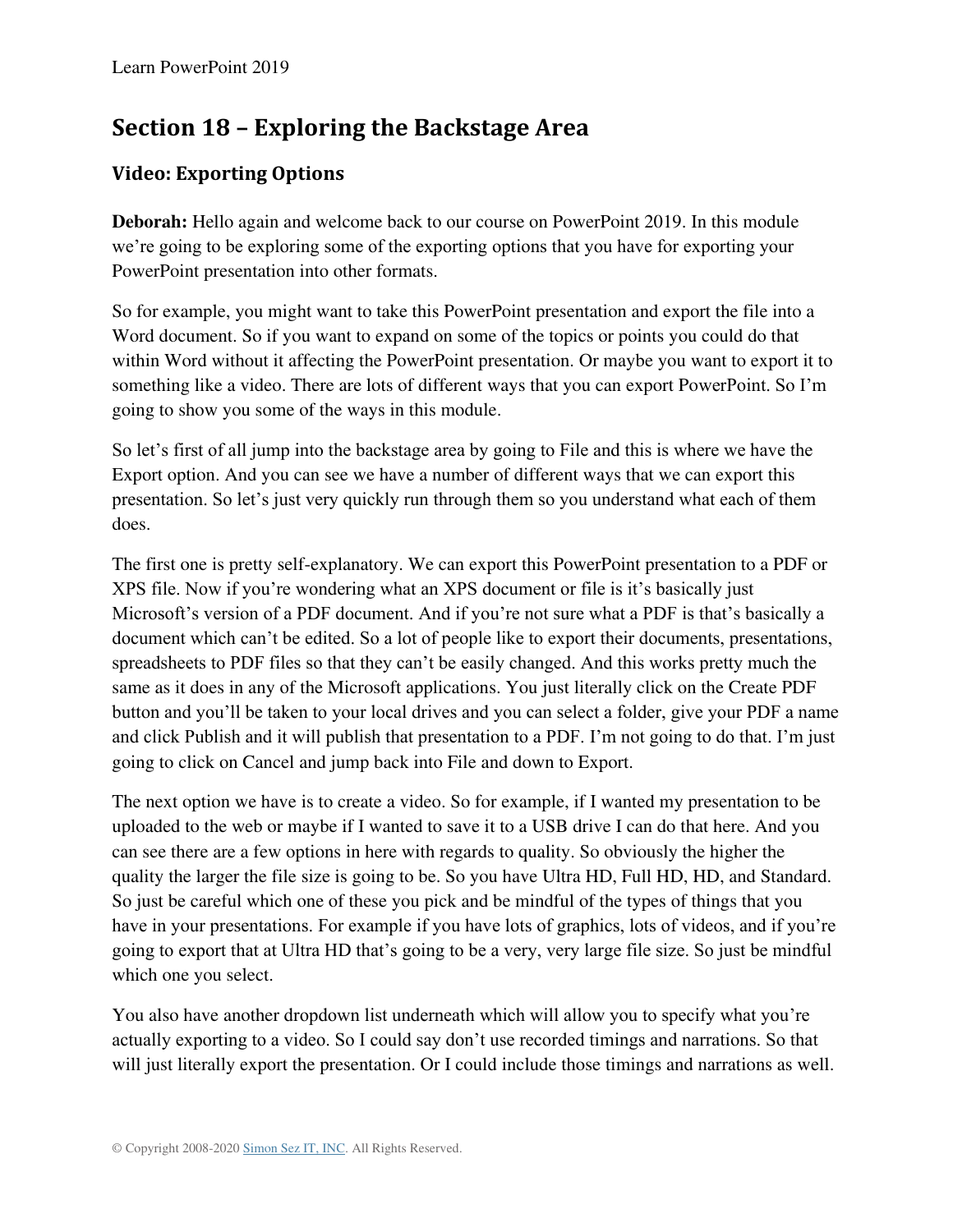The next option we have here is Package Presentation for CD. Now this is a really good option because a lot of people who don't have PowerPoint might want to watch your presentation. So what this option allows you to do is essentially package up your PowerPoint presentation, and that includes any linked files or any embedded files, into a neat package which somebody can then watch regardless of whether they have PowerPoint on their PC or not. So you can select that option, Package for CD.

The next option is Create Handouts and there are a couple of options that I want to show you in here.

Now what this is essentially going to do is it's going to export handouts into Microsoft Word. And what you're being asked for here is to select the page layout in Microsoft Word. So this one is the default selection, Notes next to slide. So what essentially I would get if I selected this option is a PowerPoint document that has my slides running down the left and my notes running down the right. And I have various other options. So it really does depend on sort of what layout you want. Blank lines next to slides, notes below slides, so on and so forth. So I'm just going to leave it on Notes next to slides and click on OK so you can see what this actually looks like. So sometimes this does take a few seconds for them all to load but you can see that we have our slide just here and then a space down the side to write any notes. So I'm just going to close that down and don't save.

And I'm just going to go back into that option because there is one more that I'd like to show you in there. So Create Handouts. I just want to show you what this Outline Only does. So let's click OK. And this basically exports your slides in an Outline view. So that might be something that you might want to do. Again as I said, once you have it all in Word you can then elaborate on many of these points if you need to without it actually affecting that PowerPoint presentation. So just be aware you have numerous options under that Create Handouts option.

And let's jump back to Export. And the final option we have in here is Change File Type. So you might want to convert your PowerPoint presentation to an older version. So if you're sending it to somebody who has a much older version of PowerPoint than you then you can definitely do that. You might want to export it as a template, you might want to export it as a show, lots of different options in here which will allow you to change that file type. And all you do is select the option that you require and click on Save As to save it as that new file type.

So those are all the different ways that you can export a PowerPoint presentation. That's going to wrap up this module. In the next module we're going to take a look at the backstage view and how we can customize some of our options in PowerPoint. So I will see you over there.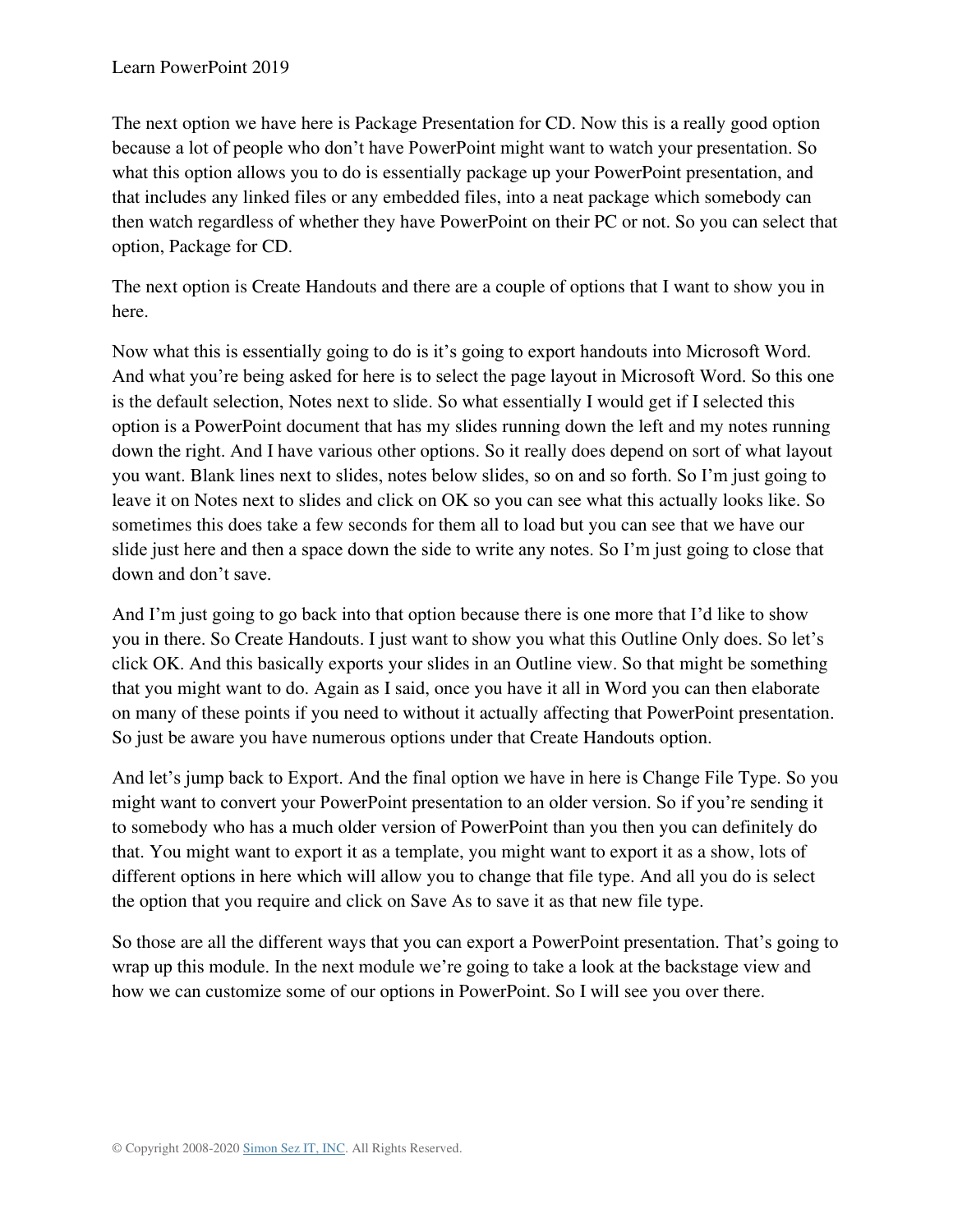### **Video: The Backstage Area**

**Deborah:** Hello again and welcome back to our course on PowerPoint 2019. In this module we're going to start to explore some of the backstage options. Now if you're not aware of what the backstage options are you'll find them underneath the File menu. And what you have back here are a number of different items in the menu on the left hand side which provide a lot of information about the PowerPoint presentation that you're currently accessing. So by default when you jump into the backstage area you'll be taken to this Info screen and there is quite a lot of information on here so I'll briefly run through the different parts so you understand what each section means.

So at the top we have some options that we can use. So we have My Presentation and we can do things like upload a new file, we can share our current presentation, we can copy the path, or we can open a new file location. Underneath that we have options for optimizing media compatibility and also we can compress media. So what that basically means is if your PowerPoint presentation contains a lot of media files, so maybe video files, a lot of pictures the file size is going to be quite large. So you have an option here to compress your file before you say for example upload it to cloud storage or email it to somebody else.

Underneath that you have an option to protect your presentation and essentially control what types of changes people can make to this presentation. You can also inspect your presentation and check it for issues. So this button will check things like the track changes that you have in your document, any links that you have, and it will just make sure that everything is okay and there are no issues that need to be corrected or fixed before you send this file out.

And then finally at the bottom we have what is kind of like version control. So every time your presentation is saved it creates a new version. So you could if you wanted to roll back to an earlier version.

On the righthand side of the screen we have this Properties area and this gives just information about the statistics or the properties of this particular presentation. So I can see there my file size, I can also see the number of slides that I have, the number of hidden slides, and also things like the title, any tags I've added and categories. I can see when the file was last modified and I can also see things like who the author of this presentation was. So quite a lot of information on this Info screen.

Let's run through some of the other options that we have in this backstage area that we haven't looked at already.

So at the top we have New. We've been in there already. It's where we can create new presentations or select a template.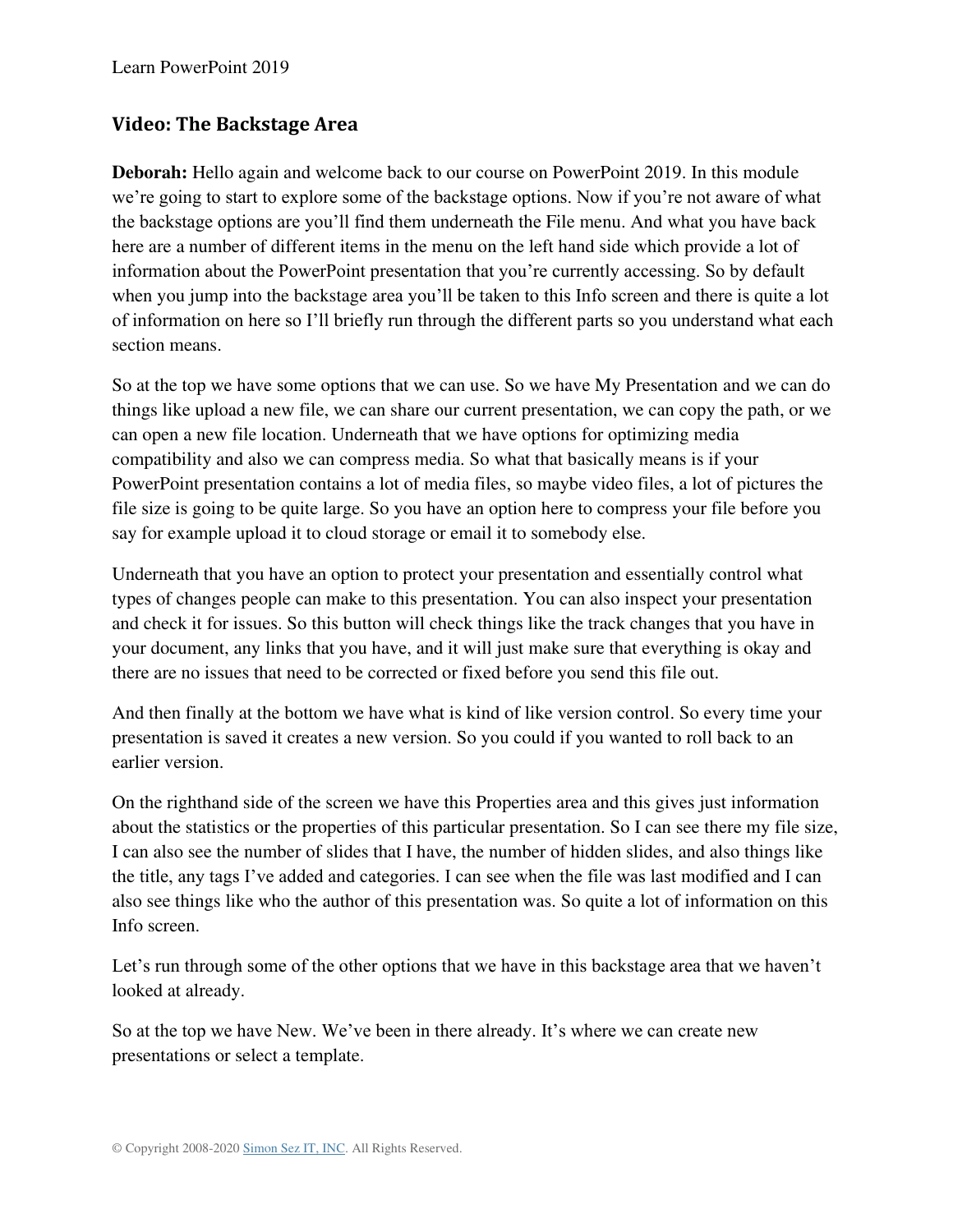The Open screen. The Open screen is where we go if we want to open a file that we have saved off somewhere else. And you can see here we have Recent Locations. So I have on here some OneDrive cloud storage, a SharePoint folder, more OneDrive storage, and I could also select to open a file from my local PC or local folders. And on the righthand side here just to make it a bit easier for me to access things I've recently worked on I have a list of all the files that I've accessed today and then some older files in there as well.

We know what Save is and we know what Save As is. We're going to look at printing options in the next section so let's jump straight down to Share.

This is where you can come if you want to share your presentation with other people. So for example, what I could do with my presentation is I could save it to the cloud or essentially upload it to a location in OneDrive. If you've never used OneDrive before it's cloud storage. So if you save a file into OneDrive it means that other people can access that file and it also means that you can collaborate on presentations as well. I could choose to email this file to somebody else or I could choose to present it online.

We've just recently looked at export options. So the only other thing I really want to point out on this screen is this Options button right at the bottom.

Now Options is always something that you get throughout all of the Microsoft applications. If you go into the backstage area in Word or Excel you will have an Options button in there. It differs slightly in PowerPoint because this is very specific to the settings of PowerPoint as opposed to the settings of any of the other Microsoft applications.

Now I'm not going to go through all of these. I would recommend that you do review them and take the time to go through each of these categories and just make sure everything is set to suit you. Most people tend to stick with just the defaults, but as I said, quite often I've found that by just reading through each one I can make some really small adjustments which really make a big difference to how I work in PowerPoint.

So that is the backstage area. What we're going to be looking at in the next module is how we can customize the ribbons, so please join me for that.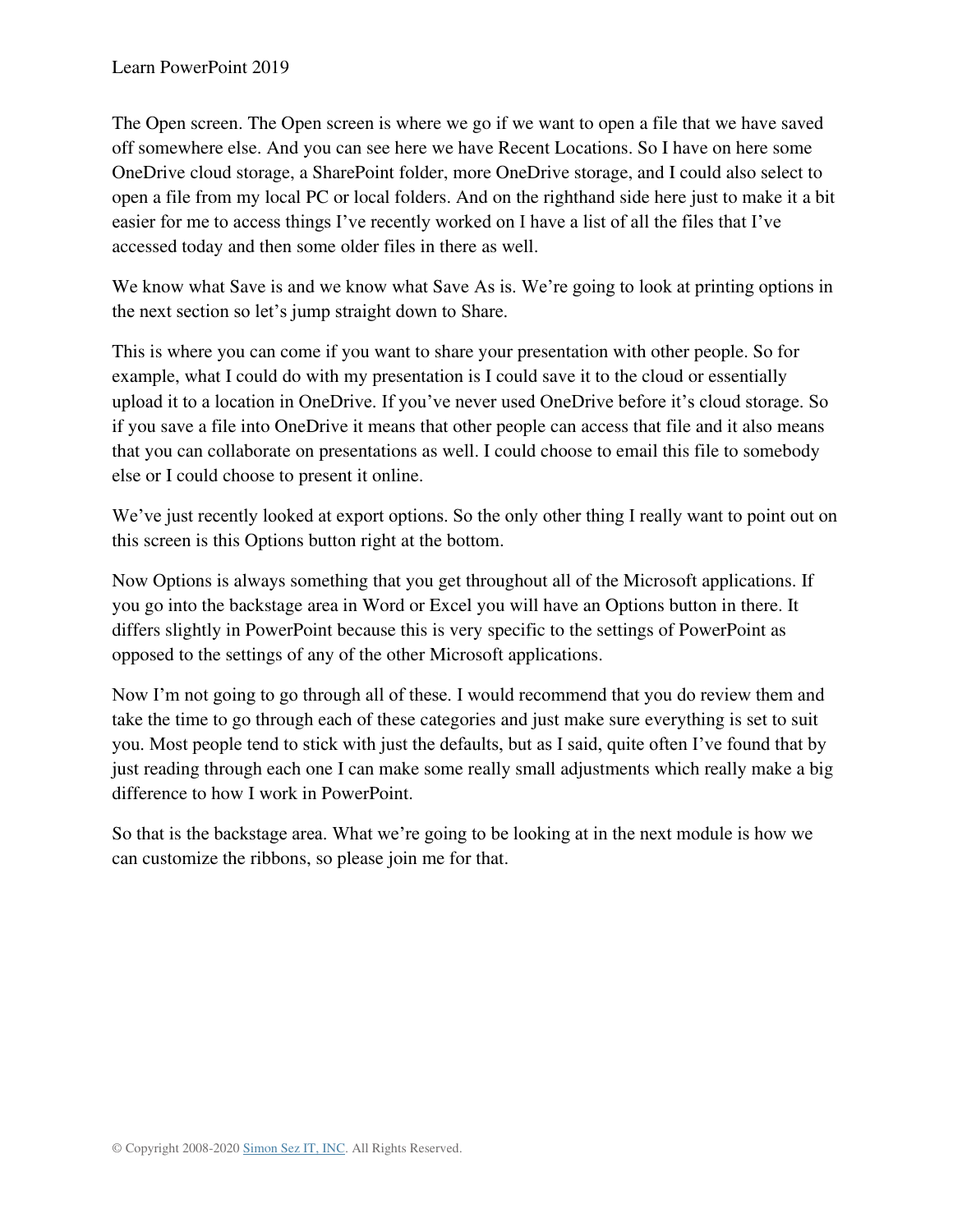### **Video: Printing a Presentation**

**Deborah:** Hello again and welcome back to our course on PowerPoint 2019. In this module we're going to explore the printing options. And as we saw earlier we can access our printing options through that backstage area again. So if we go up to File and down to Print this is where we have all of our printing options.

Now the first thing I want to draw your attention to is just we have our first slide in this main window and underneath we have the ability to be able to scroll through all of our slides if we want to check them before we print them. And that's always a good idea. I would always recommend that that is something that you do.

If we cast our eyes across to the righthand side we have our zoom slider. So again if I want to zoom in I can or zoom out, whichever suits me best.

So now let's start taking a look at some of the options that we have on the left hand side of this screen. And I'm going to start right at the bottom with this link that says Edit Header and Footer.

Now currently I don't have a header and footer on my presentation but I do have the option of adding one at this stage before I print it out. So there's numerous different things that I can add onto my header or my footer. So for example, I could include on the slide the date and time. And I could choose I want to update that automatically or have it fixed. Now the difference between these two is if I was to select Update Automatically that means it's going to change every time I open this presentation to whatever the current date is. If I choose Fixed whatever I type into this box is always going to be in that header. I could also choose to add a slide number into my header. And if I want to have a footer I can select it here and I can type some text into here. So maybe I just want it to say something like Wanderlust Travel, something along those lines. So just be aware that you can at this stage before you print add headers and footers onto your slides.

There's also another section in here for notes and handouts. And this is where you can add headers and footers onto your notes and your handouts page. And these options are pretty much the same as the ones for the slide. So just remember that those are there if you need them.

Now moving up. We have Color selected. So this is how it's going to print. Now I will say if you're just printing this for notes or handouts to your audience I wouldn't suggest printing in color because printing in color is quite intensive and it's very expensive. So I would always advise people if they're just going to be handed out to the audience to use to follow along then try and print in gray scale or pure black and white.

You also get to choose if you have your pages collated or uncollated. So again that's entirely up to you how they come out of the printer. And you also have options about whether you want to print just on one side of the paper, print on both sides or if you want to flip the pages on the short edge as opposed to the long edge. So again that's a personal preference.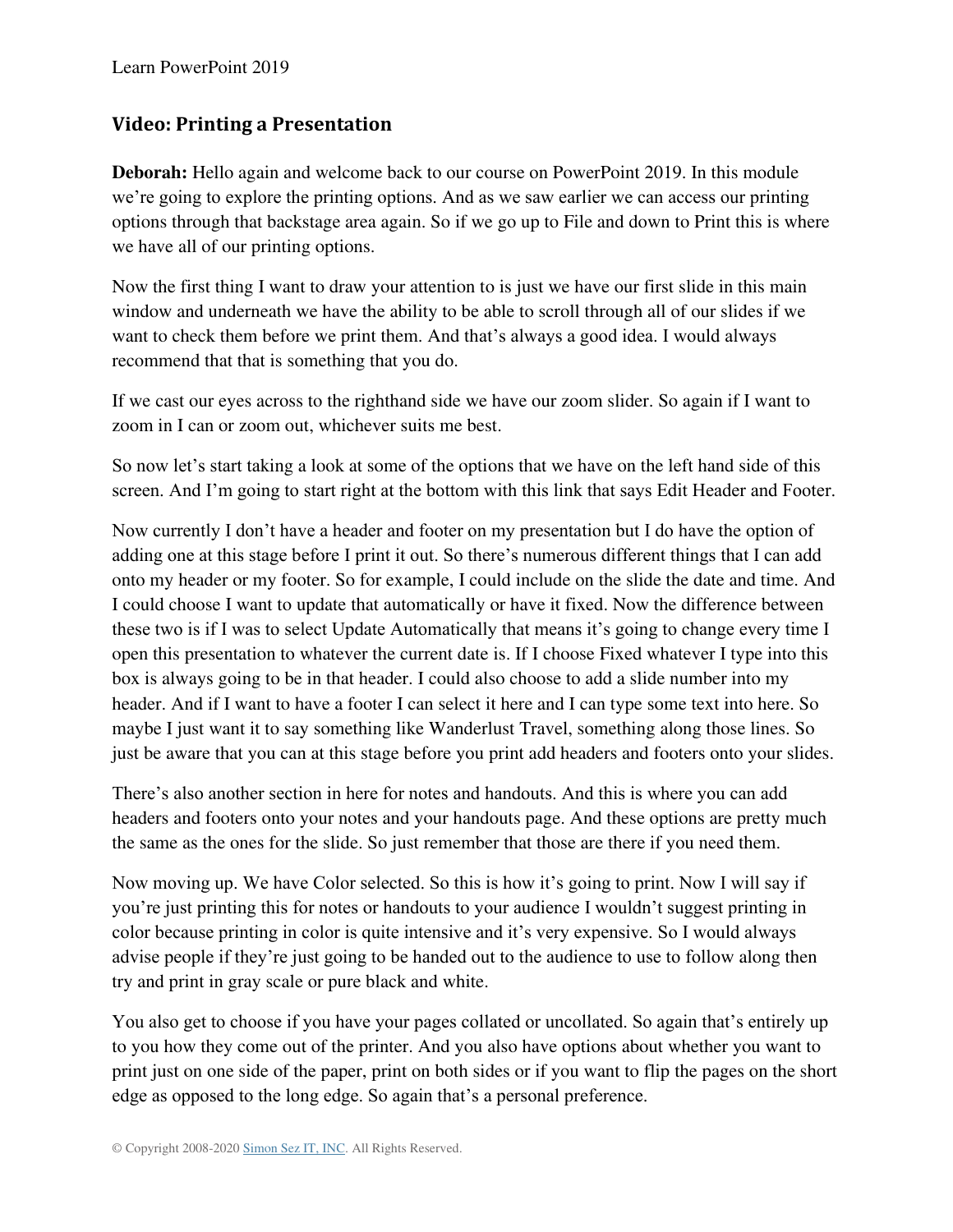This is where I can choose what exactly it is that I want to print. So I could choose to print full page slides. So if I choose that option it means that I'm going to have one slide per A4 or per letter. Alternatively I could just choose to print the notes pages out or just an outline of my presentation. I can then choose how I want my handouts printed. That is if I do want handouts printed. And you can see here I can have one slide per page, two, three, four, all the way up to nine slides per page. So again that's personal preference as to how you want those laid out.

I have other options in here if I want to frame the slides, if I want scale to fit the paper, and if I want them to be particularly high quality. Again I would suggest if they're just handouts for audience members that it doesn't need to be particularly high quality and it doesn't need to be in color.

Then we have our printer just here. So again this will depend on what printer you have attached to the PC or the laptop that you're using. And you'll always have a little link to Printer Properties. So if you need to go in there and make any changes to your printer properties then that's absolutely fine. And as I said, this will vary depending on the type of printer that you have attached.

And then finally at the top you can specify how many copies you actually want. Once you're happy with all of these settings all that remains is to click the big old Print button and your PowerPoint presentation, your handouts, your notes, whatever you've selected will print. Fairly straightforward.

That is it. We've made it to the end of this section. All that's left to do now is to complete our exercise and then we'll be closing off the course. So I will speak to you then.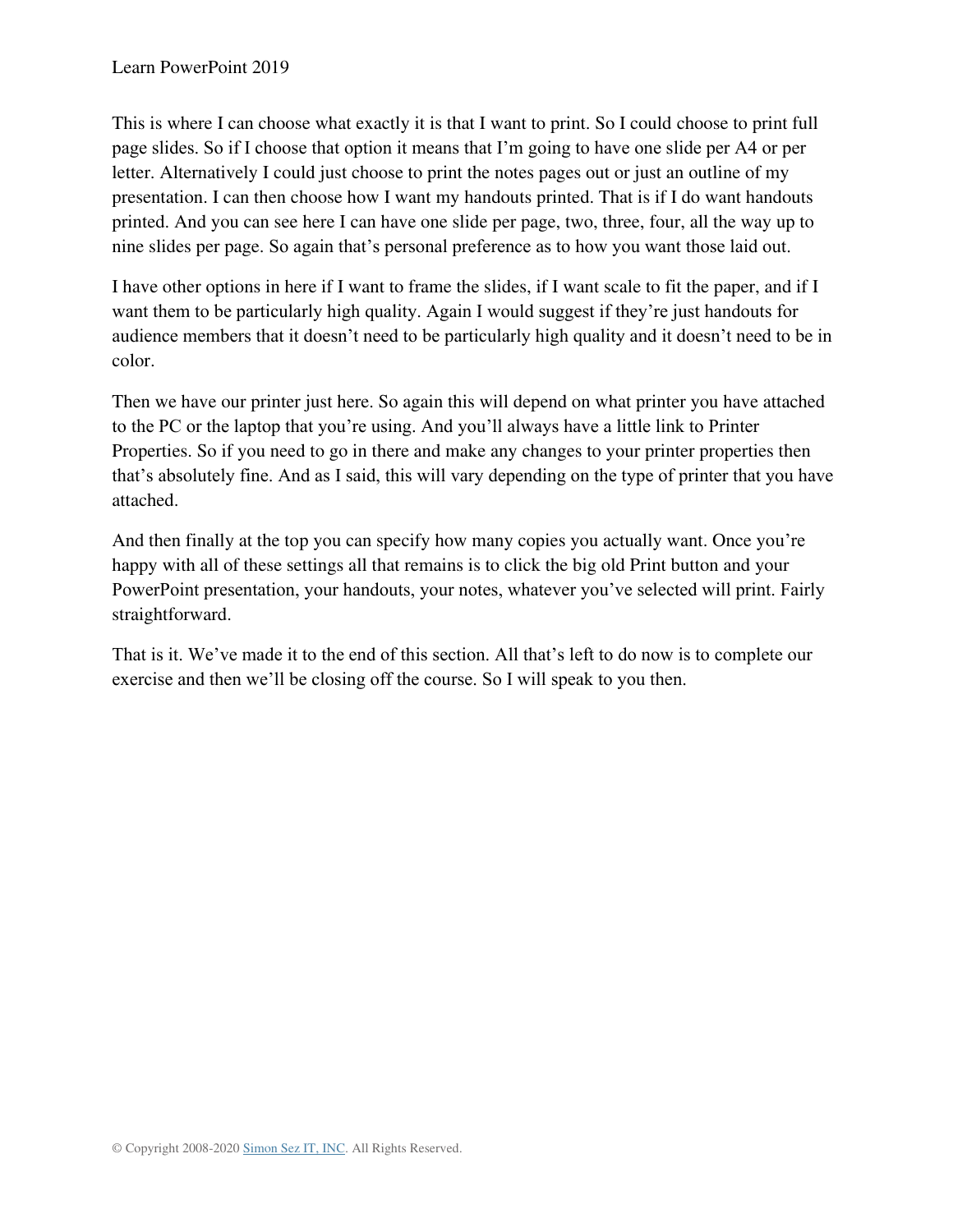### **Video: Exercise 17**

**Deborah:** Hello again and welcome back to our course on PowerPoint 2019. Congratulations, you've made it down to the final exercise of the course, Exercise 17. And as usual I have a few instructions in here for your final exercise.

I'd like you to open the file called Practice Presentation 18 and I'd like you to export the presentation to Microsoft Word and choose the Blank lines next to slides option. I'd then like you to close Microsoft Word.

I want you to print the presentation and choose the option to print all the slides and six slides horizontal on a page. Finally save and close the file.

And you are done. Give yourself a big pat on the back because you are now a Microsoft PowerPoint expert. All that remains for me to do is to say my goodbyes and close off this course so I will see you in the final section.